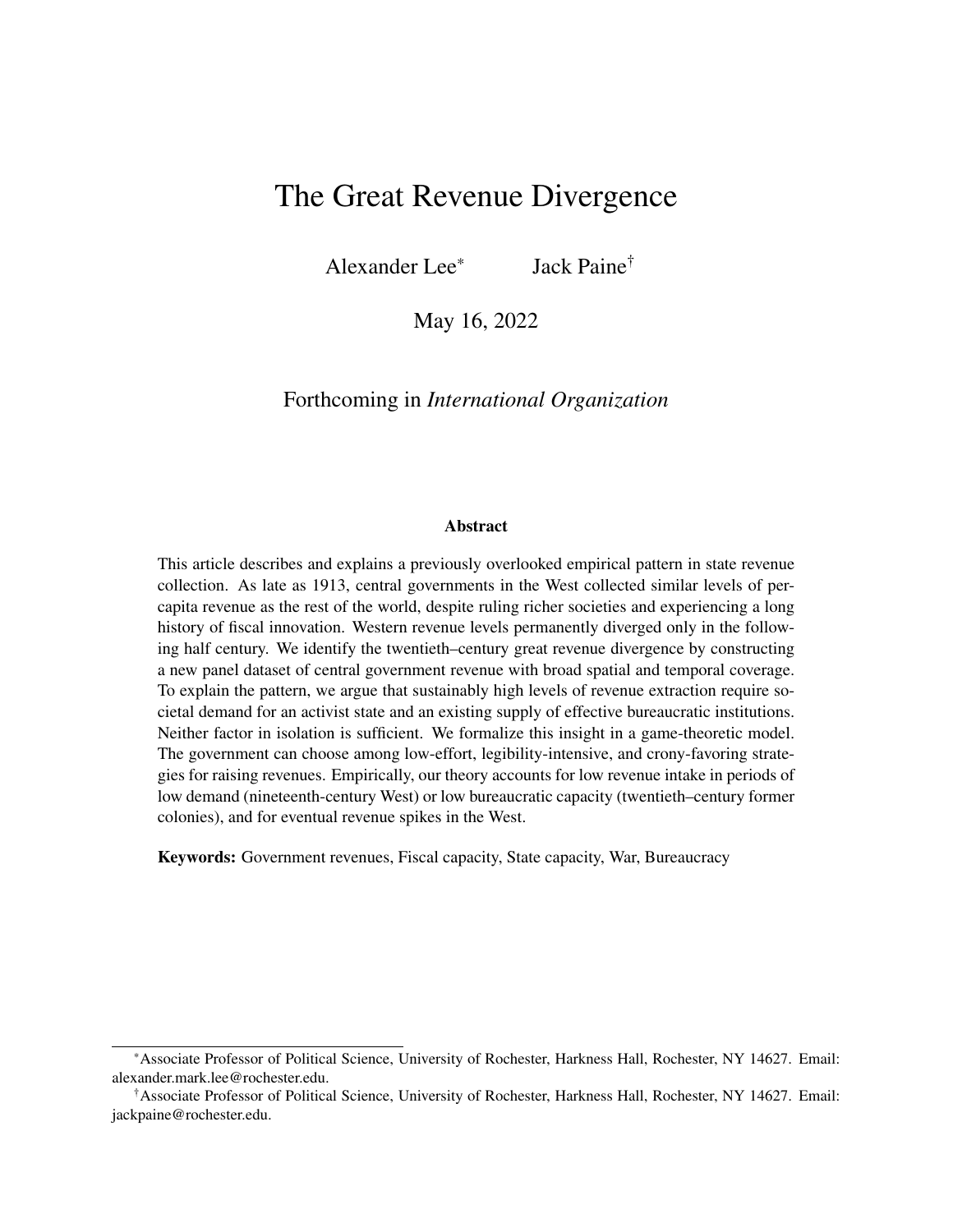The gap in the quality of government services in Western and non-Western countries is founded on disparities in taxation. Between 2010–19, central governments in Western European states and offshoots extracted, on average, 43% of their country's annual GDP in government revenues, compared to  $27\%$  in non-European countries.<sup>[1](#page-0-0)</sup> Disparities in per–capita revenue intake are even greater, given much higher income levels in the West. When and why did these gaps in revenue collection emerge? Understanding this question is critical because tax collection and fiscal capacity are strongly associated with economic development, political order, and governance quality more broadly.[2](#page-0-0)

We demonstrate that major discrepancies in state revenue collection are a recent phenomenon. On the eve of World War I, South American countries and some export-oriented colonies collected similar levels of per-capita revenue as in the West despite lower GDP; and often exceeded Western revenue collection when accounting for income differences. Many Asian and African countries and colonies lagged Europe, but these differences were small by twentieth-century standards. However, over the following half century, per–capita revenue intake skyrocketed in Western countries, compared to more modest increases elsewhere. The newfound revenue gap between Western and non-Western countries persisted, and in fact widened, even after former European colonies gained independence. In sum, the *great revenue divergence* occurred in the twentieth century.

We identify this previously overlooked pattern by constructing a new panel dataset of central government revenue. We combined data on central government revenue from Mitchell with historical exchange rates, gold prices, and population.<sup>[3](#page-0-0)</sup> The main contribution of our dataset is its spatial and temporal breadth: at least one year for 18 Western countries (including 15 with at least one data point in the nineteenth century) and 76 non-Western countries (42 in the nineteenth century). This contrasts with existing government revenue datasets that have coverage before the twentieth cen-

<sup>&</sup>lt;sup>1</sup>Calculated by authors using data from the International Monetary Fund [2017.](#page-52-0)

<sup>2</sup>[Levi](#page-53-0) [1989;](#page-53-0) [Besley and Persson](#page-50-0) [2014;](#page-50-0) [Dincecco](#page-52-1) [2017.](#page-52-1)

<sup>3</sup>[Mitchell](#page-53-1) [1998.](#page-53-1)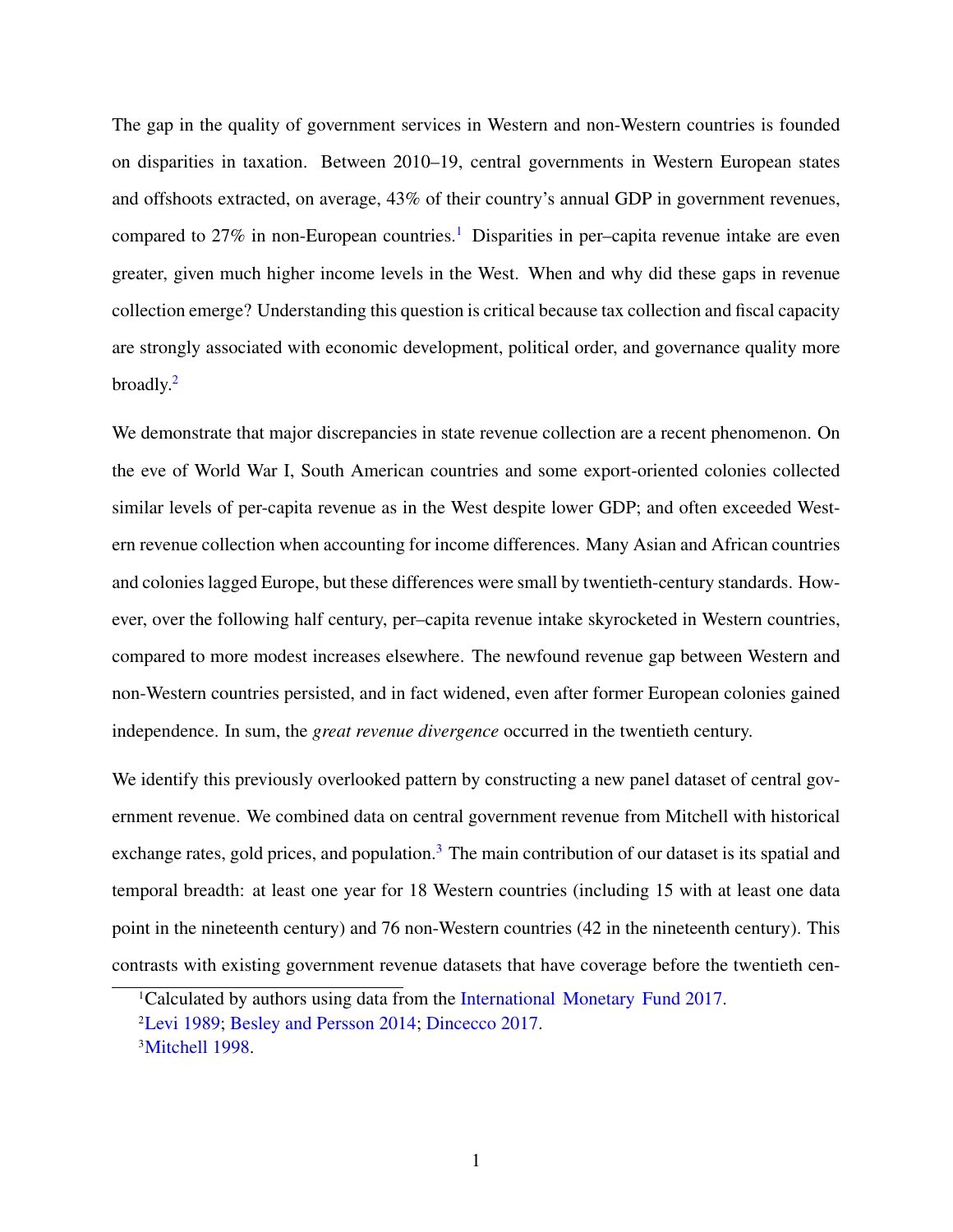tury only (or mainly) for European countries,<sup>[4](#page-0-0)</sup> or only the late twentieth century.<sup>[5](#page-0-0)</sup> By combining depth and breadth, our dataset is uniquely suitable for analyzing comparative historical trends in government revenues.<sup>[6](#page-0-0)</sup> We supplement our measure of revenues per capita with data on taxes/GDP from Andersson and Brambor.<sup>[7](#page-0-0)</sup> We demonstrate a qualitatively similar pattern of revenue divergence when accounting for income differentials, albeit on a truncated sample.

Existing theories of revenue extraction, taken in isolation, cannot explain the great revenue divergence. Some scholars analyze *fiscal demand*. These theories emphasize how some states have greater needs than others to extract revenues, often because of participation in external wars. By contrast, *fiscal supply* explanations focus on the bureaucratic institutions used to gather information about the population. Bureaucracies enable states to accurately assess tax burdens and to efficiently extract revenues by making production legible to the state, which is alternatively referred to as high fiscal capacity.

However, existing bellicose and state-legibility explanations cannot answer two key questions about the twentieth–century revenue divergence. First, why did it occur so late? Existing accounts date large and permanent discrepancies in revenue collection to the nineteenth century or earlier. In the late eighteenth century, England and France each collected higher revenue per capita than major non-Western empires. $8$  Over the next century, Western states improved their fiscal capacity by collecting voluminous information about their populations,<sup>[9](#page-0-0)</sup> enacting modern fiscal

<sup>4</sup>[Beramendi, Dincecco and Rogers](#page-50-1) [2019;](#page-50-1) [Dincecco](#page-51-0) [2011;](#page-51-0) [Karaman and Pamuk](#page-52-2) [2010;](#page-52-2) [Scheve](#page-54-0) [and Stasavage](#page-54-0) [2016.](#page-54-0)

<sup>5</sup>International Monetary Fund [2017;](#page-52-0) [Queralt](#page-54-1) [2019.](#page-54-1)

<sup>6</sup>Although other scholars have also constructed datasets using [Mitchell](#page-53-1) [1998,](#page-53-1) later we explain why our approach to making data points comparable across countries yields a much broader sample.

<sup>7</sup>[Andersson and Brambor](#page-50-2) [2019.](#page-50-2)

<sup>8</sup>[Karaman and Pamuk](#page-52-2) [2010,](#page-52-2) 623; [Rosenthal and Wong](#page-54-2) [2011,](#page-54-2) 175; [Hoffman](#page-52-3) [2015,](#page-52-3) 51; [Dincecco](#page-52-1) [2017,](#page-52-1) 69.

<sup>9</sup>[Brambor et al.](#page-51-1) [2020.](#page-51-1)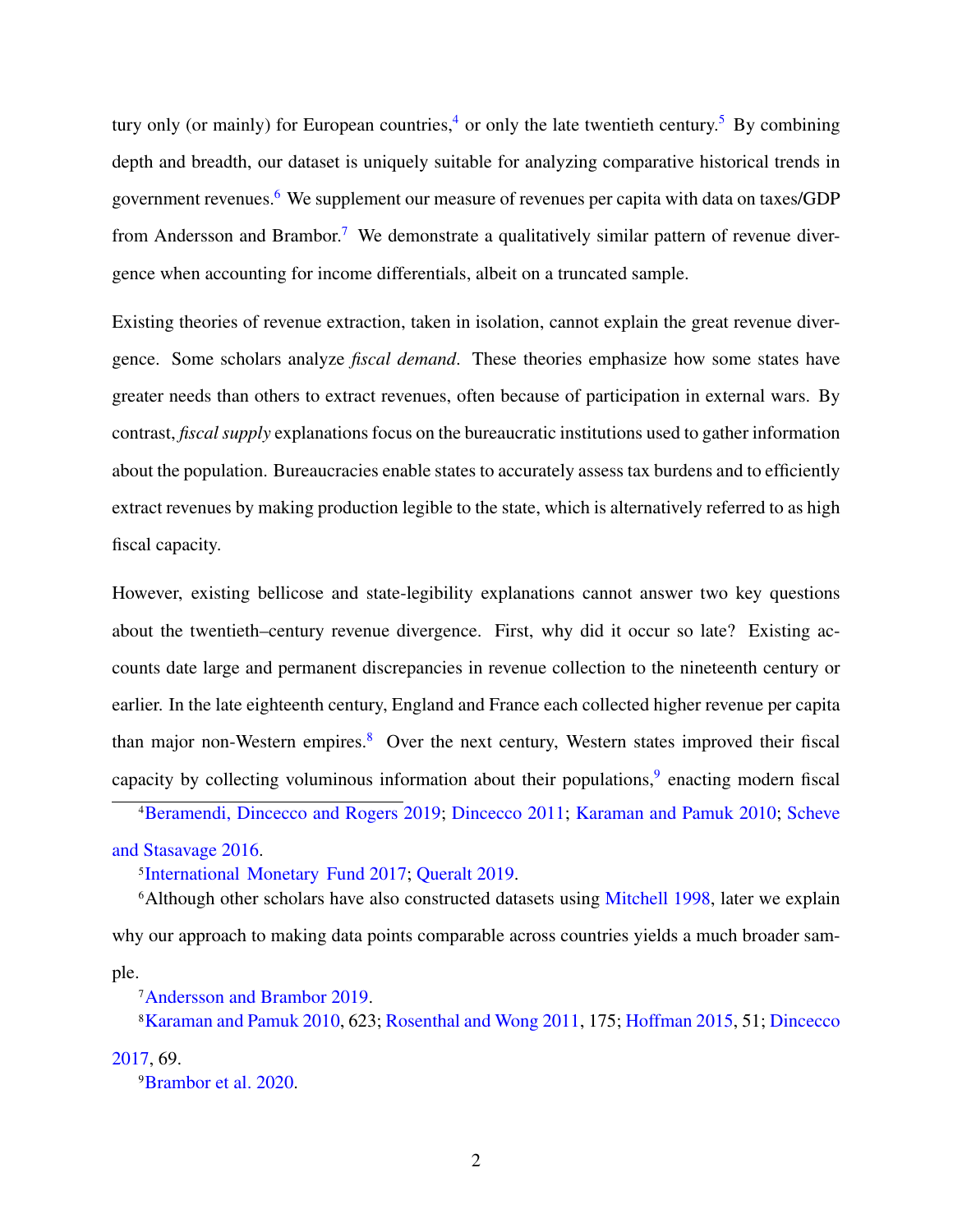devices such as income taxes, $10$  and undergoing modern industrial development.<sup>[11](#page-0-0)</sup> By contrast, much of the rest of the world was under, or had recently gained independence from, Western colonial rule. Yet in the early twentieth century, the West was not clearly distinguished in its revenue intake. Thus, a permanently large revenue divergence occurred well after these discrepancies in latent fiscal capacity and economic development had emerged.

Second, in the twentieth century, why did non-Western countries continue to fall behind even after gaining independence? Leading existing explanations focus on how non-European countries during this period either fought too few wars, or only limited international wars funded by debt and civil wars.<sup>[12](#page-0-0)</sup> Yet many newly independent states exhibited high demand for public expenditures. Anti-colonial activists believed that jurisdictional sovereignty would engender higher levels of public spending by aligning the government's incentives with its citizens rather than with European bondholders and civil servants.<sup>[13](#page-0-0)</sup> Anti-colonial movements sought to use government to provide greater services for citizens. Furthermore, international competition was high in some parts of the post-colonial world (Middle East, South Asia, and East Asia), and most colonies experienced mass franchise expansion shortly before gaining independence. These pressures created additional demand for public expenditures.

To unravel the puzzle of the great revenue divergence, we develop a formal-theoretic framework to explain why high levels of revenue intake require the conjunction of high demand for an activist government and high supply of bureaucratic, or fiscal, capacity. A state with high fiscal capacity has a *latent advantage* at raising revenues. However, absent demand from politically relevant actors for fiscal expenditures, the governing elite will keep taxes low and underutilize the state's fiscal potential. Conversely, a state with weak bureaucratic capacity cannot immediately remedy this shortcoming because levels of societal legibility are highly persistent, at least in the short term. Faced with a pressing demand for revenues, a low-capacity state turns to *crony-favoring*

<sup>10</sup>[Mares and Queralt](#page-53-2) [2015.](#page-53-2)

<sup>11</sup>[Pomeranz](#page-53-3) [2009.](#page-53-3)

<sup>12</sup>[Herbst](#page-52-4) [2000;](#page-52-4) [Centeno](#page-51-2) [2002;](#page-51-2) [Besley and Persson](#page-50-3) [2011;](#page-50-3) [Queralt](#page-54-1) [2019.](#page-54-1)

<sup>&</sup>lt;sup>13</sup>[Furnivall](#page-52-5) [2014.](#page-52-5)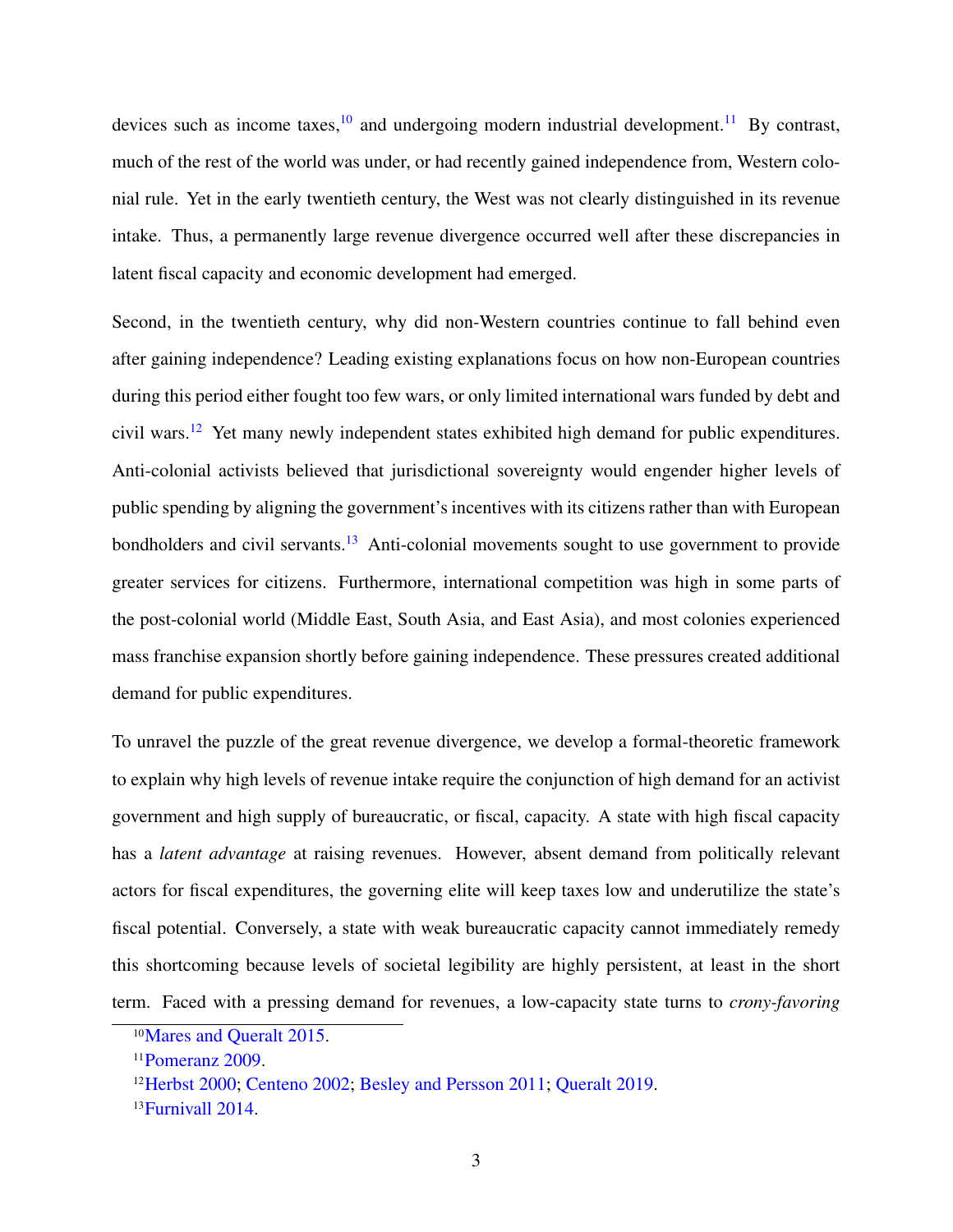extraction: gaining revenues in return for granting a favorable market position to cronies. Although less lucrative than an effective income tax, low-capacity states lack the bureaucratic infrastructure to efficiently administer a legibility-intensive tax. Only states with high fiscal demand and high fiscal supply can monitor production effectively enough to extract high revenues from *legibilityintensive* revenue sources, and have the political will to tax heavily.

We also explain how political actors can bolster bureaucratic capacity over time. By choosing legibility-intensive extraction in the present, the government can bolster societal legibility in the future via learning-by-doing effects. Although bellicose factors can encourage states to invest in future fiscal capacity, other factors matter as well. Contrary to bellicose theories, anticipation of high demand in the future does not necessarily engender "common value states" (as discussed by Besley and Persson) that refrain from predating their economy.<sup>[14](#page-0-0)</sup> Instead, crony-favoring extraction remains the best strategy for raising revenues if the stock of bureaucratic capacity will remain low regardless of the state's actions. This is true when the initial stock of bureaucratic capacity is sufficiently low or the potential for bureaucratic growth is low. Conversely, states for which either of these conditions are more favorable can gain from establishing legibility-intensive extraction. If fiscal demand is low in the present, the government incurs up-front costs to implementing extractive taxes, and initially underutilizes its fiscal capacity. However, by investing in fiscal capacity, the government positions itself to collect high levels of revenue in the future—if demand increases. Furthermore, the net costs of pivoting to legibility-intensive taxation are lower from the perspective of the governing elite when customs taxes entail high deadweight losses and income taxes create more favorable distributional effects for them.

In sum, our main theoretical implication is that large revenue intake requires the conjunction of high fiscal supply and high fiscal demand. Over time, divergence in revenue intake occurs if demand grows. High-capacity states distinguish themselves in revenue collection only when fiscal demand is high.

<sup>14</sup>[Besley and Persson](#page-50-3) [2011.](#page-50-3)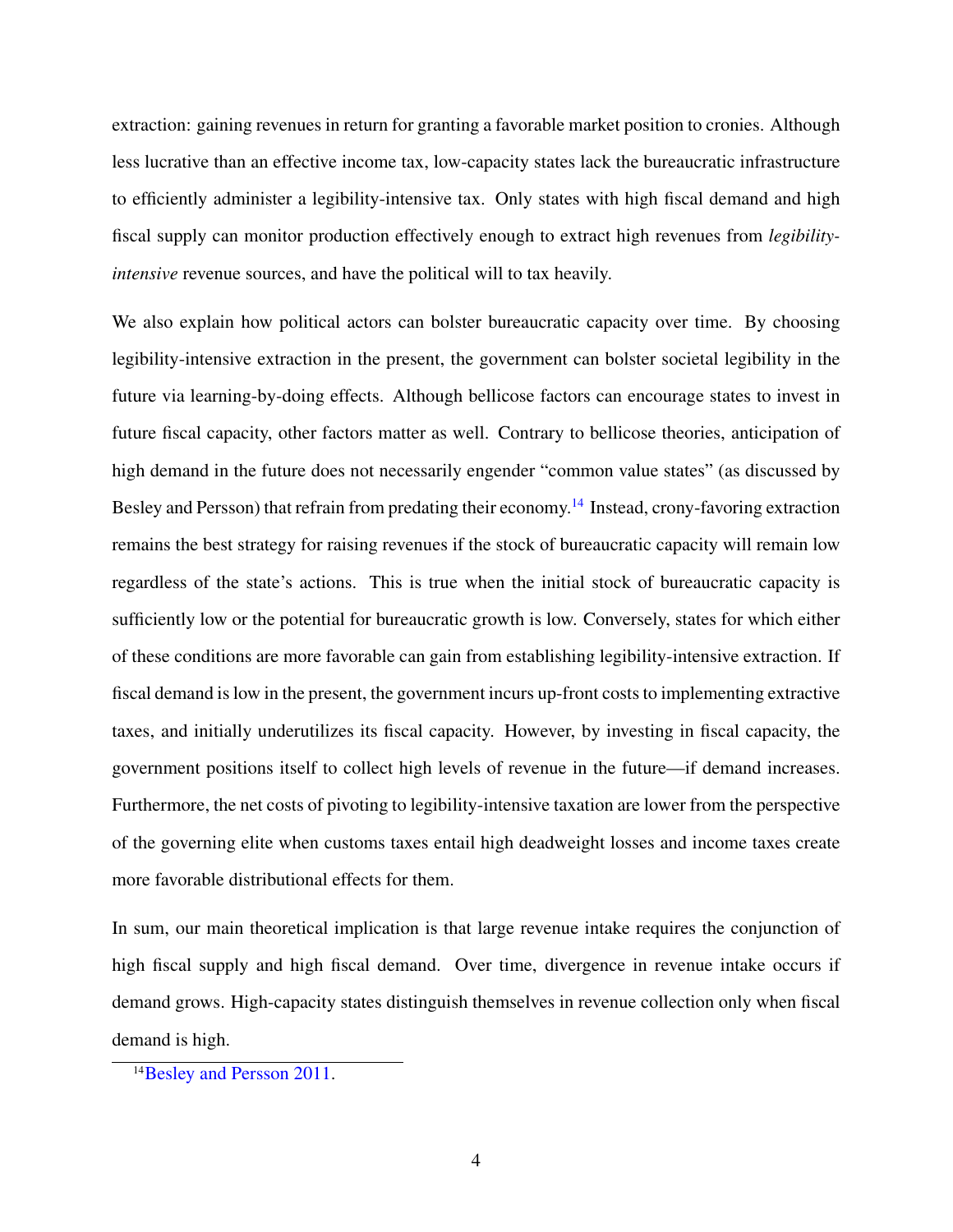Evidence from the nineteenth and twentieth centuries supports these expectations. By the nineteenth century, Western countries had amassed important advantages in latent fiscal capacity rel-ative to other countries, in part because of prior warfare.<sup>[15](#page-0-0)</sup> Western states expanded their bureaucratic capacity throughout the century because of ongoing industrialization, the spread of national identity and public education, $16$  and elite coalitions that wanted to shift the distributional burden of taxes.[17](#page-0-0) But the relative lack of intra-European wars between 1816 and 1913—a period that also predated modern welfare states—limited the demand for revenues. Consequently, Western states underutilized their growing fiscal capacity. Primary product exporters in South America as well as some colonial dependencies could generate similar levels of revenue simply by collecting customs taxes. Furthermore, some non-Western empires partially caught up because threats from the West created high fiscal demand. Thus, on the eve of World War I, there was a small or non-existent gap between the West and various groups of non-Western countries.

The two World Wars and Great Depression changed this calculus for Western states, who restructured their economies to fight total war. These stimuli unleashed permanently higher demand for social spending because of ensuing franchise expansion and the creation of welfare states. Prior investments in fiscal capacity enabled Western states to raise historically unprecedented levels of revenues, in particular through legibility-intensive sources such as income and value-added taxes.

By contrast, most European colonies suffered from low fiscal capacity. Colonial governments promoted primary product exports or collected low-yield direct taxes locally.<sup>[18](#page-0-0)</sup> If these revenue sources were insufficient on their own to balance the budget, colonial governments could take advantage of permissive conditions for international borrowing.<sup>[19](#page-0-0)</sup> However, the bureaucratic infrastructure was wholly inadequate for meeting heightened demand after countries gained indepen-

<sup>&</sup>lt;sup>15</sup>[Brewer](#page-51-3) [1990.](#page-51-3)

<sup>16</sup>[Zhang and Lee](#page-55-0) [2020.](#page-55-0)

<sup>17</sup>[Mares and Queralt](#page-53-2) [2015;](#page-53-2) [Saylor and Wheeler](#page-54-3) [2017.](#page-54-3)

<sup>18</sup>[Frankema and Booth](#page-52-6) [2019.](#page-52-6)

<sup>19</sup>[Queralt](#page-54-1) [2019.](#page-54-1)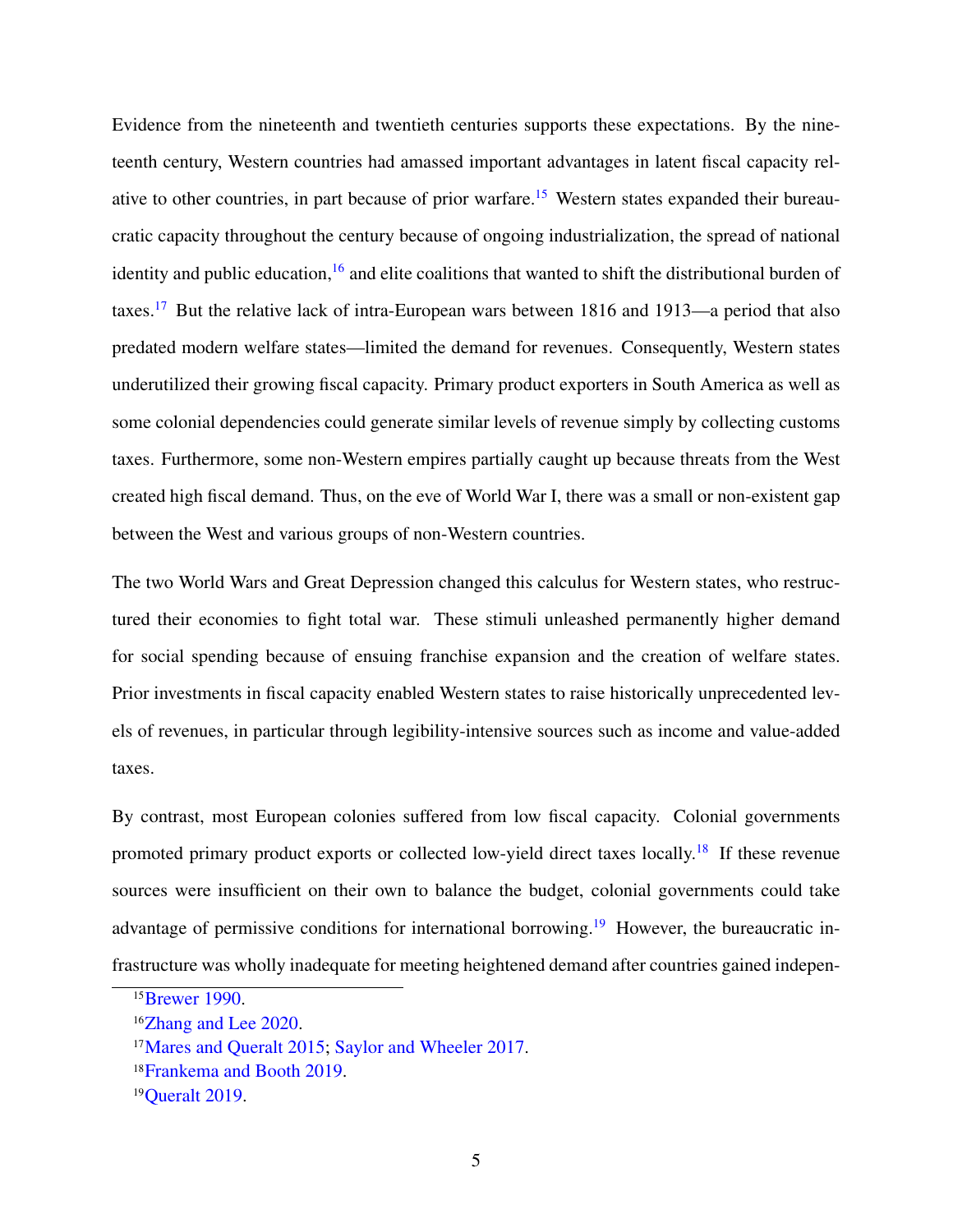dence. Many post-colonial states with high fiscal demand turned toward crony-favoring strategies. Prior underinvestment in bureaucratic capacity prevented these states from effectively collecting legibility-intensive taxes.

The main non-Western exceptions were East Asian states, in particular Japan. Intense geopolitical pressure combined with a history of bureaucratic government enabled large increases in legibilityintensive taxation, similar to the West.

## 1 The Great Revenue Divergence: Trends Over Time

After introducing our new data, this section provides descriptive evidence of a great revenue divergence between Western Europe (and Japan) and the rest of the world starting around 1914. We then contrast the late onset of this revenue divergence with the earlier economic gap that had emerged between the West and the rest of the world.

#### 1.1 Introducing the Revenue Data

Our main measure is central government revenue per capita in gold grams, which we constructed using the following steps.

- 1. We use data on *central government revenues* from Mitchell.[20](#page-0-0) We translated fiscal years into calendar years to measure each country's annual revenues in thousands of local-currency units (although in some cases revenue is listed in U.S. dollars).
- 2. We use population data from Mitchell to calculate *revenue per capita*. [21](#page-0-0) Exact population estimates are typically available only in census years, and we estimated population in noncensus years by linearly interpolating between censuses (although we drop observations for

 $20$ [Mitchell](#page-53-1) [1998.](#page-53-1)

<sup>&</sup>lt;sup>21</sup>[Mitchell](#page-53-1) [1998.](#page-53-1)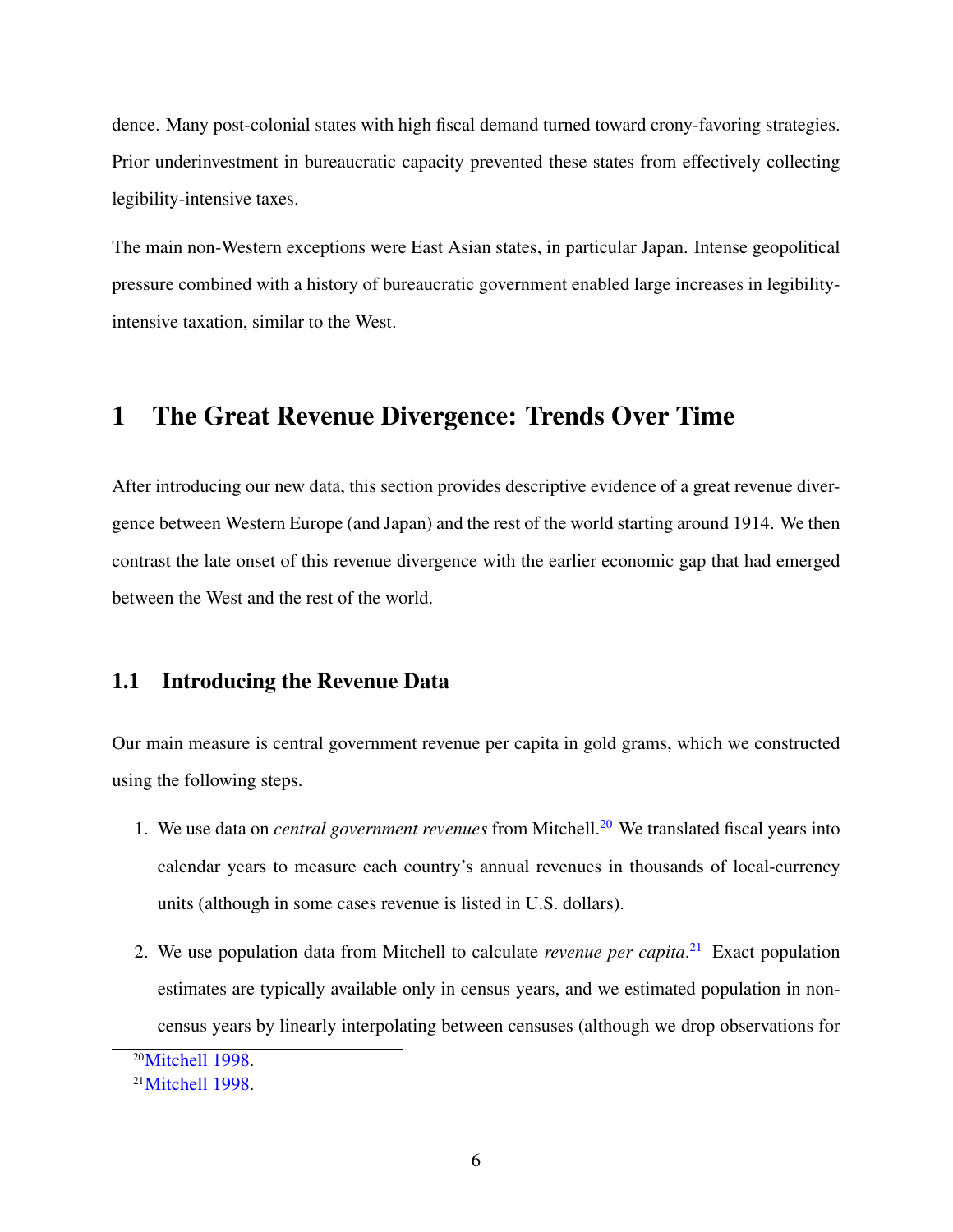which no census occurred within two decades). For this reason, we cannot estimate revenue per capita before the date of the first census, even when earlier revenue data are available.<sup>[22](#page-0-0)</sup>

- 3. We converted all currency measures to their equivalents in British pounds to generate a *common scale* for revenue levels. This required constructing a new time series of historical exchange rates into pounds.<sup>[23](#page-0-0)</sup> We were unable to perform this step for country-years with non-convertible currencies, and thus we drop such observations even if revenue and population data are available. $^{24}$  $^{24}$  $^{24}$
- 4. Finally, we converted revenue per capita in British pounds into *gold grams*. [25](#page-0-0) Although unnecessary for cross-national comparisons, this step reduces problems in data visualization stemming from the volatility of the pound. It also makes our revenue series directly comparable to existing historical datasets that measure revenue in gold grams.

Our revenue variable advances existing quantitative data on state revenue in both geographical and <sup>22</sup>An exception is that, for Africa, we incorporated [Frankema and Jerven's](#page-52-7)  $(2014)$  data for 1850– 1960; otherwise, almost all these observations would drop from the sample. We also incorporated additional population data for Russia that we discuss in Appendix [A.7.](#page-68-0)

<sup>23</sup>We converted local currency units into British pounds. Correlates of War (COW) trade data (Barbieri, Keshk and Pollins, [2008\)](#page-50-4) provide the main source for historical exchange rates. COW does not include data before 1870 or from colonies (although most colonies used the mother country's currency), and we supplement their data using [Denzel](#page-51-4) [\(2010\)](#page-51-4) and [Officer](#page-53-4) [\(2016\)](#page-53-4). Because COW data uses market quotes, it exhibits frequent short gaps for smaller countries. To reduce this problem, we interpolated rates in cases in which the data coverage gap was less than five years and the difference in rates on either side of the gap did not exceed 5%.

<sup>24</sup>Although we included some currencies with fixed exchange rates, we excluded currencies for which published exchange rates bore no relation to market supply and demand, or the exchange rate exhibited sharp year-to-year fluctuations. In many cases, this meant excluding periods of instability when a country's link to either gold or the dollar changed.

<sup>25</sup>Prices for gold ounces from [Officer](#page-53-4) [2016.](#page-53-4)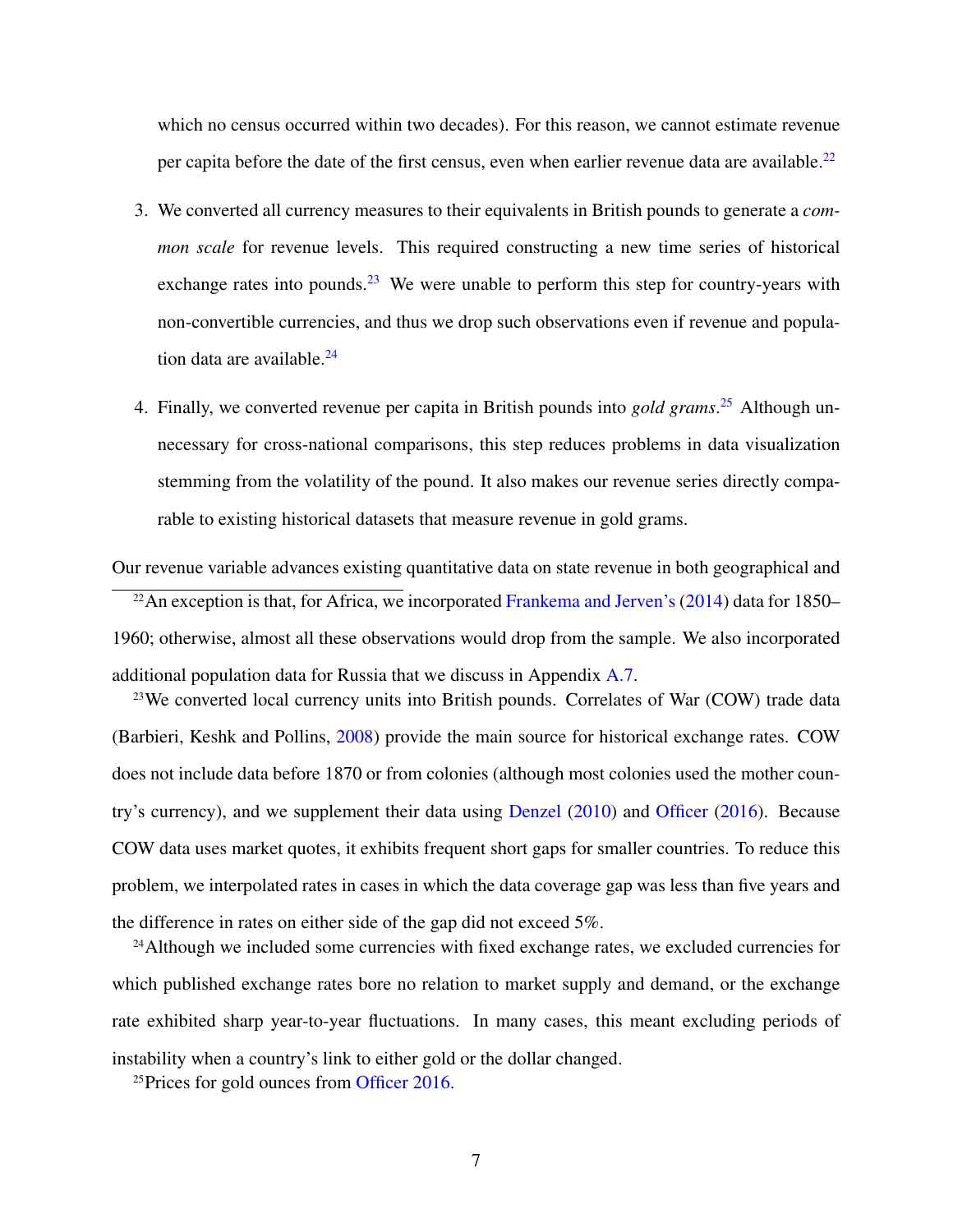chronological coverage. The amount of data available is extensive, extending back to the early nineteenth century in Western Europe and the late nineteenth century in most of the rest of the world. Specifically, the revenue data include at least one year for 18 Western countries and 76 non-Western countries. Fifteen Western countries have at least one data point in the nineteenth century, as do 42 non-Western countries. Relative world currency prices have fluctuated violently since the Bretton Woods system ended. For this reason, we analyze data only through 1969. Appendix Figure [A.1](#page-58-0) plots revenues over time for each territory in the dataset.

We are not the first to use the Mitchell revenue data for historical analysis.<sup>[26](#page-0-0)</sup> However, our approach to weighting the data points enables us to incorporate more information than in existing studies. For example, Besley and Persson compute an unweighted average over time for eighteen rich countries.[27](#page-0-0) Consequently, they do not calculate revenue collection for poorer countries in the nineteenth or early twentieth centuries, nor make time-series cross-section comparisons across a broad country and time sample. Others use Mitchell data from the nineteenth century, but only for European countries.<sup>[28](#page-0-0)</sup> Yet others use Mitchell and other sources to construct a sample that is expansive globally after 1945, but confined to Western Europe, Japan, and the Southern Cone in the nineteenth century. $29$ 

Despite clear advantages of expansive country and time coverage, our approach to measuring state revenue intake also has drawbacks. Although we follow existing work on historical revenue collection by expressing revenue in gold or silver,  $30$  research on contemporary fiscal extraction typically examines government revenue as a percentage of GDP. Thus, comparing trends in per–capita revenue extraction does not rule out the possibility that differences in revenues mostly reflect changes in societal income. We address this concern in two ways. First, we analyze patterns for taxes as a

<sup>26</sup>[Mitchell](#page-53-1) [1998.](#page-53-1)

<sup>27</sup>[Besley and Persson](#page-50-0) [2014.](#page-50-0)

<sup>28</sup>[Mann](#page-53-5) [1993,](#page-53-5) 358-401; [Karaman and Pamuk](#page-52-2) [2010,](#page-52-2) [2013.](#page-53-6)

<sup>&</sup>lt;sup>29</sup>Cagé and Gadenne [2018;](#page-51-5) [Beramendi, Dincecco and Rogers](#page-50-1) [2019.](#page-50-1)

<sup>30</sup>[Dincecco](#page-51-0) [2011,](#page-51-0) [2017;](#page-52-1) [Karaman and Pamuk](#page-52-2) [2010,](#page-52-2) [2013.](#page-53-6)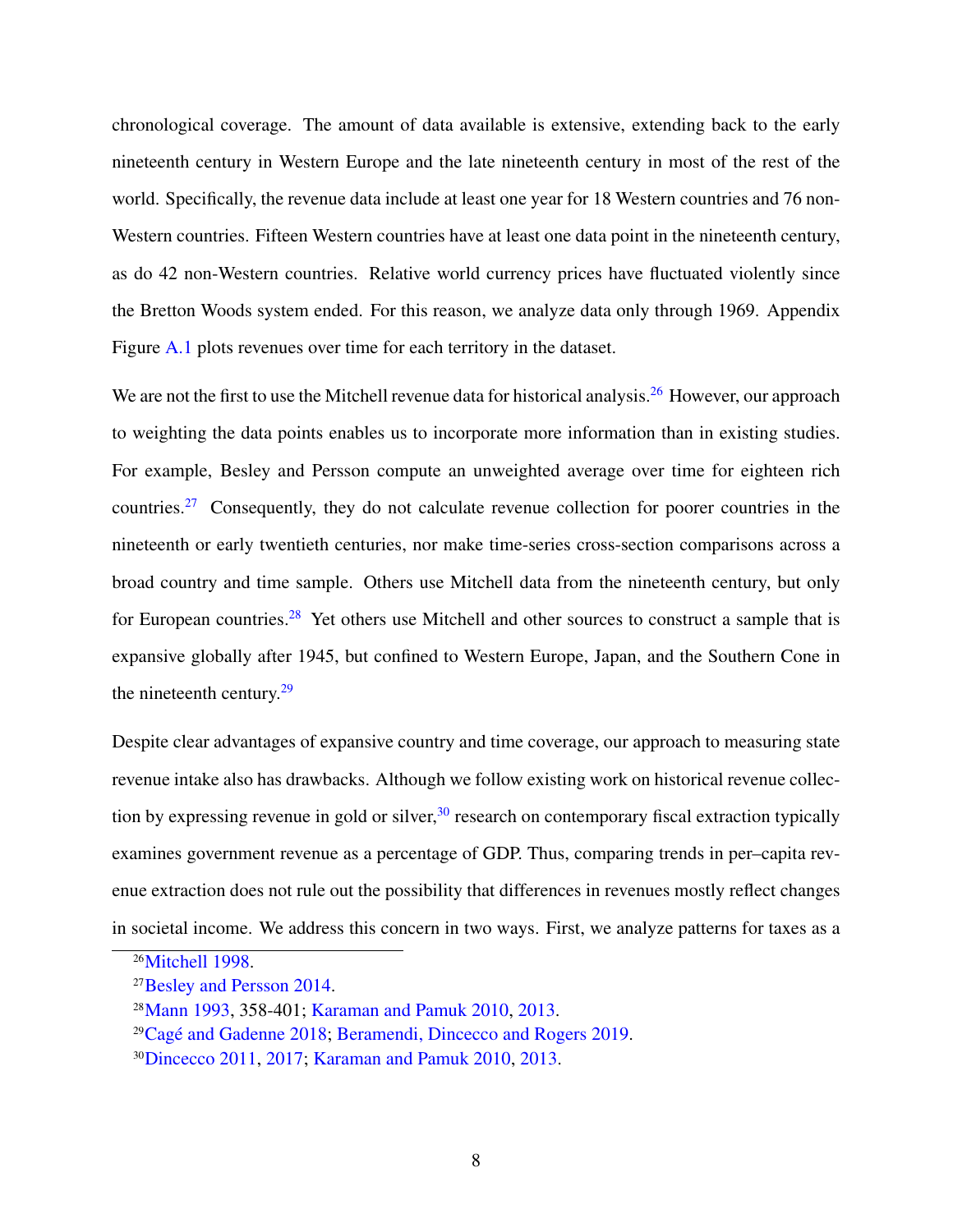fraction of GDP using data from Andersson and Brambor, $31$  albeit at the cost of a restricted non-Western sample. Second, we compare the timing of revenue and income divergence to show that large increases in revenue intake among Western countries lagged large income gains by at least a half century.

### 1.2 Documenting the Great Revenue Divergence

Figure [1](#page-10-0) documents the great revenue divergence. Panel A presents our main measure of percapita revenues. Panel B presents taxes as a fraction of GDP, albeit at the cost of a smaller sample in which non-Western countries are restricted to South America (plus Mexico).

Before World War I, the West did not dwarf other areas in revenue collection. In 1913, Chile and Uruguay each collected more revenue per capita than any country in Western Europe. Denmark collected less revenue than these two as well as Trinidad and Tobago, South Africa, Malaysia, Cuba, and Panama. The United States collected even less than that, and was slightly behind Brazil and slightly ahead of Jamaica. When compared to *all* non-Western countries, Western countries collected somewhat more revenue (2.5 times). However, this discrepancy is small by contemporary standards, and is mostly driven by meager revenues in many African colonies. Of the 49 non-Western countries in our dataset in 1913, 23 are in Africa, and Western countries collected 5.6 times more revenue than these colonies.

These patterns changed drastically after 1913. Between 1914 and 1969, per–capita revenue intake increased on average by 1,547% in Western countries. Sharp gains were not entirely confined to the West, as Japan experienced a sixteen-fold increase during this period. However, other non-Western countries failed to keep pace, and on average their revenues grew by 446%. Thus, gains outside the West were 71% smaller than those among Western countries. The patterns are largely similar among different subsets of non-Western countries: 359% increase in South America and the Caribbean, 428% in Africa, and 564% in Asia (Middle East, South Asia, Southeast Asia, East Asia

<sup>31</sup>[Andersson and Brambor](#page-50-2) [2019.](#page-50-2)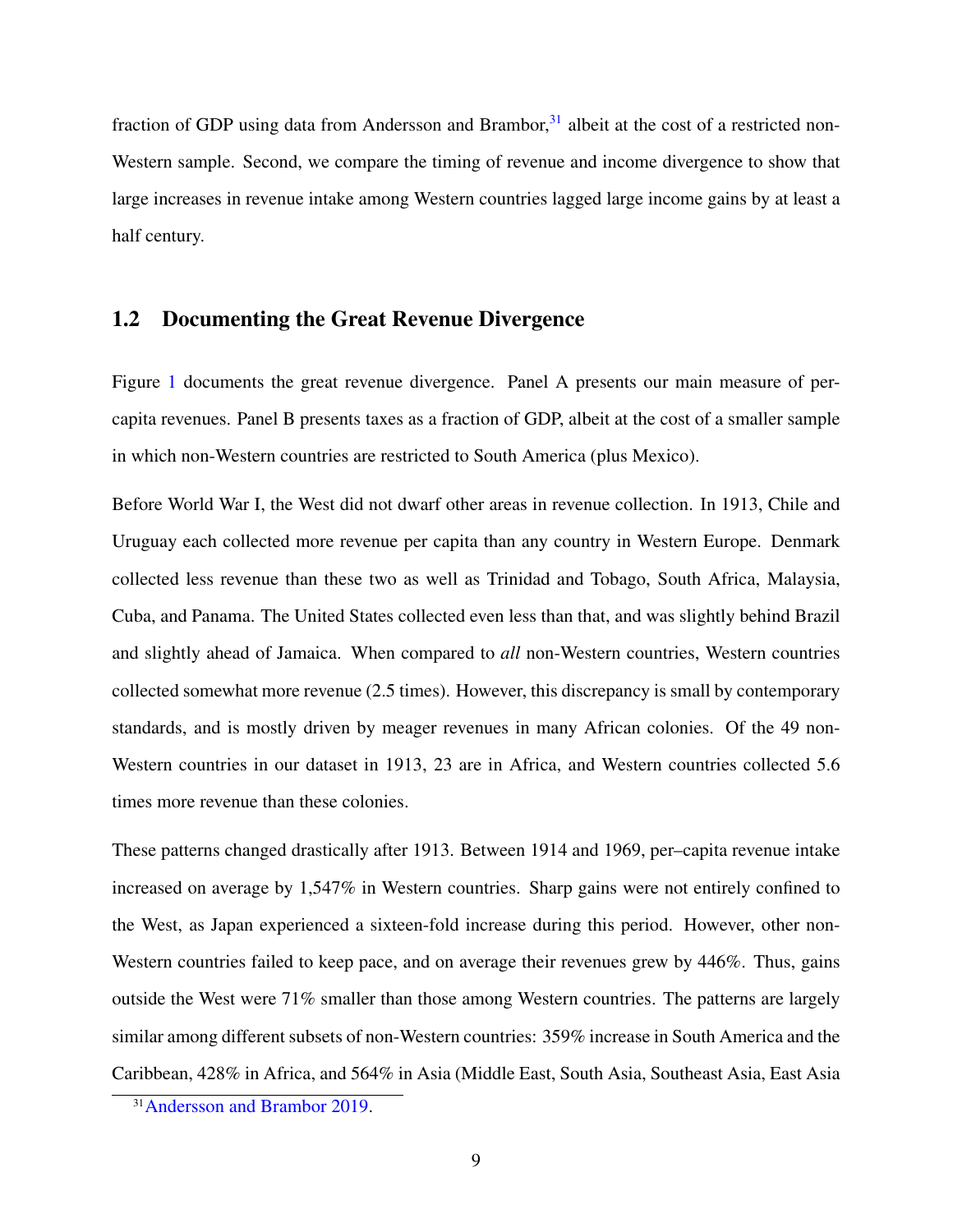

<span id="page-10-0"></span>

*Notes*. The lines depict revenue intake averaged over Western and non-Western countries. In Panel A, the measure is central government revenue per capita in gold grams (converted at nominal exchange rates), as described above. In Panel B, the measure is taxes/GDP from [Andersson and Brambor](#page-50-2) [2019.](#page-50-2)

excluding Japan). $32$  By 1969, the ordering of countries in terms of per-capita revenue collection largely mirrors contemporary rankings, with nearly every country outside the West (except Japan)

 $32$ The countries in the sample in each region are not identical 1913 and 1969, and we verified that the magnitude of the increases were qualitatively similar when restricting the comparisons to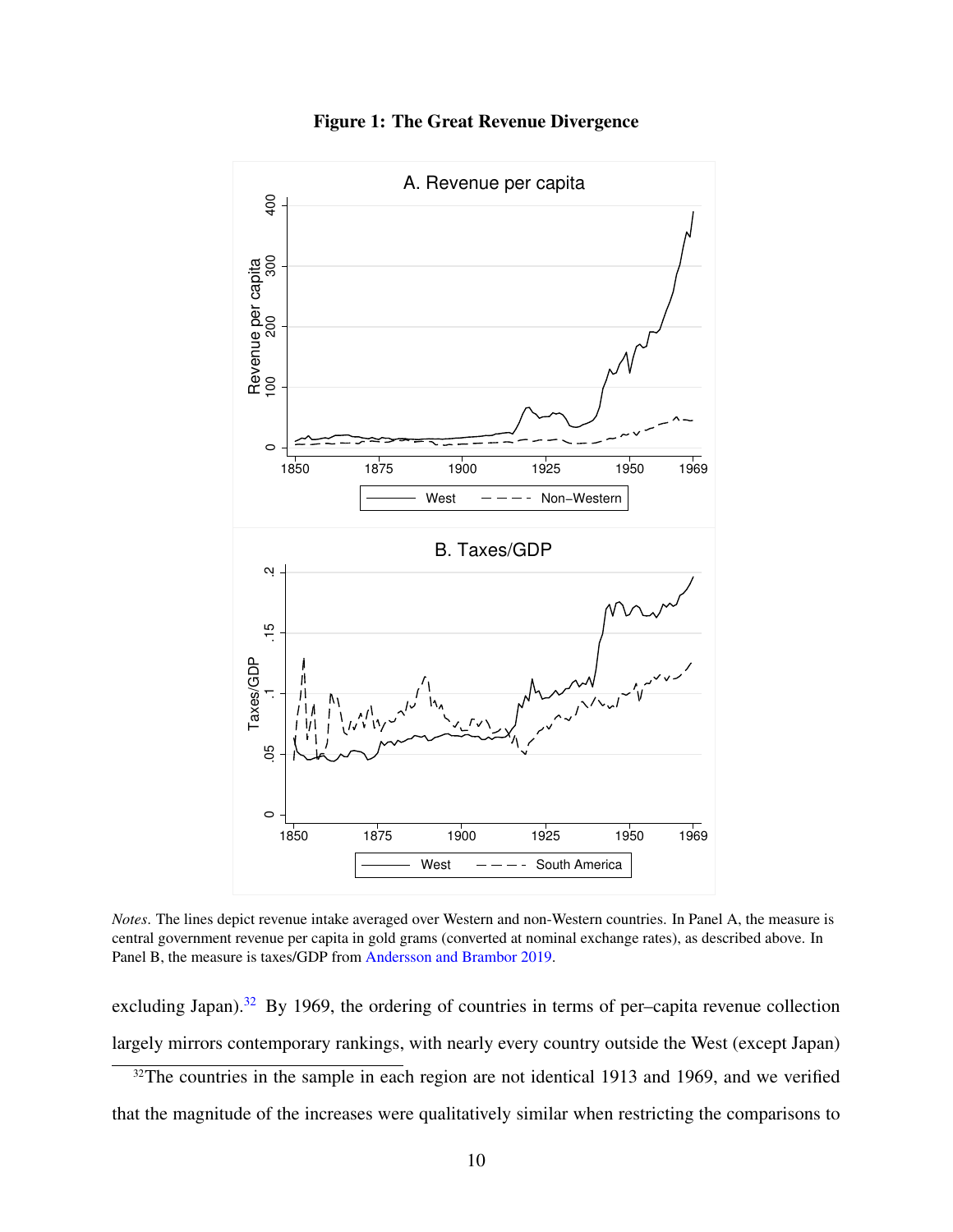trailing every Western country. Overall, by this time, the average Western state collected 8.5 times more in per-capita revenue than the average non-Western state.

The divergence is also stark when assessing taxes as a fraction of GDP. As Panel B shows, South America outpaced the West on this measure throughout the nineteenth century. In 1913, Britain lagged Brazil, Uruguay, Chile, and Argentina. However, between 1914 and 1969, taxes rose from 6.4% to 19.7% of GDP in Western countries, a three-fold difference. The gains among South American countries were smaller, rising from 7.1% up to 12.7%. Overall, these gains were 41% smaller than those in the West.

The robustness of the main pattern to differences in GDP is unsurprising when we consider historical timing. When economic historians discuss a "great divergence," they mean the divergence in per–capita economic output between Western and non-Western countries.<sup>[33](#page-0-0)</sup> Although scholars debate the timing and causes of this divergence, they agree it occurred no later than the midnineteenth century amid the spread of the Industrial Revolution across Europe. Figure [2](#page-12-0) compares Western countries to non-Western countries on both revenues per capita and GDP per capita. Until World War I, Western countries typically had a larger advantage in GDP than they did in revenue collection. In the following decades, the revenue ratio increased more sharply than the GDP ratio.

### 1.3 Robustness Checks

In the appendix, we analyze the robustness of our core pattern. In Figure [1,](#page-10-0) we use taxes/GDP from Andersson and Brambor.<sup>[34](#page-0-0)</sup> Compared to alternatives, it (a) has lesser missingness relative to our core dataset (52% of country-years are missing) and (b) uses natural units. In Appendix [A.1,](#page-60-0) we demonstrate qualitatively similar trends when using alternative datasets that account for differences

a constant basket of countries.

<sup>33</sup>[Pomeranz](#page-53-3) [2009.](#page-53-3)

<sup>&</sup>lt;sup>34</sup>[Andersson and Brambor](#page-50-2) [2019.](#page-50-2)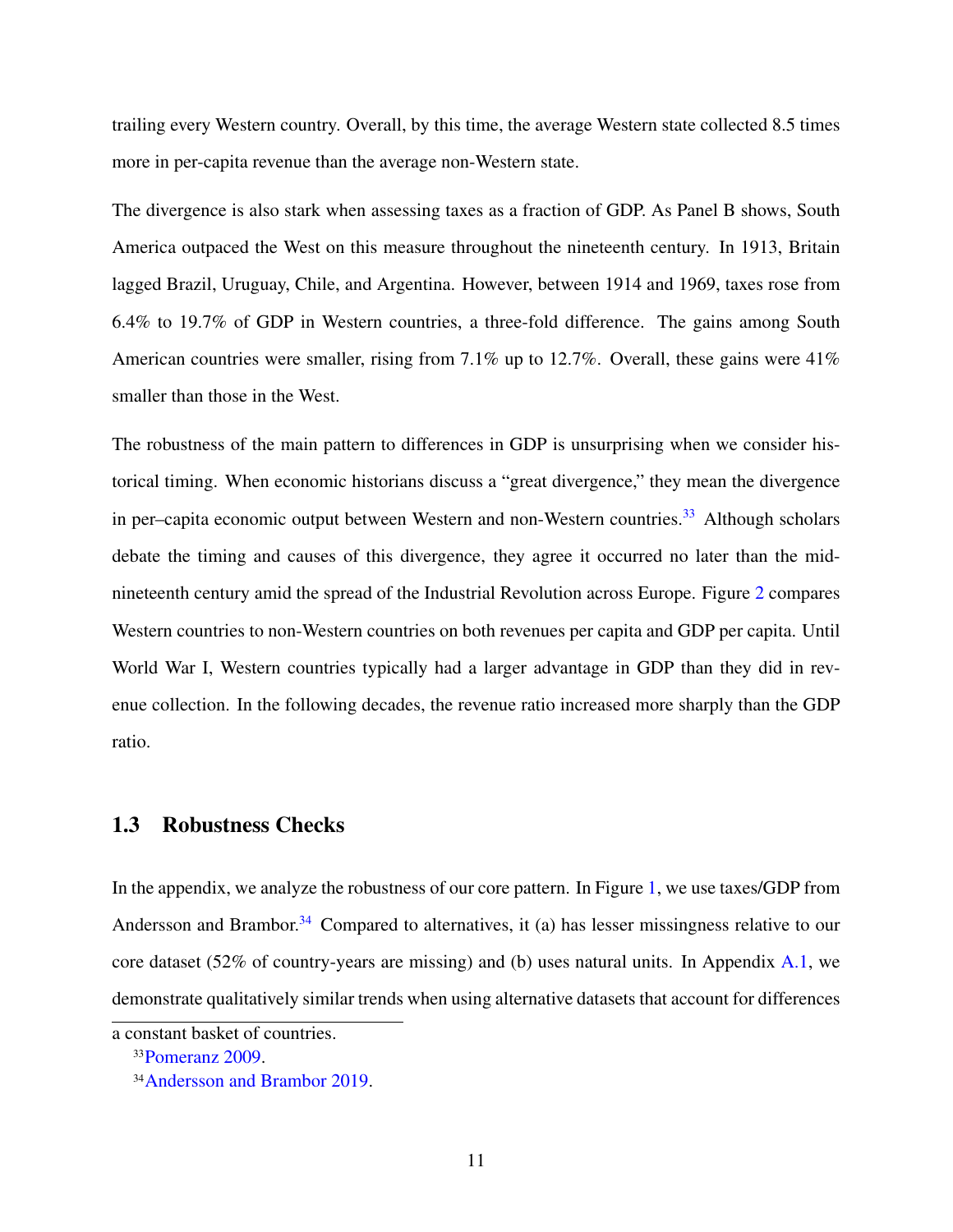<span id="page-12-0"></span>

Figure 2: Comparing Income and Revenue Divergence

*Notes*. Each line divides the average value of the outcome among Western countries by the average value among non-Western countries. The solid line depicts our core measure of revenues per capita, and the dashed line depicts GDP per capita in constant 2011 U.S. dollars from [Bolt et al.](#page-51-6) [2018.](#page-51-6) In this figure, we include only country-years with both revenue and income data.

in GDP. We analyze taxes/GDP from Beramendi, Dincecco, and Rogers,  $35$  which is missing 69% of the country-years from our core dataset, and has 47% fewer observations for non-Western countries than Andersson and Brambor.<sup>[36](#page-0-0)</sup> We also constructed a panel of normalized revenue data. Despite relatively better data coverage (missing 42% of country-years compared to our core sample), the units are non-natural because we divide *nominal* revenue intake in the local currency by *constant-U.S. dollar* GDP estimates from Bolt et al.'s update of Angus Maddison.<sup>[37](#page-0-0)</sup>

One concern with our main measure of revenue per capita is that, by using nominal exchange rates, longitudinal changes in revenues may reflect changes in the foreign exchange market rather than changes in actual revenue. Appendix [A.2](#page-62-0) explains two ways in which our main measure guards against this concern. We also present intra-imperial comparisons, hence comparing territories that used the same currency or a highly stable peg. Nor can we directly account for differences in

<sup>35</sup>[Beramendi, Dincecco and Rogers](#page-50-1) [2019.](#page-50-1)

<sup>36</sup>[Andersson and Brambor](#page-50-2) [2019.](#page-50-2)

<sup>&</sup>lt;sup>37</sup>[Bolt et al.](#page-51-6) [2018.](#page-51-6)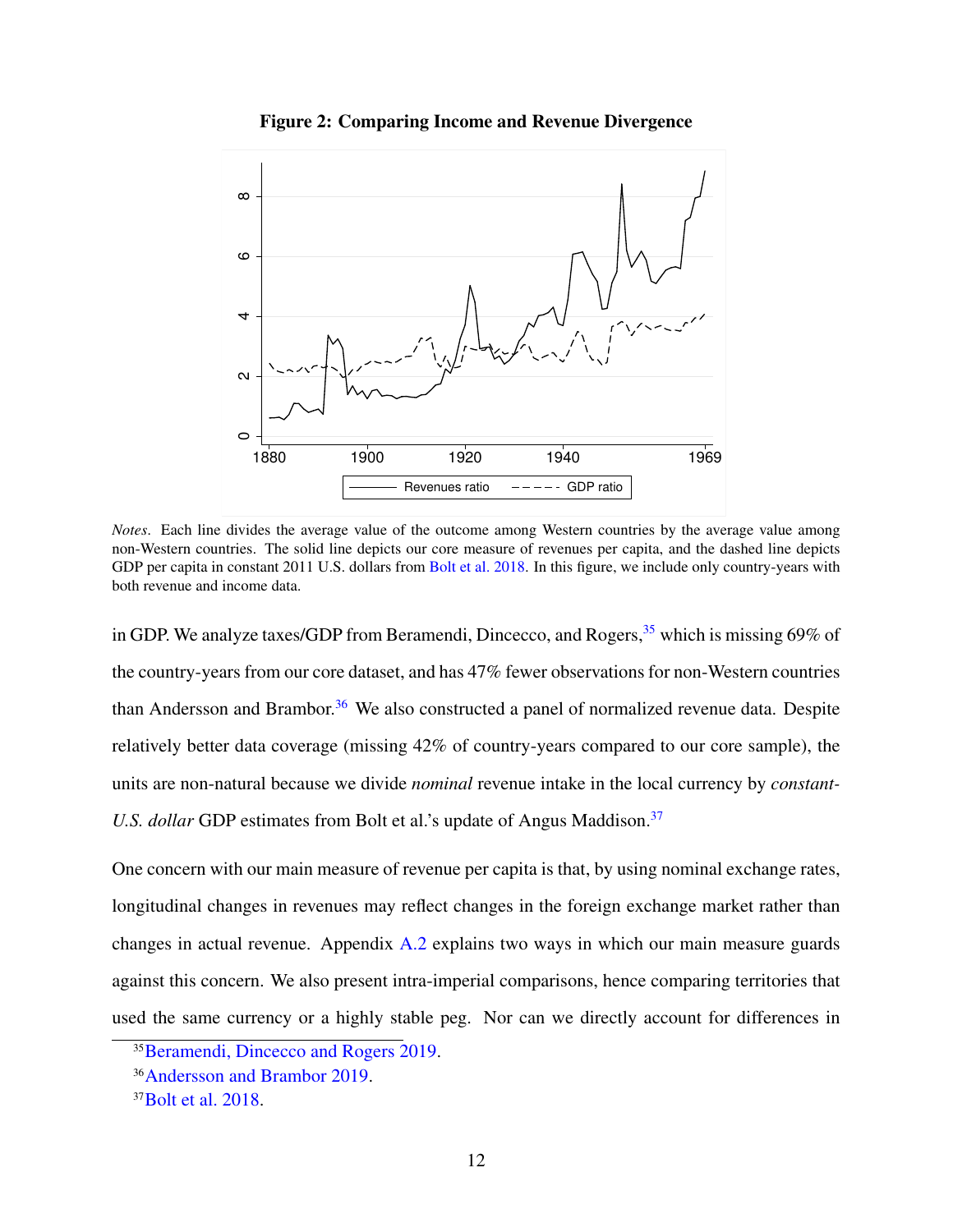purchasing power or directly measure tax intake. However, Appendixes [A.3](#page-64-0) and [A.4](#page-65-0) explain why these shortcomings are unlikely to influence the findings. We also created a separate series that expresses central government revenue per capita in silver, rather than gold, grams. Ultimately, the choice of precious metal does not qualitatively alter the main pattern. In Appendix [A.5,](#page-66-0) we discuss why we chose gold rather than silver for our primary measure. Finally, in Appendix [A.6,](#page-67-0) we estimate regression coefficients for the interaction of regional location and time period to express the core pattern from Figure [1](#page-10-0) in more precise quantitative terms.

## 2 Existing Theories

Why did a large and permanent revenue divergence occur in the twentieth century, but not earlier? To answer this question, we build upon the rich existing literature on government revenues and state capacity. We categorize existing theories based on whether they focus on the *demand* for greater public spending, or the *supply* of bureaucratic institutions that facilitate revenue collection. Although both perspectives yield important insights, each is incomplete for explaining the twentieth–century great revenue divergence.

### 2.1 Fiscal Demand

Demand-based theories of taxation focus on factors that create stronger preferences for central government revenues. The most commonly studied demand factor in the literature is international warfare. Scholars broadly accept that external wars played an important role in facilitating mod-ern European states.<sup>[38](#page-0-0)</sup> Other authors make the converse argument that less intense geopolitical competition in many ex-colonies in Sub-Saharan Africa and Latin America has undermined their state-building efforts.<sup>[39](#page-0-0)</sup>

<sup>38</sup>[Tilly](#page-54-4) [1992;](#page-54-4) [Brewer](#page-51-3) [1990.](#page-51-3)

<sup>39</sup>[Herbst](#page-52-4) [2000;](#page-52-4) [Centeno](#page-51-2) [2002.](#page-51-2)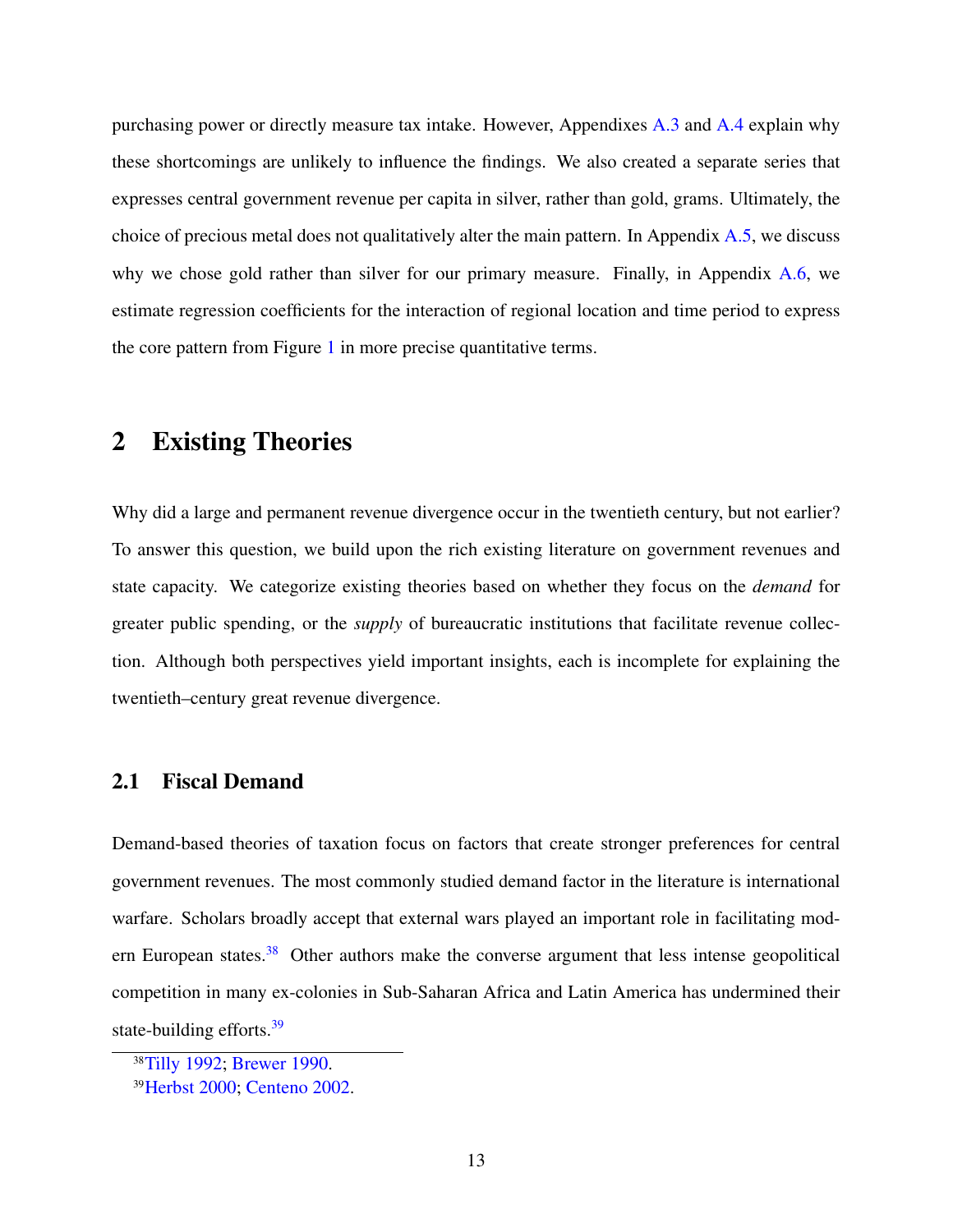Directly, preparation for and participation in an external war raises the state's need for revenue to pay and deploy soldiers for the conflict. Indirectly, these conditions may persist in a post-war ratchet effect. States need to service debt accumulated during the conflict, and wars can also spur permanent institutional changes. Mass-mobilization wars create political consensus for egalitarian taxation systems and franchise expansion.<sup>[40](#page-0-0)</sup> These changes create pressure to sustain programs of social redistribution, which require high taxes to fund, that emerged during the war.<sup>[41](#page-0-0)</sup> Besley and Persson formalize the war-demand logic.<sup>[42](#page-0-0)</sup> The key choice in their model is government investment in future tax-collection capacity. A high valuation for public goods in "common-interest states" increases the value of future revenues, which boosts incentives for fiscal investments. External threats correspond with a high value of their public goods parameter.<sup>[43](#page-0-0)</sup>

Despite highlighting some important elements, the bellicose perspective cannot explain the great revenue divergence on its own. Why did the Western revenue advantage remain large after its former colonies gained independence, which sparked high demand outside the West? For example, between 1940 and 1975, India fought in a world war under threat of invasion (during which it raised the largest volunteer army in world history), achieved independence alongside mass franchise expansion and an ascendent political elite strongly committed to social welfare measures, and engaged in three wars with Pakistan. Yet per–capita central government revenue intake was 67 times higher in Western Europe than India in 1969. Similar international pressures in the twentieth-century Middle East<sup>[44](#page-0-0)</sup> and nineteenth-century South America<sup>[45](#page-0-0)</sup> also failed to engender sustainably large revenue collection.

Some scholarship in the bellicose tradition incorporates additional factors that condition the effort of war on revenue collection. Examples include the presence of parliamentary institutions and

<sup>40</sup>[Scheve and Stasavage](#page-54-0) [2016.](#page-54-0)

<sup>41</sup>[Lindert](#page-53-7) [2004.](#page-53-7)

<sup>42</sup>[Besley and Persson](#page-50-3) [2011.](#page-50-3)

<sup>43</sup>[Besley and Persson](#page-50-3) [2011,](#page-50-3) 46-7, 58.

<sup>44</sup>[Barnett](#page-50-5) [1992.](#page-50-5)

<sup>45</sup>[Centeno](#page-51-2) [2002.](#page-51-2)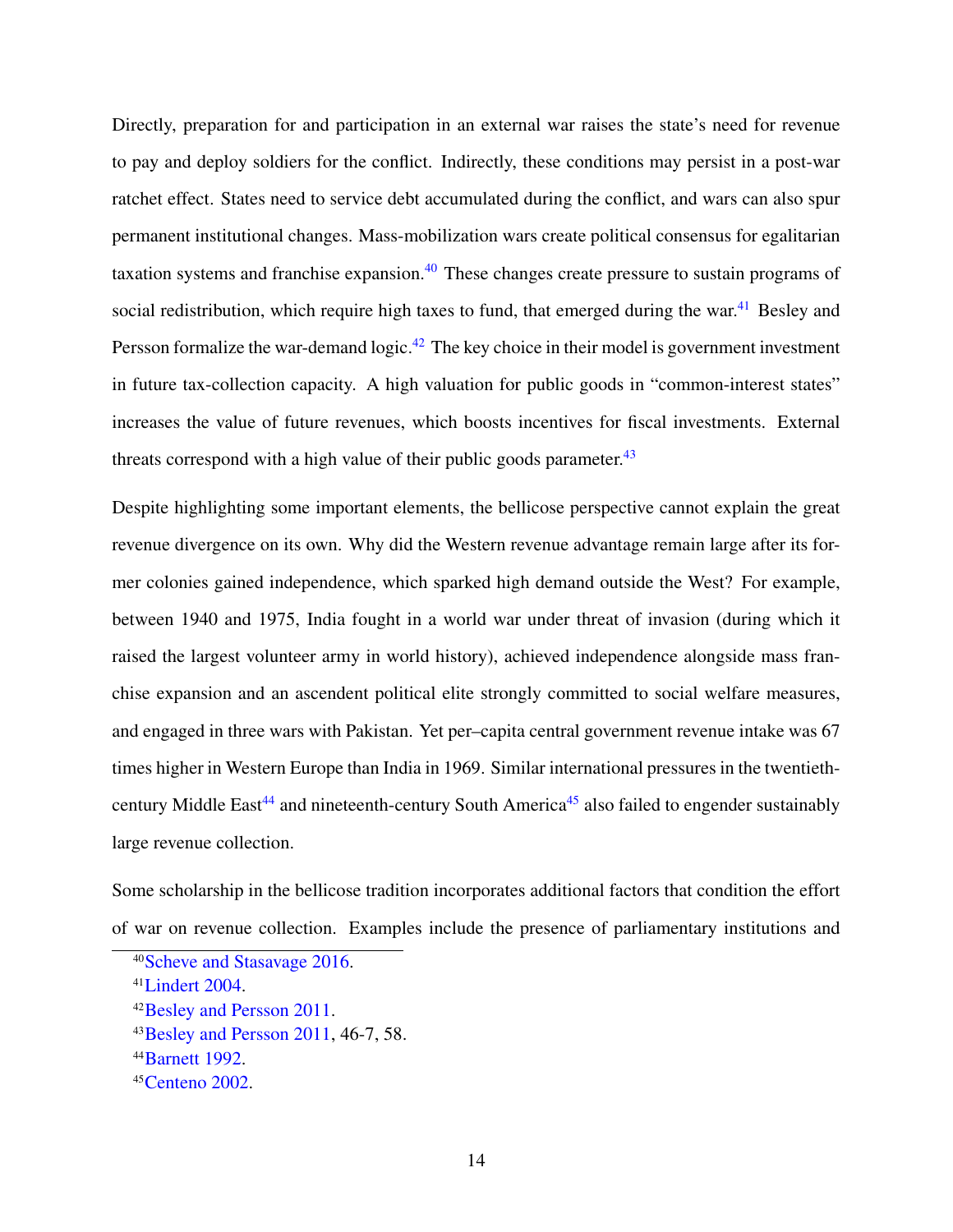level of urbanization (Karaman and Pamuk, [2013\)](#page-53-6), a pre-existing political union between the military and dominant social class (Centeno, [2002\)](#page-51-2), and access to international debt markets (Queralt, [2019\)](#page-54-1). The latter factor in particular likely provides a contributing factor to understanding the great revenue divergence. However, without incorporating bureaucratic capacity into bellicose theories, we cannot simultaneously explain why a large revenue divergence arose and became permanent in the twentieth century.

### 2.2 Fiscal Supply

Other scholars focus on the supply of fiscal institutions that facilitate revenue collection. The core element of fiscal, or bureaucratic, capacity is information about where citizens and other producers live and how much they produce. Standardized records enable bureaucrats to determine appropriate tax quotas and to sanction non-payers effectively, and make society "legible."<sup>[46](#page-0-0)</sup> In low-legibility societies, citizens and other producers can exit by either physically migrating or engaging in informal economic activity beyond the state's reach. Throughout history, states have needed some bureaucratic capacity to collect taxes on land and to directly tax production. Modern income and value-added taxes are even more information-intensive.

Although the concept of bureaucratic capacity is inherently multi-faceted, recent research measures key components of states' information-collection abilities across broad comparative samples. Brambor et al. collected data on civil registration systems and state statistical offices dating back to the eighteenth century.<sup>[47](#page-0-0)</sup> Data on births, deaths, and marriages is essentially a precondition for effective direct taxation because otherwise bureaucrats face difficulties to simply identifying the citizenry. Similarly, Lee and Zhang compiled data on the effectiveness of censuses in the twentieth century, which correlates strongly with public goods provision.<sup>[48](#page-0-0)</sup>

<sup>46</sup>[Scott](#page-54-5) [1998;](#page-54-5) [Lee and Zhang](#page-53-8) [2017;](#page-53-8) [Stasavage](#page-54-6) [2020.](#page-54-6)

<sup>47</sup>[Brambor et al.](#page-51-1) [2020.](#page-51-1)

<sup>48</sup>[Lee and Zhang](#page-53-8) [2017.](#page-53-8)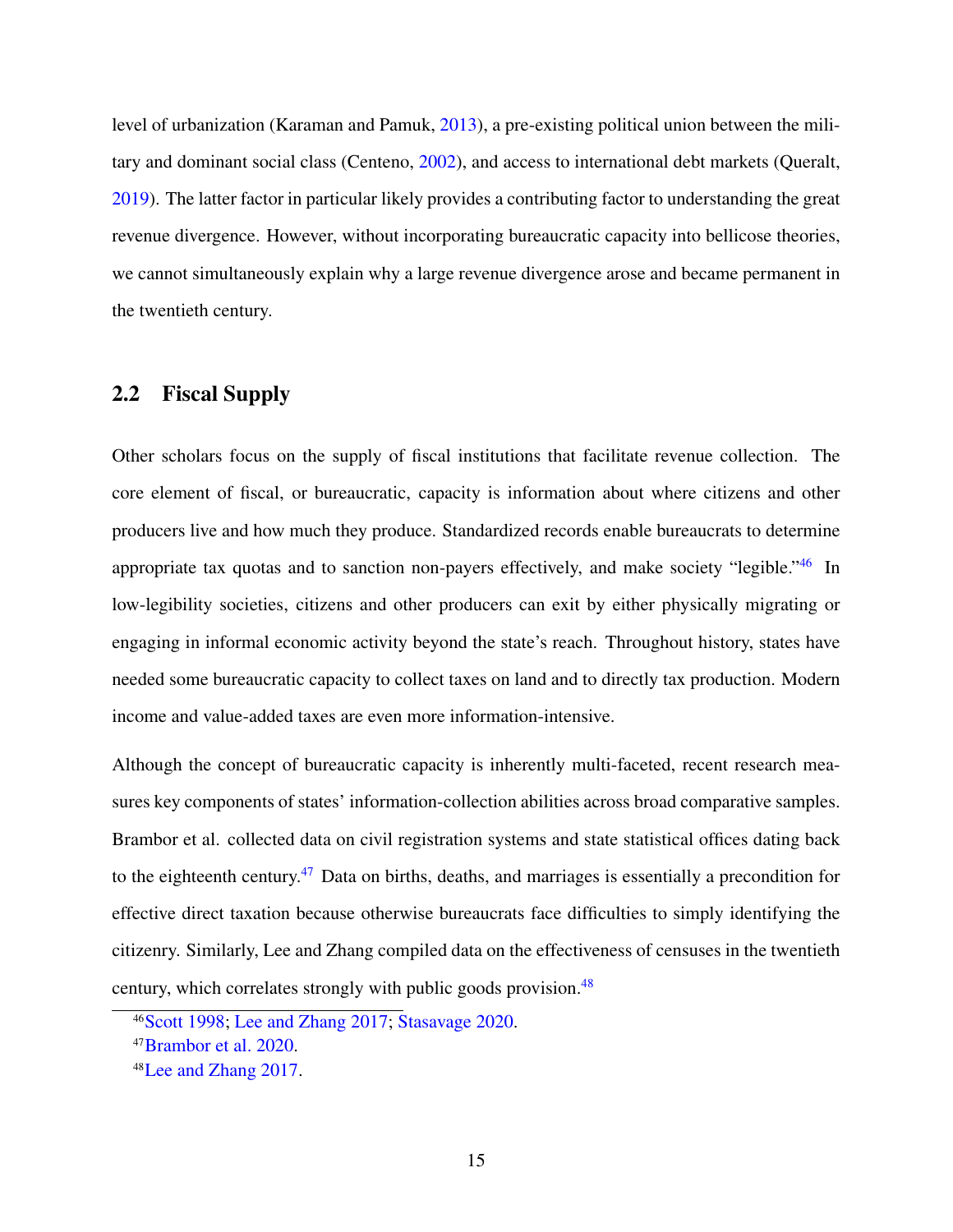Fiscal *capacity* differs from revenue *intake*. States can collect information about production and life events (birth, death, marriage) without using it for taxation. States can govern a literate population capable of filling out written tax forms, without requiring them to do so. In such scenarios, fiscal capacity is *latent* and ready to use when the ruling group wishes.

Despite adding another important piece, analyses of fiscal supply also offer incomplete explanations for the great revenue divergence. Why did a large and permanent divergence not occur earlier? For most of the nineteenth century, Western countries outpaced others in terms of collecting information about their citizens and educating their population. Britain imposed the world's first modern income tax during the Napoleonic Wars. However, it suspended the income tax after the wars, and did not match its 1810 per–capita revenue record until 1915. Britain's high fiscal capacity remained largely latent throughout the nineteenth century. Similarly, other Western European countries improved their tax bureaucracies during the nineteenth century but underutilized their potential until the twentieth.

### 2.3 Sources of Fiscal Capacity

Conceptually, it is useful to distinguish war-based pressures from bureaucratic capacity. Yet empirically, these factors are not completely independent of each other. A key idea in bellicose theories of European state building is that participation in wars encouraged states to improve their bureaucracies. We agree that war is one important contributor to improvements in bureaucratic capacity over the longer run. This helps to explain why latent revenue-raising capacity was higher in the West than most of the rest of the world following the Napoleonic Wars. However, bellicose theories of fiscal-capacity investments cannot answer key questions about how fiscal capacity can increase in the absence of warfare, or can fail to increase for countries within a competitive international system.

Our empirical examination begins in the early nineteenth century. At this time, historical participation in wars had likely contributed to a divergence in bureaucratic capacity between European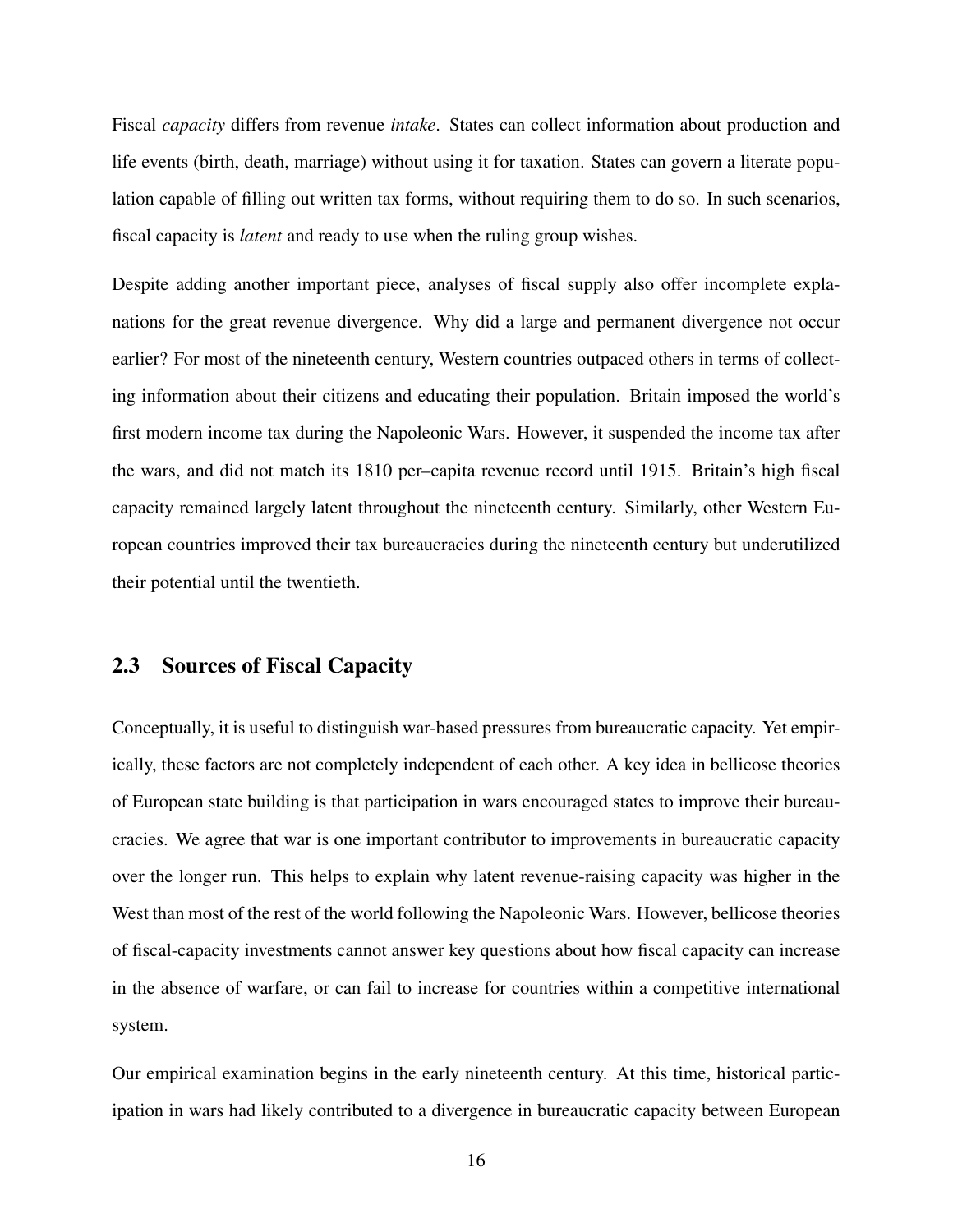countries and much of the rest of the world. European history provides numerous examples of states enacting bureaucratic reforms to gain a coercive edge. For example, Britain introduced the Bank of England in 1694 during the Nine Years' War with France, which created a major financing advantage.[49](#page-0-0) Similar pressures during the Napoleonic Wars propelled Britain's first income tax. Mann examines several great powers (Britain, France, Prussia, Austria) and argues that war-fare stimulated bureaucratic reforms before the French Revolution.<sup>[50](#page-0-0)</sup> These reforms introduced standards for hiring and promotion, and shifted toward salaried rather than office-owning state officials.

However, even for explaining historical levels of fiscal capacity in Europe, purely bellicose theories are incomplete. Battles occurred as often in China as they did in Europe between 1000 AD and 1800,<sup>[51](#page-0-0)</sup> and other aspects of their regional state systems influenced why bureaucratic capacity grew in Europe but fell in China.<sup>[52](#page-0-0)</sup> Nor was the effect of war uniform throughout European history. Wars often generated crippling debt and encouraged leaders to take irresponsible actions such as debasing the currency (e.g., Louis XIV in France), as opposed to promoting fiscal systems that could generate consistent tax revenues over the longer term. Even in cases like Britain where scholars largely agree that participation in wars contributed to bureaucratic development in the eighteenth century, they also expound specific scope conditions such as early centralization, island location, and the *lack* of participation in wars during the early part of the Military Revolution.<sup>[53](#page-0-0)</sup>

Even more pertinent for our empirical analysis, bellicose theories cannot account for two facts about fiscal capacity development in the nineteenth and twentieth centuries. First, at the beginning

<sup>52</sup>[Hoffman](#page-52-3) [2015.](#page-52-3) See [Huang and Kang](#page-52-9) [2021](#page-52-9) for a complementary discussion of how Japan and Korea built bureaucratic capacity in the first millennium AD. Despite not typically facing a threat of Chinese invasion, mimicking China's institutions solidified the domestic power of the ruling coalitions in Japan and China.

<sup>53</sup>[Brewer](#page-51-3) [1990.](#page-51-3)

<sup>49</sup>[Brewer](#page-51-3) [1990.](#page-51-3)

<sup>50</sup>[Mann](#page-53-5) [1993,](#page-53-5) 444-78.

<sup>51</sup>[Dincecco and Wang](#page-52-8) [2018.](#page-52-8)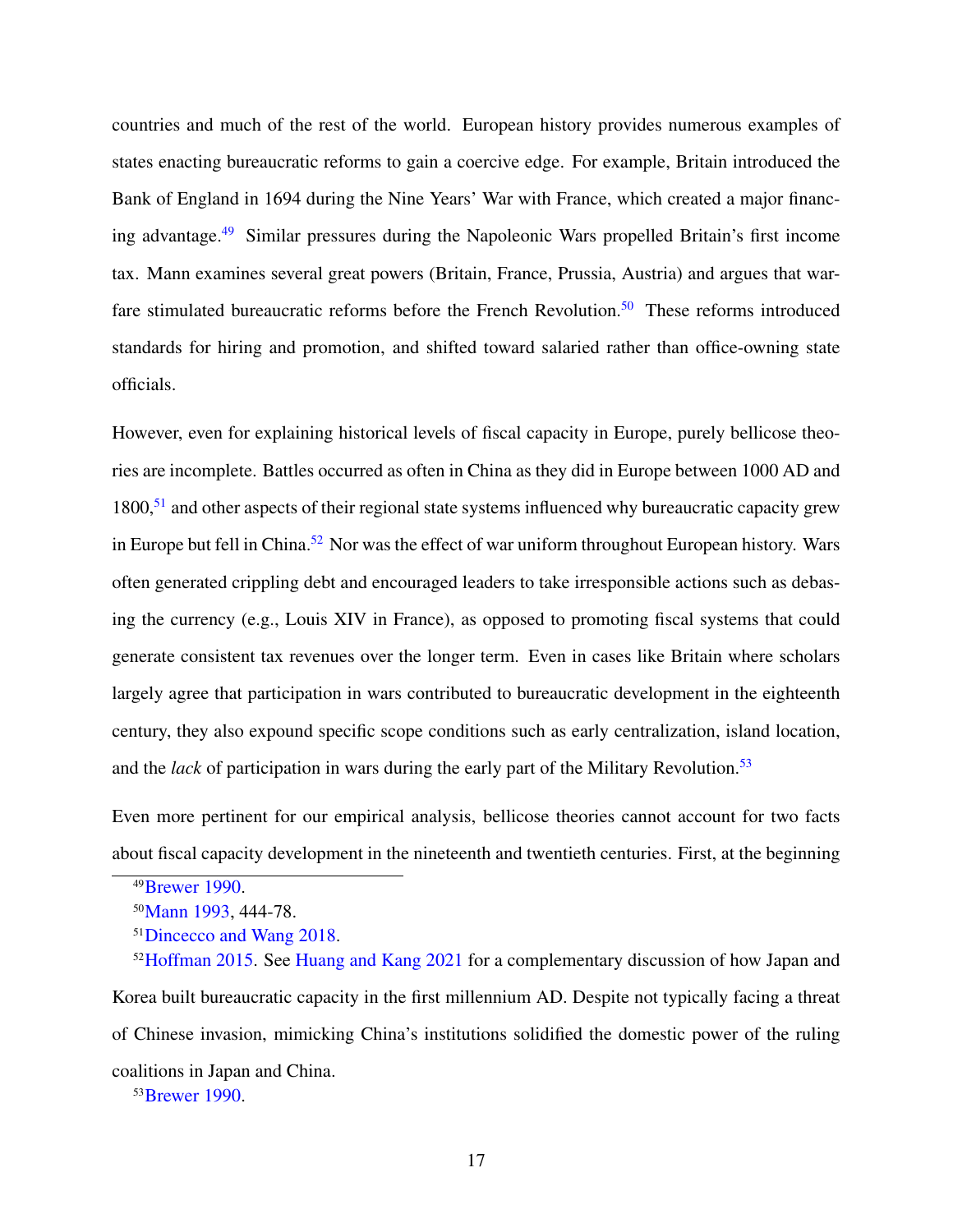of the nineteenth century, no Western state (with the possible exception of Britain) possessed a "modern" bureaucracy. The historically unprecedented revenue increases that began during World War I would not have been possible without intensive improvements in fiscal capacity throughout the nineteenth century. Yet Western European states fought few wars with each other between 1816 and 1913. Why did fiscal capacity grow during an extended period of low warfare?<sup>[54](#page-0-0)</sup>

Second, many ex-colonies faced high fiscal demand following independence from European powers. In some cases, high demand stemmed from a competitive regional environment and bellicose pressures. Why did most of these states fail to develop strong bureaucracies?

### 3 Overview of Theoretical Premises

To unravel the puzzle of the great revenue divergence, we develop a theoretical framework that combines bellicose and state-legibility factors. A government chooses how to raise revenues, and citizens decide whether to comply with tax demands or exit the formal economy. The strategic interaction occurs over two periods. We first motivate the core premises of the theory. In the next section, we present and solve a game-theoretic model.

### 3.1 Structure of the Tax System

The government chooses among three options for structuring the tax system. The first option is to exert low fiscal effort, such as relying on existing infrastructure to collect *customs revenues*. Col-

<sup>54</sup>During this period, [Brambor et al.](#page-51-1) [2020,](#page-51-1) 202 find that participation in warfare is uncorrelated with information-capacity levels; in fact, their coefficient estimate is negative. [Goenaga, Sabate](#page-52-10) [and Teorell](#page-52-10) [\(2021\)](#page-52-10) show that warfare was not a major driver of fiscal expansion in European countries during the long nineteenth century. [Mann](#page-53-5) [\(1993\)](#page-53-5) argues that although wars propelled bureaucratic reform in the eighteenth century, this factor was unimportant in much of the nineteenth century.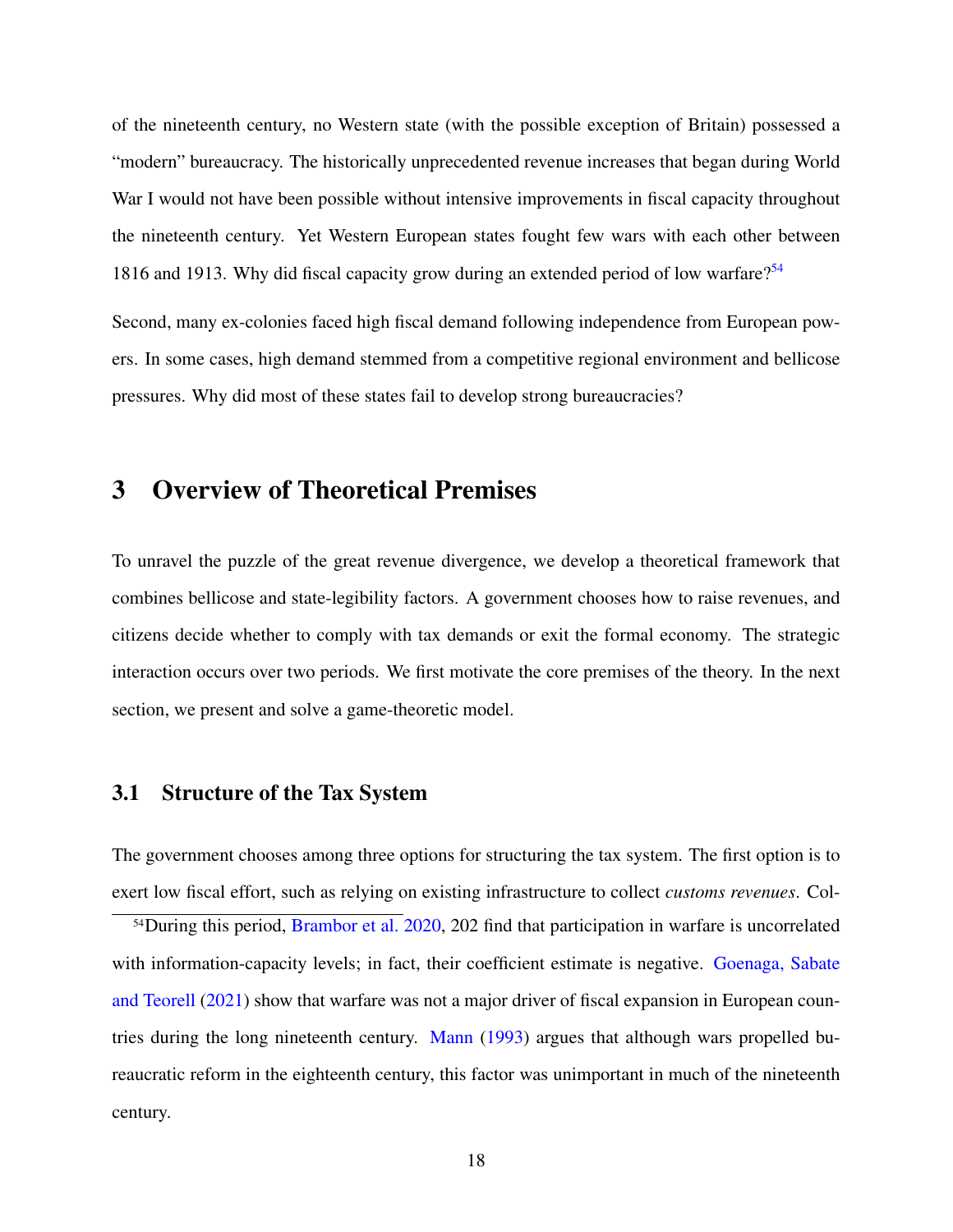lecting customs taxes requires relatively few agents at one or several major ports. These indirect taxes are easy to collect if the economy is already organized in a manner to facilitate international trade. This was true of Western states by the nineteenth century. In many colonies and ex-colonies, intervention by the colonizer restructured the economy to produce certain cash crops. Centeno notes the contrast between "administratively simple but inelastic customs taxes" and "more politically challenging, but potentially more lucrative, domestic sources of revenue," which require greater bureaucratic capacity to collect.<sup>[55](#page-0-0)</sup>

Low fiscal effort carries two drawbacks. First, low fiscal effort may not meet societal demand for revenues. Second, despite requiring low administrative effort, narrowly based taxes such as customs taxes often entail higher deadweight loss than more broadly based taxes such as an income tax.[56](#page-0-0) Customs taxes can also create adverse distributional consequences for the ruling elite relative to an income tax.<sup>[57](#page-0-0)</sup> As we discuss later, this created an impetus to reform tax systems in nineteenthcentury Europe, despite the absence of strong war pressures.

These drawbacks may propel governments to choose either of two high-effort strategies. On the one hand, they can target a subset of producers to offer economic privileges (e.g., state-run monopolies or crony-owned firms) in return for revenue. This strategy can be lucrative because the government concentrates economic gains among highly legible cronies. However, what we classify as *crony-favoring extraction* entails high effort because it requires significant state involvement in and restructuring of the economy. Such restructuring enables only highly legible citizens to produce valuable goods, or facilitates direct government control over valuable assets. The clearest examples of crony-favoring economic interventions occur when governments construct state-owned enterprises or otherwise favor monopolies in certain industries. This creates a symbiotic political relationship whereby the government easily accesses information about the firm's production, and favored firms gain economic advantages. Collectivized agriculture in the Soviet Union provides

<sup>55</sup>[Centeno](#page-51-2) [2002,](#page-51-2) 104.

<sup>56</sup>[Albon](#page-50-6) [1997;](#page-50-6) [Irwin](#page-52-11) [2010.](#page-52-11)

<sup>57</sup>[Mares and Queralt](#page-53-2) [2015.](#page-53-2)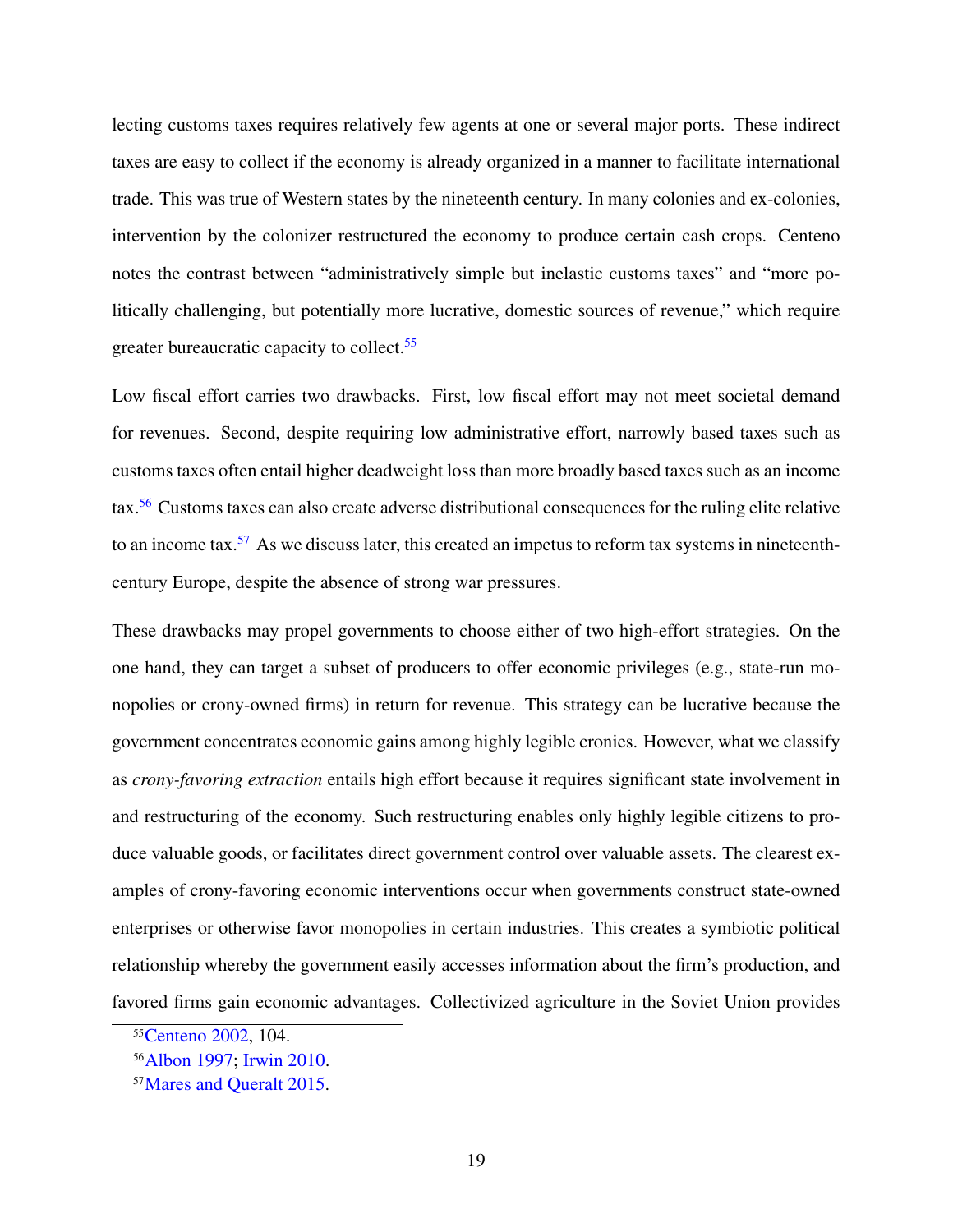an extreme example. More typical cases are ones like Egypt and India in which the government actively intervenes in the economy to create a "captive tax base."<sup>[58](#page-0-0)</sup> As Chaudhry describes, "In cases where the government becomes the primary employer and producer and assumes the role of setting prices, its task is simplified to monitoring the activities of corporations and agencies that it owns and manages."[59](#page-0-0)

On the other hand, the government can create widespread economic rights and attempt to tax this broader base. *Legibility-intensive extraction* requires information about the populace as a whole. Efficient collection of income taxes and value-added taxes requires detailed information about the identities and productivity of citizens and firms, as well as complex bureaucracies to collect and process this information.

### 3.2 Bureaucratic Capacity

One factor that influences the government's strategy for raising revenues in each period is bureaucratic (or fiscal) capacity, about which we make two assumptions. First, societal legibility sticky in the short run. Thus, the state inherits a stock of bureaucratic capacity in each period. Second, over time, states can take concerted actions to boost fiscal capacity. Hence, choosing legibility-intensive extraction in period 1 can bolster fiscal capacity in period 2.

First, the idea that bureaucratic capacity is persistent is widespread in the literature. Consequently, states facing a demand shock are rarely able to rapidly and dramatically improve societal legibility. Dincecco's discussion of the historical origins of state capacity in Europe dates back to the fall of the Carolingian Empire in the 800s and extends into the twentieth century.<sup>[60](#page-0-0)</sup> Conversely, once created, bureaucracies tend to self-perpetuate even when fiscal demand is temporarily low. Some legibility reforms can persist without any spending at all. For example, introducing last names

<sup>58</sup>[Waterbury](#page-54-7) [1993,](#page-54-7) 134.

<sup>59</sup>[Chaudhry](#page-51-7) [1993,](#page-51-7) 252.

<sup>60</sup>[Dincecco](#page-52-1) [2017.](#page-52-1) See also [Stasavage](#page-54-6) [2020.](#page-54-6)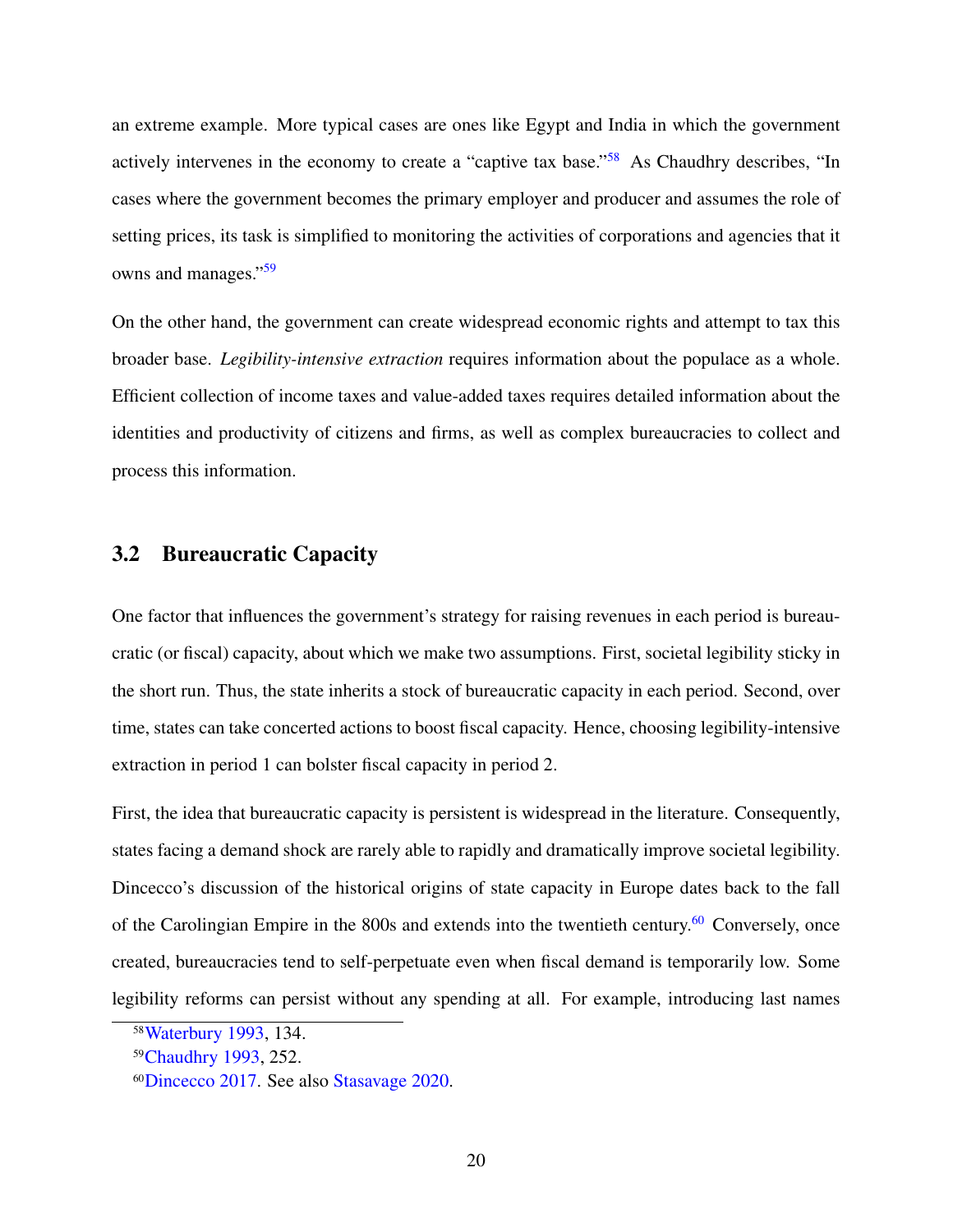and addresses enables states to find and distinguish citizens.<sup>[61](#page-0-0)</sup> This information facilitates revenue extraction, even if not used immediately.

Second, states can take concerted efforts to improve societal legibility over time. Although this can occur through various channels, we focus on learning-by-doing effects. Thus, choosing legibilityintensive extraction early on can bolster future bureaucratic capacity, similar to fiscal-capacity investments in Besley and Persson. $62$ 

### 4 A Formal Model of Revenue-Extraction Strategies

The interaction of bellicose and state-legibility factors affects revenue intake, as we show in our formal model. Only states with high fiscal demand and high fiscal supply can achieve large revenue intake. In the short term, countries with varying levels of bureaucratic capacity may nonetheless generate similar levels of revenues, either because fiscal demand is low or because no states are greatly advantaged at collecting legibility-intensive taxes. However, over time, (exogenous) increases in demand or (endogenous) increases in bureaucratic capacity can generate a divergence in revenue collection.

Various factors can push governments to take concerted actions to increase fiscal capacity over time, including (1) relatively high initial bureaucratic stock, (2) anticipation of high fiscal demand in the future, (3) high potential for bureaucratic growth, and (4) high deadweight loss from easyto-collect taxes. We discussed the first factor above: past participation in war contributed to the European advantage in fiscal capacity in the early nineteenth century, although other factors also influenced Europe's initial stock of bureaucratic capacity. The second factor is the same stimulant that creates "common interest states" in Besley and Persson.<sup>[63](#page-0-0)</sup> Yet we also depart from bellicose theories by highlighting alternative features that are not intrinsically tied to high fiscal demand.

<sup>61</sup>[Scott](#page-54-5) [1998.](#page-54-5)

<sup>62</sup>[Besley and Persson](#page-50-3) [2011.](#page-50-3)

<sup>63</sup>[Besley and Persson](#page-50-3) [2011.](#page-50-3)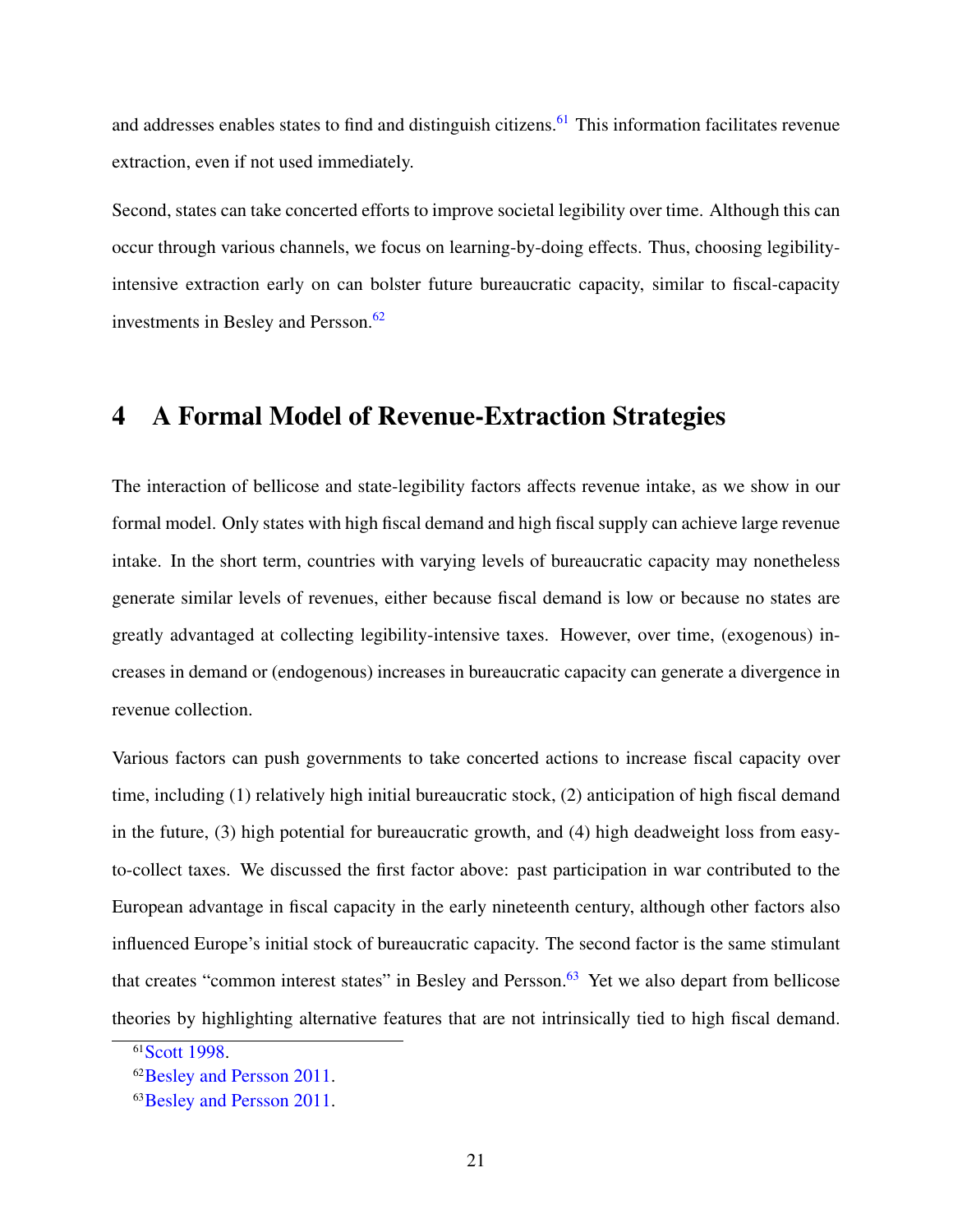Below we operationalize and elaborate upon the third and fourth factors in nineteenth-century Europe: industrialization created high potential for bureaucratic growth, and the ruling elite in many countries shifted to income taxes with low rates to reduce deadweight loss from narrowly based taxes.

### <span id="page-22-0"></span>4.1 Setup

We model an interaction between a government and citizens, which unfolds over two periods. Time is denoted by  $t \in \{1, 2\}$ , and players value consumption equally across the two periods. The sequence of moves within each period is: (1) the government chooses how to structure the tax system, (2) the government proposes a specific tax rate to each citizen, (3) each citizen either complies with the tax and produces in the formal sector, or exits to the informal sector.

Society consists of a continuum of atomless citizens with mass  $N$ , which has a lower bound that strictly exceeds 1 (see below) and an upper bound of  $\overline{N}$  (defined in Appendix [C\)](#page-78-0). The set of citizens is denoted as  $N$ , and each citizen is indexed by i. In both periods, each citizen produces output worth  $Y_i$ , the value of which is determined by the government's actions (see below). Each citizen also has an exit option that yields consumption of a fraction  $e_i \in (0,1)$  of ones output.<sup>[64](#page-0-0)</sup> The exit option is individual-specific and, in each period, is independently drawn for each citizen from a smooth density function  $H(e_i)$  with positive support on [0, 1].<sup>[65](#page-0-0)</sup>

In each period, the government decides how to structure the tax system. It begins each period with an endowment of customs revenues worth  $R<sup>cus</sup> > 0$ . One option for structuring the tax system is to exert low effort and rely solely on customs revenues. Alternatively, the government can choose either of two high-effort strategies to collect additional taxes.

First, under a *legibility-intensive* strategy, the government grants legal rights to participate in the

<sup>&</sup>lt;sup>64</sup>We omit time subscripts on  $Y_i$  and  $e_i$  to reduce notational clutter.

<sup>&</sup>lt;sup>65</sup>We write the associated pdf as h. One proof requires the additional assumption  $h' \leq 0$ , which, for example, the uniform distribution satisfies.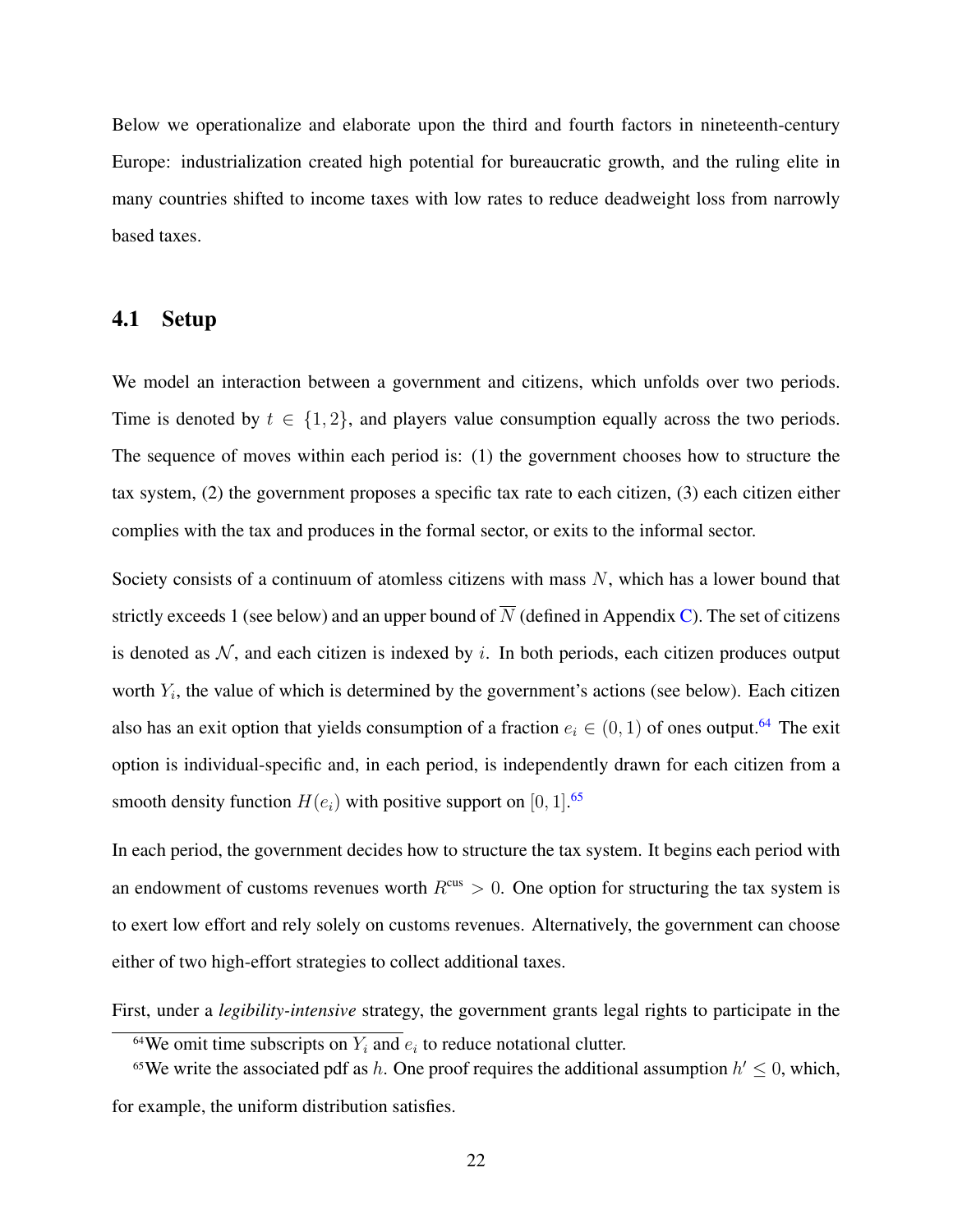formal economy to all citizens. This choice yields output  $Y_i = 1$  for each citizen, which is subject to taxation. Due to limitations in bureaucratic capacity, the government does not know the value of the exit option for each citizen. A fraction  $l_t \in (0,1)$  of citizens are *legible*, and the government perfectly knows the value of  $e_i$  for each legible citizen. The remaining fraction  $1 - l_t$  of citizens are illegible. The government knows only the prior distribution of possible values of  $e_i$  for such citizens. In any period that the government chooses legibility-intensive extraction, it pays a fixed cost  $F \in (0, \overline{F})$ , with an upper bound  $\overline{F} > 0$  defined later (see footnotes [70](#page-26-0) and [74\)](#page-30-0). We interpret  $F$  as a relative cost. When political elites perceive low-effort taxes such as customs taxes as creating extreme economic inefficiencies or unfavorable distributional consequences for themselves, in effect, the cost  $F$  of shifting the tax base is lower.

Second, under a *crony-favoring* strategy, the government favors a subset of legible citizens, normal-ized to mass 1.<sup>[66](#page-0-0)</sup> This could involve limiting economic production to specific cronies, or putting economic production directly under state ownership. Restructuring the economy to reduce competition enables each favored citizen to produce  $Y_i = Y$ , which is subject to taxation, but pushes any production by the mass  $N - 1$  of non-cronies outside the reach of the state, and hence  $Y_i = 0$ . To make the tradeoffs non-trivial, we assume (a) the crony-favoring strategy bolsters the production of favored citizens relative to their production under legibility-intensive extraction and (b) cronyfavoring extraction diminishes total output. Formally,  $1 \leq Y < N$ , which also forms a lower bound for N. Structuring the tax system to favor cronies also incurs a fixed cost. Despite not requiring a similar bureaucratic effort as the legibility-intensive strategy, subsidies paid to favored firms and the difficulty of displacing vested economic interests create costs for a government to actively intervene to distort market competition. To isolate the role of bureaucratic capacity in distinguishing the two high-effort strategies, we assume that the government pays the same fixed  $\cos F$  in any period it chooses crony-favoring extraction.

<sup>66</sup>Favored citizens are randomly drawn, and therefore have the same distribution of the exit option,  $H(e_i)$ , as the full set of citizens.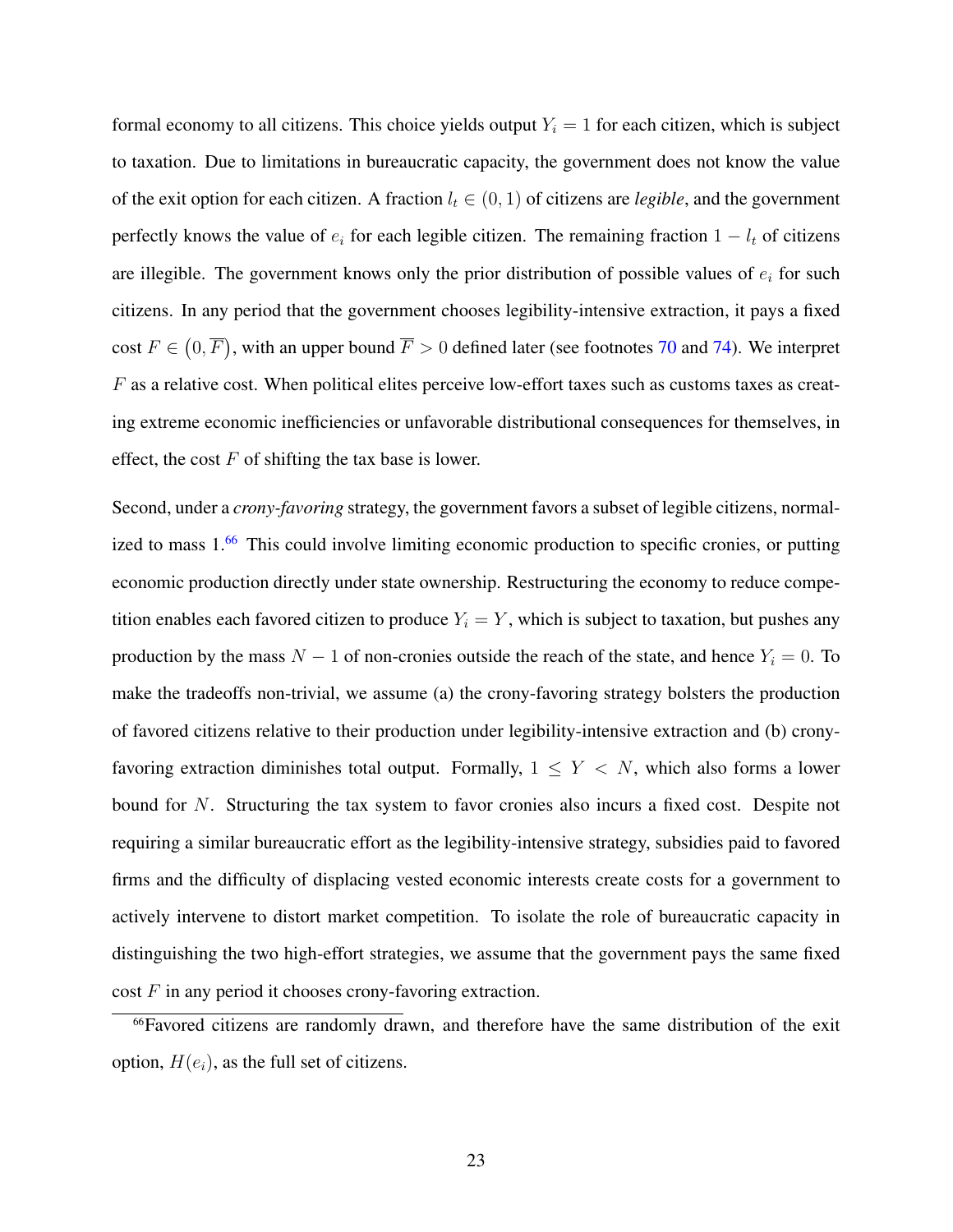The fraction of legible citizens,  $l_t$ , reflects bureaucratic capacity (equivalently, fiscal supply). We assume  $l_1$  is an exogenous parameter. However,  $l_2$  depends in part on the revenue-collection strategy in period 1. If the government chooses legibility-intensive extraction in period 1, then  $l_2 = \min{\Delta \cdot l_1, 1}$ . Higher values of  $\Delta > 1$  indicate stronger learning-by-doing effects, and hence higher potential bureaucratic growth. By contrast, if the government chooses low effort or crony-favoring extraction in period 1, then  $l_2 = l_1$ .<sup>[67](#page-0-0)</sup> The endogeneity of  $l_2$  to choices in period 1 is the only way in which decisions in period 1 affect those in period 2.

If, in a particular period, the government chooses a high-effort strategy for structuring the tax system, it then proposes an individual-specific tax rate  $\tau_i \in [0, 1]$  to each citizen. For every legible citizen, the value of  $e_i$  is revealed before the government chooses  $\tau_i$ ; and for every illegible citizen, this value is revealed immediately afterwards. Each citizen knows its individual-specific values of  $\tau_i$ ,  $e_i$ , and  $Y_i$  when moving. Each simultaneously responds to its tax proposal either by complying and consuming  $(1 - \tau_i) \cdot Y_i$ , or exiting and consuming  $e_i \cdot Y_i$ .

The government's consumption in each period depends on revenues raised. All revenues are assumed to be spent on public goods. The government is rewarded for increasing revenue to get closer to the amount of expenditures demanded by society, denoted as  $R_t^{\text{dem}}$  for fiscal demand, and penalized for raising taxes such that total revenue exceeds the socially desired amount. The rationale here is that citizens want to fund desired public goods, but do not want to contribute taxes for undesired projects or private rents. Formally, total revenues  $R_t$  equal the customs endowment  $R<sup>cus</sup>$ plus any additional taxes collected upon pursuing a high-effort extraction strategy. The government

<sup>67</sup>Assuming a deterministic relationship between revenue-extraction strategies and bureaucratic development reduces moving pieces, although the results would be qualitatively similar under alternative assumptions. For example, we could assume that bureaucratic capacity can atrophy over time under crony-favoring policies (e.g., India). We could also assume a small probability that states pursuing crony-favoring policies nonetheless experience a gain in bureaucratic capacity in period 2 (e.g., South Korea).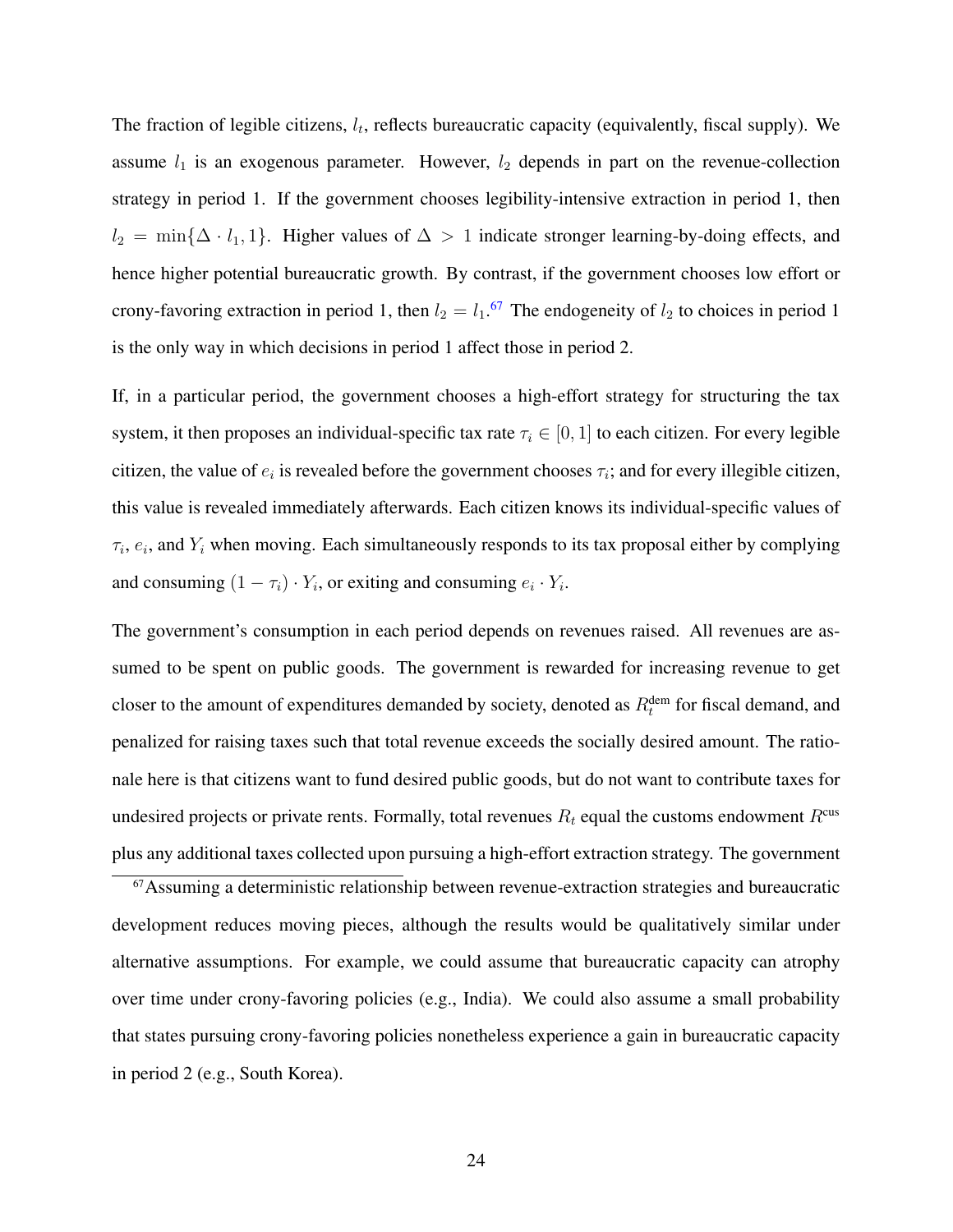gains a marginal benefit of 1 from any (endogenously raised) taxes raised such that total revenues do not exceed  $R_t^{\text{dem}}$ , and a marginal benefit of -1 from any taxes that push total revenues above  $R_t^{\text{dem}}$ . Thus, if  $R_t^{\text{dem}} < R^{\text{cus}}$ , then the government gains negative utility from raising any taxes beyond the customs endowment. If instead  $R_t^{\text{dem}} > R^{\text{cus}}$ , then the government receives positive utility from any taxes raised up to  $R_t^{\text{dem}} - R^{\text{cus}}$ , and negative utility from raising any additional taxes. We assume  $R_1^{\text{dem}} > 0$  is a fixed parameter and that Nature draws  $R_2^{\text{dem}} > 0$  in between periods according to a distribution described later. To parallel our assumption about how endogenous tax revenue affects the government's utility, we assume the government's marginal benefit from any exogenous customs receipts is 1. However, the precise assumption here is immaterial because the government consumes customs revenues regardless of its strategic choices. Finally, in any period in which the government chooses a high-effort strategy for structuring the tax system, it pays the fixed cost F. This subtracts from its consumption.

### 4.2 Short-Term Revenue Intake: Analysis of Period 2

We solve backwards to characterize subgame perfect strategies, and all proofs are in Appendix [C.](#page-78-0) In period 2, the government cares solely about short-term revenue intake. We first derive maximum possible revenues, and then we explain the government's optimal approach.

Each legible citizen will comply with a tax proposal that satisfies  $\tau_i \leq 1 - e_i$ . Thus, maximizing revenue requires the government to set the individual-specific tax rate to make each legible citizen indifferent between complying and exiting:  $\tau_i^* = 1 - e_i$ . This strategy induces every legible citizen to comply.[68](#page-0-0) By contrast, a lack of discriminating information forces the government to set the same tax rate for each illegible citizen. The optimal rate balances two considerations. A higher tax rate yields a higher fraction of income,  $\tau$ , from each illegible citizen who complies, but decreases the fraction of illegible citizens who comply. Only illegible citizens with low-valued exit options

<sup>&</sup>lt;sup>68</sup>Any strategy profile in which citizens reject offers with positive probability when indifferent creates an open set problem for the government's offer, and hence cannot be an equilibrium.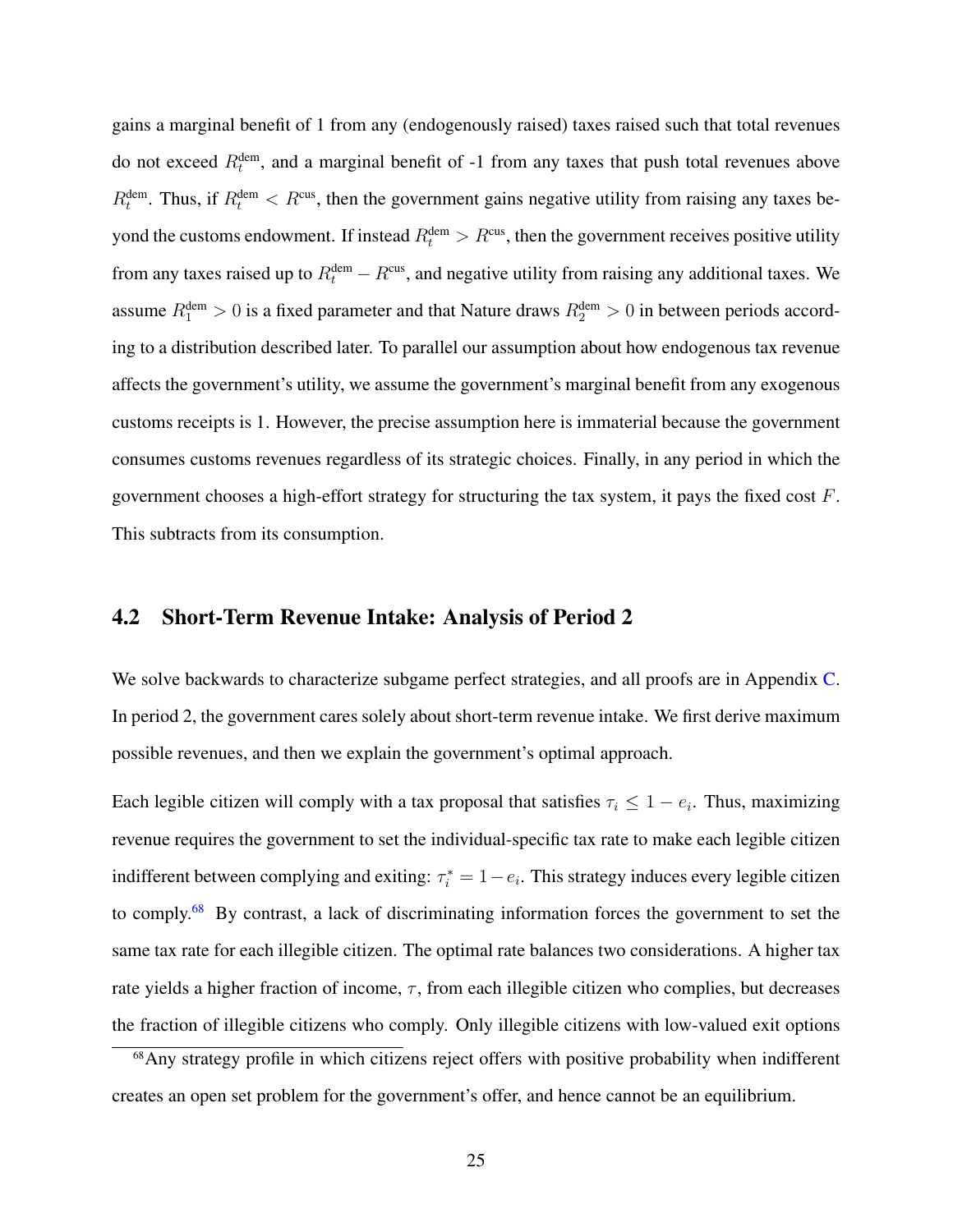(relative to the tax proposal) comply,  $e_i \leq 1-\tau$ . The revenue-maximizing tax proposal for illegible citizens solves:<sup>[69](#page-0-0)</sup>

<span id="page-26-1"></span>
$$
\hat{\tau} \equiv \arg \max_{\tau \in [0,1]} \int_0^{1-\tau} \tau \cdot dH(e_i). \tag{1}
$$

Structuring the tax system to favor cronies yields a unit mass of favored citizens who each produce  $Y_i = Y$  and are perfectly legible, and the remaining mass of  $N - 1$  citizens produce  $Y_i = 0$ . Legibility-intensive extraction enables all citizens to legally produce  $Y_i = 1$ , but only a fraction  $l_2$  are legible. If the government makes the revenue-maximizing tax proposal to each citizen, expected revenues under each way to structure the tax system are:

$$
R^{\text{crony}} = \underbrace{Y \cdot \int_0^1 (1 - e_i) \cdot dH(e_i)}_{\text{All favored citizens are legible}}.
$$
 (2)

$$
R^{\text{leg}}(l_2) = N \cdot \left[ l_2 \cdot \int_0^1 (1 - e_i) \cdot dH(e_i) + (1 - l_2) \cdot \int_0^{1 - \hat{\tau}} \hat{\tau} \cdot dH(e_i) \right].
$$
 (3)   
Legible citizens

Comparing these two terms shows that legibility-intensive revenue extraction yields higher revenues than crony-favoring policies if and only if bureaucratic capacity is high enough.

<span id="page-26-2"></span>**Lemma 1** (Maximum tax extraction). A unique threshold  $\overline{l} \in (0,1)$  exists such that  $R^{\text{leg}}(\bar{l}) = R^{\text{crony}}$ *. Given this threshold, we can express maximum tax revenues in period 2 as:*

<span id="page-26-0"></span>
$$
R_2^{max} = \begin{cases} R^{crony} & \text{if } l_2 < \bar{l} \\ R^{\text{leg}}(l_2) & \text{if } l_2 \ge \bar{l} \end{cases} \tag{4}
$$

This result establishes the importance of fiscal supply. The next question is whether it is optimal for the government to maximize revenues, which depends on fiscal demand. If  $R_2^{\text{dem}} < R^{\text{cus}}$ , then the government can fund all desired expenditures while exerting low effort at tax collection. At the other extreme, if  $R_2^{\text{dem}} > R^{\text{cus}} + R_2^{\text{max}}$ , the government taxes maximally. Within these lower and

 $^{69}$ In Appendix [C,](#page-78-0) we prove that the maximizer is unique and strictly bounded between 0 and 1.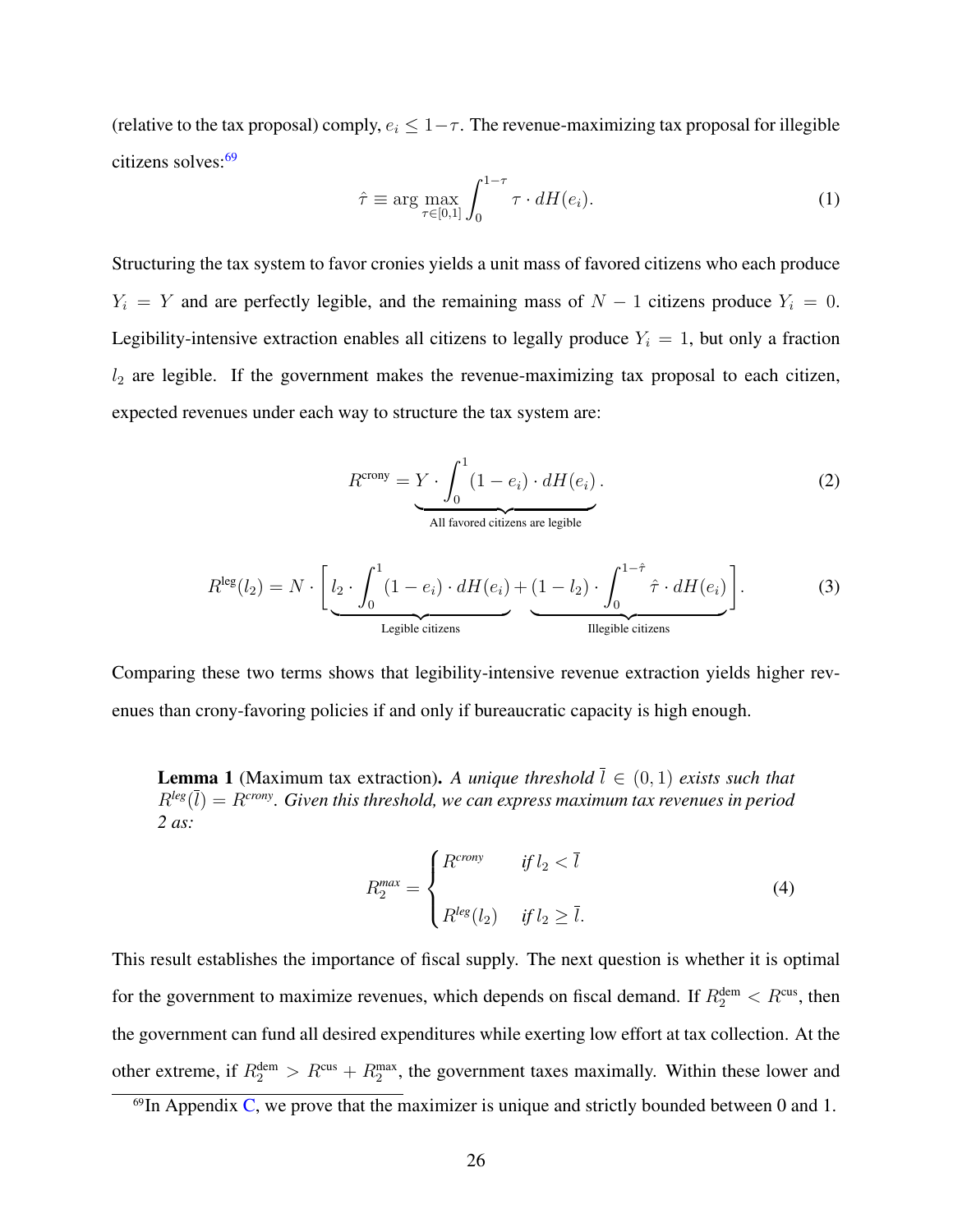upper bounds, if fiscal demand is close to  $R<sup>cus</sup>$ , then the fixed cost deters the government from pursuing high-effort extraction. If instead fiscal demand is close to  $R_{\text{c}}^{\text{cus}} + R_{2}^{\text{max}}$ , then the government pays the fixed cost for either legibility-intensive or crony-favoring extraction, but intentionally sets taxes to collect less-than-maximum revenues. Proposition [1](#page-27-0) presents a subgame perfect Nash equilibrium strategy profile. $\frac{70}{2}$  $\frac{70}{2}$  $\frac{70}{2}$ 

<span id="page-27-0"></span>Proposition 1 (Optimal revenue extraction in period 2).

- Low fiscal demand. If  $R_2^{dem} \leq R^{cus} + F$ , then the government structures the tax *system to exert low effort at tax collection, which yields*  $R_2 = R^{cus}$ .
- Intermediate fiscal demand. If  $R^{cus} + F < R_2^{dem} < R^{cus} + R_2^{max}$ , then the *government structures the tax system to exert high effort at tax collection. If*  $l_2 < \overline{l}$ , the specific mode is crony-favoring; and legibility-intensive otherwise. *The government sets*  $\{\tau_i\}_{i\in\mathcal{N}}$  *to achieve total tax intake of*  $R_2^{dem} - R^{cus}$ *. This* yields less-than-maximum revenues,  $R_2 = R_2^{dem.71}$  $R_2 = R_2^{dem.71}$  $R_2 = R_2^{dem.71}$
- High fiscal demand. If  $R_2^{dem} \geq R^{cus} + R_2^{max}$ , then the government structures the  $\emph{tax system}$  to exert high effort at tax collection. It sets  $\tau_i = 1 - e_i$  for each legible *citizen and*  $\tau_i = \hat{\tau}$  *(see Equation [1\)](#page-26-1) for each illegible citizen, which maximizes tax intake.*
	- **Low fiscal supply.** If  $l_2 < \overline{l}$ , then the specific mode of high-effort extraction *is crony-favoring and total revenues are*  $R_2 = R^{cus} + R^{crony}$ .
	- *High fiscal supply.* If  $l_2 \geq \overline{l}$ , then the specific mode of high-effort extraction is legibility-intensive and total revenues are  $R_2=R^{\text{cus}}+R^{\text{leg}}(l_2).^{72}$  $R_2=R^{\text{cus}}+R^{\text{leg}}(l_2).^{72}$  $R_2=R^{\text{cus}}+R^{\text{leg}}(l_2).^{72}$
- *Citizens' responses. Each citizen complies with any tax proposal satisfying* $\tau_i \leq$  $1 - e_i$ , and exits otherwise.

 $70$ To eliminate strategically uninteresting cases, we restrict the upper bound on the fixed costs such that  $\overline{F}$  <  $R^{crony}$ . This ensures that the fixed costs are not high enough, on their own, to deter high-effort extraction.

 $71$  For reasons described in the appendix, a continuum of actions yield payoff-equivalent equilib-

ria in this parameter range.

<sup>72</sup>Note that when fiscal demand  $R_2^{\text{dem}}$  is intermediate or high, the optimal choice for structuring the tax system does not depend on  $F$ . The government compares the expected utilities from legibility-intensive and crony-favoring extraction, and  $F$  cancels out because the fixed cost is identical for each.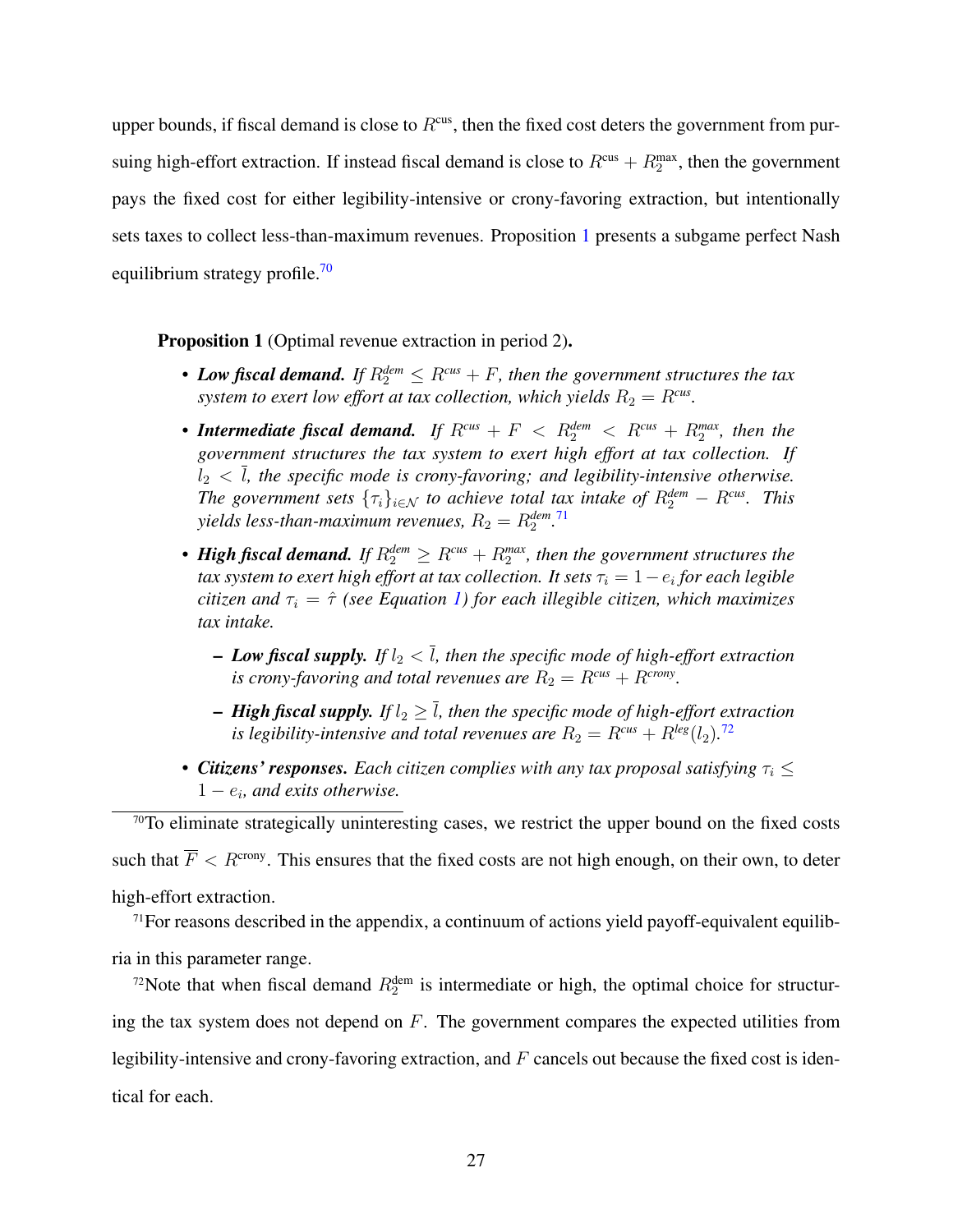Overall, existing bellicose arguments are correct that high fiscal demand stimulates governments to collect more revenues. However, by not incorporating the supply side of revenues, they cannot tell us the means by which governments will attempt to raise revenues nor how successful they will be. For states with low bureaucratic capacity that face a demand shock, distorting the economy yields greater revenue intake than attempting to tax a broader base. Yet in equilibrium, a government with high bureaucratic capacity that chooses legibility-intensive extraction will bring in more revenues than a low-capacity government that chooses crony-favoring extraction, even though both are acting optimally given their stock of bureaucratic capacity. To see why, recall the (substantively plausible) assumption that a broader-based economy yields a larger potential tax base,  $Y < N$ . This implies that revenues from crony-favoring extraction form a lower bound for maximum revenues. The government chooses legibility-intensive extraction only if this strategy yields higher revenues than this lower bound (see Lemma [1\)](#page-26-2).

### 4.3 Investments in Fiscal Capacity: Analysis of Period 1

In period 1, the government cares not only about how the structure of the tax system affects contemporaneous revenues, but also revenue intake in period 2. The core implication is qualitatively unaltered: only governments with high fiscal demand and (the potential for) high fiscal supply choose legibility-intensive extraction. However, the threshold for "high" fiscal supply (i.e., bureaucratic capacity) is lowered because the shadow of the future heightens incentives to pursue legibility-intensive extraction. To make the analysis parallel with the preceding section, we characterize threshold values of initial bureaucratic capacity that determine optimal actions. We then take comparative statics on other variables that influence the government's calculus for investing in fiscal capacity.

If the starting level of bureaucratic capacity takes an extreme value, then the government's choice for how to structure the tax system in period 1 does not influence its choices in period 2. Suppose initial societal legibility is very high,  $l_1 > \overline{l}$  $l_1 > \overline{l}$  $l_1 > \overline{l}$  (see Lemma 1 for this threshold). This guarantees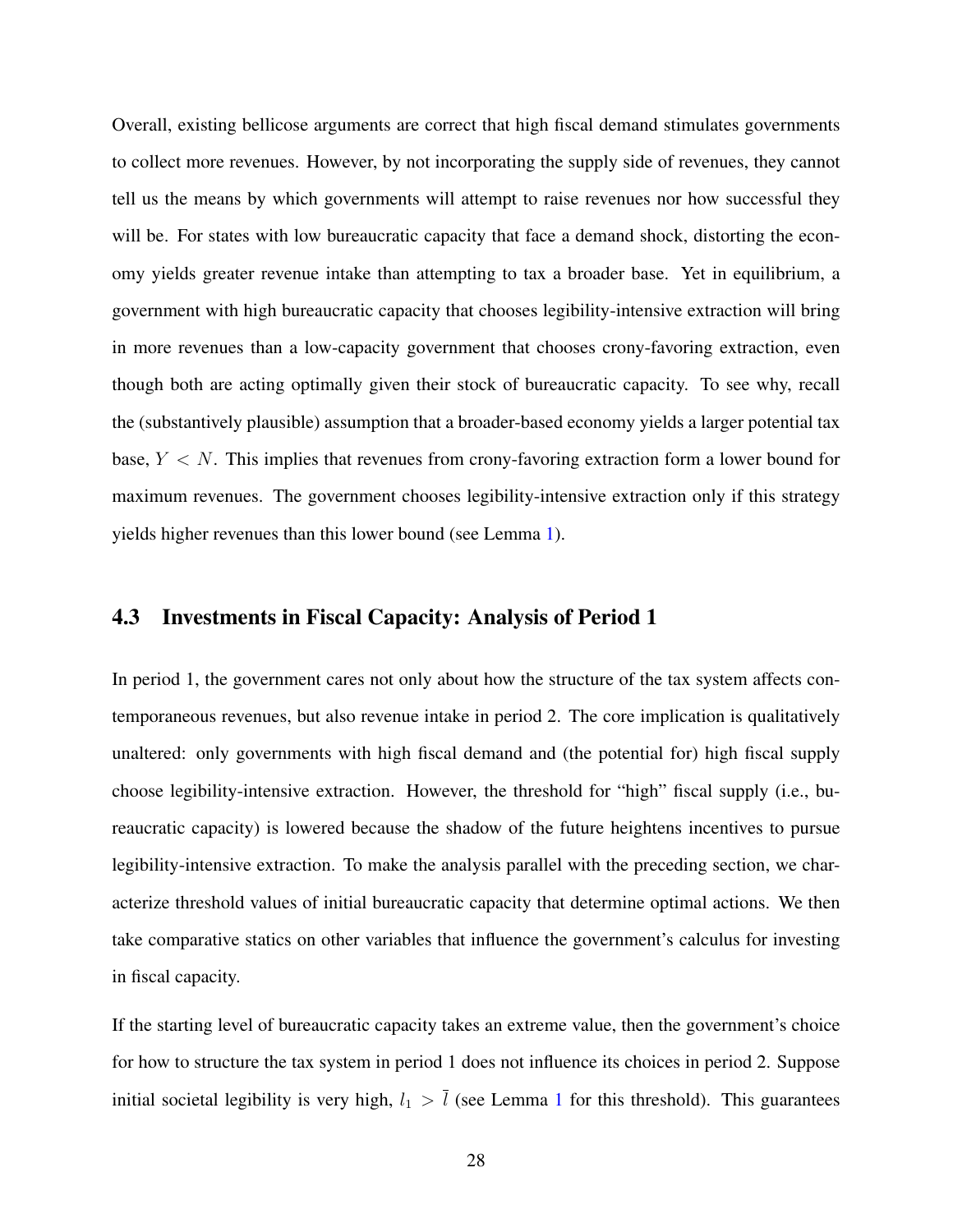that legibility is high enough in period 2 that, regardless of the government's actions in period 1, legibility-intensive extraction yields more revenues than crony-favoring extraction. If instead initial legibility is very low,  $l_1 < l \equiv \frac{l}{\Delta}$  $\frac{l}{\Delta}$ , then the converse implication is true. Even if the government gets the learning-by-doing boost to bureaucratic capacity in period 2, crony-favoring extraction would yield more revenue than legibility-intensive extraction.

Only if initial legibility is between these two thresholds does the shadow of the future yield new insights. To illuminate the substantively important insight, we focus on the following specific case within the range  $l_1 \in (l, \bar{l})$ . Fiscal demand is low in period 1,  $R_1^{\text{dem}} < R^{\text{cus}}$ . This ensures that the government will not seek additional revenues in period 1 beyond the customs endowment, even if it chooses to invest in fiscal capacity. This is the interesting case illuminated by the dynamic analysis because, in a single-shot game, the government would never choose legibility-intensive extraction if fiscal demand is low. We also assume that Nature draws fiscal demand for period 2  $(R_2^{\text{dem}})$  from a Bernoulli distribution that takes value  $R_{\text{high}}^{\text{dem}}$  with probability  $p_{\text{high}} \in (0,1)$ , and  $R_{\text{low}}^{\text{dem}}$  with complementary probability. We set these values so that for a low draw of fiscal demand, the government chooses a low-effort tax structure and does not seek additional revenues in period 2 beyond the customs endowment; and for a high draw of fiscal demand, the government seeks maximum extraction. The formalization of these thresholds follows directly from Proposition [1:](#page-27-0)  $R_{\text{low}}^{\text{dem}} < R^{\text{cus}} + F$  and  $R_{\text{high}}^{\text{dem}} > R^{\text{cus}} + R^{\text{leg}}(1).^{73}$  $R_{\text{high}}^{\text{dem}} > R^{\text{cus}} + R^{\text{leg}}(1).^{73}$  $R_{\text{high}}^{\text{dem}} > R^{\text{cus}} + R^{\text{leg}}(1).^{73}$ 

If the government chooses legibility-intensive extraction in period 1, then its total expected consumption across the two periods is:

$$
\underbrace{R^{\text{cus}} - F}_{\text{Period 1}} + \underbrace{R^{\text{cus}} + p_{\text{high}} \cdot \left[R^{\text{leg}} \left(\min\{\Delta \cdot l_1, 1\}\right) - F\right]}_{\text{Period 2}}.
$$
 (5)

If instead the government does not invest in bureaucratic development in period 1, then its expected <sup>73</sup>For the lower bound of  $R_{\text{high}}^{\text{dem}}$ , note that  $\max\{R^{\text{crony}}, R^{\text{leg}}(l_t)\}\big|_{l_t\in[0,1]} = R^{\text{leg}}(1)$ .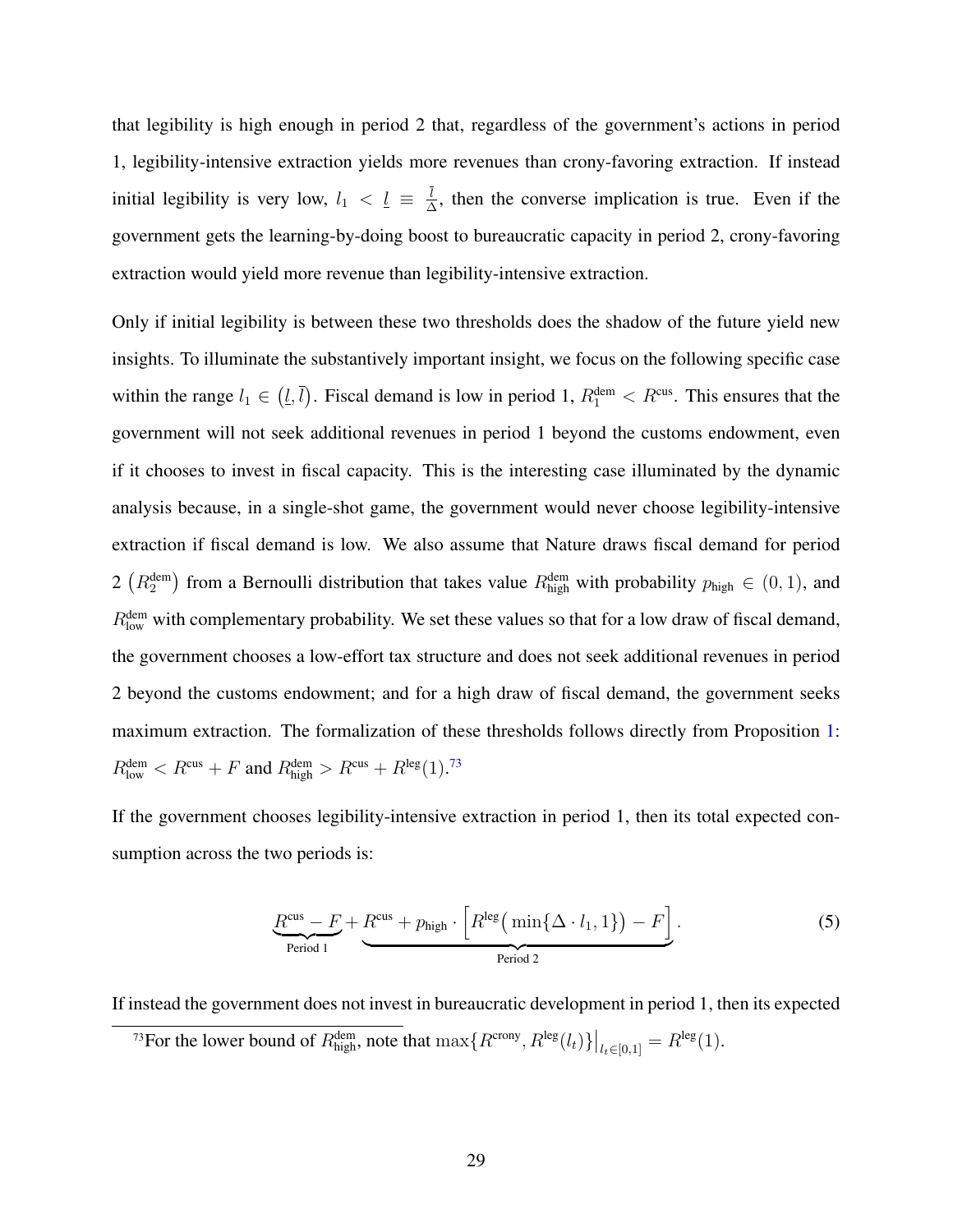utility is:

<span id="page-30-0"></span>
$$
\underbrace{R^{\text{cus}}}_{\text{Period 1}} + \underbrace{R^{\text{cus}} + p_{\text{high}} \cdot (R^{\text{crony}} - F)}_{\text{Period 2}}.
$$
 (6)

Comparing these two terms uncovers the conditions under which the government invests in fiscal capacity for period 2: legibility-intensive extraction (after getting the learning-by-doing boost) must yield sufficiently more revenues than crony-favoring extraction. Equating the two preceding expressions enables us to define an implicit threshold  $\hat{l}$  that determines whether the government makes this investment: $74$ 

<span id="page-30-2"></span>
$$
R^{\text{leg}}\left(\Delta \cdot \hat{l}\right) = R^{\text{crony}} + \frac{F}{p_{\text{high}}}.\tag{7}
$$

As in the period 2 analysis, the stock of bureaucratic capacity influences the government's optimal revenue-raising strategy. However, in period 1, the government may choose legibility-intensive extraction even if fiscal demand is low and crony-favoring extraction yields higher maximum revenues. The future gains created by bureaucratic growth change the government's calculus. Propo-sition [2](#page-30-1) formalizes this intuition.<sup>[75](#page-0-0)</sup>

<span id="page-30-1"></span>**Proposition 2** (Optimal fiscal capacity investments). *Suppose*  $l_1 < \overline{l}$ . Assuming *the scope conditions for the special case described above, the government chooses legibility-intensive extraction if and only if*  $l_1 > l$  *(defined in Equation [7\)](#page-30-2). This threshold satisfies*  $\hat{l} > l$  *for all parameter values, and*  $\hat{l} < \overline{l}$  *for low-enough* F.

We now take comparative statics on factors that determine when the government invests in fiscal capacity in period 1. Given the preceding proposition, it is immediately apparent that higher levels of initial bureaucratic stock encourage fiscal capacity investments. We discussed the empirical application of this result above: various factors, including past participation in warfare, precipitated higher  $l_1$  in Western than non-Western countries in the early nineteenth century. In Proposition [3,](#page-31-0) we analyze three additional factors that increase the range of parameter values in which the gov-

<sup>75</sup>The proposition characterizes only the optimal investment decision. The thresholds that characterize the full set of equilibrium actions are intuitive given the preceding analysis of period 2.

<sup>&</sup>lt;sup>74</sup>To ensure that  $\min\{\Delta \cdot \hat{l}, 1\}$  is interior, we need to place another restriction on the upper bound  $\overline{F}$ , which we discuss in the appendix.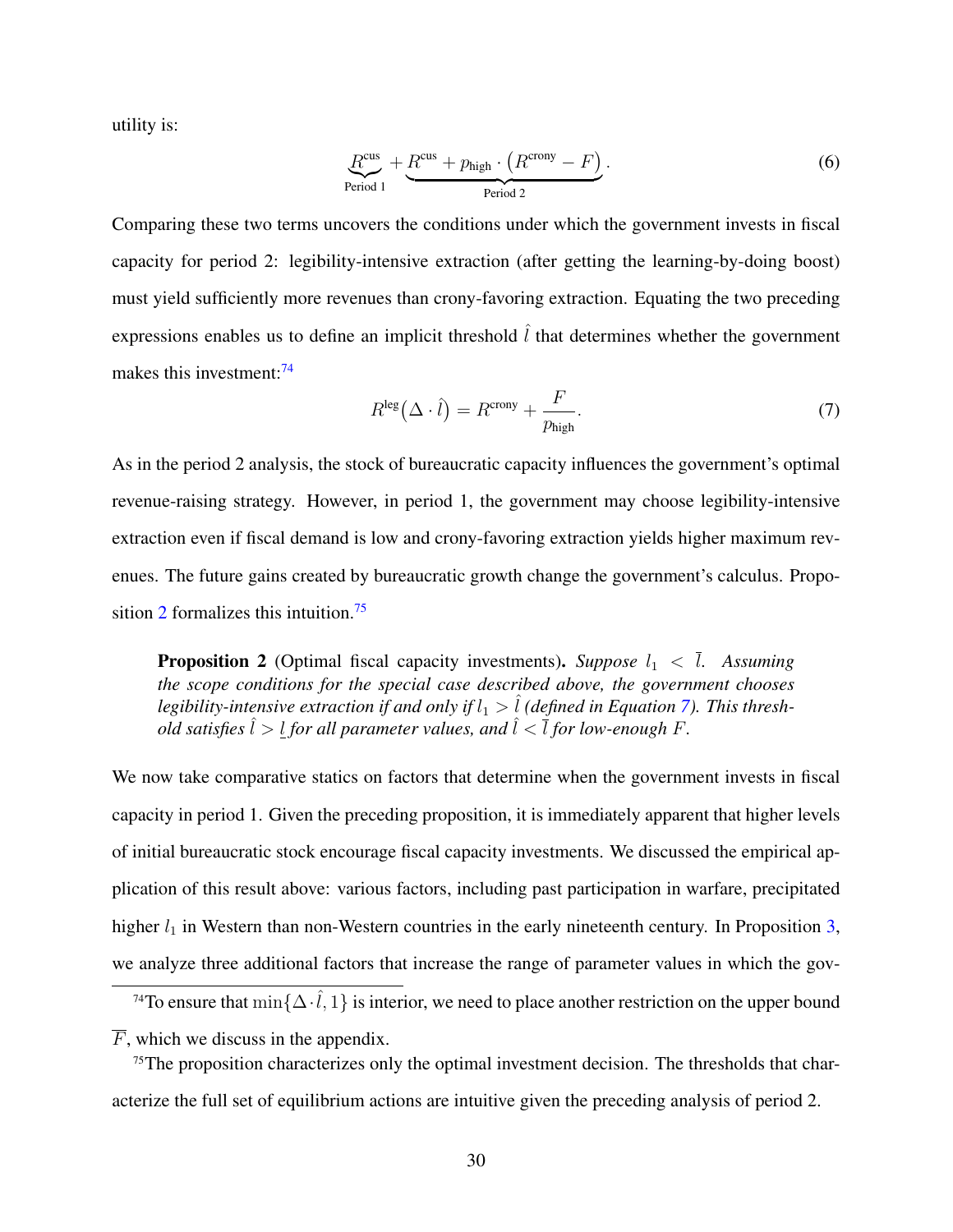ernment invests in fiscal capacity (i.e., decrease  $\hat{l}$ ). One is a greater likelihood that fiscal demand is high in the future. This recovers a core result from Besley and Persson,<sup>[76](#page-0-0)</sup> and highlights how the anticipation of future wars (or other sources of high fiscal demand) can propel fiscal capacity investments.

The other comparative statics results in Proposition [3](#page-31-0) reflect factors that are independent of war: greater potential for bureaucratic growth (higher  $\Delta$ ) and lower costs to implementing legibilityintensive extraction (lower  $F$ ). Later we discuss why these factors propelled investments in fiscal capacity in nineteenth-century Europe. Industrialization and urbanization made it, in principle, easier to collect information about citizens. This increased the returns to developing a meritocratic bureaucracy, hence raising ∆. Additionally, elites became increasingly concerned about the deadweight losses and adverse distributional consequences of customs taxes, relative to income taxes. A more costly status quo made elites more willing to tolerate the disruption created by reforming the tax system, hence lowering  $F$ .

<span id="page-31-0"></span>Proposition 3 (Comparative statics on fiscal capacity investments). *Each of the following changes in parameter values decrease*  $\hat{l}$ *:* 

- *• Higher* p*high*
- *• Higher* ∆
- *• Lower* F

### 4.4 Implications for Revenue Divergence

The model explains why increases in fiscal demand over time can create a revenue divergence between states that vary in bureaucratic capacity. High-capacity states distinguish themselves in revenue collection only when fiscal demand is high. $^{77}$  $^{77}$  $^{77}$ 

<sup>76</sup>[Besley and Persson](#page-50-3) [2011.](#page-50-3)

 $77$ Footnote [67](#page-22-0) highlights that adding stochastic elements to the model would not qualitatively change the core intuitions.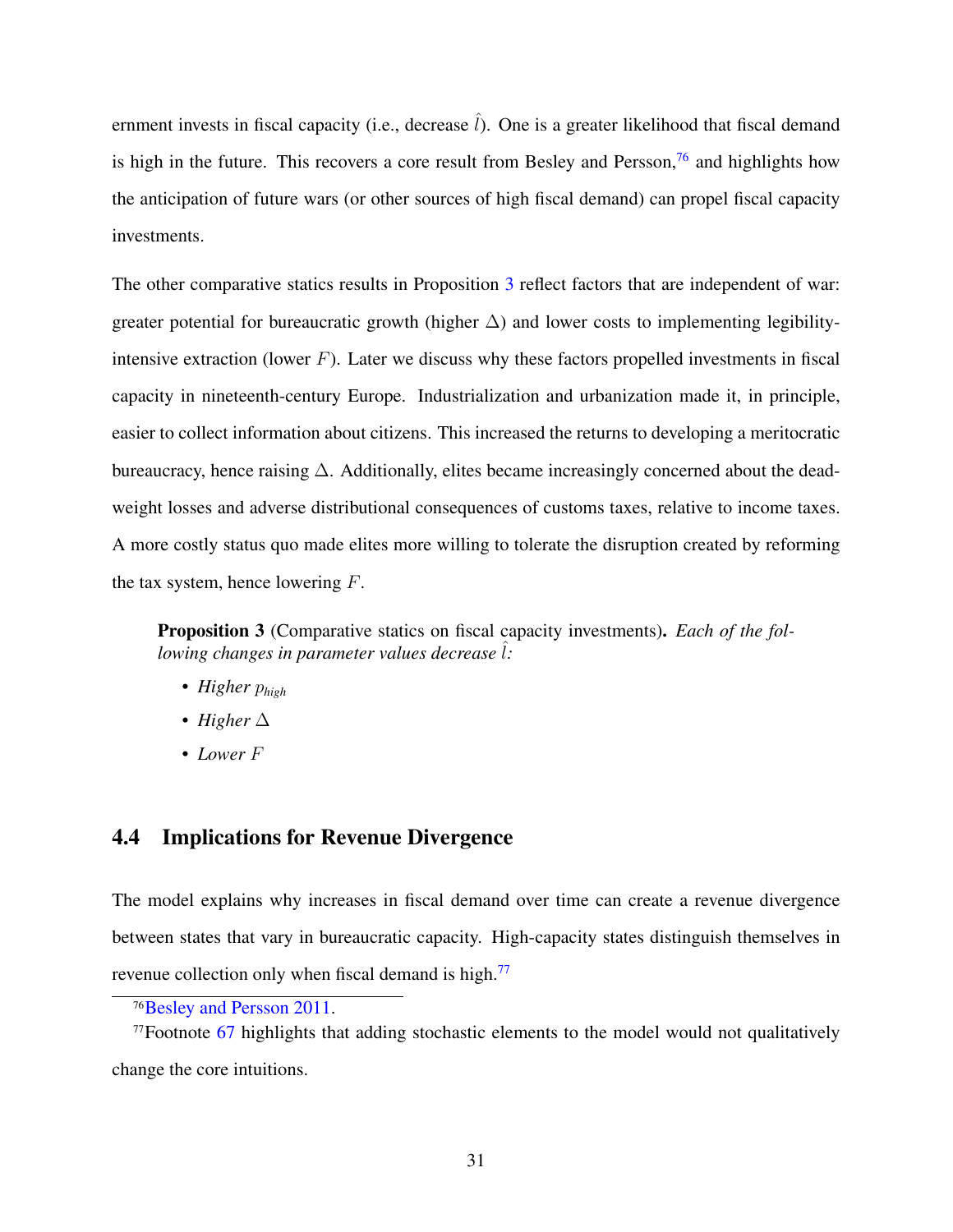In Figure [3,](#page-32-0) we depict hypothetical revenue trajectories for two countries that are identical except in their initial level of bureaucratic capacity, one with low  $l_1 < \hat{l}$  and one with intermediate  $l_1 \in (\hat{l}, \bar{l})$ . We assume that fiscal demand is low for both in period 1. Consequently, neither government raises revenue beyond their endowed customs taxes. However, the government with intermediate initial bureaucratic capacity (solid line) nonetheless will sink the fixed cost to create future foundations for legibility-intensive extraction. By contrast, the low-legibility state (dashed line) has no incentive to invest in future fiscal capacity despite anticipating an identical probability of high fiscal demand in period 2. The learning-by-doing effects from investing in bureaucratic capacity are sufficiently small that this government would continue to respond to high fiscal demand in the future with crony-favoring extraction.

<span id="page-32-0"></span>

Figure 3: Hypothetical Revenue Trajectories

*Notes*. Parameters are  $H \sim U(0, 1)$ ,  $N = 1.9$ ,  $F = 0.05$ ,  $R^{\text{cus}} = 0.2$ ,  $Y = 1.3$ ,  $p_{\text{high}} = 0.8$ , and  $\Delta = 3$ . For these parameter values, the threshold values are  $\underline{l} = 0.122$ ,  $\hat{l} = 0.167$ , and  $\overline{l} = 0.368$ . For the solid line,  $l_1 = 0.35$ . Any value  $l_1 < \hat{l}$  yields the trajectory depicted by the dashed line.

If Nature draws high fiscal demand for both governments in period 2, then revenue divergence occurs. Although both extract maximally, the government with higher bureaucratic capacity chooses legibility-intensive extraction and gains higher revenue intake.<sup>[78](#page-0-0)</sup> By contrast, the low-legibility

<sup>78</sup>For these parameter values, the higher-capacity state would not choose legibility-intensive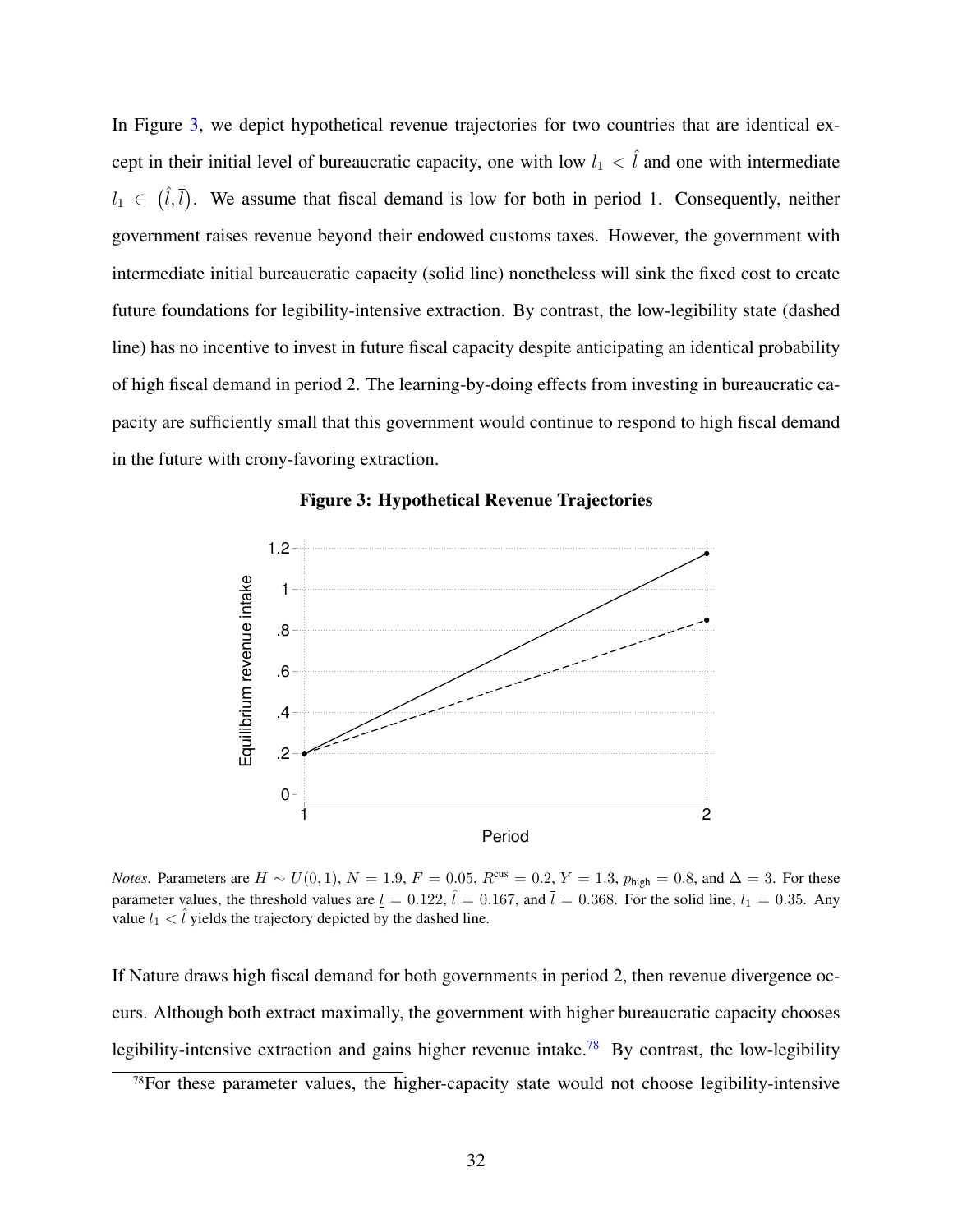state chooses crony-favoring extraction. Existing models, such as Besley and Persson,<sup>[79](#page-0-0)</sup> cannot account for this divergence. In their model, any state that anticipates high fiscal demand in the future is a "common value state" that will invest in fiscal capacity to capitalize on demand shocks. However, in our model, bureaucratic capacity conditions the effect of demand shocks. In the short term, low fiscal supply pushes high-demand states toward crony-favoring rather than legibility-intensive extraction. In the long term, states with poor prospects for bureaucratic growth will have lower incentives to invest in fiscal capacity even if they anticipate high fiscal demand in the future.

# 5 Empirical Evidence for Theoretical Implications

Our main theoretical implication is that large revenue intake requires the conjunction of high fiscal supply and high fiscal demand. Evidence from the nineteenth and twentieth centuries supports this expectation. Western countries enjoyed an advantage in bureaucratic capacity, which grew over time. However, fiscal demand was low until World War I. Numerous non-Western primary product exporters and some agrarian empires kept pace or caught up with the West. Later, high fiscal demand in the West propelled these states to capitalize on their latent advantages in fiscal capacity. Huge discrepancies in revenue collection emerged relative to non-Western countries. After independence, their colonies also experienced demand shocks. However, low supply prevented high levels of revenue collection, which explains why the large revenue divergence was permanent.

In Appendix [B,](#page-70-0) we propose one way to operationalize fiscal demand and supply for a large-N sample. Using two-way fixed-effects models, we demonstrate that participation in war (which proxies for demand shocks) exhibits a positive and statistically significant association with revenues only in countries with an experienced civil registration system (which proxies for high bureaucratic capacity). Thus, the interaction effect is positive.

extraction in period 2 absent investment in bureaucratic capacity in period 1. <sup>79</sup>[Besley and Persson](#page-50-3) [2011.](#page-50-3)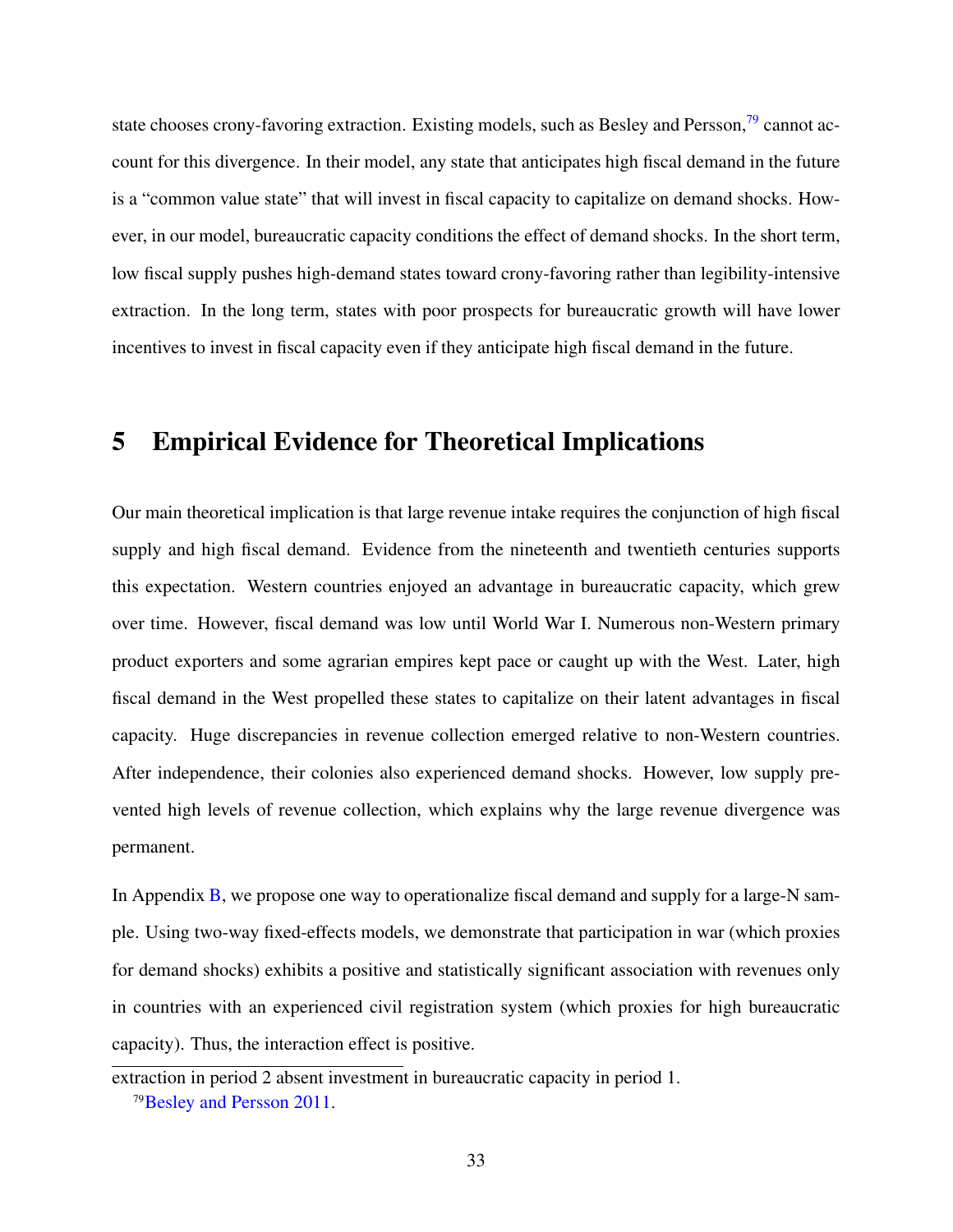### 5.1 Low Fiscal Demand in the Nineteenth-Century West

Between the conclusion of the Napoleonic Wars and the start of World War I, revenue intake was low in Western countries. Bellicose theories anticipate this pattern because infrequent intra-European warfare lowered fiscal demand. However, despite minimal pressures from war, fiscal capacity grew throughout the century. Our theory accounts for non-bellicose stimulants to bureaucratic reform.

In Figure [4,](#page-35-0) we highlight low revenue intake in important states. Britain imposed the world's first modern income tax during the Napoleonic Wars,  $\frac{80}{9}$  $\frac{80}{9}$  $\frac{80}{9}$  a period we highlight in gray. However, per–capita revenue intake declined afterwards, and this decline is even more pronounced when accounting for Britain's strong economic growth. Even when Britain reimposed an income tax in 1842, the marginal rate began at 2.9%, and it remained low into the twentieth century. France imposed a new set of direct taxes starting with its Revolution, but did not implement an income tax until World War I. The United States experienced a brief spike in revenues when it imposed an income tax during its Civil War and Reconstruction (1862–72), which we also highlight in gray. However, for most of the nineteenth century, the U.S. government was a "state of courts and parties." In the 1870s, customs revenues from the Port of New York accounted for more than half of all federal revenues.<sup>[81](#page-0-0)</sup> Customs revenues were sufficient to cover the small federal budget, and during the century they constituted on average 72.1% of U.S. revenues. The major outlier among Western countries was New Zealand, which we omit from the Other Western average in the figure to not obscure the main pattern. Throughout the nineteenth century, New Zealand consistently collected high levels of customs taxes relative to the small white population.

Low revenue intake reflected low fiscal demand. The long nineteenth century was more peaceful than the preceding or subsequent periods. Britain, for instance, participated in a major war against at least one other European power for 76 of the 150 years from 1665 to 1815, but in only three

<sup>80</sup>[Dincecco](#page-52-1) [2017.](#page-52-1)

<sup>81</sup>[Skowronek](#page-54-8) [1982,](#page-54-8) 24, 61.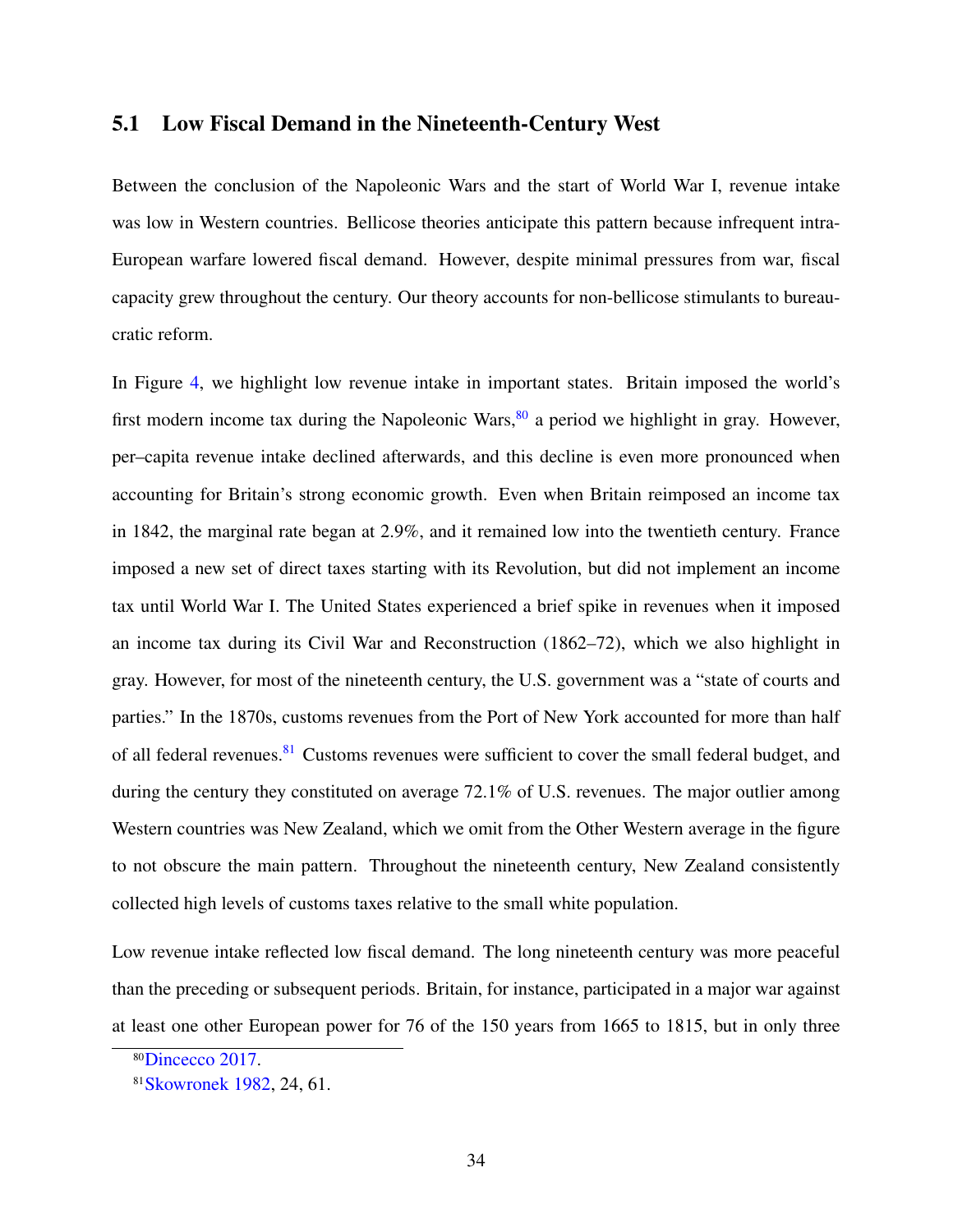<span id="page-35-0"></span>

Figure 4: Western Revenue Intake Pre-WWI

*Notes*. See note for Figure [1.](#page-10-0) The range of the scale for the y-axis in Panel A is one-tenth that of Figure 1.

years between 1816 to 1913. Wars of imperial conquest or within established colonies occurred more frequently (61 years for Britain). However, these conflicts were much less costly than intra-European conflicts. For example, the First Anglo-Burmese war and the Anglo-Zulu war each cost £5 million, and the First Anglo-Afghan War cost £14 million. By contrast, Britain's participation World War I cost  $\pounds$ 3.25 billion. The main reason for lower costs was that imperial wars required small commitments from metropolitan troops. $82$  To assess this claim systematically, we analyzed whether war years correlate with a larger mobilization of domestic British troops.<sup>[83](#page-0-0)</sup> When defining "wars" as intra-European conflicts, the correlation is positive and statistically significant. By contrast, when defining "wars" as imperial, the correlation is null.

Similarly, until the very end of this period, a limited franchise dampened domestic incentives for social provision and redistributive taxation. Britain did not provide old-age pensions until 1908, unemployment insurance until 1911, or universal secondary education until 1918. Britain's upper-

<sup>82</sup>[Crowder](#page-51-8) [1971,](#page-51-8) 6-10.

<sup>83</sup>Data from [Onorato, Scheve and Stasavage](#page-53-9) [2014.](#page-53-9) Details in Appendix [A.8.](#page-69-0)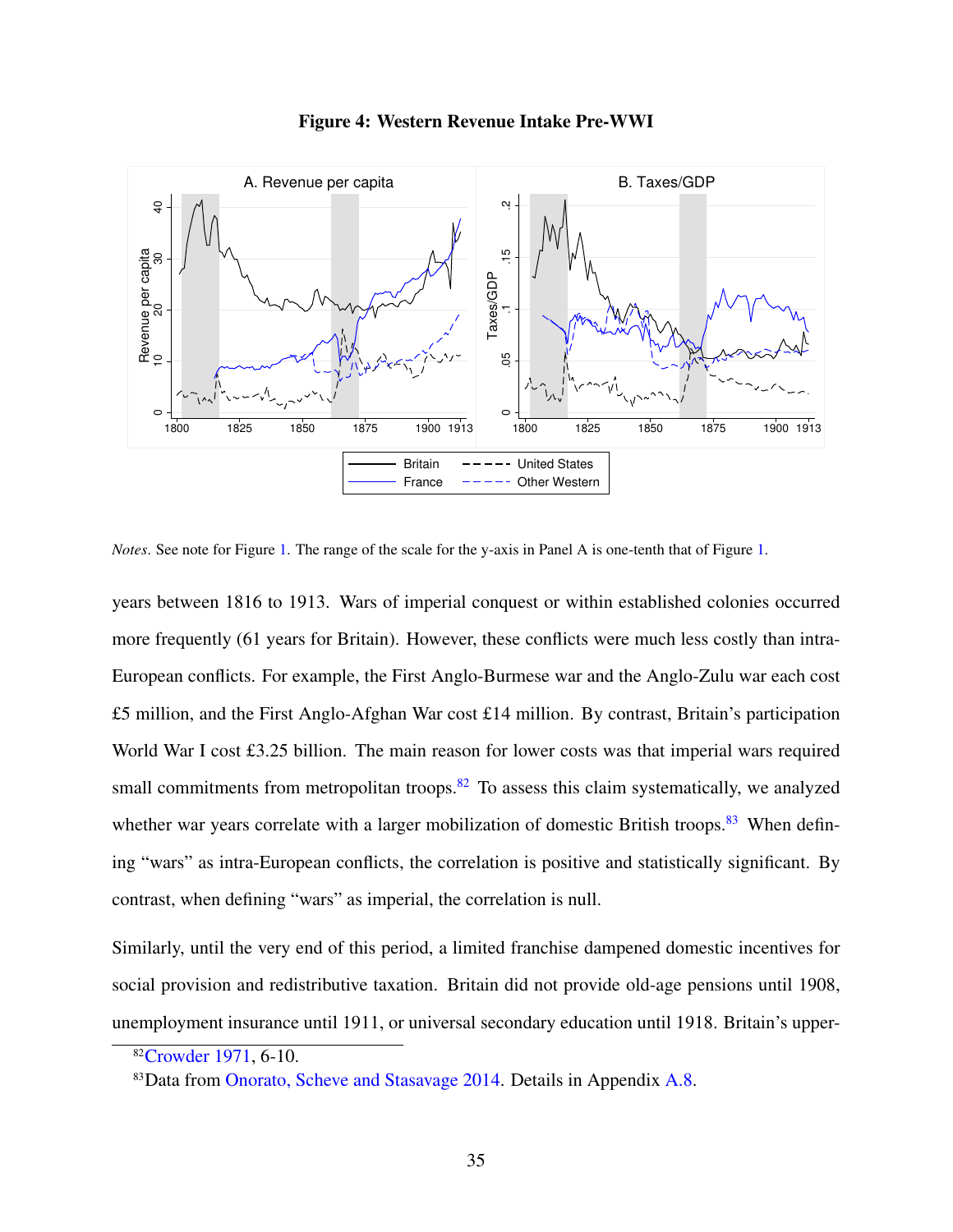class political leadership would not personally benefit from heavy taxation, and they faced minimal demand from their middle-class electorate to boost expenditures. Across Western Europe, demand for welfare provisions was low throughout the nineteenth century.<sup>[84](#page-0-0)</sup>

Given low fiscal demand, bellicose theories anticipate retrenchment in Britain and many continental powers. However, these theories cannot account for why, nonetheless, fiscal capacity tended to increase during this period. All ten countries that introduced civil registration systems for births and deaths before 1[85](#page-0-0)0 are in Western Europe or its offshoots.<sup>85</sup> Age heaping in U.S. censuses declined by 62% among native whites between 1850 and 1900, with even larger improvements among other racial groups. $86$  These gains were essential for enabling Western states to collect unprecedented levels of revenues when fiscal demand spiked starting in 1914.

Our model helps to explain why Western states invested in fiscal capacity despite low fiscal demand (and hence they underutilized their fiscal capacity). One relevant factor was that European countries began the period with greater fiscal capacity than most non-Western countries, that is,  $l_1$  was high. This was, in part, of a legacy of prior wars, as discussed above. Yet two other key conditions from the model that explain bureaucratic growth were independent of war.

First, every Western country experienced industrialization prior to World War I.[87](#page-0-0) This factor increased the potential for bureaucratic growth, which corresponds with higher  $\Delta$  in the model. Industrialization reshaped citizens in ways that made it easier for states to control and tax them. Residents of cities are easier to monitor than villages, and it is easier to impose income taxes on cash wages than on harvests consumed as subsistence. The basic literacy, numeracy, and awareness of time required by industrial firms created positive spillovers for states. Zhang and Lee provide quantitative evidence that literacy is strongly associated with state capacity, and industrialization and urbanization facilitated increases in literacy.[88](#page-0-0)

<sup>84</sup>[Lindert](#page-53-0) [2004.](#page-53-0)

<sup>85</sup>[Brambor et al.](#page-51-0) [2020.](#page-51-0)

<sup>86</sup>[A'Hearn, Baten and Crayen](#page-50-0) [2009,](#page-50-0) 793.

<sup>87</sup>[Pomeranz](#page-53-1) [2009.](#page-53-1)

<sup>88</sup>[Zhang and Lee](#page-55-0) [2020.](#page-55-0)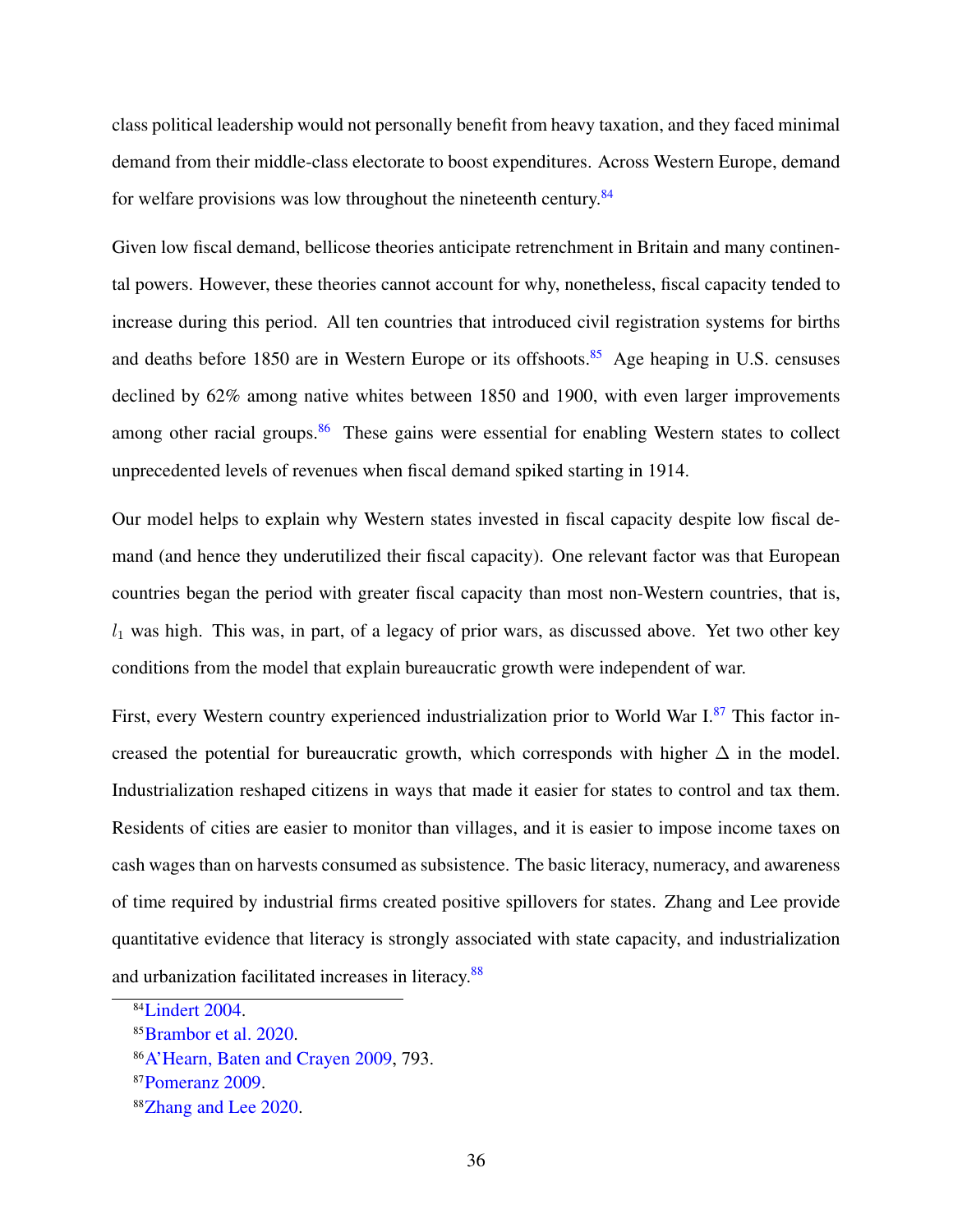Second, European states inherited irrational and inefficient state structures from the eighteenth century. This, in effect, reduced the net costs of reforming the tax system, hence lowering the fixed cost  $F$  in the model to implementing legibility-intensive extraction. Reforming the bureaucracy enabled political elites to reduce economic deadweight losses. Even the early nineteenth–century English bureaucracy, often cited as a global model, was recruited through patronage networks and purchase. Many so-called bureaucrats had sinecures and were recompensed by fees rather than salaries.<sup>[89](#page-0-0)</sup> Statesmen took actions throughout the nineteenth century to eliminate these abuses and to recruit bureaucrats by examination.<sup>[90](#page-0-0)</sup>

Similarly, many governing elites considered the income tax to be more equitable than the easily collected tariffs and excise taxes it replaced, which also bolstered quasi-voluntary compliance.<sup>[91](#page-0-0)</sup> Sir Robert Peel's speech proposing the reintroduction of the British income tax in 1842 stated that the resulting surplus would be used in "making of great improvements in the commercial tariff in England; in addition to these improvements to abate the duties on some great articles of consumption,"[92](#page-0-0) and in fact a general reduction in tariffs occurred around that time. Previously, state officials viewed the income tax as appropriate only at times of serious fiscal crises, such as wars. However, reformers like Peel argued that an income tax with low marginal rates offered a welfare-improving means to pay for the ordinary costs of peacetime administration.<sup>[93](#page-0-0)</sup> Across the continent, landed elites often pushed for the introduction of income taxes not to finance greater social expenditures, but instead to ensure that rising capitalist elites incurred a greater share of the total tax burden.<sup>[94](#page-0-0)</sup>

<sup>89</sup>[Brewer](#page-51-1) [1990.](#page-51-1)

<sup>90</sup>[Mann](#page-53-2) [1993.](#page-53-2)

<sup>&</sup>lt;sup>91</sup>[Levi](#page-53-3) [1989.](#page-53-3)

<sup>92</sup>[Young and Douglas](#page-55-1) [1964,](#page-55-1) 430.

<sup>&</sup>lt;sup>93</sup>For similar arguments in France, see [Bonney](#page-51-2) [2010,](#page-51-2) 96.

<sup>94</sup>[Mares and Queralt](#page-53-4) [2015.](#page-53-4)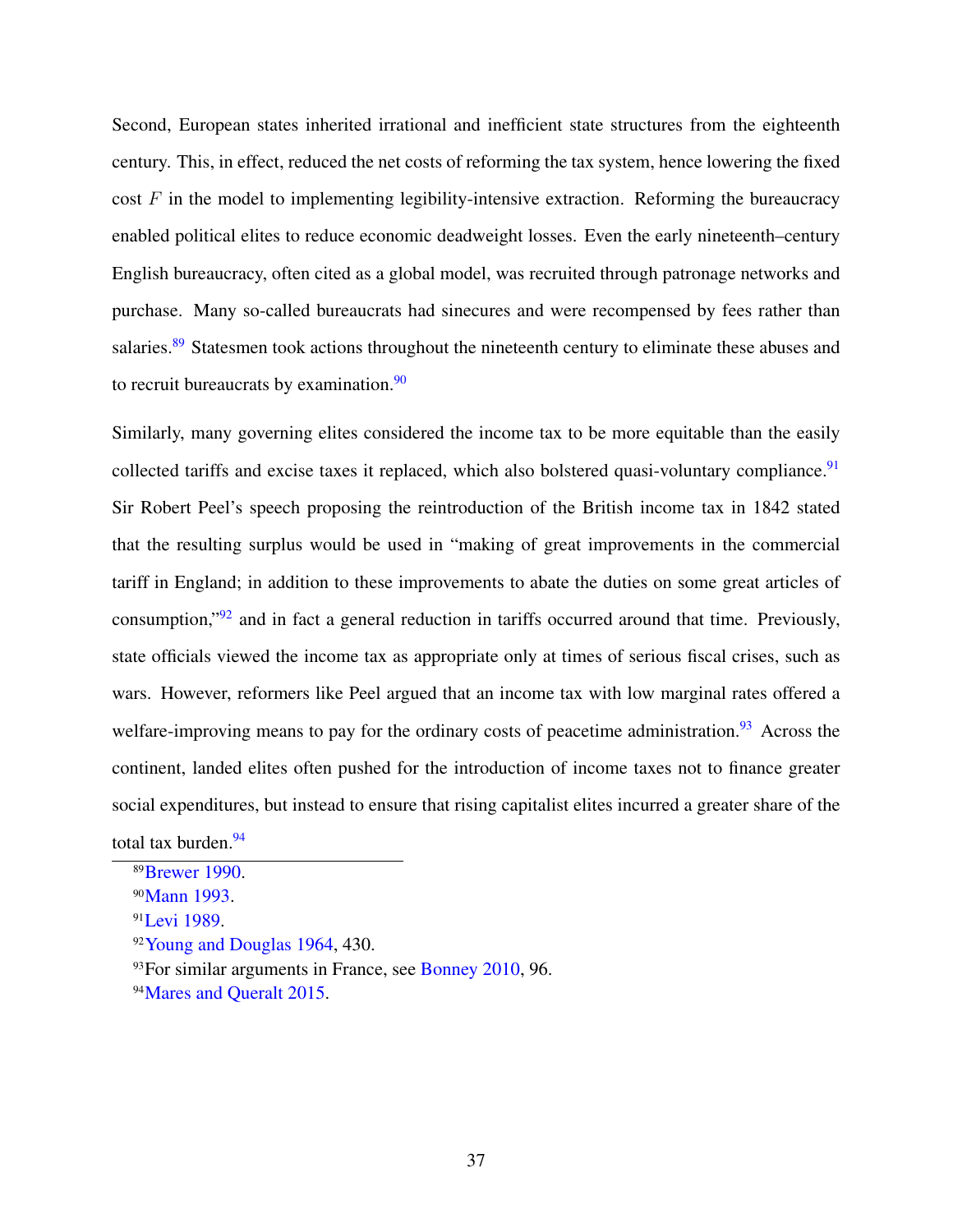# <span id="page-38-0"></span>5.2 Primary Product Exporters and Empires in the Nineteenth Century

*Customs revenues in primary product exporters.* Even with low demand for public expenditures in the West, we might still expect these states to collect more revenue than states then (or recently) under Western colonial rule. European colonial rule was typically based on predatory extraction, which perpetuated low fiscal supply. Colonizers shaped the fiscal systems of dependencies to reflect metropolitan objectives. Most colonies made extensive use of either coercive labor institutions or local intermediaries, both of which tended to reduce the central colonial government's cash receipts. Spanish administrators in the Americas plundered their colonies for gold and silver, often using indigenous forced labor for mining and other production purposes. Elsewhere, Europeans forcibly imported millions of Africans to work as slaves on plantations throughout the West Indies and other areas where the climate permitted the production of sugar and other valued commodities. African colonies were characterized by high labor coercion and financial decentral-ization.<sup>[95](#page-0-0)</sup> Britain collected head, hut, and other direct taxes in Africa through Native Authorities acting on the state's behalf.<sup>[96](#page-0-0)</sup> Throughout Africa, colonists co-opted local indigenous institutions and aimed simply to collect enough taxes to balance the budget. Similarly, in the majority of areas in colonial India, colonial officials delegated the collection of the land revenue tax to princes or large landlords, and the government was usually unable to raise the rates they assessed.<sup>[97](#page-0-0)</sup>

Despite not boosting legibility, European colonizers structured local economies to facilitate primary product exports. This enabled some dependencies to keep pace with the West without high fiscal effort. Europe's dominance in this period was based on superior military technology, scientific innovations and economic development, and epidemiological advantages, rather than high levels of taxation. In Figure [5,](#page-39-0) we compare Britain (black line) and average revenue intake in other Western countries (blue line) to four baskets of non-Western countries between 1800–1913. We plot individual non-Western countries in dashed gray, and their average in a thick, solid gray

<sup>95</sup>[Van Waijenburg](#page-54-0) [2018.](#page-54-0)

<sup>&</sup>lt;sup>96</sup>[Gardner](#page-52-0) [2012.](#page-52-0)

<sup>&</sup>lt;sup>97</sup>[Lee](#page-53-5) [2019.](#page-53-5)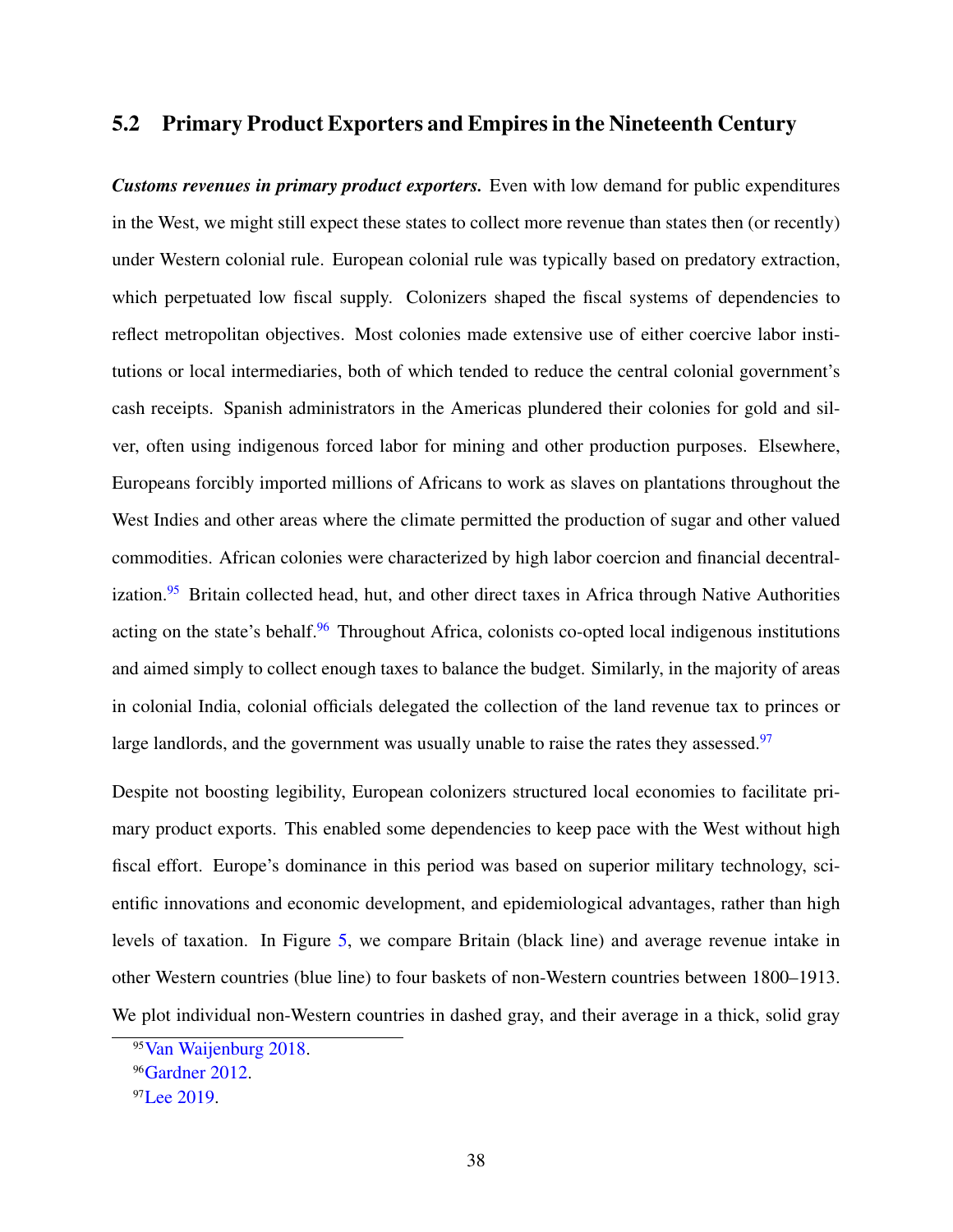line.

<span id="page-39-0"></span>

#### Figure 5: Comparative Revenue Intake Pre-WWI

*Notes*. The lines show estimated central government revenue per capita in gold grams, converted at nominal exchange rates. The set of non-Western countries are as follows. Panel A: Argentina, Chile, Uruguay. Panel B: Barbados, Cuba, Fiji, Guyana, Jamaica, Malaysia, Mauritius, Trinidad and Tobago. Panel C: Algeria, Benin, Cameroon, Cyprus, Ghana, Guinea, India, Indonesia, Ivory Coast, Madagascar, Malawi, Niger, Nigeria, Senegal, Sri Lanka, Tanzania, Togo, Uganda, Zambia, Zimbabwe. Panel D: Egypt, Japan, Russia.

Countries in the Southern Cone of South America gained independence in the first half of the nineteenth century. On average, their revenue intake was relatively high. Between 1900–13, the Southern Cone countries collected 33% more in revenue per capita than Britain, and more than twice the amount of revenue of other Western countries, on average. Measuring taxes as a percentage of GDP reveals similar discrepancies. Whereas Britain and the average of all other Western countries each raised 6.4% of GDP in taxes, the corresponding figure for Southern Cone countries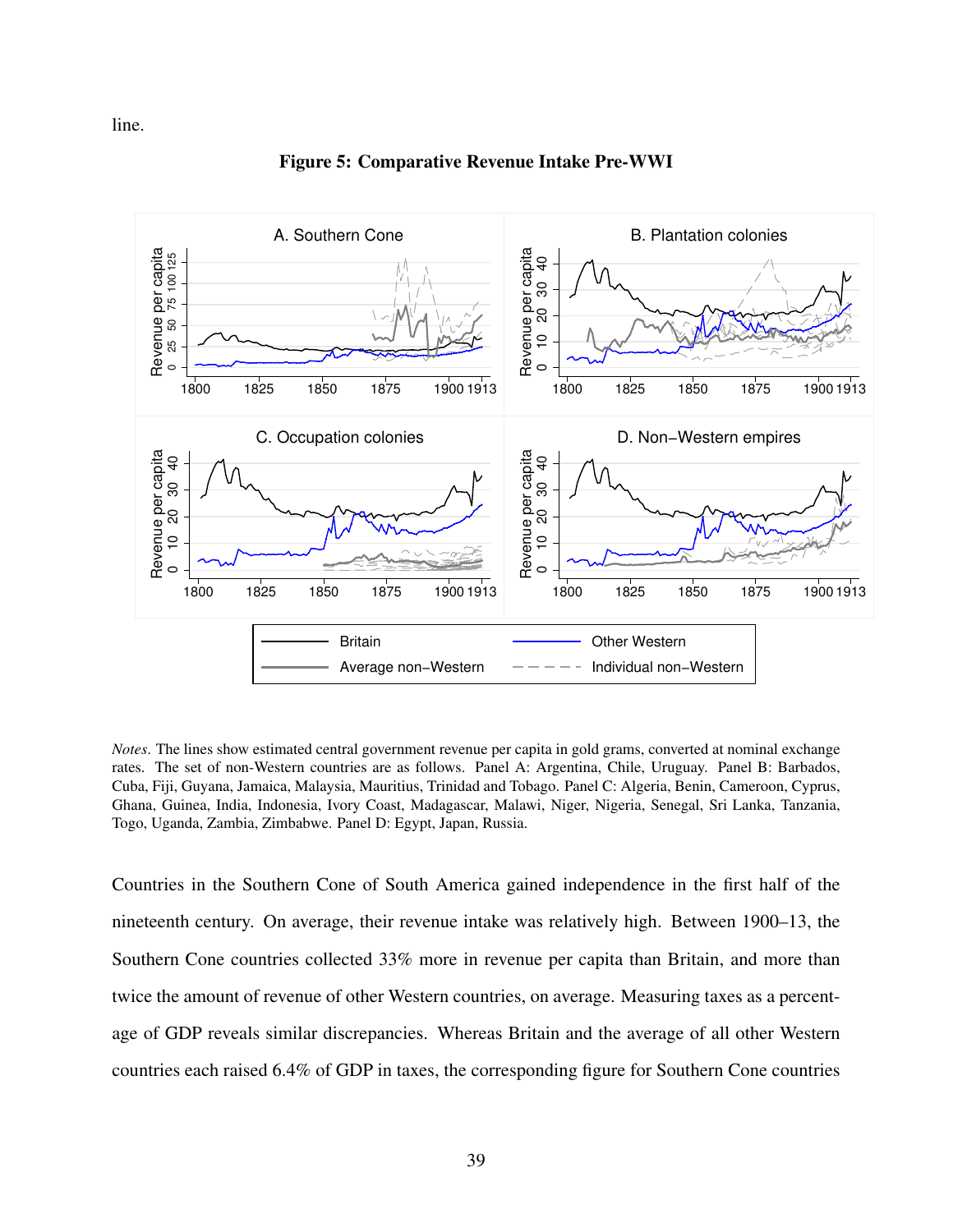was 9.2%. Revenues were particularly high in Chile, which reflected a boom in nitrate mining.<sup>[98](#page-0-0)</sup> Between 1900–13, customs taxes constituted, on average, 71.3% of Chile's total revenues. In addition to the ease for primary product exporters to collect customs taxes from a handful of ports, high demand also contributed to revenue extraction in Chile. Victory in the War of the Pacific (1879–83) cemented the influence of domestic coalitions that favored an expansive, extractive state.<sup>[99](#page-0-0)</sup>

In Panels B and C, we plot revenues from territories that were, at the time, subjected to colonial occupation. We distinguish between two types of colonies: plantation colonies in which a high fraction of the population was forced migrants engaged in production of cash crops on plantations, and colonies of occupation with largely indigenous populations. Plantation colonies, with more direct rule and high levels of trade, collected somewhat less revenue than European countries: from 1900–13, 55% less than Britain, and 31% less than other Western European countries.<sup>[100](#page-0-0)</sup> However, these gaps are strikingly small compared to modern discrepancies or when considering the vastly superior bureaucratic institutions in the West. Furthermore, when normalizing by GDP, the advantage flips. Plantation colonies collected 72% more than Britain, and more than two times the average of other Western European states.<sup>[101](#page-0-0)</sup>

Western countries were clearly distinguished from occupation colonies in revenue intake, even before World War I. Between 1900–13, Britain collected nearly thirteen times more in revenue per capita than occupation colonies, and other Western countries collected eight times more. Yet once again, these magnitudes were small by modern standards, and differences in GDP account for most of the discrepancy. When normalizing by income, Britain collected only two times more in revenue than occupation colonies, and the rest of the West collected only 65% more than occupation

<sup>101</sup>We lack taxes/GDP data for these observations; see Appendix [A.1](#page-60-0) for a discussion of our normalized revenue variable.

<sup>98</sup>[Brown](#page-51-3) [1963.](#page-51-3)

<sup>99</sup> [Schenoni](#page-54-1) [2021,](#page-54-1) 418-19.

<sup>100</sup>These differences in per–capita revenue collection, as well as those for occupation colonies (see below), are similar in magnitude to [Frankema's](#page-52-1) [\(2010\)](#page-52-1) estimates, who compiled his revenue data for the British empire from colonial Blue Books.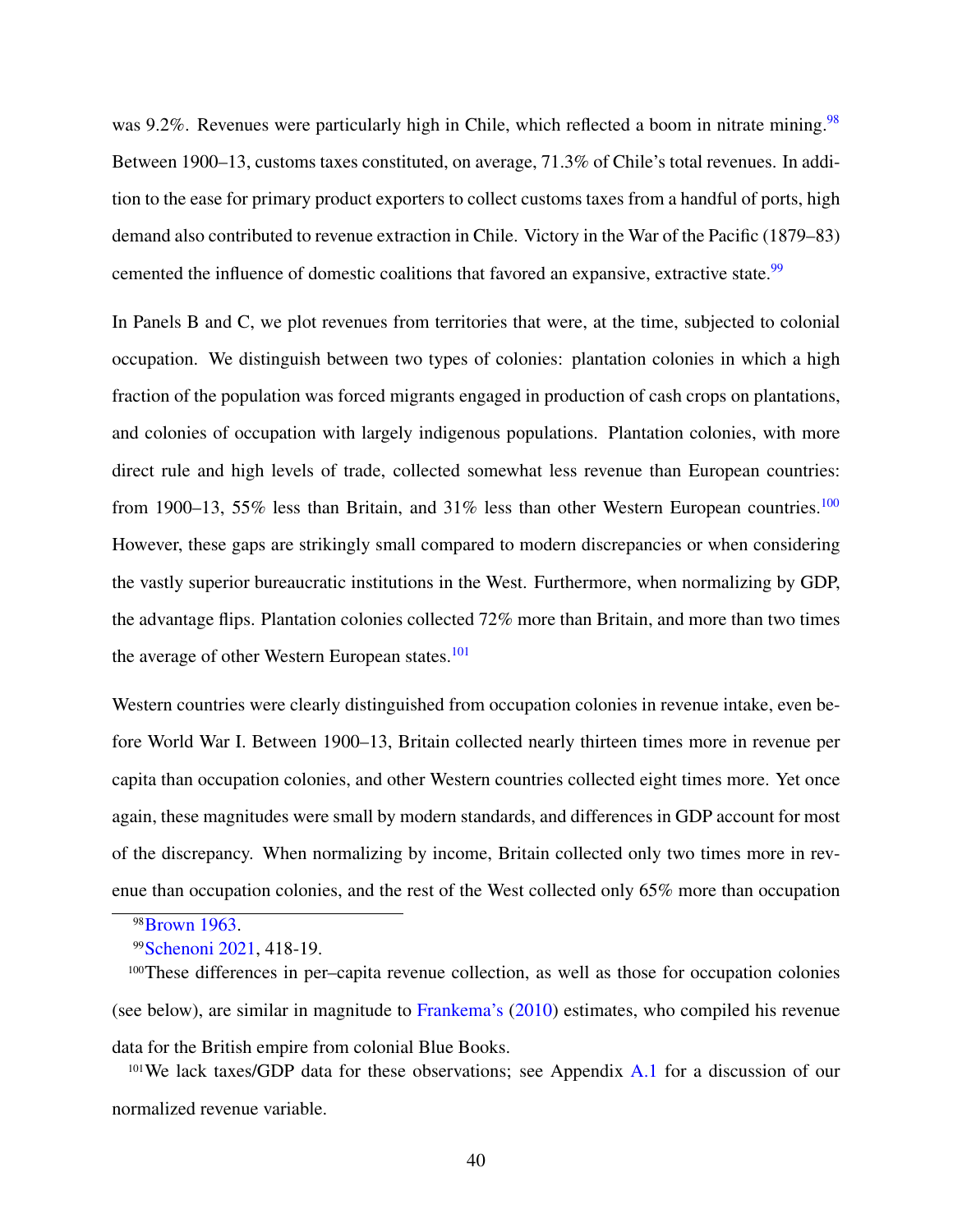colonies.[102](#page-0-0)

One possible concern is that comparing sovereign and non-sovereign polities yields misleading conclusions. Specifically, perhaps colonizers exploited their colonies to fund expenditures at home, which would enable them to keep domestic taxes low. However, this alternative explanation is unlikely to explain away the patterns presented here. It cannot explain why independent states in the Southern Cone extracted large amounts of revenue, nor why occupation colonies in Africa and Asia extracted minimal revenue. Research by economic historians shows that in the largest empires (Britain and France), colonial subsidies and defense expenditures exceeded in magnitude any revenue intake, which departed from the goal of financial self-sufficiency in the colonies. Analyzing Britain in the half century preceding World War I, Davis and Huttenback argue that the empire is better characterized as "a redistribution of income within the United Kingdom than as a transfer from the empire to the mother country."<sup>[103](#page-0-0)</sup> Although many European investors benefited from colonial rule, this was possible because of the security environment funded by metropolitan taxpayers. Only in the small empires with one or several profitable colonies (Dutch, Belgian, Portuguese) did the empire contribute a significant net inflow to the metropole, mirroring patterns from imperial Spain in earlier centuries.<sup>[104](#page-0-0)</sup> These authors also stress that "colonial revenues were first and foremost needed to secure *internal* order . . . [and] to pay the salaries of government officials who administered the government departments."<sup>[105](#page-0-0)</sup>

*Reforms in non-Western empires.* In the final panel in Figure [5,](#page-39-0) we compare the West to major  $102$  Despite broad coverage of revenue data, we lack GDP data for most occupation colonies (only India, Indonesia, and Sri Lanka). However, these colonies are not outliers in revenue collection. Between 1900–13, these three colonies collected, on average, 33% more in per-capita revenues than the entire group of occupation colonies. This suggests that differences in GDP between Western countries and occupation colonies explain most of the gap in per–capita revenue intake.

<sup>&</sup>lt;sup>103</sup>[Davis and Huttenback](#page-51-4) [1982,](#page-51-4) 119.

<sup>&</sup>lt;sup>104</sup>[Frankema and Booth](#page-52-2) [2019,](#page-52-2) 6-8.

<sup>105</sup>[Frankema and Booth](#page-52-2) [2019,](#page-52-2) 5; emphasis in original.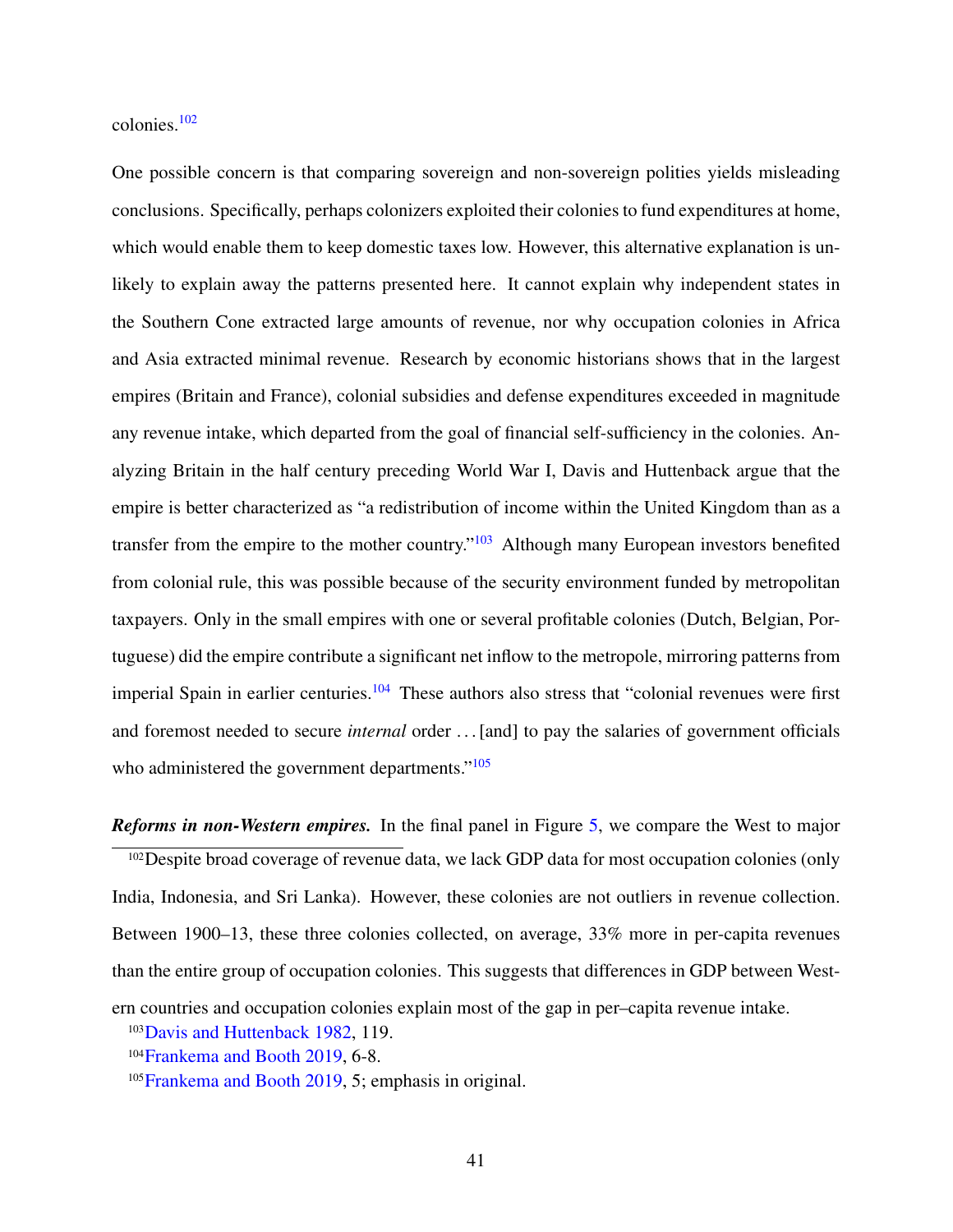non-Western empires. Many scholars highlight a large gap in revenue intake between the West (in particular Britain) and major non-Western empires at the end of the eighteenth century.<sup>[106](#page-0-0)</sup> Despite this early mini-divergence, by the beginning of the twentieth century, the gap had narrowed between these empires and the West. We attribute this pattern to high fiscal demand, which stimulated either legibility-intensive extraction (Japan) or crony-favoring extraction (Russia and Egypt).

We have data for three major non-Western states before World War I: Egypt, Japan, and Rus-sia.<sup>[107](#page-0-0)</sup> Like several other empires (China, Ethiopia, Ottoman, Siam), these states engaged in defensive modernization programs to resist Western encroachment. Their ruling elites perceived high demand for centralized revenues, even in years that these states did not actively participate in war. Reforms in Japan followed two centuries of isolation and decentralized rule under the Tokugawa Shogunate, when demand for public expenditures was low. Japan enjoyed a long history of domain-level taxation and a professional state service, $108$  which facilitated the implementation of a civil registration system in 1874. Consequently, Japan caught up to the West in per–capita revenue intake by 1913, and may have raised more when accounting for differences in GDP. $^{109}$  $^{109}$  $^{109}$ 

Russia and Egypt highlight how crony-favoring extraction can yield comparable revenue intake to states with superior bureaucracies but that face low demand. In our dataset, Russia converged toward Western revenue intake during the nineteenth century. Our first data point is for 1815, when revenue collection in Britain was 22.6 times higher than in Russia, and in France was 3.9 times higher. This is consistent with an early revenue divergence shown by other scholars. In fact, this

<sup>106</sup>[Karaman and Pamuk](#page-52-3) [2010,](#page-52-3) 623; [Rosenthal and Wong](#page-54-2) [2011,](#page-54-2) 175; [Hoffman](#page-52-4) [2015,](#page-52-4) 51; [Dincecco](#page-52-5) [2017,](#page-52-5) 69.

 $107$ In Appendix [A.7,](#page-68-0) we discuss this sample of non-Western empires and the revenue data in more detail.

<sup>108</sup>[Sng and Moriguchi](#page-54-3) [2014.](#page-54-3)

<sup>109</sup>The datasets we use exhibit discrepancies on the latter point. Although Japan raised less on [Andersson and Brambor's](#page-50-1) [\(2019\)](#page-50-1) taxes/GDP measure, it raised more on [Beramendi, Dincecco and](#page-50-2) [Rogers's](#page-50-2) [\(2019\)](#page-50-2) taxes/GDP measure and our normalized revenue measure.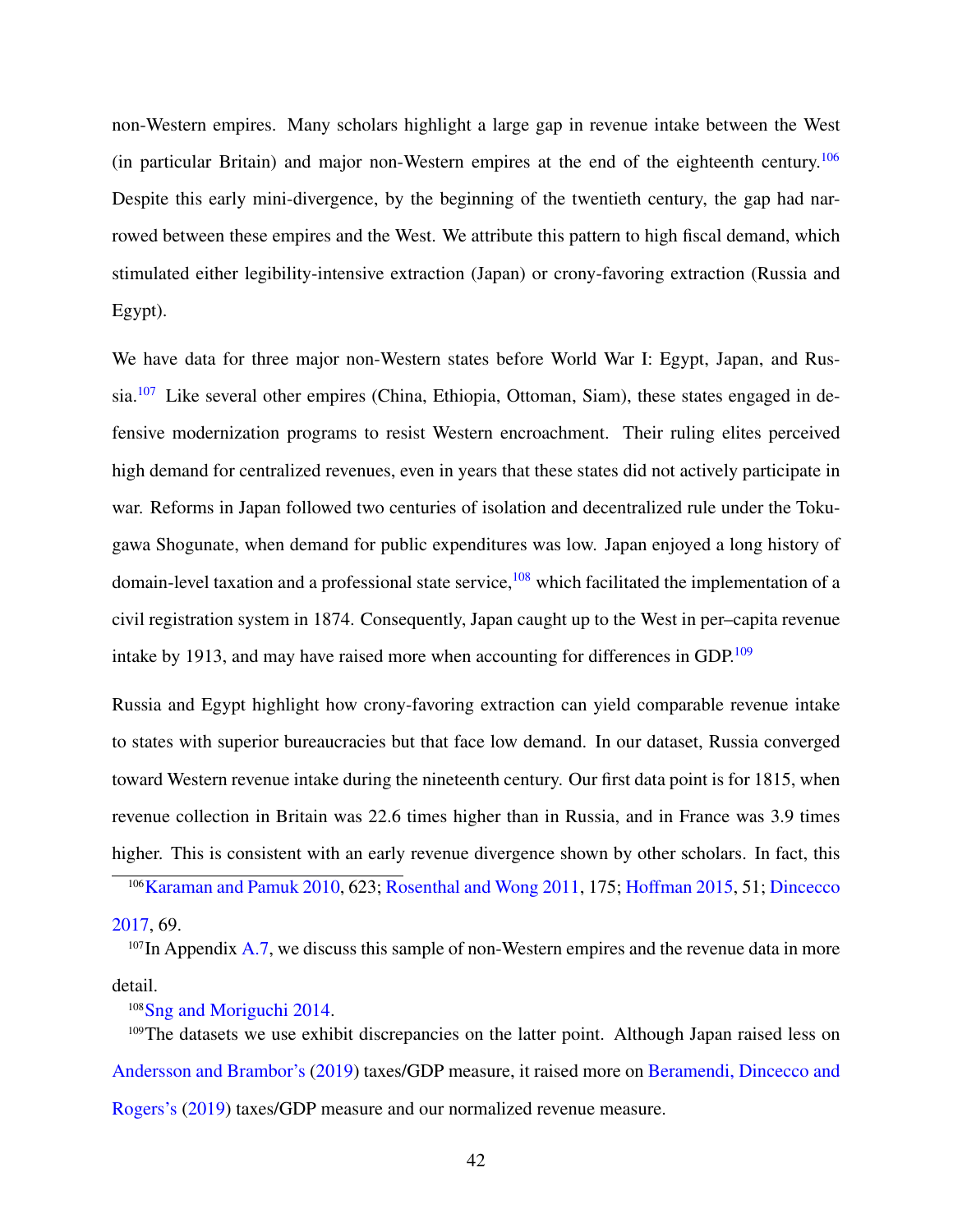gap between the West and Russia at the conclusion of the Napoleonic wars is even larger than the discrepancies listed by Dincecco in the  $1780s$ ,  $110$  which were 6.6 and 3 for Britain and France, respectively. However, the gap narrowed considerably by the onset of World War I. In response to defeat in the Crimean War, the Russian state initiated a drive to industrialize and build railroads. To finance this drive, the Russian state engaged in various crony-favoring methods to raise revenue. In 1902, state monopolies and state domains accounted for 56% of revenues, compared to only 7% for direct taxes. The liquor monopoly (established in 1895) itself constituted 25% of total revenues.[111](#page-0-0) Between 1900–13, Britain collected only 83% more revenue per capita than Russia, and other Western states only 27% more. Although we lack GDP data for Russia during this period, it is likely that this relatively small gap is entirely explained by income differences.

In Egypt, Muhammad Ali unleashed an ambitious program to reform the military and economy. He engaged in bureaucratic reforms, but the state administration remained highly personalized. Instead, consistent with a crony-favoring strategy, he ordered the cultivation of numerous cash crops (in particular cotton) and established monopolies to buy them at low prices from peasants and then sell them on the world market for a profit.<sup>[112](#page-0-0)</sup> In the 1870s, Western countries collected 62% more in revenue per capita than Egypt, and Egypt collected slightly more in normalized revenue.

#### <span id="page-43-0"></span>5.3 Surging Revenues in the Twentieth-Century West

Starting with World War I, Western governments experienced permanently high demand for revenues. This change in conjunction with their bureaucratic foundations for effective legibilityintensive extraction yielded sustainably large revenue intake, as we demonstrated in Figure [1.](#page-10-0)

The two world wars required unprecedented mobilization of troops, reorganization and manage-

<sup>&</sup>lt;sup>110</sup>[Dincecco](#page-52-5) [2017,](#page-52-5) 69.

<sup>111</sup>Calculated by the authors from *The Statesmans Yearbook* for 1904.

<sup>&</sup>lt;sup>112</sup>[Ralston](#page-54-4) [1990,](#page-54-4) 84, 91.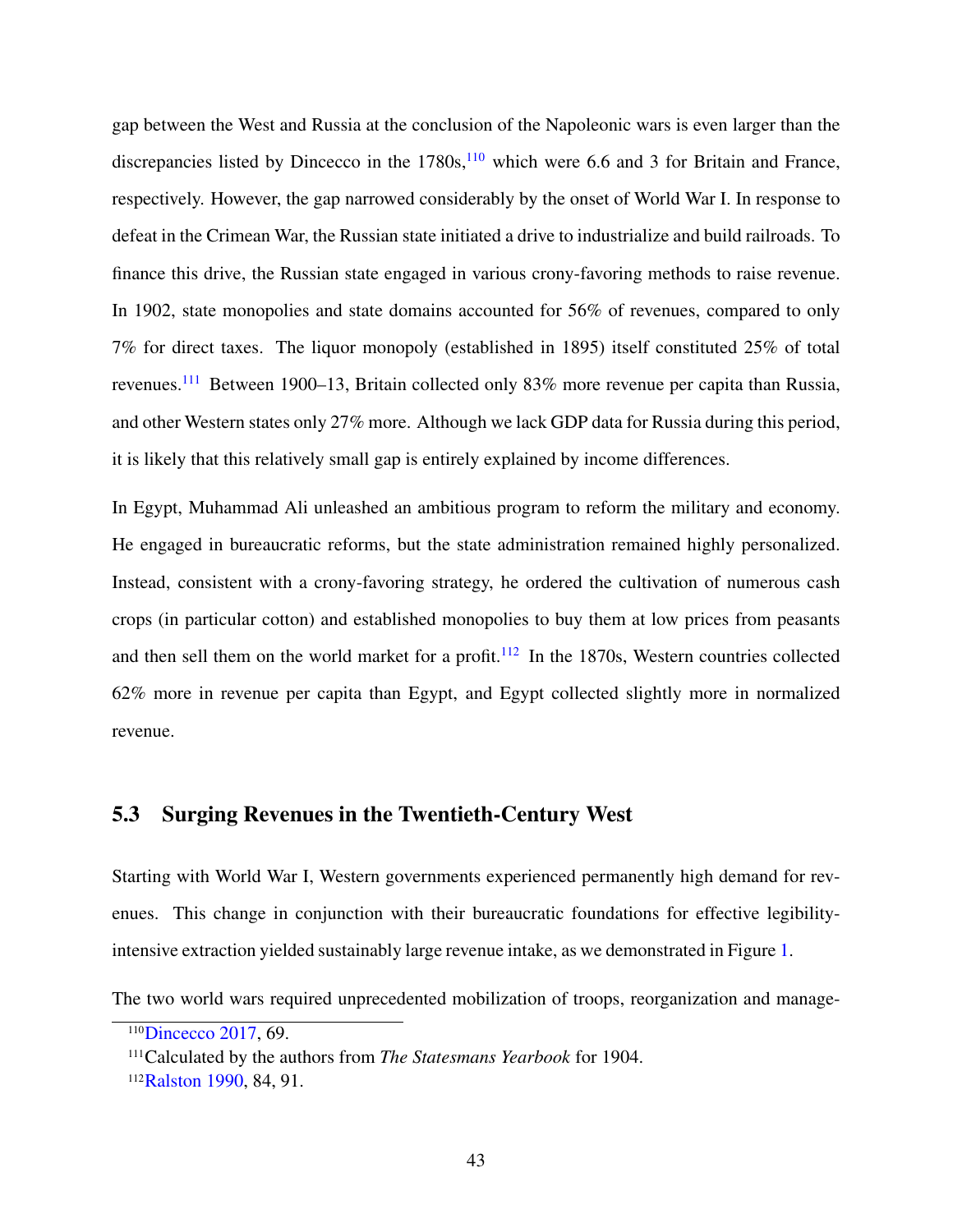ment of the economy to supply the war effort, and financing needs. European states overhauled their tax systems, $\frac{113}{113}$  $\frac{113}{113}$  $\frac{113}{113}$  and experienced pressure to expand the franchise and provide citizens with a broad array of social welfare benefits to reward their sacrifices, $114$  even in countries that did not directly participate in the wars.<sup>[115](#page-0-0)</sup> The Great Depression as well as geopolitical competition during the Cold War also stimulated demand for activist states.

The prior legacy of high bureaucratic capacity enabled Western states to capitalize on these demand shocks. Improvements in fiscal capacity during the nineteenth century, which we described earlier, were a precondition for unprecedented increases in revenue intake. Legibility-intensive extraction—in particular, income taxes—replaced narrowly based taxes as the primary revenue source in Western states. Heavily reliant on bureaucratic competency and societal legibility, income taxes represented a major technological breakthrough in taxation capacity. Mares and Queralt praise the "unprecedented revenue generating capacity" of "the most advanced fiscal instrument to date."[116](#page-0-0) This is also true of advanced consumption taxes, such as the value-added tax that be-came common in Western Europe.<sup>[117](#page-0-0)</sup> Each tax requires high social legibility to collect efficiently. Income taxes are hard to evade if citizens receive monetary income by check or transfer, and value-added taxes are difficult to evade if firms routinely provide and receive invoices for sales and purchases.

In Figure [6,](#page-45-0) we present the fraction of revenue deriving from either customs or income taxes for Western states. Customs taxes once constituted the main source of revenues in Western offshoots and were also sizable in Western Europe. However, by the second half of the twentieth century, they were largely unimportant. In 1969, customs taxes comprised 6% of revenues in Western offshoots and 10% in Western Europe. By this time, income taxes were the main source of revenues for Western offshoots (69%). Income taxes were less important in Western Europe (34%)

<sup>&</sup>lt;sup>113</sup>[Scheve and Stasavage](#page-54-5) [2016.](#page-54-5)

<sup>114</sup>[Lindert](#page-53-0) [2004.](#page-53-0)

 $115$ See Appendix Figure [B.2](#page-75-0) for evidence on the non-belligerents in WWI.

<sup>116</sup>[Mares and Queralt](#page-53-4) [2015,](#page-53-4) 1975.

<sup>&</sup>lt;sup>117</sup>[Steinmo](#page-54-6) [1996.](#page-54-6)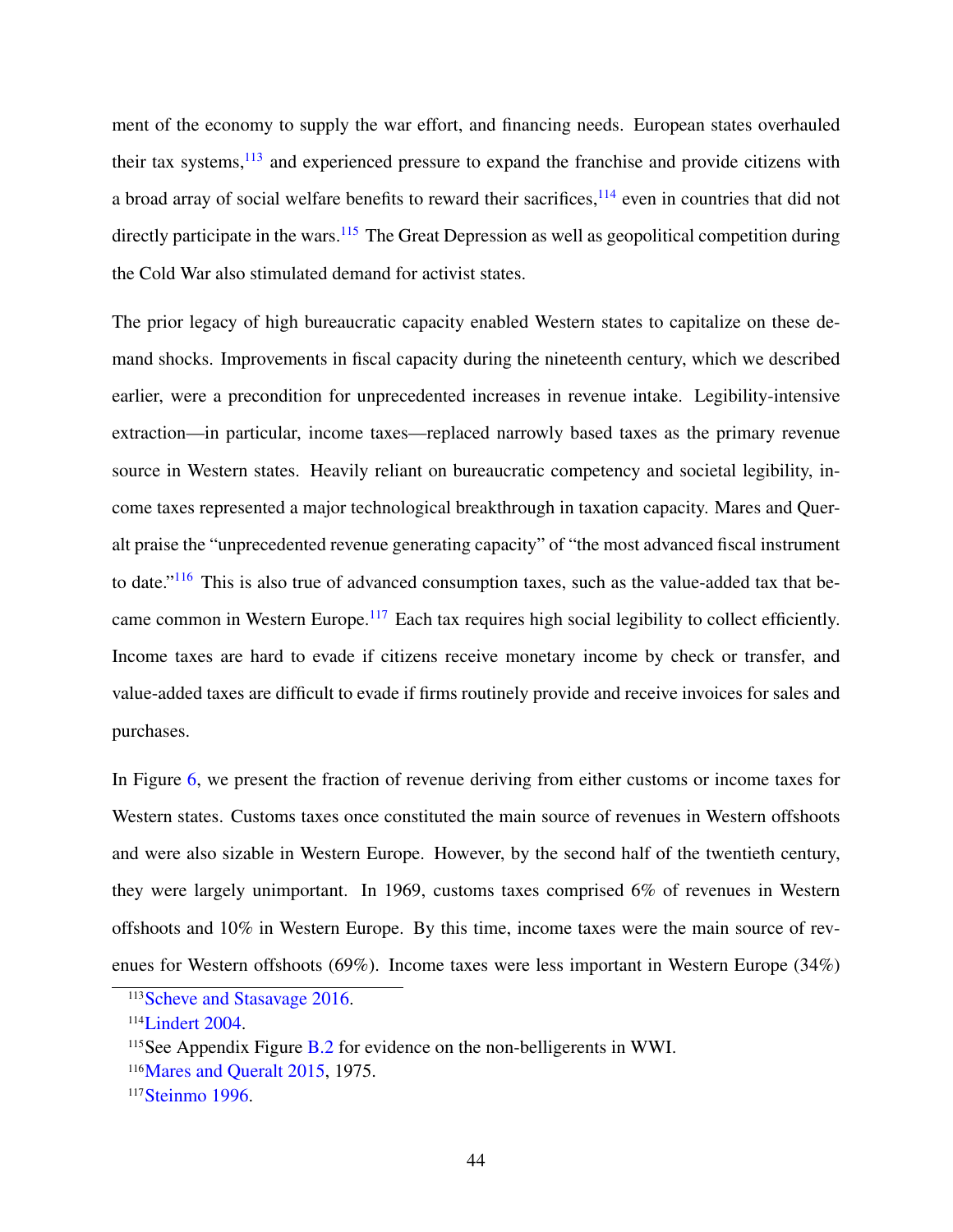because, instead, these countries relied more heavily on advanced consumption taxes. In 1969, all direct taxes plus advanced consumption taxes constituted, on average, 54% of revenues in Western European countries.<sup>[118](#page-0-0)</sup>

<span id="page-45-0"></span>

Figure 6: Sources of Western Revenues: Customs and Income Taxes

*Notes*. Data from [Andersson and Brambor](#page-50-1) [2019.](#page-50-1)

## <span id="page-45-1"></span>5.4 Low Fiscal Capacity in Former Western Colonies

The revenue gap between the West and the rest of the world increased exponentially after World War II, when most of the colonized world gained independence, as we showed in Figure [1.](#page-10-0) Insufficient bureaucratic reforms during the colonial period offer a more compelling explanation than bellicose theories for the general inability of non-Western states after gaining independence to converge toward Western revenue intake. Despite generally high demand in the post-colonial world, inadequate bureaucratic capacity hindered revenue intake.

Under colonial rule, the predominant strategies of taxing cash-crop exports and relying on local

<sup>&</sup>lt;sup>118</sup>Computed by authors by summing the relevant categories from [Mitchell](#page-53-6) [1998.](#page-53-6)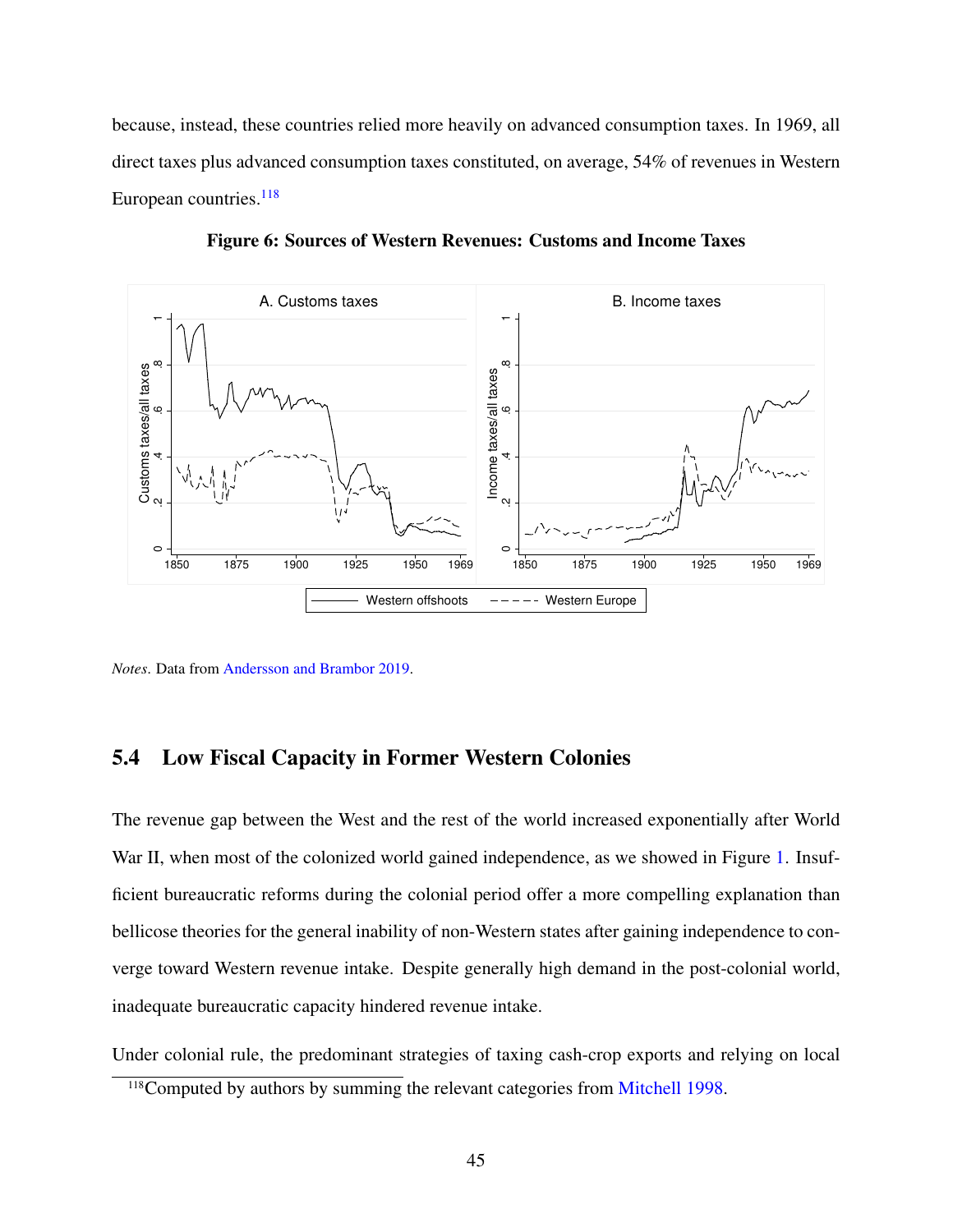intermediaries did not require advanced bureaucracies. For example, for direct taxation, British administrators in Africa largely relied on head or hut taxes because they were "[u]nable to collect information on individual taxpayers and their incomes." They varied the rate of taxation by district based on the crude assumption that Africans "living in areas close to the railways or opportunities for wage labour could afford to pay a higher rate than those living in more remote regions."<sup>[119](#page-0-0)</sup> Easy-revenue sources often satisfied the limited needs of colonial states before World War II, at least relative to the costs of constructing more intensive systems.

Independent countries in South America in the nineteenth century also had an alternative to building intensive bureaucracies, even when they competed in wars. Low global interest rates enabled states to pay for wars with debt, which they often renegotiated after the wars, rather than to develop intensive forms of domestic tax collection.<sup>[120](#page-0-0)</sup> The availability of international capital reduced the elasticity problems inherent in low-legibility taxation. Instead, states could mortgage future customs and mineral revenues to gain short-term financing.

When fiscal demand rose after independence in the twentieth century, neglected bureaucratic reforms during the critical juncture of colonial rule became problematic. Most former colonies lacked a civil registration system at independence, which we use as a proxy for bureaucratic development in Appendix [B,](#page-70-0) although most early-independence South American countries established a civil registration system in the late nineteenth century. At independence, India had 46 times as much census-age misreporting as the United States.<sup>[121](#page-0-0)</sup> Given low supply, we anticipate that heightened fiscal demand after gaining independence should not discernibly boost revenue collection. Lee and Paine provide quantitative support for this contention by demonstrating null differences in countries' revenue intake before and after independence.<sup>[122](#page-0-0)</sup>

In many post-colonial countries, low legibility persisted long after independence. Many lack ex-

<sup>&</sup>lt;sup>119</sup>[Gardner](#page-52-0) [2012,](#page-52-0) 116.

<sup>120</sup>[Centeno](#page-51-5) [2002;](#page-51-5) [Queralt](#page-54-7) [2019.](#page-54-7)

<sup>&</sup>lt;sup>121</sup>[Lee and Zhang](#page-53-7) [2017.](#page-53-7)

<sup>122</sup>[Lee and Paine](#page-53-8) [2019.](#page-53-8)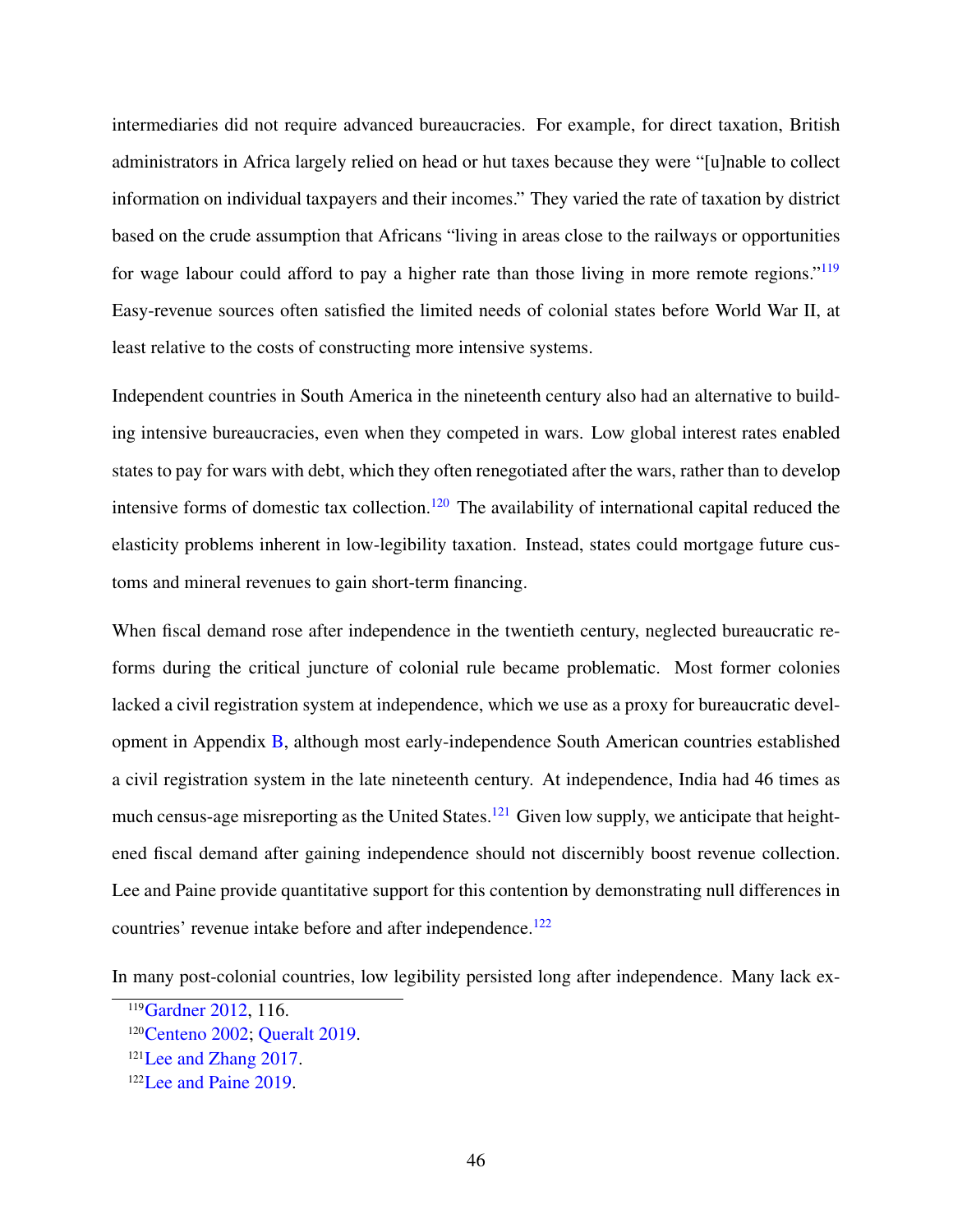tensive written or electronic records to monitor activity, or banking intermediaries that reduce the need for government agents to meet in person to collect taxes. In some African and Asian countries, customs revenues became *more* important in the mid-twentieth century. Governments gained freedom to set tariff rates, and older land or labor taxes declined in importance or were abolished by post-independence governments intent on reforming the colonial system. Bates explains how many African rulers after independence used funds from agricultural marketing boards (which serve the ostensible purpose of stabilizing prices for and revenues from primary products) to raise revenues by exploiting farmers.<sup>[123](#page-0-0)</sup> Even when non-Western states have tried to impose modern legibility-intensive taxes, a lack of bureaucratic capacity has often impeded collection. In 1969, the average non-Western country collected 28% of its revenues from income taxes, and 20% of its revenues from customs taxes.<sup>[124](#page-0-0)</sup> One exception was South Africa (51% of revenues from income taxes), which was highly effective at raising taxes within the white community.[125](#page-0-0)

Egypt and India provide striking contrast cases for bellicose theories. Despite frequent participation in international warfare, these states collect low levels of revenue. A state needs high bureaucratic capacity to make its society legible. When this condition fails, rulers turn to cronyfavoring extraction. Egypt and India each faced high demand for revenue given their participation in prolonged international rivalries (with Israel and Pakistan, respectively) that on several occasions flared into war. Yet both developed large and inefficient public sectors, as opposed to cultivating more sustainable sources of revenues. "The SOE sector does represent a captive tax base, and even as the SOEs run at a loss and seek financing abroad, they still generate a predictable source of taxes and compulsory payments to various fiscal agencies."[126](#page-0-0) Egypt's attempt to implement a broad land reform in the 1950s and 1960s, which would have cut out large landowners as inter-

<sup>124</sup>Data for eight South American countries (and Mexico) from [Andersson and Brambor](#page-50-1) [2019.](#page-50-1) Other countries are authors' calculations from [Mitchell](#page-53-6) [1998:](#page-53-6) Egypt, India, Indonesia, Iran, Pak-

istan, Philippines, South Africa, South Korea, Turkey.

<sup>125</sup>[Lieberman](#page-53-9) [2003.](#page-53-9)

<sup>&</sup>lt;sup>123</sup>[Bates](#page-50-3) [1981.](#page-50-3)

<sup>126</sup>[Waterbury](#page-54-8) [1993,](#page-54-8) 134.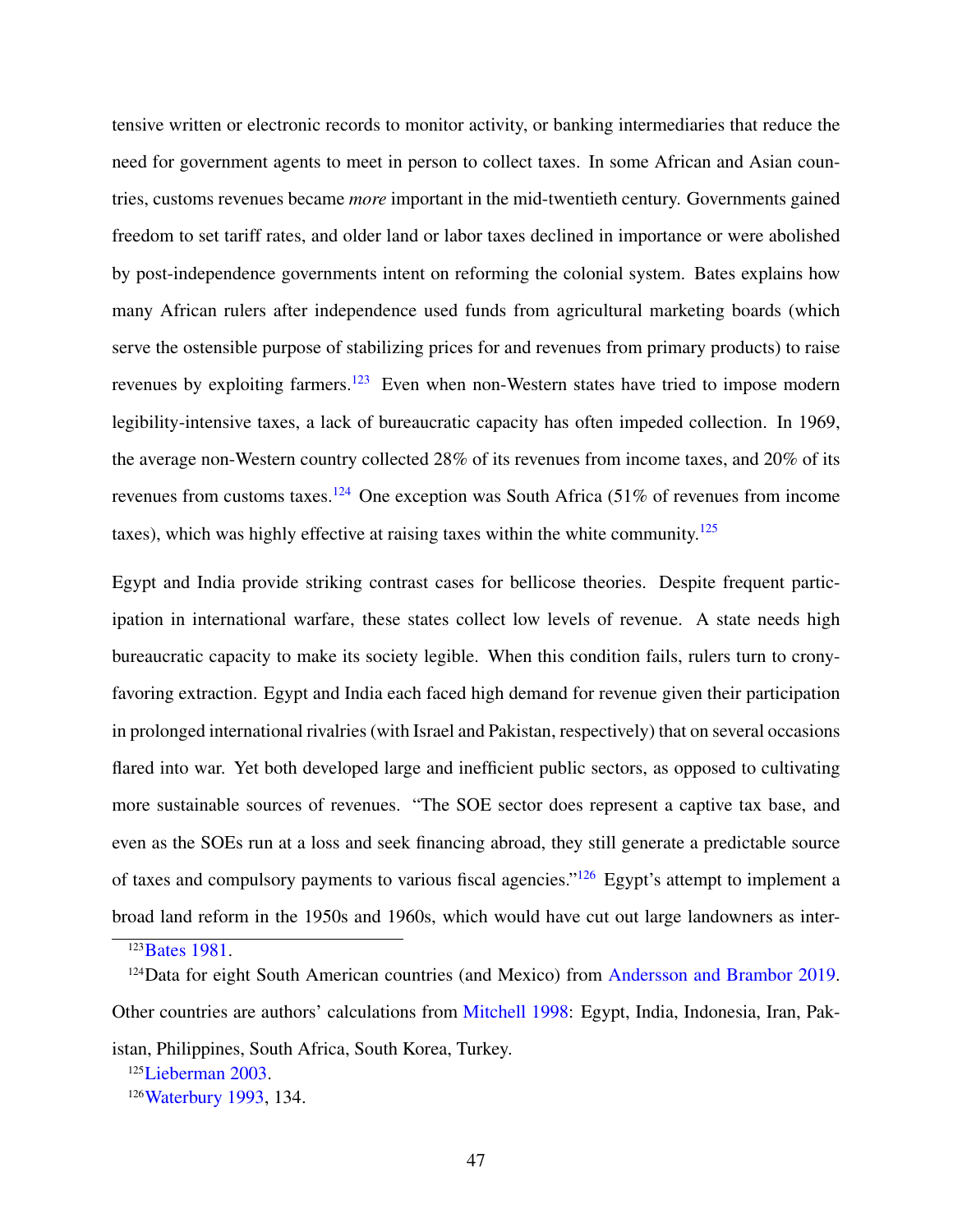mediaries in the tax-collection process, failed due to basic problems of bureaucratic information about land titles and related issues.<sup>[127](#page-0-0)</sup> In India, the proportion of revenue collected through direct taxes fell during the twentieth century, from 28% in 1900 to 15% in 2000 and with a low of 6.5% in 1987.[128](#page-0-0) Tax-avoidance rates remained high and the government chose to raise import duties and nationalize large sectors of the economy. In 1969, each country collected less revenue per capita than the average non-Western country, and a low share of their revenues came from income taxes (15% in Egypt and 17% in India).

The main exceptions to the general pattern of fiscal weakness in the non-Western world are the "developmental states" of East Asia. Our theory anticipates these exceptions, which combined high supply and demand. Japan, Taiwan, and South Korea all had long traditions of professionalized bureaucracies, in fact, longer than those in the West. These countries experienced high demand for revenue to fund participation in World War II, their subsequent recovery, Cold War rivalries (including the Korean War), and ambitious programs of infrastructural development and public service provision. In 1969, Japan ranked ninth globally in per–capita revenue collection, and exceeded the Western average. Japan collected 62% of its revenue from income taxes, which was in line with Western offshoots. As late as 1964, Taiwan collected less per-capita revenue than the average non-Western country, but by 1969 nearly twice as much. South Korea collected 33% of its revenues from income taxes in 1969, in line with the Western European average.<sup>[129](#page-0-0)</sup> Taiwan and South Korea further converged to Western patterns in subsequent decades.

<sup>127</sup>[Migdal](#page-53-10) [1988.](#page-53-10)

<sup>128</sup>See *Statistical abstract relating to British India from 1894–95 to 1903–04*, Table 45; and *Handbook of Statistics on Indian Economy 2018–19*, Table 96.

<sup>129</sup>We lack internationally comparable data on per-capita revenue in South Korea because its currency was not convertible.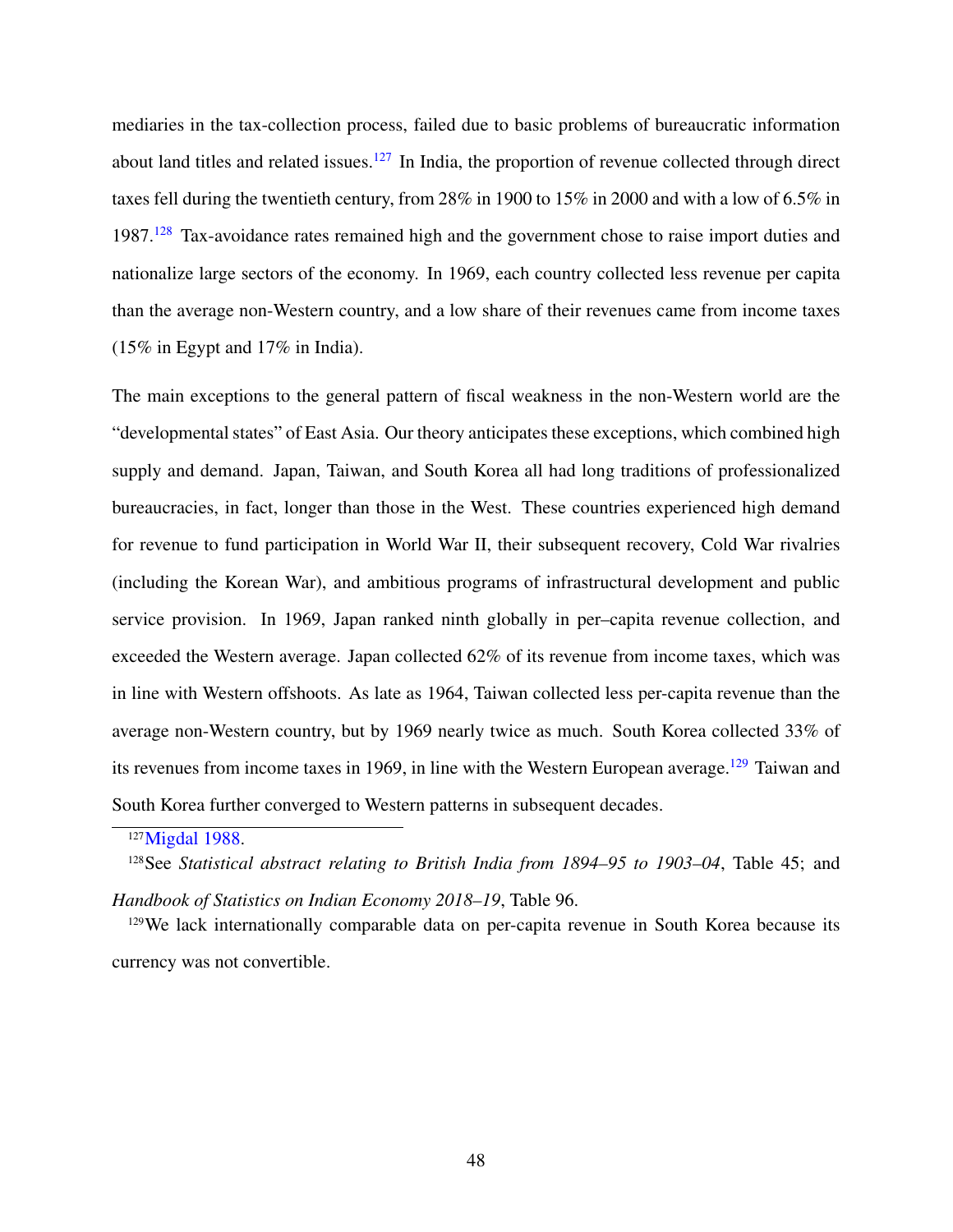# <span id="page-49-0"></span>6 Conclusion

During the twentieth century, a historically unprecedented divergence in revenue intake occurred between Western countries and the rest of the world. Vast and permanent differences in revenue collection emerged much later than existing theories would expect. We explain the crosssectional and longitudinal trends by distinguishing existing explanations based on bellicose and state-legibility factors. Whereas most existing research examines these factors in isolation, we provide a theory of how demand shocks can cause governments to engage in either legibility-intensive or crony-favoring extraction. We show that the optimal choice depends on extant bureaucratic capacity as well as the ability to boost societal legibility in the future. We then provide empirical evidence from the nineteenth and twentieth centuries to establish that the conjunction of high fiscal demand and high fiscal supply produced sustainably high revenue increases funded by income and value-added taxes.

Our new theory and dataset enable us to push beyond particular regions, specific time periods, and individual types of taxes. We build on existing theories and empirical findings to facilitate a broad comparative analysis of transformations in revenue intake over the past two centuries. Our framework centers around the importance of bureaucratic development and states' information-gathering capabilities. Wars undoubtedly contributed to improved fiscal capacity and revenue collection in some European cases in both the early modern period and the twentieth century. However, this effect was not constant over either time or space. In many European states, fiscal capacity grew but remained latent for much of the nineteenth century. Conversely, a bellicose environment typically did not help non-Western countries to improve fiscal capacity. The main exceptions were East Asian countries, such as Japan, that experienced not only high demand, but also a prior history of bureaucratic development.

Our perspective also highlights insufficient bureaucratic development as central to understanding low taxation in the non-Western world, as opposed to states enduring too few or the "wrong" kinds of wars. In the nineteenth century, states with largely illegible societies but valuable primary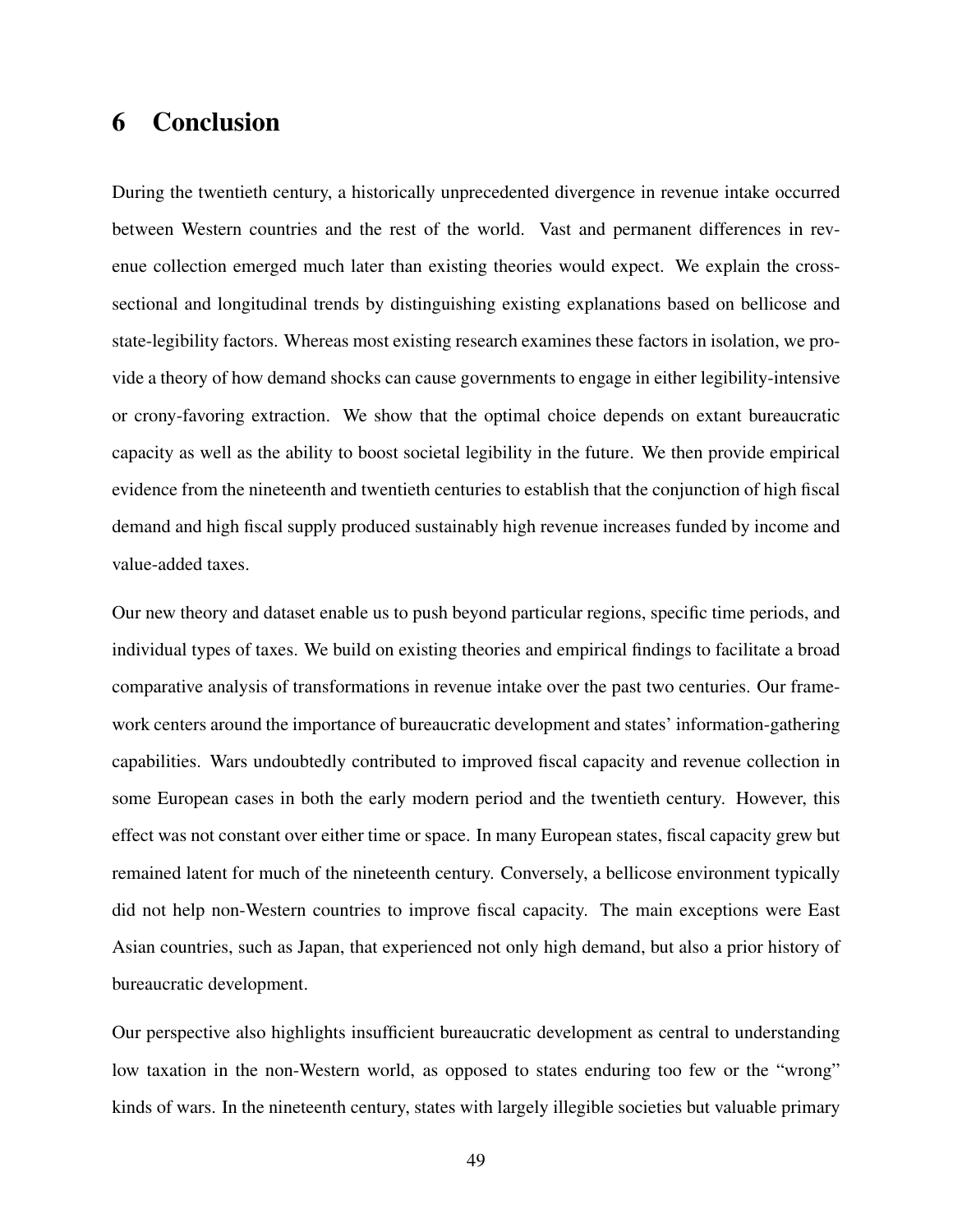products—which required minimal bureaucratic capacity to generate revenues—could keep pace with the West. However, once demand picked up across the globe, states with low fiscal capacity were heavily restricted in their ability to raise modern sources of revenues such as income taxes. Where favorable bureaucratic preconditions were absent, revenue extraction remained modest regardless of the frequency or types of wars.

# References

- <span id="page-50-0"></span>A'Hearn, Brian, Jörg Baten and Dorothee Crayen. 2009. "Quantifying quantitative literacy: Age heaping and the history of human capital." *The Journal of Economic History* 69(3):783–808.
- Albon, Robert. 1997. "The Efficiency of State Taxes." *Australian Economic Review* 30(3):273– 287.
- <span id="page-50-1"></span>Andersson, Per F. and Thomas Brambor. 2019. "Financing the State: Government Tax Revenue from 1800 to 2012. Version 2.0.". Lund: Lund University.
- Barbieri, Katherine, Omar Keshk and Brian Pollins. 2008. "Correlates of War Trade Dataset." *Codebook Version* 2.
- Barnett, Michael N. 1992. *Confronting the Costs of War in Egypt and Israel*. Princeton University Press.
- <span id="page-50-3"></span>Bates, Robert H. 1981. *Markets and States in Tropical Africa*. University of California Press.
- <span id="page-50-2"></span>Beramendi, Pablo, Mark Dincecco and Melissa Rogers. 2019. "Intra-Elite Competition and Long-Run Fiscal Development." *Journal of Politics* 81(1):49–65.
- Besley, Timothy and Torsten Persson. 2011. *Pillars of Prosperity*. Princeton University Press.
- Besley, Timothy and Torsten Persson. 2014. "Why Do Developing Countries Tax So Little?" *Journal of Economic Perspectives* 28(4):99–120.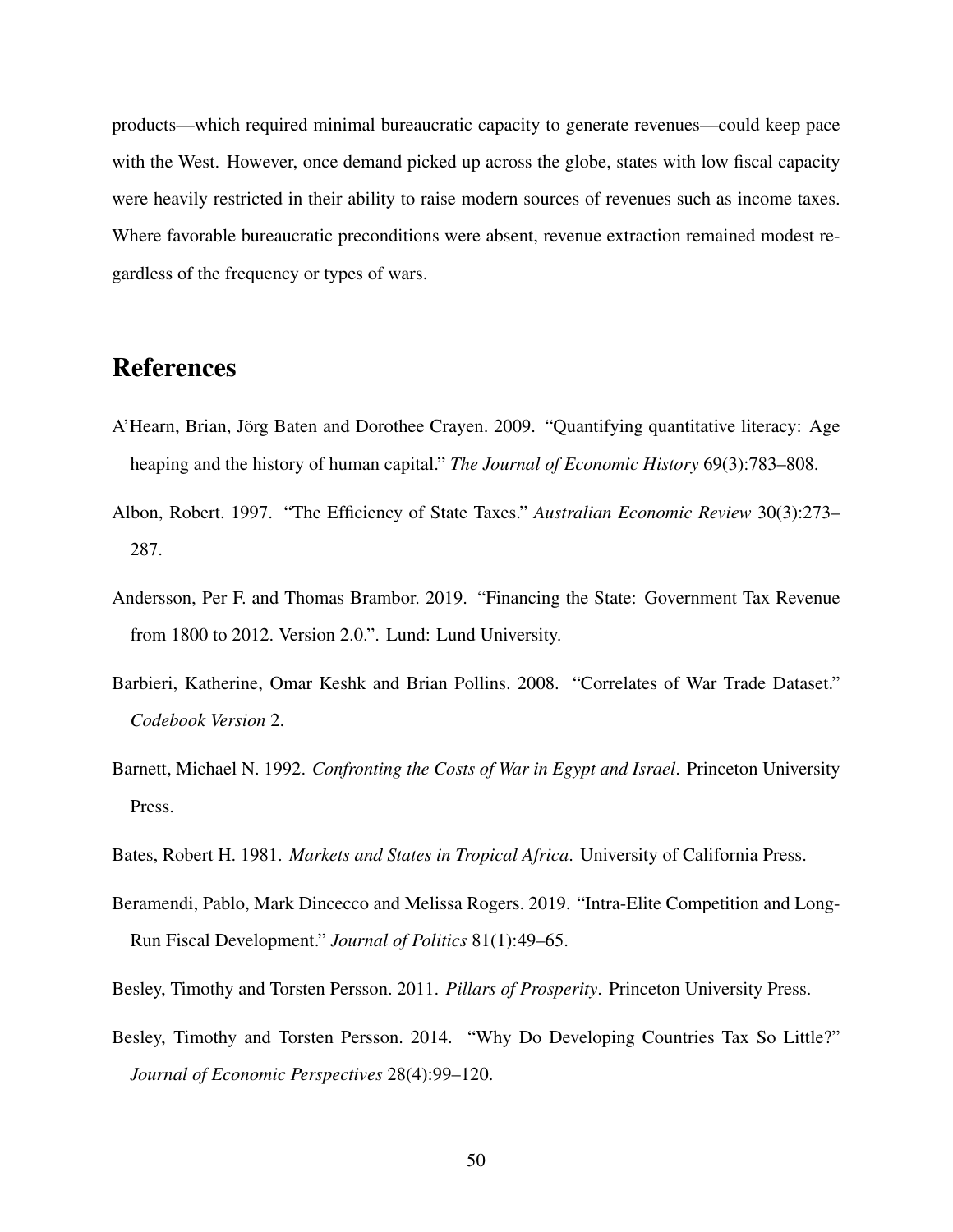- <span id="page-51-6"></span>Bolt, Jutta, Robert Inklaar, Herman de Jong and Jan Luiten van Zanden. 2018. "Rebasing 'Maddison'." Maddison Project Working paper 10. Available at [https://www.rug.nl/ggdc/](https://www.rug.nl/ggdc/historicaldevelopment/maddison) [historicaldevelopment/maddison](https://www.rug.nl/ggdc/historicaldevelopment/maddison).
- <span id="page-51-2"></span>Bonney, Richard. 2010. The Apogee and Fall of the French Rentier Regime 1801–1914. In *Paying for the Liberal State*, ed. José Luís Cardoso and Pedro Lains. Cambridge University Press pp. 81–102.
- <span id="page-51-0"></span>Brambor, Thomas, Agustín Goenaga, Johannes Lindvall and Jan Teorell. 2020. "The Lay of the Land: Information Capacity and the Modern State." *Comparative Political Studies* 53(2):175– 213.
- <span id="page-51-3"></span><span id="page-51-1"></span>Brewer, John. 1990. *The Sinews of Power*. Harvard University Press.
- Brown, Joseph R. 1963. "Nitrate Crises, Combinations, and the Chilean Government in the Nitrate Age." *Hispanic American Historical Review* 43(2):230–246.
- Cage, Julia and Lucie Gadenne. 2018. "Tax Revenues and the Fiscal Cost of Trade Liberalization, ´ 1792–2006." *Explorations in Economic History* 70:1–24.
- <span id="page-51-5"></span>Centeno, Miguel Angel. 2002. *Blood and Debt*. Penn State Press.
- Chaudhry, Kiren Aziz. 1993. "The Myths of the Market and the Common History of Late Developers." *Politics & Society* 21(3):245–274.
- Crowder, Michael. 1971. *West African Resistance*. Africana Publishing Corporation.
- <span id="page-51-4"></span>Davis, Lance E and Robert A Huttenback. 1982. "The Political Economy of British Imperialism: Measures of Benefits and Support." *Journal of Economic History* 42:119–130.
- Denzel, Markus A. 2010. *Handbook of World Exchange Rates, 1590-1914*. Ashgate Publishing, Ltd.
- Dincecco, Mark. 2011. *Political Transformations and Public Finances*. Cambridge University Press.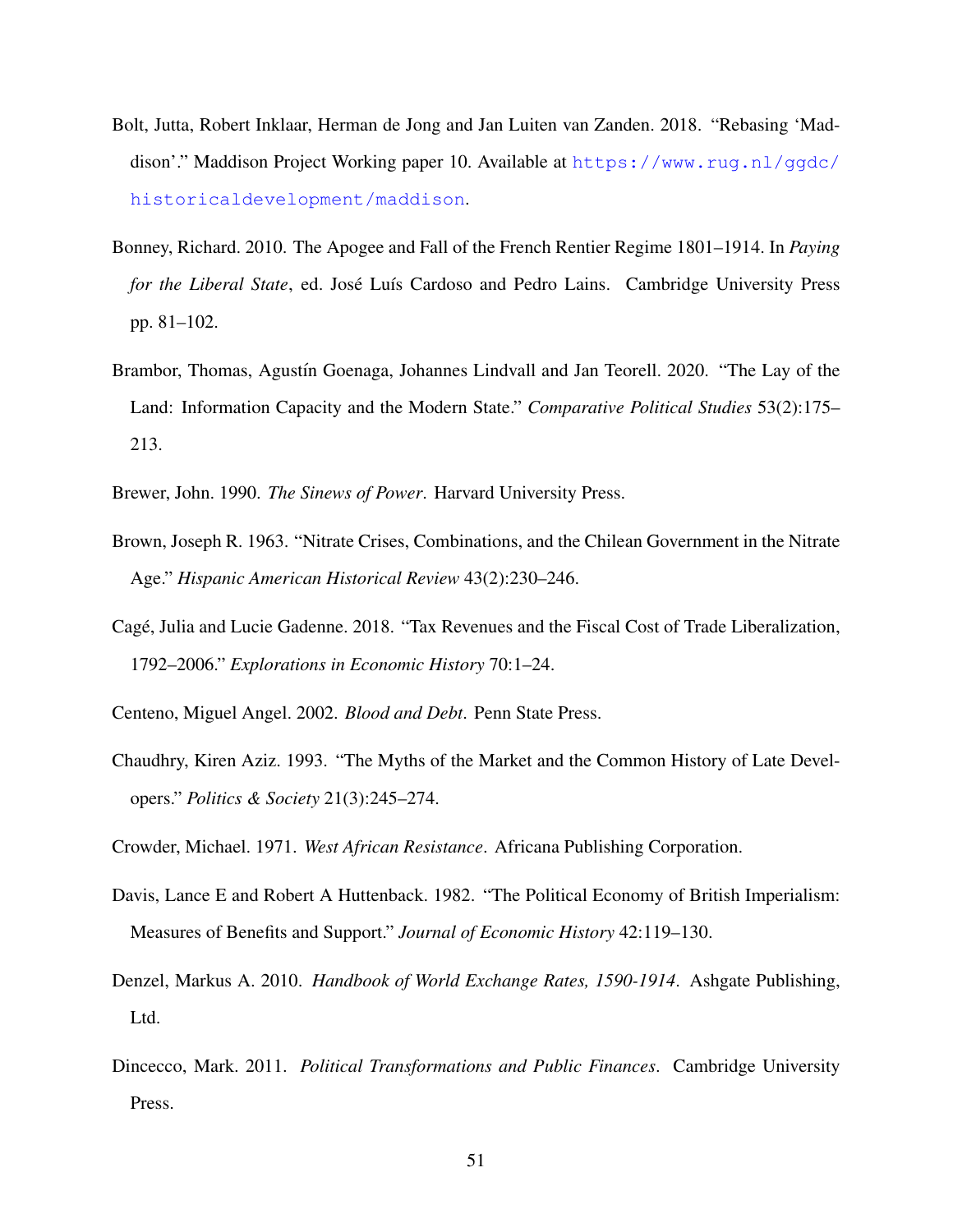<span id="page-52-5"></span>Dincecco, Mark. 2017. *State Capacity and Economic Development*. Cambridge University Press.

- Dincecco, Mark and Yuhua Wang. 2018. "Violent Conflict and Political Development over the Long Run: China versus Europe." *Annual Review of Political Science* 21:341–358.
- <span id="page-52-1"></span>Frankema, Ewout. 2010. "Raising Revenue in the British Empire, 1870–1940." *Journal of Global History* 5(3):447–477.
- <span id="page-52-2"></span>Frankema, Ewout and Anne Booth. 2019. *Fiscal Capacity and the Colonial State in Asia and Africa, C. 1850-1960*. Cambridge University Press.
- Frankema, Ewout and Morten Jerven. 2014. "Writing History Backwards or Sideways: Towards a Consensus on African Population, 1850–2010." *Economic History Review* 67(4):907–931.
- Furnivall, J.S. 2014. *Colonial Policy and Practice*. Cambridge University Press.

<span id="page-52-0"></span>Gardner, Leigh. 2012. *Taxing Colonial Africa*. Oxford University Press.

- Goenaga, Agustín, Oriol Sabate and Jan Teorell. 2021. "The State Does Not Live by Warfare Alone: War and Revenue in the Long Nineteenth Century." *Working Paper* .
- Herbst, Jeffrey. 2000. *States and Power in Africa*. Princeton University Press.

<span id="page-52-4"></span>Hoffman, Philip T. 2015. *Why did Europe Conquer the World?* Princeton University Press.

- Huang, Chin-Hao and David C Kang. 2021. "State Formation in Korea and Japan, 400–800 CE: Emulation and Learning, Not Bellicist Competition." *International Organization* pp. 1–31.
- International Monetary Fund. 2017. "IMF Data." Available at [http://www.imf.org/en/](http://www.imf.org/en/Data) [Data](http://www.imf.org/en/Data).
- Irwin, Douglas A. 2010. "Trade Restrictiveness and Deadweight Losses from US Tariffs." *American Economic Journal: Economic Policy* 2(3):111–33.
- <span id="page-52-3"></span>Karaman, K. Kivanç and Şevket Pamuk. 2010. "Ottoman State Finances in European Perspective, 1500–1914." *Journal of Economic History* 70(3):593–629.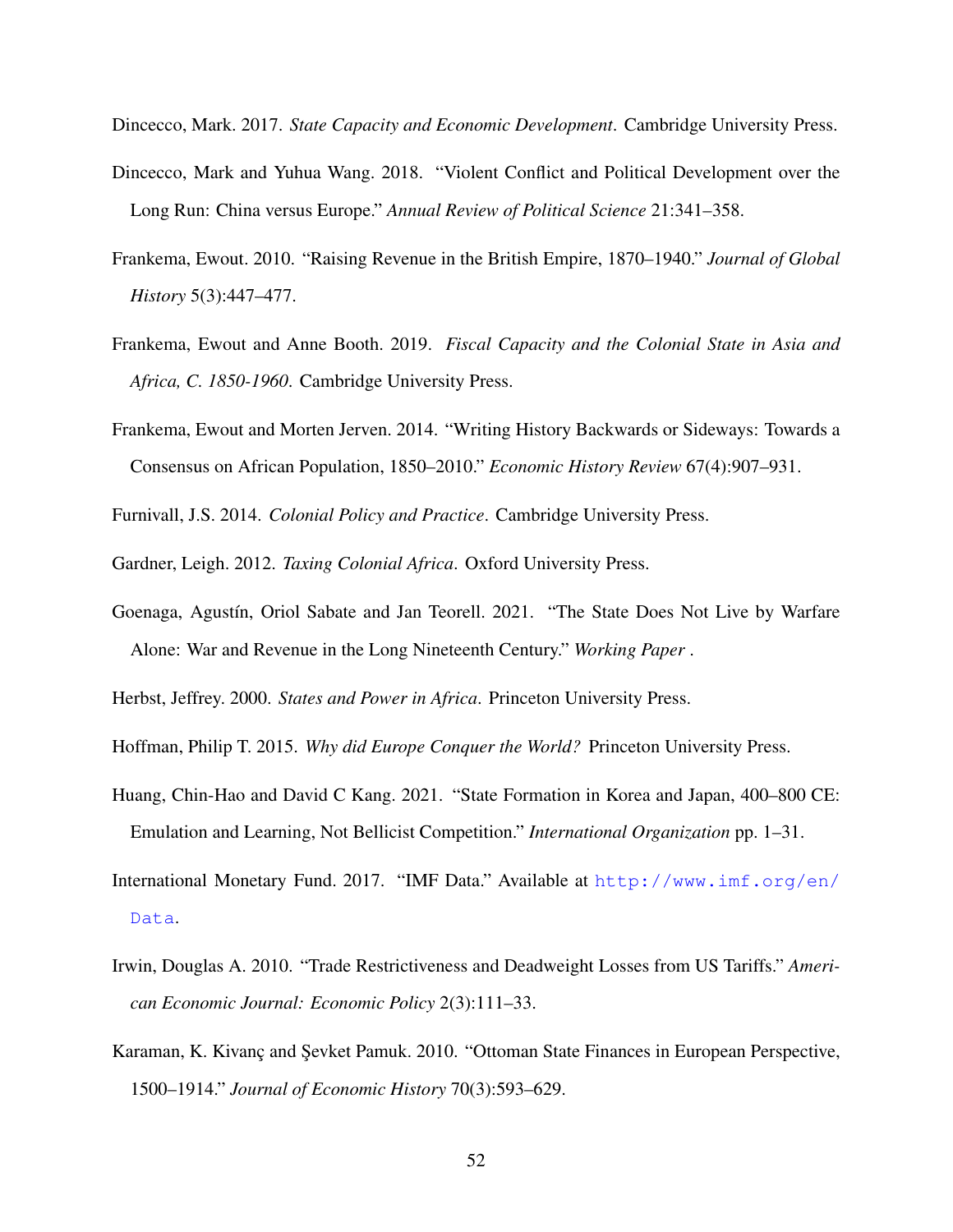- Karaman, K. Kivanc and Şevket Pamuk. 2013. "Different Paths to the Modern State in Europe." *American Political Science Review* 107(3):603–626.
- <span id="page-53-5"></span>Lee, Alexander. 2019. "Land, State Capacity, and Colonialism: Evidence From India." *Comparative Political Studies* 52(3):412–444.
- <span id="page-53-8"></span>Lee, Alexander and Jack Paine. 2019. "What Were the Consequences of Decolonization?" *International Studies Quarterly* 63(2):406–416.
- <span id="page-53-7"></span>Lee, Melissa M. and Nan Zhang. 2017. "Legibility and the Informational Foundations of State Capacity." *Journal of Politics* 79(1):118–132.
- <span id="page-53-9"></span><span id="page-53-3"></span>Levi, Margaret. 1989. *Of Rule and Revenue*. University of California Press.
- Lieberman, Evan S. 2003. *Race and Regionalism in the Politics of Taxation in Brazil and South Africa*. Cambridge University Press.
- <span id="page-53-0"></span>Lindert, Peter H. 2004. *Growing Public*. Vol. 1 Cambridge University Press.
- <span id="page-53-2"></span>Mann, Michael. 1993. *The Sources of Social Power*. Vol. 2 Cambridge University Press.
- <span id="page-53-4"></span>Mares, Isabela and Didac Queralt. 2015. "The Non-Democratic Origins of Income Taxation." *Comparative Political Studies* 48(14):1974–2009.
- <span id="page-53-10"></span>Migdal, Joel S. 1988. *Strong Societies and Weak States*. Princeton University Press.
- <span id="page-53-6"></span>Mitchell, Brian. 1998. *International Historical Statistics: Europe 1750-1993*. Springer.
- <span id="page-53-11"></span>Officer, Lawrence H. 2016. "Exchange Rates Between the United States Dollar and Forty-one Currencies." MeasuringWorth.
- <span id="page-53-12"></span>Onorato, Massimiliano Gaetano, Kenneth Scheve and David Stasavage. 2014. "Technology and the Era of the Mass Army." *Journal of Economic History* 74(2):449–481.

<span id="page-53-1"></span>Pomeranz, Kenneth. 2009. *The Great Divergence*. Princeton University Press.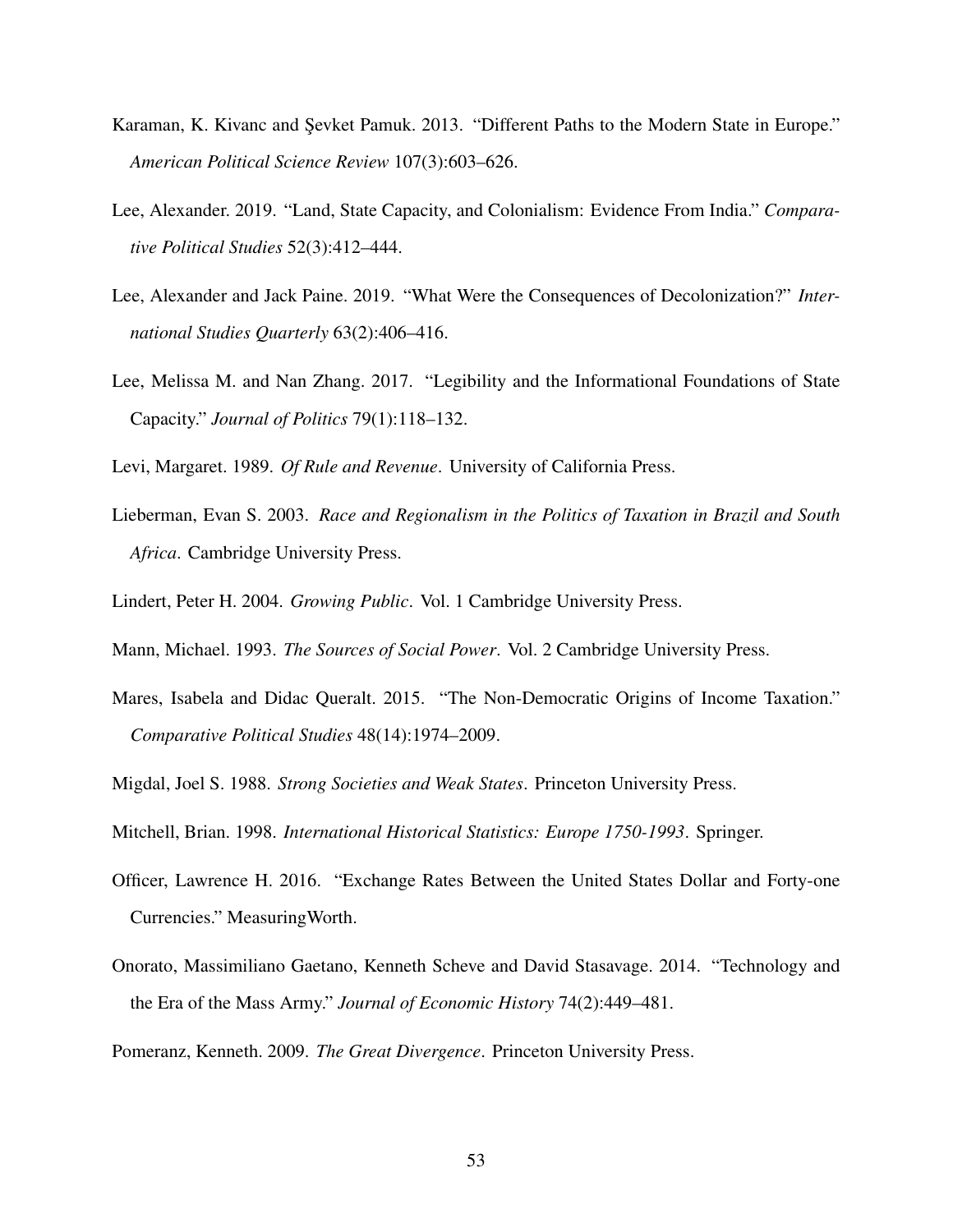<span id="page-54-7"></span>Queralt, Didac. 2019. "War, International Finance, and Fiscal Capacity in the Long Run." *International Organization* 73(4):713–753.

<span id="page-54-4"></span><span id="page-54-2"></span>Ralston, David B. 1990. *Importing the European Army*. University of Chicago Press.

- Rosenthal, Jean-Laurent and Roy Bin Wong. 2011. *Before and Beyond Divergence*. Harvard University Press.
- Saylor, Ryan and Nicholas C. Wheeler. 2017. "Paying for War and Building States." *World Politics* 69(2):366–408.
- <span id="page-54-1"></span>Schenoni, Luis L. 2021. "Bringing War Back in: Victory and State Formation in Latin America." *American Journal of Political Science* 65(2):405–421.
- <span id="page-54-5"></span>Scheve, Kenneth and David Stasavage. 2016. *Taxing the Rich*. Princeton University Press.
- Scott, James C. 1998. *Seeing Like a State: How Certain Schemes to Improve the Human Condition Have Failed*. Yale University Press.

Skowronek, Stephen. 1982. *Building a New American State*. Cambridge University Press.

- <span id="page-54-3"></span>Sng, Tuan-Hwee and Chiaki Moriguchi. 2014. "Asia's Little Divergence." *Journal of Economic Growth* 19(4):439–470.
- Stasavage, David. 2020. *The Decline and Rise of Democracy: A Global History from Antiquity to Today*. Princeton University Press.
- <span id="page-54-6"></span>Steinmo, Sven. 1996. *Taxation and Democracy*. Yale University Press.
- <span id="page-54-0"></span>Tilly, Charles. 1992. *Coercion, Capital, and European States, AD 990-1992*. Blackwell Oxford.
- Van Waijenburg, Marlous. 2018. "Financing the African Colonial State: The Revenue Imperative and Forced Labor." *Journal of Economic History* 78(1):40–80.

<span id="page-54-8"></span>Waterbury, John. 1993. *Exposed to Innumerable Delusions*. Cambridge University Press.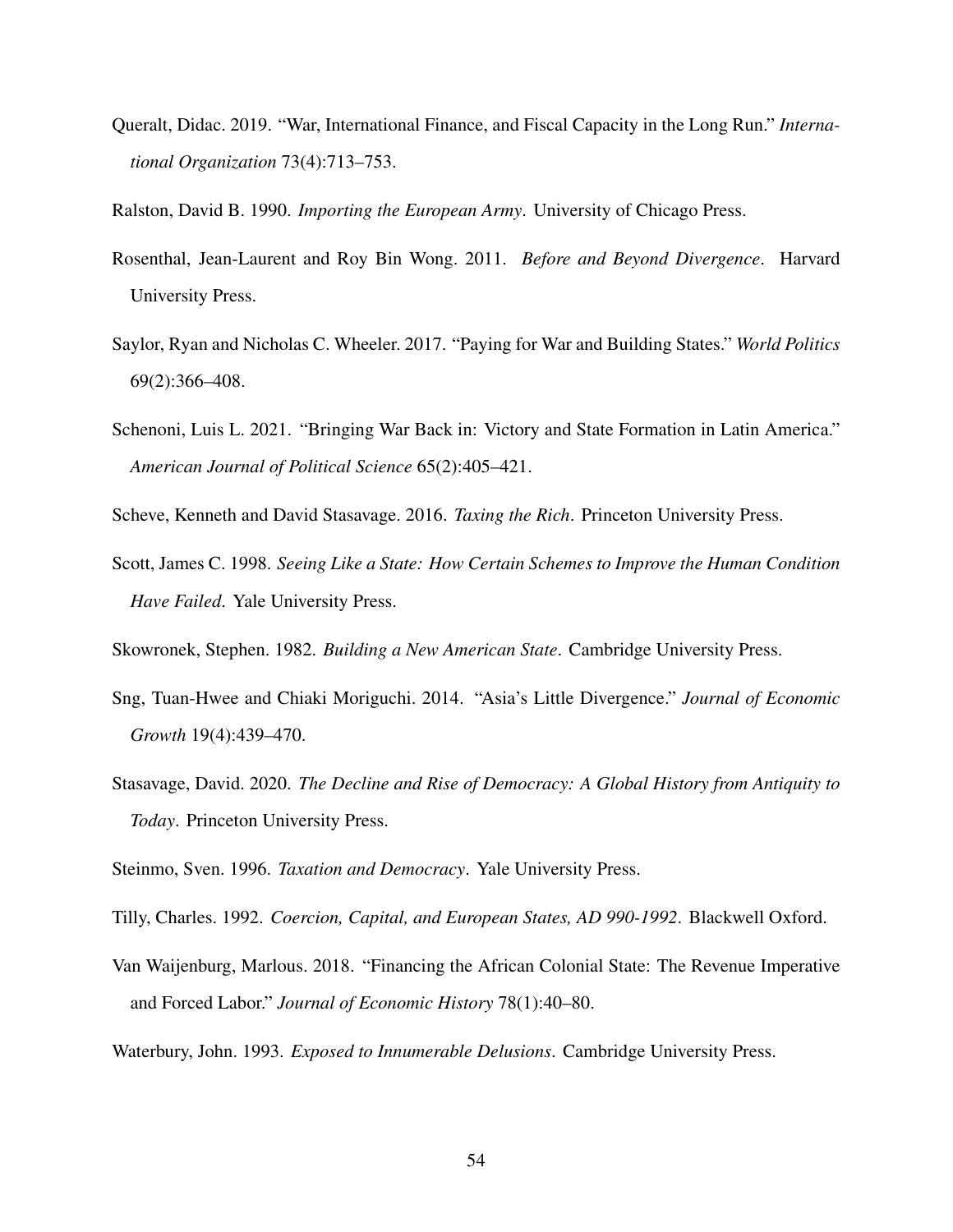- <span id="page-55-1"></span>Young, George M and David Charles Douglas. 1964. *English Historical Documents*. Eyre & Spottiswoode.
- <span id="page-55-0"></span>Zhang, Nan and Melissa M Lee. 2020. "Literacy and State–Society Interactions in Nineteenth-Century France." *American Journal of Political Science* 64(4):1001–1016.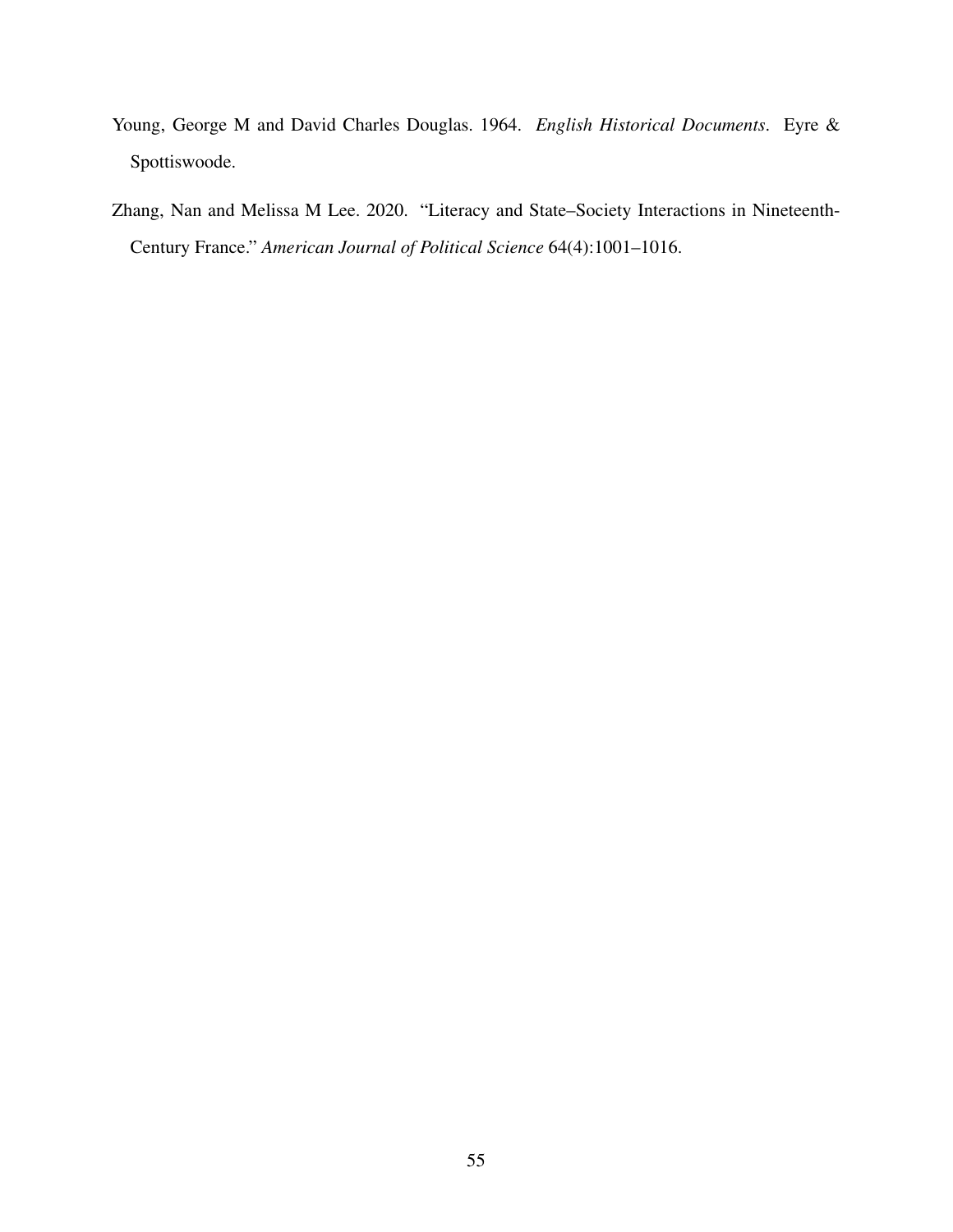# Online Appendix

# **Contents**

|                         | <b>The Great Revenue Divergence: Trends Over Time</b><br>1      | 6                                                                                                                                                                                                                                    |
|-------------------------|-----------------------------------------------------------------|--------------------------------------------------------------------------------------------------------------------------------------------------------------------------------------------------------------------------------------|
|                         | 1.1<br>1.2                                                      | 6<br>9                                                                                                                                                                                                                               |
|                         | 1.3                                                             | 11                                                                                                                                                                                                                                   |
|                         |                                                                 |                                                                                                                                                                                                                                      |
| $\overline{2}$          | <b>Existing Theories</b>                                        | 13                                                                                                                                                                                                                                   |
|                         | 2.1                                                             | 13                                                                                                                                                                                                                                   |
|                         | 2.2                                                             | 15<br>Fiscal Supply (and a series of the series of the series of the series of the series of the series of the series of the series of the series of the series of the series of the series of the series of the series of the serie |
|                         | 2.3                                                             | 16                                                                                                                                                                                                                                   |
| $\overline{\mathbf{3}}$ | <b>Overview of Theoretical Premises</b>                         | 18                                                                                                                                                                                                                                   |
|                         | 3.1                                                             | 18                                                                                                                                                                                                                                   |
|                         | 3.2                                                             | 20                                                                                                                                                                                                                                   |
| $\overline{\mathbf{4}}$ | <b>A Formal Model of Revenue-Extraction Strategies</b>          | 21                                                                                                                                                                                                                                   |
|                         | 4.1<br>Setup                                                    | 22                                                                                                                                                                                                                                   |
|                         | 4.2                                                             | 25                                                                                                                                                                                                                                   |
|                         | 4.3                                                             | Investments in Fiscal Capacity: Analysis of Period 1<br>28                                                                                                                                                                           |
|                         | 4.4                                                             | 31                                                                                                                                                                                                                                   |
| 5                       | <b>Empirical Evidence for Theoretical Implications</b>          | 33                                                                                                                                                                                                                                   |
|                         |                                                                 |                                                                                                                                                                                                                                      |
|                         | 5.1                                                             | Low Fiscal Demand in the Nineteenth-Century West<br>34                                                                                                                                                                               |
|                         | 5.2                                                             | 38<br>Primary Product Exporters and Empires in the Nineteenth Century                                                                                                                                                                |
|                         | 5.3                                                             | 43                                                                                                                                                                                                                                   |
|                         | 5.4                                                             | 45                                                                                                                                                                                                                                   |
| 6                       | <b>Conclusion</b>                                               | 49                                                                                                                                                                                                                                   |
| $\mathbf{A}$            |                                                                 | 1                                                                                                                                                                                                                                    |
|                         | <b>Supporting Information on Data and Patterns</b><br>A.1       | $\overline{3}$                                                                                                                                                                                                                       |
|                         | A.2                                                             | 5<br>Exchange Rate Effects and Within-Empire Comparisons                                                                                                                                                                             |
|                         | <b>Price Effects</b><br>A.3                                     | 7                                                                                                                                                                                                                                    |
|                         | <b>Non-Tax Revenue</b><br>A.4                                   | 8                                                                                                                                                                                                                                    |
|                         | A.5                                                             | 9                                                                                                                                                                                                                                    |
|                         | A.6                                                             | Regression Evidence of the Great Revenue Divergence<br>10                                                                                                                                                                            |
|                         | A.7                                                             | 11                                                                                                                                                                                                                                   |
|                         | A.8                                                             | 12                                                                                                                                                                                                                                   |
| B                       | <b>Regressions: Interacting Fiscal Demand and Supply</b><br>B.1 | 13<br>13                                                                                                                                                                                                                             |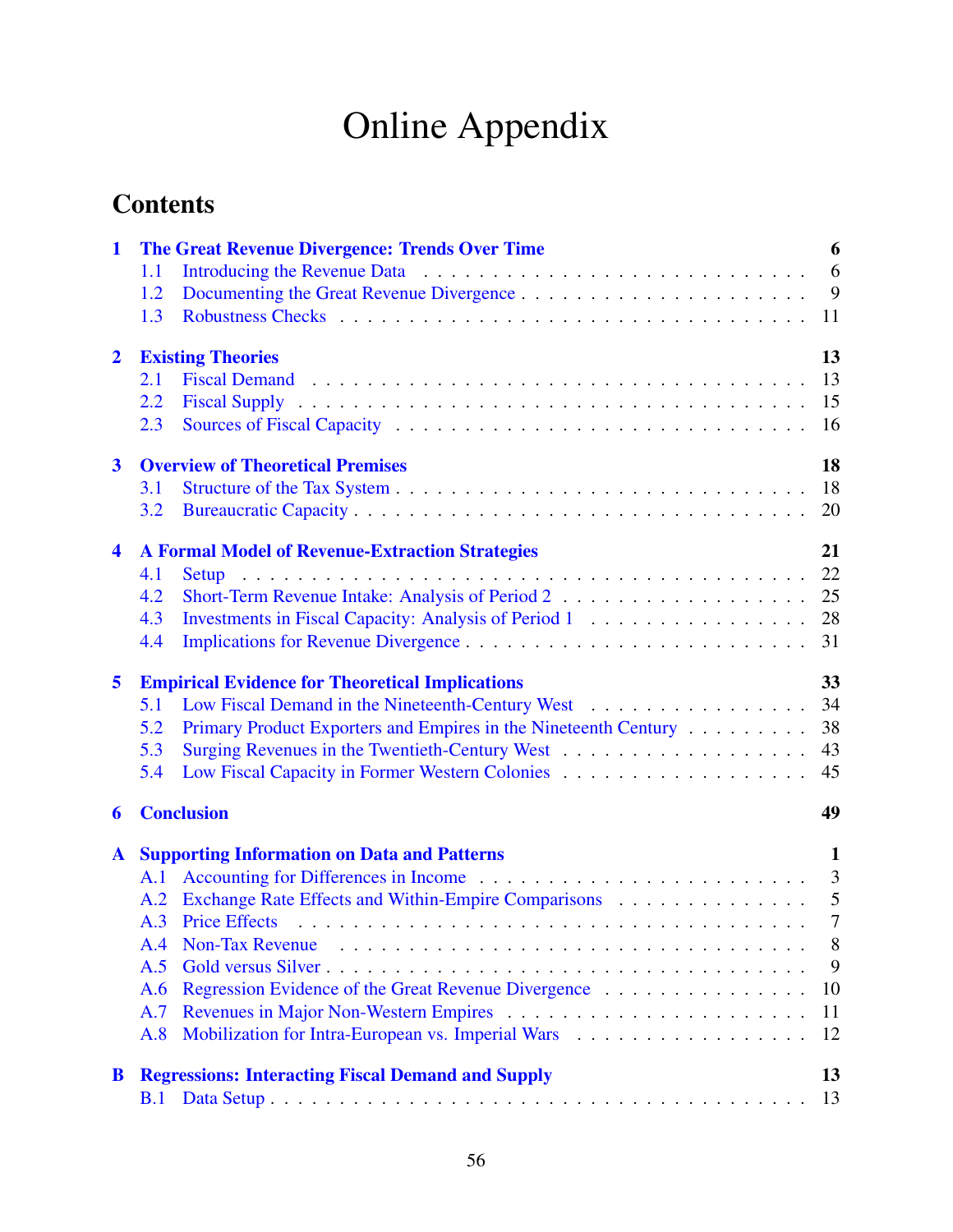|  | <b>C</b> Proofs for Formal Model | 21 |
|--|----------------------------------|----|
|  |                                  |    |

# List of Tables

| A.1 The Great Revenue Divergence: Regression Evidence 10             |  |
|----------------------------------------------------------------------|--|
|                                                                      |  |
|                                                                      |  |
| B.1 Interacting War Participation with Civil Registration Systems 17 |  |
|                                                                      |  |
|                                                                      |  |

# List of Figures

| $\mathbf{1}$   |                                                                  |
|----------------|------------------------------------------------------------------|
| $\overline{2}$ |                                                                  |
| $\mathbf{R}$   |                                                                  |
| $\overline{4}$ |                                                                  |
| 5              |                                                                  |
| 6              | Sources of Western Revenues: Customs and Income Taxes 45         |
|                |                                                                  |
|                | A.2 Alternative Measures: Accounting for Differences in Income 4 |
|                |                                                                  |
| $\mathbf{A}$ 4 |                                                                  |
| <b>B</b> .1    |                                                                  |
|                |                                                                  |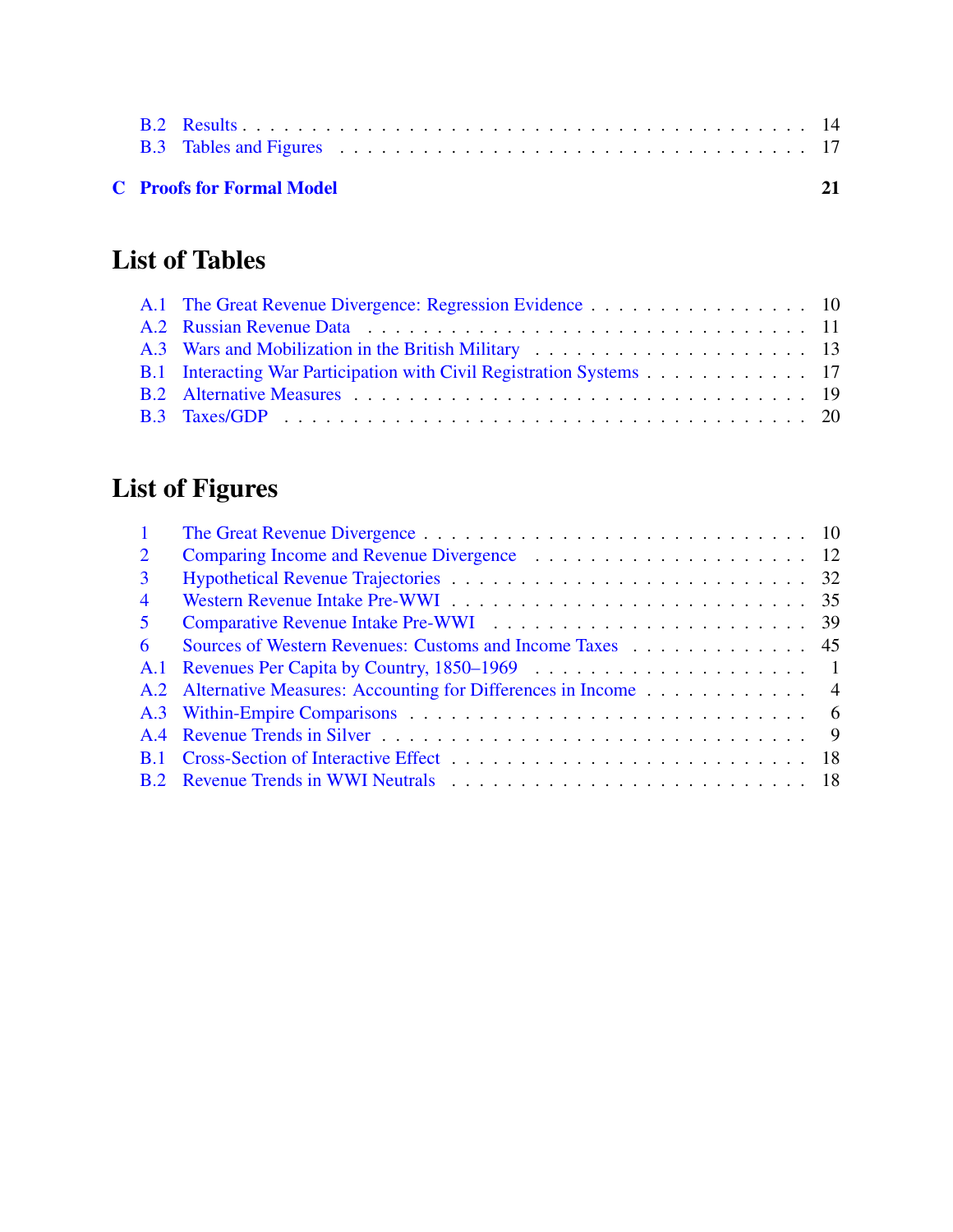# <span id="page-58-0"></span>A Supporting Information on Data and Patterns

<span id="page-58-1"></span>

#### Figure A.1: Revenues Per Capita by Country, 1850–1969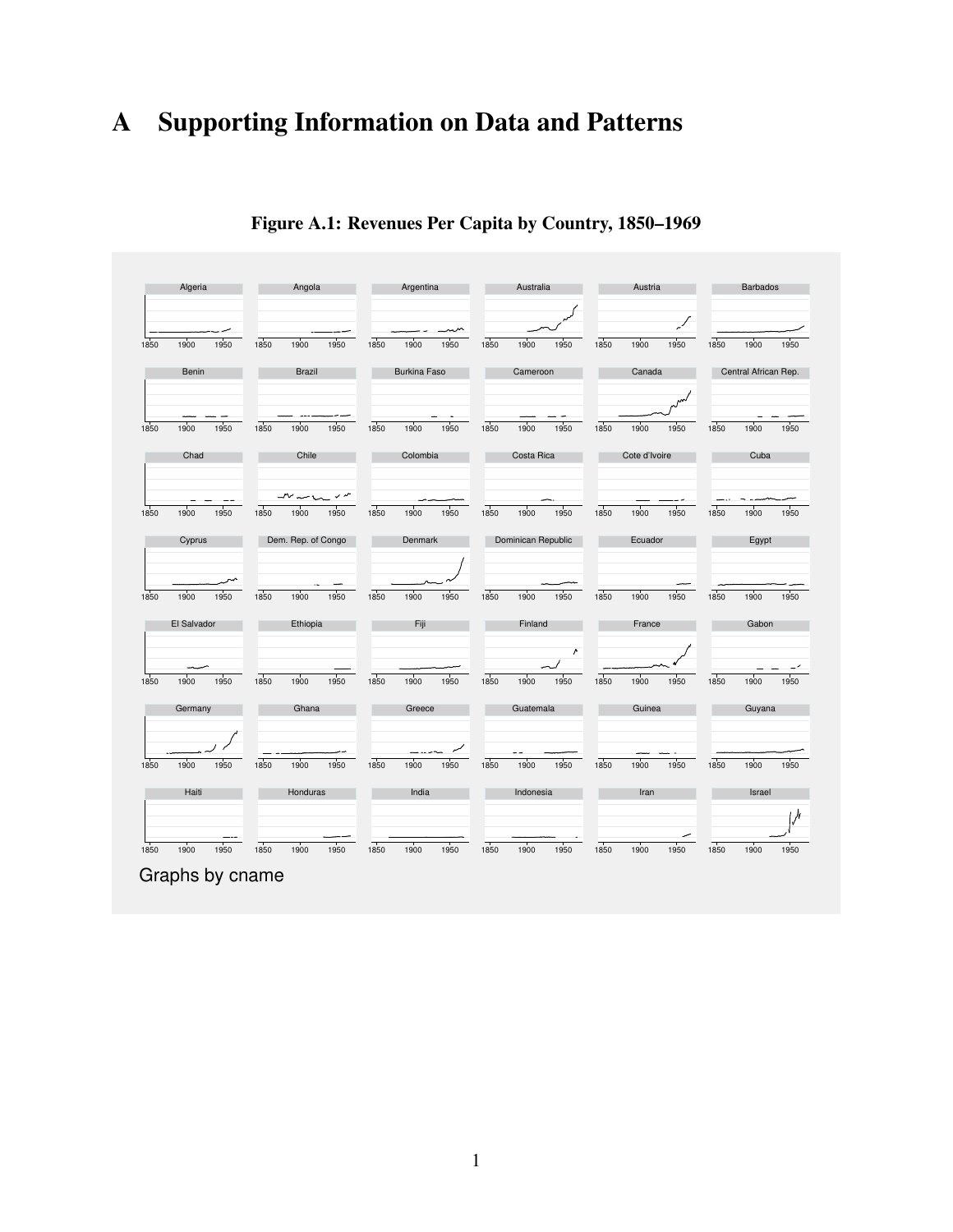|      | Italy               |      |      | Jamaica       |                    |      | Japan          |      |      | Kenya            |      |      | Korea, South     |      |      | Madagascar           |      |
|------|---------------------|------|------|---------------|--------------------|------|----------------|------|------|------------------|------|------|------------------|------|------|----------------------|------|
|      |                     |      |      |               |                    |      |                |      |      |                  |      |      |                  |      |      |                      |      |
| 1850 | 1900                | 1950 | 1850 | 1900          | 1950               | 1850 | 1900           | 1950 | 1850 | 1900             | 1950 | 1850 | 1900             | 1950 | 1850 | 1900                 | 1950 |
|      | Malawi              |      |      | Malaysia      |                    |      | Mali           |      |      | Mauritania       |      |      | Mauritius        |      |      | Mexico               |      |
| 1850 | 1900                | 1950 | 1850 | 1900          | 1950               | 1850 | 1900           | 1950 | 1850 | 1900             | 1950 | 1850 | 1900             | 1950 | 1850 | 1900                 | 1950 |
|      | Morocco             |      |      | Mozambique    |                    |      | Netherlands    |      |      | New Zealand      |      |      | Nicaragua        |      |      | Niger                |      |
|      |                     |      |      |               |                    |      |                |      |      |                  |      |      |                  |      |      |                      |      |
| 1850 | 1900                | 1950 | 1850 | 1900          | 1950               | 1850 | 1900           | 1950 | 1850 | 1900             | 1950 | 1850 | 1900             | 1950 | 1850 | 1900                 | 1950 |
|      | Nigeria             |      |      | Norway        |                    |      | Pakistan       |      |      | Panama           |      |      | Paraguay         |      |      | Peru                 |      |
|      |                     |      |      |               |                    |      |                |      |      |                  |      |      |                  |      |      |                      |      |
| 1850 | 1900                | 1950 | 1850 | 1900          | 1950               | 1850 | 1900           | 1950 | 1850 | 1900             | 1950 | 1850 | 1900             | 1950 | 1850 | 1900                 | 1950 |
|      | Portugal            |      |      | Romania       |                    |      | Russia         |      |      | Senegal          |      |      | Serbia           |      |      | Sierra Leone         |      |
| 1850 | 1900                | 1950 | 1850 | 1900          | 1950               | 1850 | 1900           | 1950 | 1850 | 1900             | 1950 | 1850 | 1900             | 1950 | 1850 | 1900                 | 1950 |
|      | South Africa        |      |      | Spain         |                    |      | Sri Lanka      |      |      | Sudan            |      |      | Suriname         |      |      | Sweden               |      |
|      |                     |      |      |               |                    |      |                |      |      |                  |      |      |                  |      |      |                      |      |
| 1850 | 1900<br>Switzerland | 1950 | 1850 | 1900<br>Syria | 1950               | 1850 | 1900<br>Taiwan | 1950 | 1850 | 1900<br>Tanzania | 1950 | 1850 | 1900<br>Thailand | 1950 | 1850 | 1900<br>Togo         | 1950 |
|      |                     |      |      |               |                    |      |                |      |      |                  |      |      |                  |      |      |                      |      |
| 1850 | 1900                | 1950 | 1850 | 1900          | $\tilde{}$<br>1950 | 1850 | 1900           | 1950 | 1850 | 1900             | 1950 | 1850 | 1900             | 1950 | 1850 | 1900                 | 1950 |
|      | Trinidad and Tobago |      |      | Tunisia       |                    |      | Turkey         |      |      | Uganda           |      |      | United Kingdom   |      |      | <b>United States</b> |      |
|      |                     |      |      |               |                    |      |                |      |      |                  |      |      |                  |      |      |                      |      |
| 1850 | 1900                | 1950 | 1850 | 1900          | 1950               | 1850 | 1900           | 1950 | 1850 | 1900             | 1950 | 1850 | 1900             | 1950 | 1850 | 1900                 | 1950 |
|      | Uruguay             |      |      | Venezuela     |                    |      | Zambia         |      |      | Zimbabwe         |      |      |                  |      |      |                      |      |
|      |                     |      |      |               |                    |      |                |      |      |                  |      |      |                  |      |      |                      |      |
| 1850 | 1900                | 1950 | 1850 | 1900          | 1950               | 1850 | 1900           | 1950 | 1850 | 1900             | 1950 |      |                  |      |      |                      |      |

*Notes*. For each panel in Figure [A.1,](#page-58-1) the lines show estimated central government revenue per capita in gold grams, converted at nominal exchange rates. Gaps indicates years of missing data. The range of the y-axis is 0 to 800.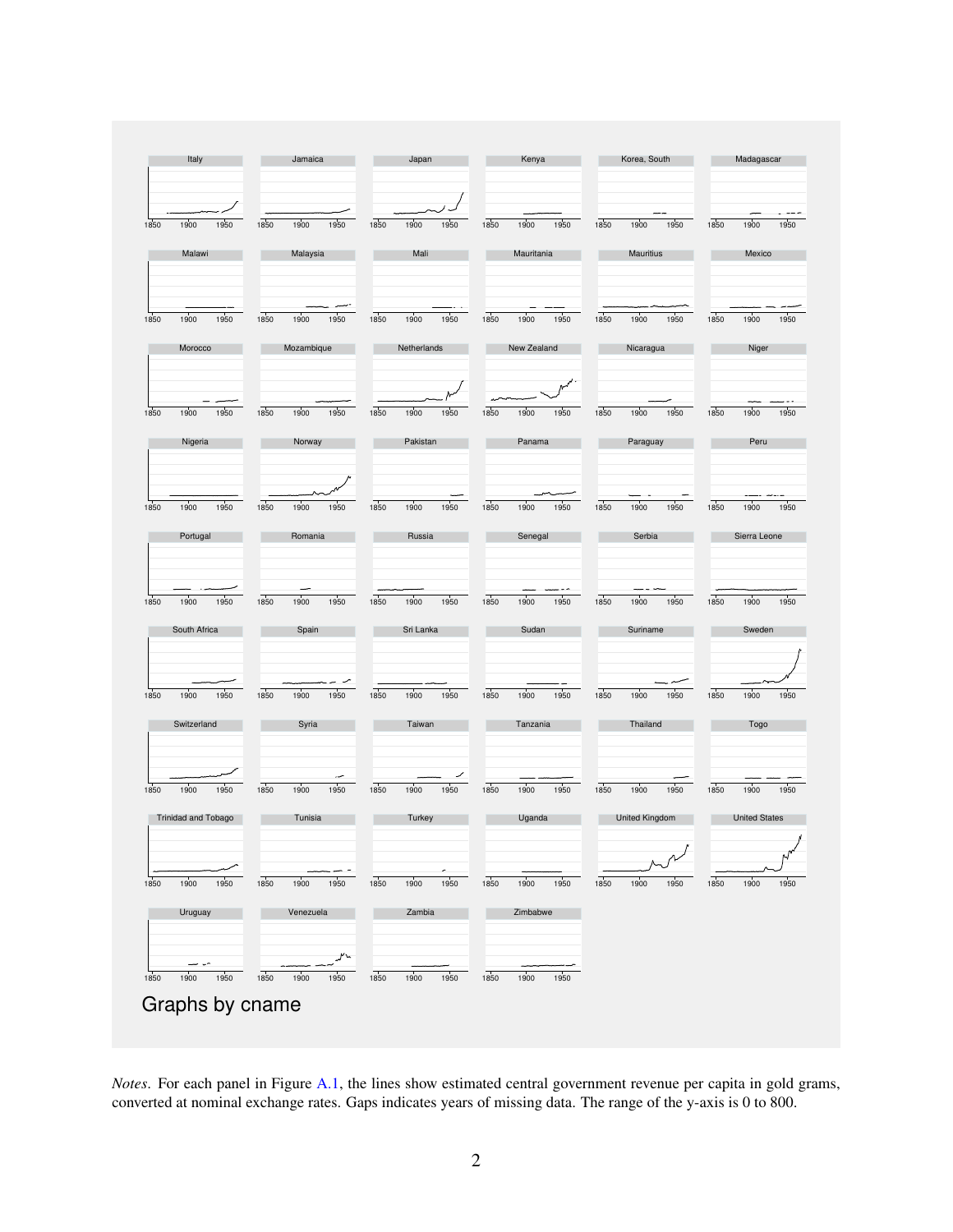# <span id="page-60-0"></span>A.1 Accounting for Differences in Income

In Panel B of Figure [1,](#page-10-0) we depict patterns for taxes/GDP over time using data from [Andersson](#page-50-1) [and Brambor](#page-50-1) [\(2019\)](#page-50-1). Here we show a similar pattern for two alternative measures that account for GDP. Figure [A.2](#page-61-0) contains two panels. Panel A uses taxes/GDP data from [Beramendi, Dincecco and](#page-50-2) [Rogers](#page-50-2) [\(2019\)](#page-50-2). Compared to [Andersson and Brambor](#page-50-1) [\(2019\)](#page-50-1), they contain fewer South American countries (only Argentina, Brazil, Chile, Mexico, and Uruguay before 1920) and, as noted in the text, fewer country-years overall. For Panel B, we constructed a "normalized" revenue variable with non-natural units: we divide our data on nominal revenues by constant-dollar GDP estimates from [Bolt et al.'s](#page-51-6) [\(2018\)](#page-51-6) update of Angus Maddison. Unfortunately, because we do not have the GDP data in nominal local-currency denominations, we cannot directly combine their data with the Mitchell revenue data to calculate revenues as a fraction of GDP. [Mitchell](#page-53-6) [\(1998\)](#page-53-6) provides some data points for nominal GDP in the local currency, although these data are unavailable for almost every non-Western country before 1950. The skewed sample makes it difficult to assess the robustness of our core pattern using this source.

In both alternative datasets, Western and non-Western countries experience a reversal of fortunes. In 1913, taxes/GDP in the West was 48% lower than taxes/GDP in South American countries according to [Beramendi, Dincecco and Rogers's](#page-50-2) [\(2019\)](#page-50-2) measure (6.1% vs. 10.7%). Similarly, normalized revenue was 46% lower in Western countries. By 1969, these advantages had flipped. Taxes/GDP was 2.2 times greater in Western countries (31.5% vs. 14.1%), and normalized revenue was 2.1 times greater. Thus, these replicate the core finding of a great revenue divergence in the twentieth century, despite a restricted sample in one dataset and non-natural units of analysis in the other.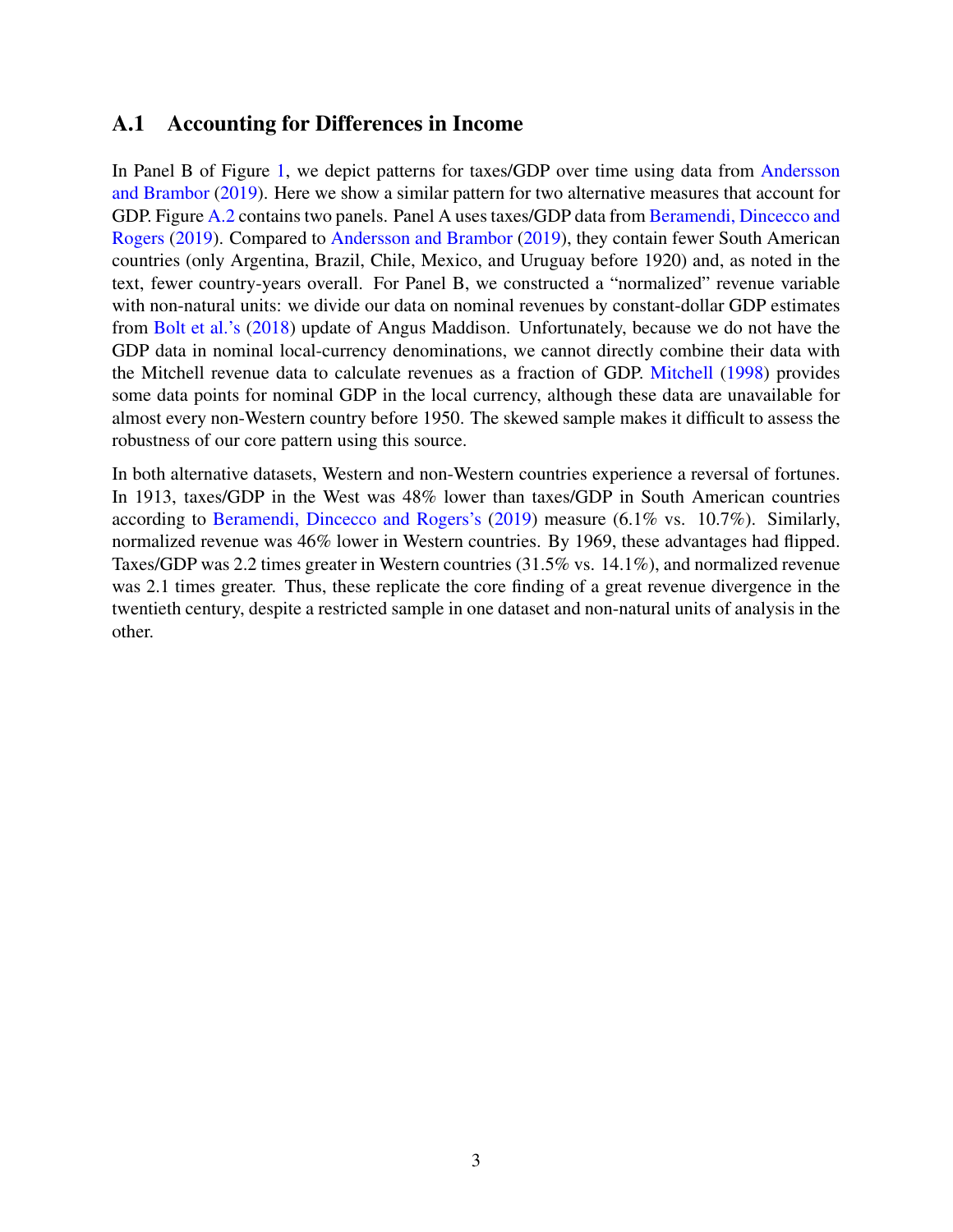<span id="page-61-0"></span>Figure A.2: Alternative Measures: Accounting for Differences in Income



*Notes*. Taxes/GDP from [Beramendi, Dincecco and Rogers](#page-50-2) [\(2019\)](#page-50-2). Panel B: normalized revenue. The above text provides more details on each variable.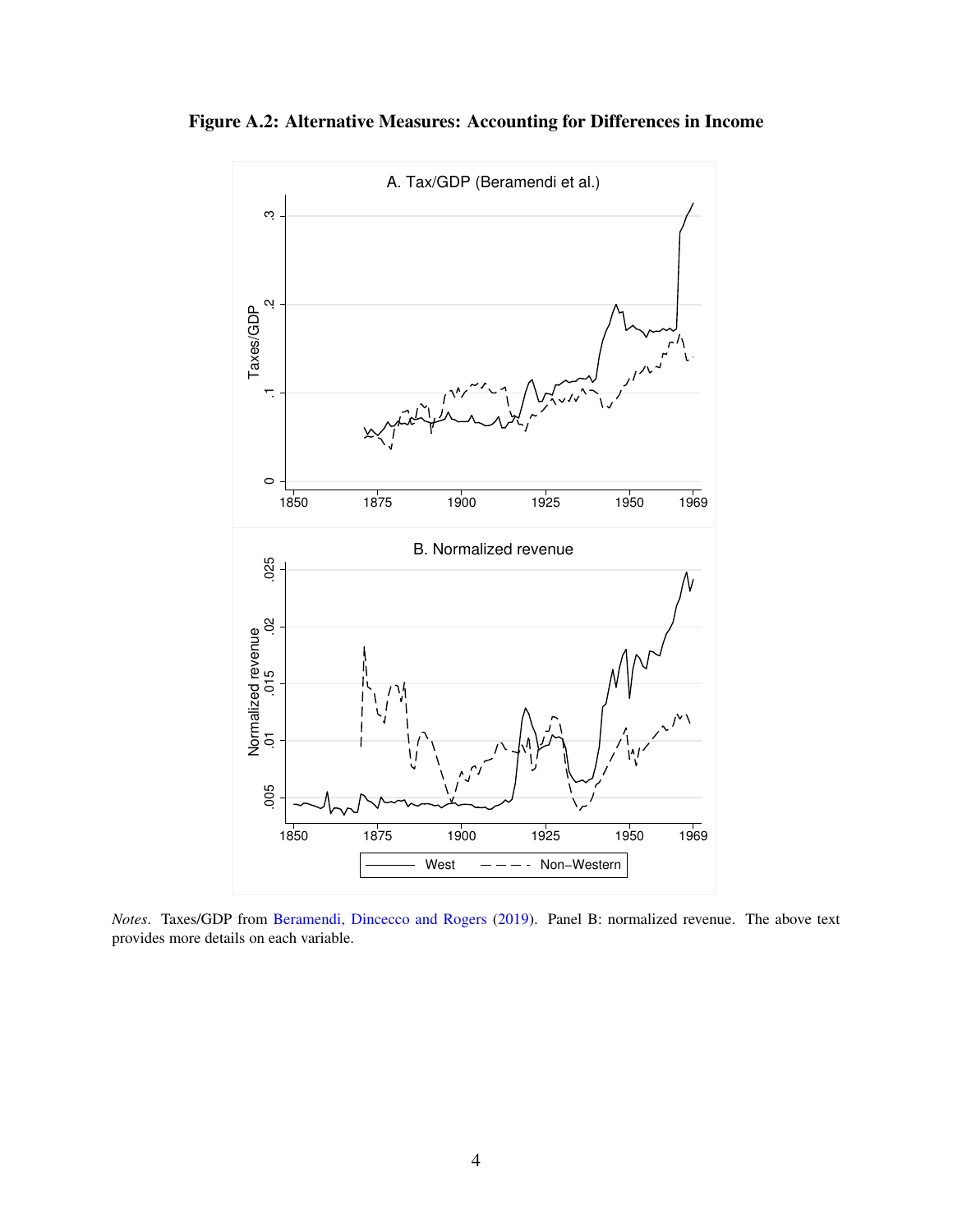# <span id="page-62-0"></span>A.2 Exchange Rate Effects and Within-Empire Comparisons

One possible concern with our main measure of revenues is that, by using nominal exchange rates, longitudinal changes in revenue per capita may reflect changes in the foreign exchange market rather than changes in actual revenue. In the short term, the data exhibit many sharp short-term changes that clearly reflect currency revaluations. Two of our scope conditions address this concern: we examine only data through 1969, when the Gold Standard and Bretton Woods regimes stabilized exchange rates; and we excluded currencies for which the published exchange rate was grossly manipulated and not convertible (e.g., the Soviet ruble).

To provide more direct evidence that fluctuations in the foreign exchange market do not qualitatively alter the main pattern, here we present within-empire comparisons. Exchange rates remain constant over time within these samples, either because the colonies used the same currency as the mother currency or a highly stable peg. Figure [A.3](#page-63-0) examines the British Empire, and each of the five countries (except for India before 1899 and after 1947) used sterling or a currency pegged to sterling throughout the period. Although New Zealand and Britain had higher levels of revenue per capita than the other colonies in 1913, these differences were small by modern standards; and they grew immensely over time. For example, per capita revenue in Britain was 3.2 larger than in Jamaica in 1913, and by 1968 it was 6.2 times larger. Normalized revenue was two times larger *in Jamaica* in 1913 than in Britain. However, by 1968, the advantage had flipped: normalized revenue was 2.2 times larger in Britain than in Jamaica. Similar trends are apparent within the French Empire.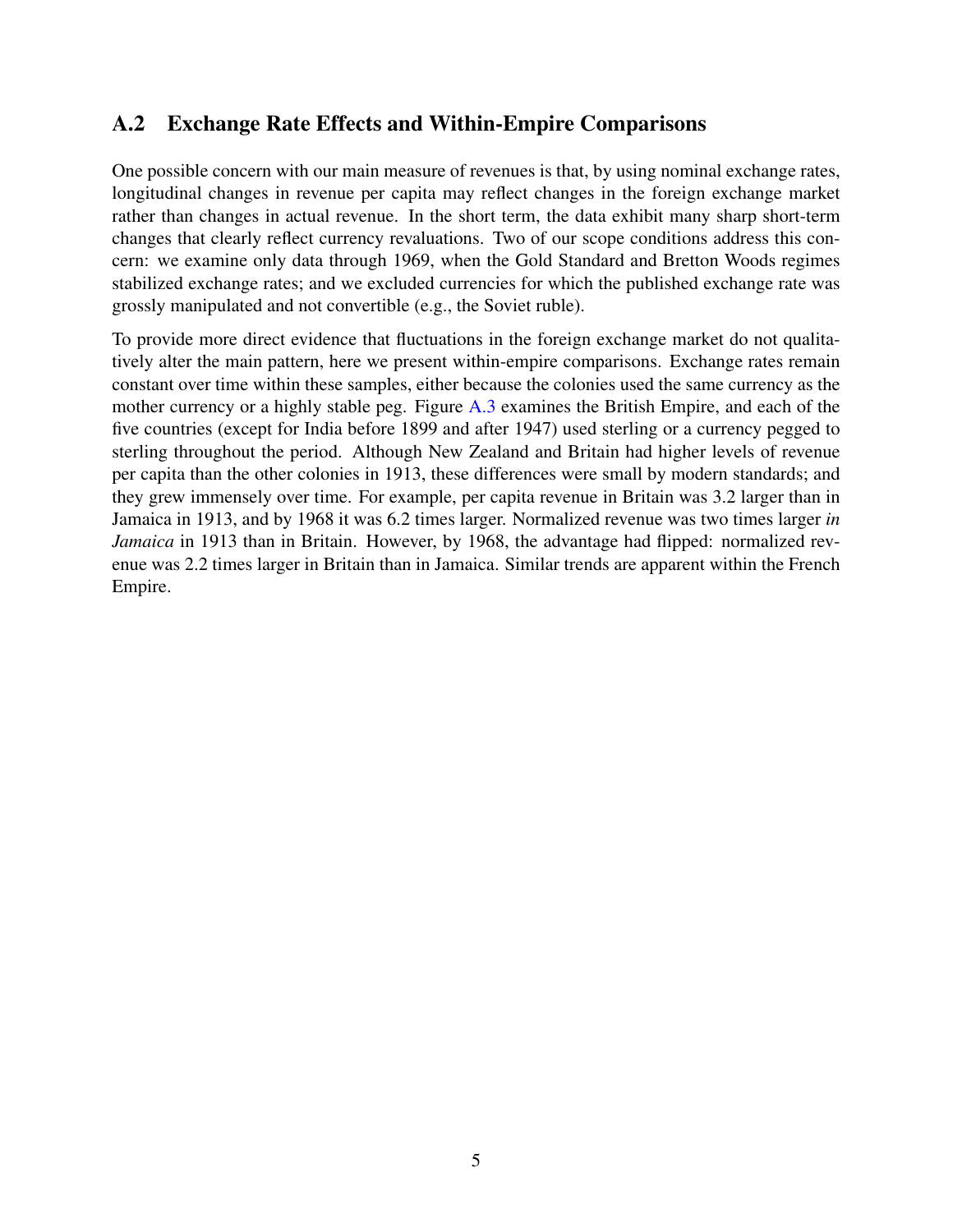<span id="page-63-0"></span>

#### Figure A.3: Within-Empire Comparisons

*Notes*. The lines show estimated central government revenue per capita in gold grams, converted at nominal exchange rates.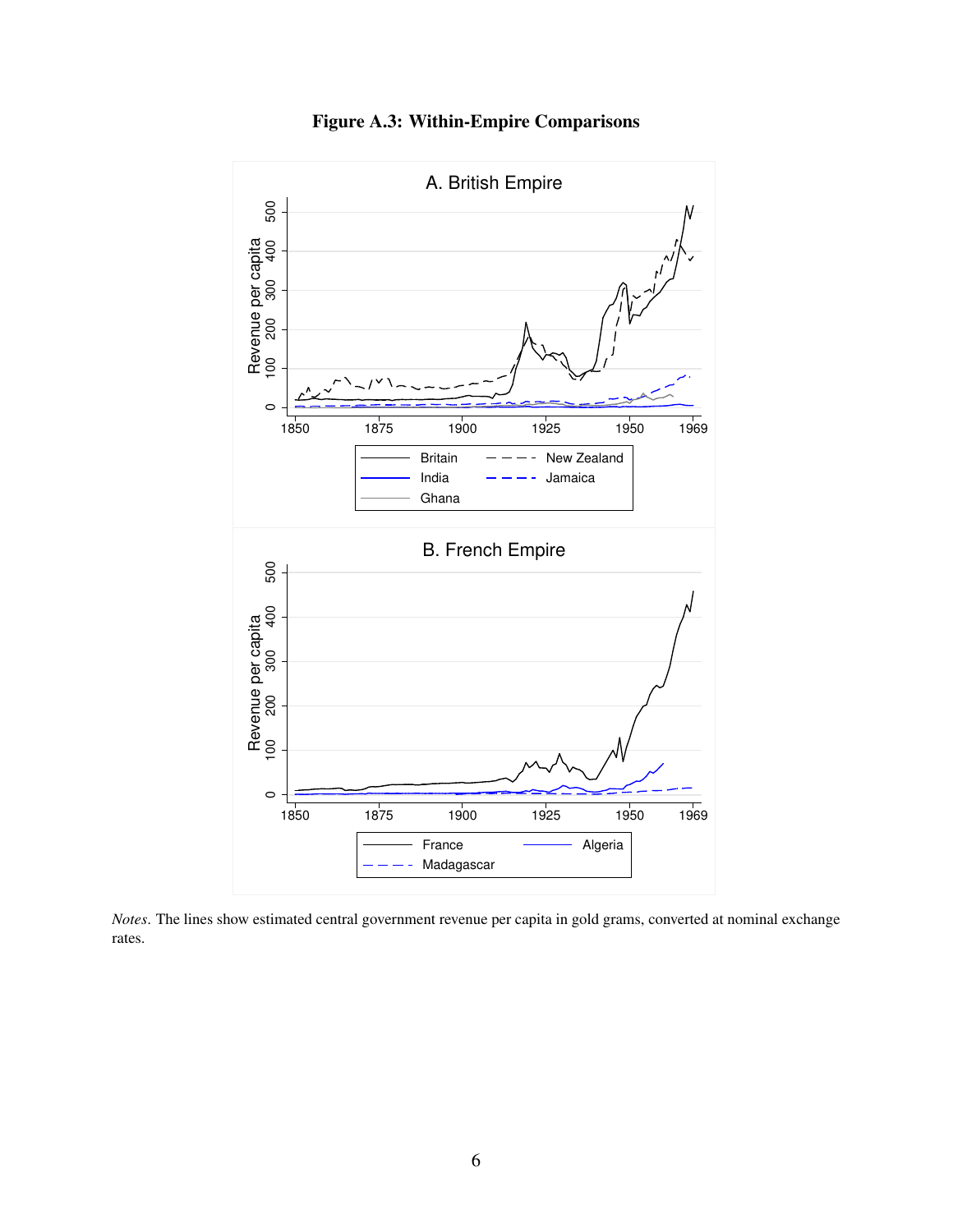# <span id="page-64-0"></span>A.3 Price Effects

Even after we account for artificial exchange rates or short-term fluctuations in exchange rates, our comparisons do not capture differences in prices. Ideally, we would normalize currencies using a purchasing power index that measures state revenue at purchasing power parity. However, the rarity of reliable price data prior to the late twentieth century—let alone price data comparable across nations—implies that accounting for prices would severely constrict the sample and would make impossible many of the illuminating historical comparisons that we present. Cross-national purchasing power data are available only since 1950 (Summers and Heston, [1991\)](#page-82-0), after the great revenue divergence we identify had already occurred.

However, differences in purchasing power are unlikely to explain our pattern for three reasons. First, the differences are still present when we measure state revenue as a percentage of GDP.

Second, differences in purchasing power in 1950 were modest compared to the differences in revenue that we observe. Although purchasing power in South Africa was 73% more than Britain in 1955, nominal per capita revenues were 441% higher in Britain than in South Africa. More broadly, there do not seem to be systematic differences in purchasing power across categories of countries. In 1950, average GDP purchasing power conversion factors were similar in Western Europe and East Asia compared to the rest of the world (0.102 versus 0.91).

Finally, the regression models in Appendix  $\overline{B}$  $\overline{B}$  $\overline{B}$  with country fixed effects account for time-invariant cross-national differences in purchasing power. To confound the divergence trend, purchasing power would also have to diverge over time, with nominal revenue in the West increasing precipitously despite the real purchasing power of that revenue remaining static (at least relative to the non-Western world). The available data do not support this story, although we are limited to countries with PPP data in 1950 and afterwards in the Penn World Tables dataset. Although purchasing power increased in the West relative to the rest of the world in this period, this increase was modest relative to differences in per capita nominal revenue increases. Between 1950 and 1968, the GDP conversion factor increased by 71% in the West compared to 20% elsewhere. However, during this period, revenue increased by 294% in the Western compared to 18% elsewhere.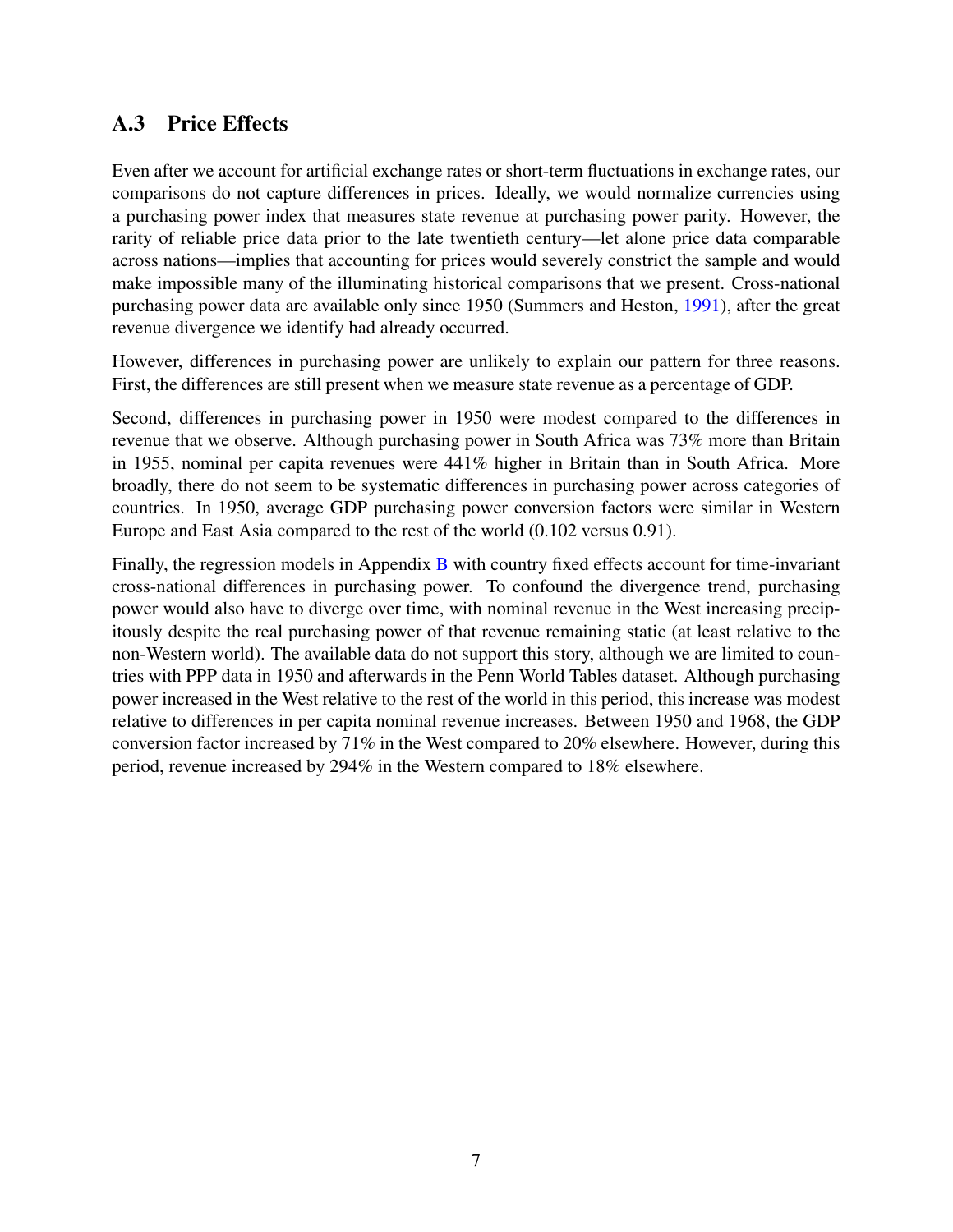## <span id="page-65-0"></span>A.4 Non-Tax Revenue

Conventional sources of tax revenue based on taxing output (head taxes, trade taxes, income taxes) do not provide the only possible source of government revenues. Governments may also benefit from natural resource production, foreign aid, and remittances from expatriates. A large literature documents the empirical importance of "rentier" revenue sources and examines their effects on political outcomes (Ross, [2012;](#page-82-1) Morrison, [2014;](#page-81-0) Menaldo, [2016\)](#page-81-1). Alternatively, states can (at least in the short term) substitute for taxes by borrowing (Centeno, [2002;](#page-51-5) Queralt, [2019\)](#page-54-7), which was a common strategy earlier in European history.

Although we not dispute the importance of non-tax revenues for many political outcomes, we not engage with them in depth here because they are unlikely to explain our core pattern. The West began to distinguish itself from the rest of the world in the early twentieth century because of its countries' superior ability to increase tax revenues (Scheve and Stasavage, [2016\)](#page-54-5), not because of their superior exploitation of natural resources, which was not especially high in these countries. Nor do non-tax revenues convincingly explain relative stagnation in much of the non-Western world. There are certainly some cases, such as Nigeria and Sierra Leone, where natural resource abundance plausibly contributed to fiscally weak states. However, most countries outside the OECD that extract large revenue streams are also oil-rich (Ross, [2012\)](#page-82-1), and therefore their abundance in natural resources biases *against* a great revenue divergence occurring. Nor can resource curse arguments explain why many *resource poor* countries have also failed to catch up to the West. Similarly, Western countries have had better (and cheaper) access to loans for a much longer period than other parts of the world (Stasavage, [2007\)](#page-82-2).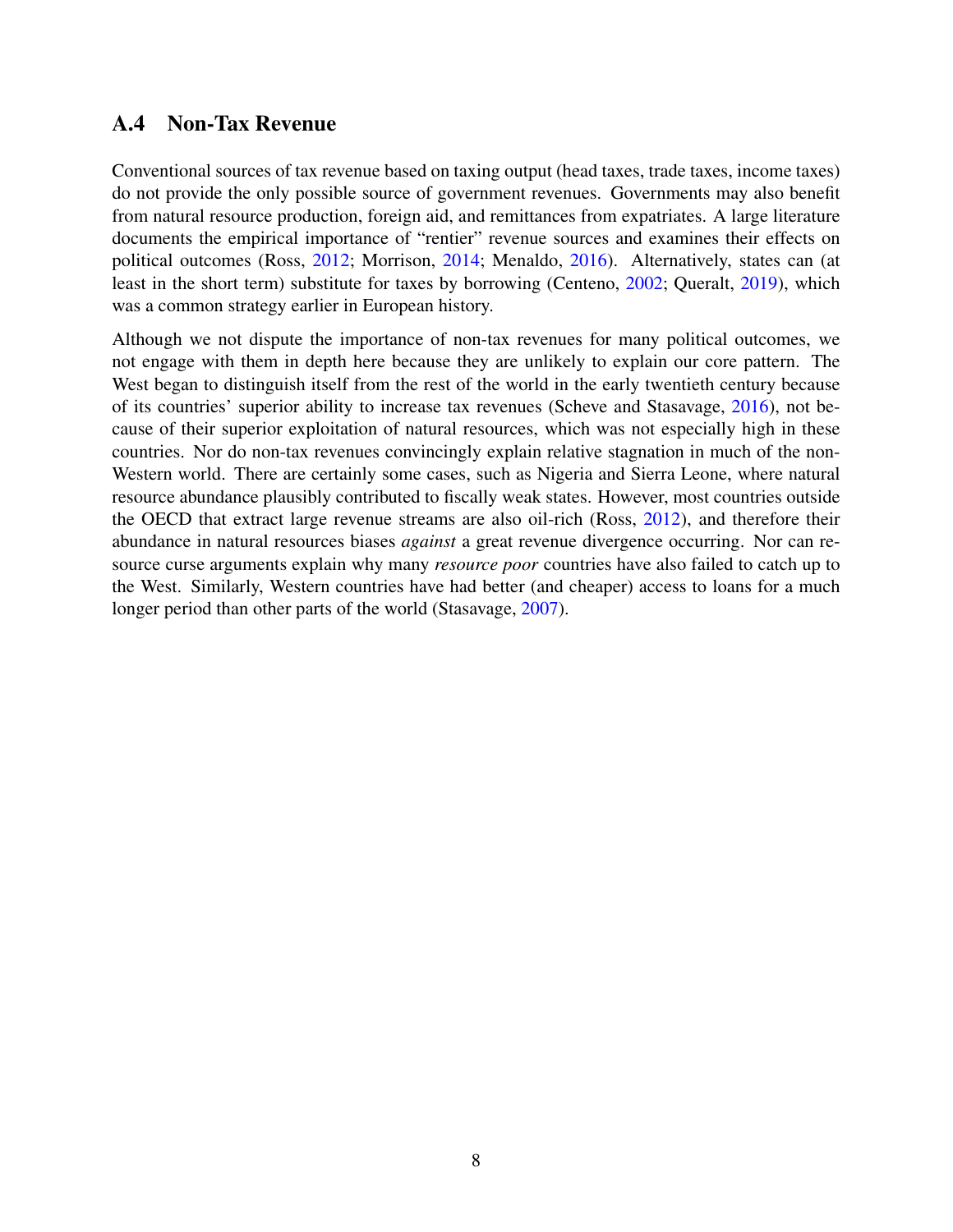# <span id="page-66-0"></span>A.5 Gold versus Silver

Before 1970, global currencies were typically fixed in relation to gold or silver (or both). Which precious metal is a more appropriate yardstick for value across time? This consideration is important because gold and silver prices do not move in unison. Silver prices fell by about 50% relative to gold between the 1870s and the 1890s, and then plunged even lower in the 1930s before recovering.

We use gold for our main measure of revenues for two reasons. First, for most of our time period, the majority of currencies were linked to gold rather than silver. Consequently, denominating in gold minimizes exchange rate volatility. Of the 69 countries with revenue data in 1900, 53 were on the gold or gold exchange standard, 36 had been on it for at least 20 years, and another seven would adopt the gold standard by 1907. The predominance of gold did not reflect intrinsic superiority, but instead that the core Western European nations adopted it and imposed it on their colonies and economic clients.

Second, existing evidence suggests that denominating in gold makes our measure more stable with respect to prices than denominating in silver. [Bampinas and Panagiotidis](#page-81-2) [\(2015\)](#page-81-2), for instance, find that in the two centuries following 1792, gold hedges inflation in the United States and Britain much better than does silver. Nations that retained the silver standard, in particular China, had higher inflation than elsewhere, which influenced debates over metallic standards in the West (Van der Eng, [1999\)](#page-82-3).

<span id="page-66-1"></span>However, as Figure [A.4](#page-66-1) shows, the choice of precious metals makes little substantive difference. We compiled an alternative revenue series in silver grams, which exhibits similar cross-national and temporal patterns as Figure [1.](#page-10-0)



Figure A.4: Revenue Trends in Silver

*Notes*. The lines show estimated central government revenue in silver grams (converted at nominal exchange rates). Silver-to-gold price ratios from [Officer](#page-53-11) [\(2016\)](#page-53-11).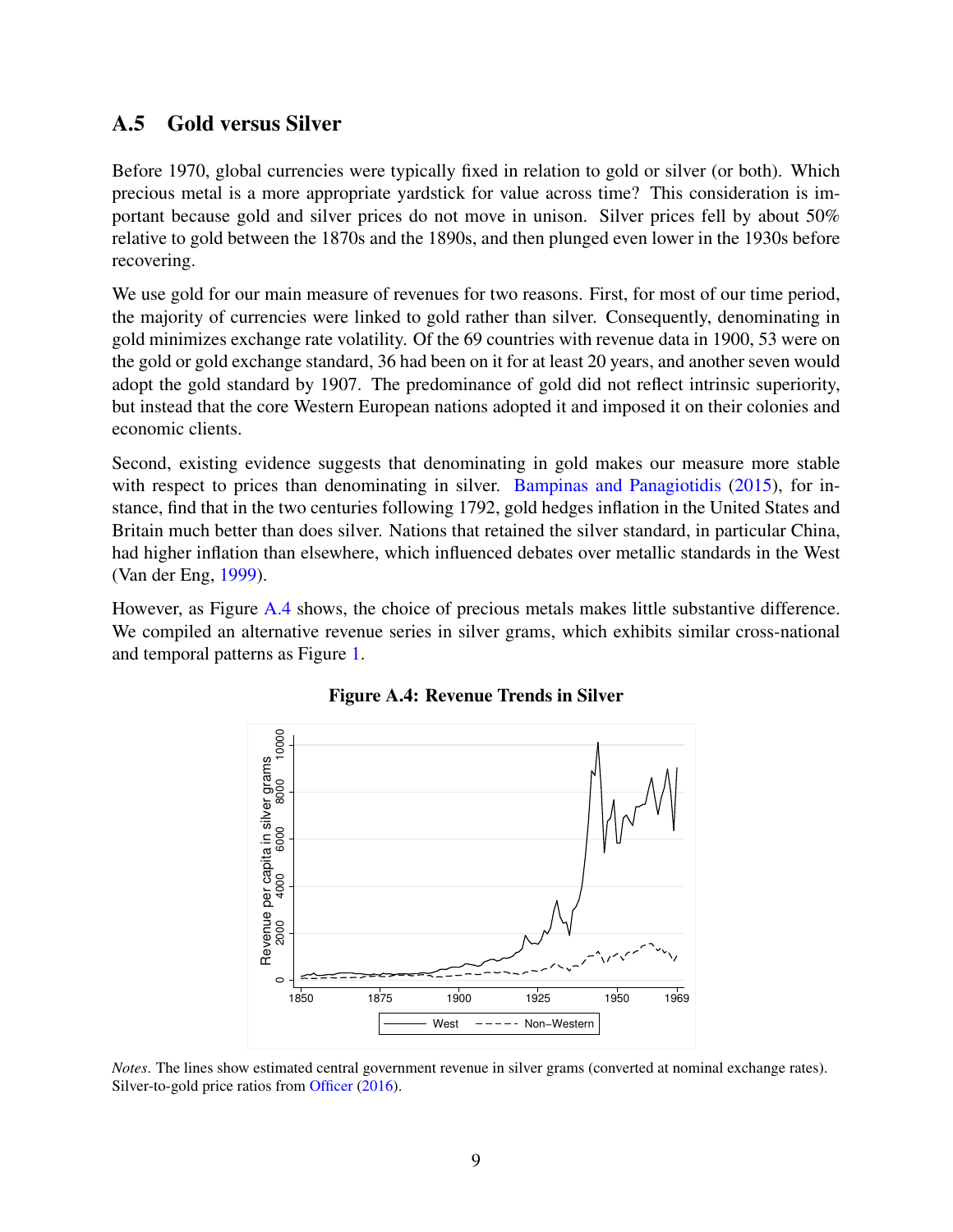## <span id="page-67-0"></span>A.6 Regression Evidence of the Great Revenue Divergence

Table [A.1](#page-67-1) estimates regression coefficients to substantiate the core pattern highlighted in Figure [1:](#page-10-0) Western countries diverged from other countries only after 1913. In Columns 1 and 2, the dependent variable is the logged version of our main revenue variable (revenue per capita in gold grams converted at nominal exchange rates). In Columns 3 and 4, the dependent variable is taxes/GDP from [Andersson and Brambor](#page-50-1) [\(2019\)](#page-50-1). These measures correspond to those used in the two panels of Figure [1.](#page-10-0) Every specification contains a lagged dependent variable, and we cluster standard errors by country. In the odd-numbered columns, we pool the data and regress revenues on an indicator for Western countries, an indicator for post-1913, and their interaction. In the even-numbered columns, we include only the interaction term and additionally include country and year fixed effects (perfect collinearity precludes including the lower-order terms in these specifications). The year fixed effects account for time-specific factors such as changes in the price of gold or international shocks, and the country fixed effects account for country-specific sources of heterogeneity that remain constant over time.

The regression estimates confirm the intuitions from Figure [1.](#page-10-0) In all specifications, the interaction term is positive and statistically significant. The marginal effect estimates for Columns 1 and 3 additionally show that Western countries raised significantly more revenue than other countries after 1913, but not before.

| DV:               | Revenues p.c. | Revenues p.c.             | Taxes/GDP  | Taxes/GDP  |  |
|-------------------|---------------|---------------------------|------------|------------|--|
|                   | (1)           | (2)                       | (3)        | (4)        |  |
| West*Post-1913    | $0.0552***$   | $0.0742***$               | $0.367***$ | $0.631***$ |  |
|                   | (0.0111)      | (0.0173)                  | (0.0802)   | (0.164)    |  |
| West              | 0.00285       |                           | $-0.0354$  |            |  |
|                   | (0.00674)     |                           | (0.0553)   |            |  |
| Post-1913         | $0.0222***$   |                           | $0.155*$   |            |  |
|                   | (0.00542)     |                           | (0.0770)   |            |  |
| Country-years     | 5,878         | 5,878                     | 2,874      | 2,874      |  |
| Countries         | 94            | 94                        | 28         | 28         |  |
| R-squared         | 0.985         | 0.969                     | 0.941      | 0.924      |  |
| LDV               | YES           | <b>YES</b>                | YES        | <b>YES</b> |  |
| <b>Country FE</b> | NO.           | YES                       | NO         | <b>YES</b> |  |
| Year FE           | NO.           | YES                       | NO         | <b>YES</b> |  |
|                   |               | Marginal effect estimates |            |            |  |
| West   Pre-1913   | 0.00285       |                           | $-0.0354$  |            |  |
|                   | (0.00674)     |                           | (0.0553)   |            |  |
| West   Post-1913  | $0.0581***$   | $0.331***$                |            |            |  |
|                   | (0.00860)     |                           | (0.0696)   |            |  |

<span id="page-67-1"></span>Table A.1: The Great Revenue Divergence: Regression Evidence

*Notes*. Table [A.1](#page-67-1) summarizes a series of OLS regressions with country-clustered standard errors. \*\*\* p<0.01, \*\*  $p<0.05$ , \*  $p<0.1$ .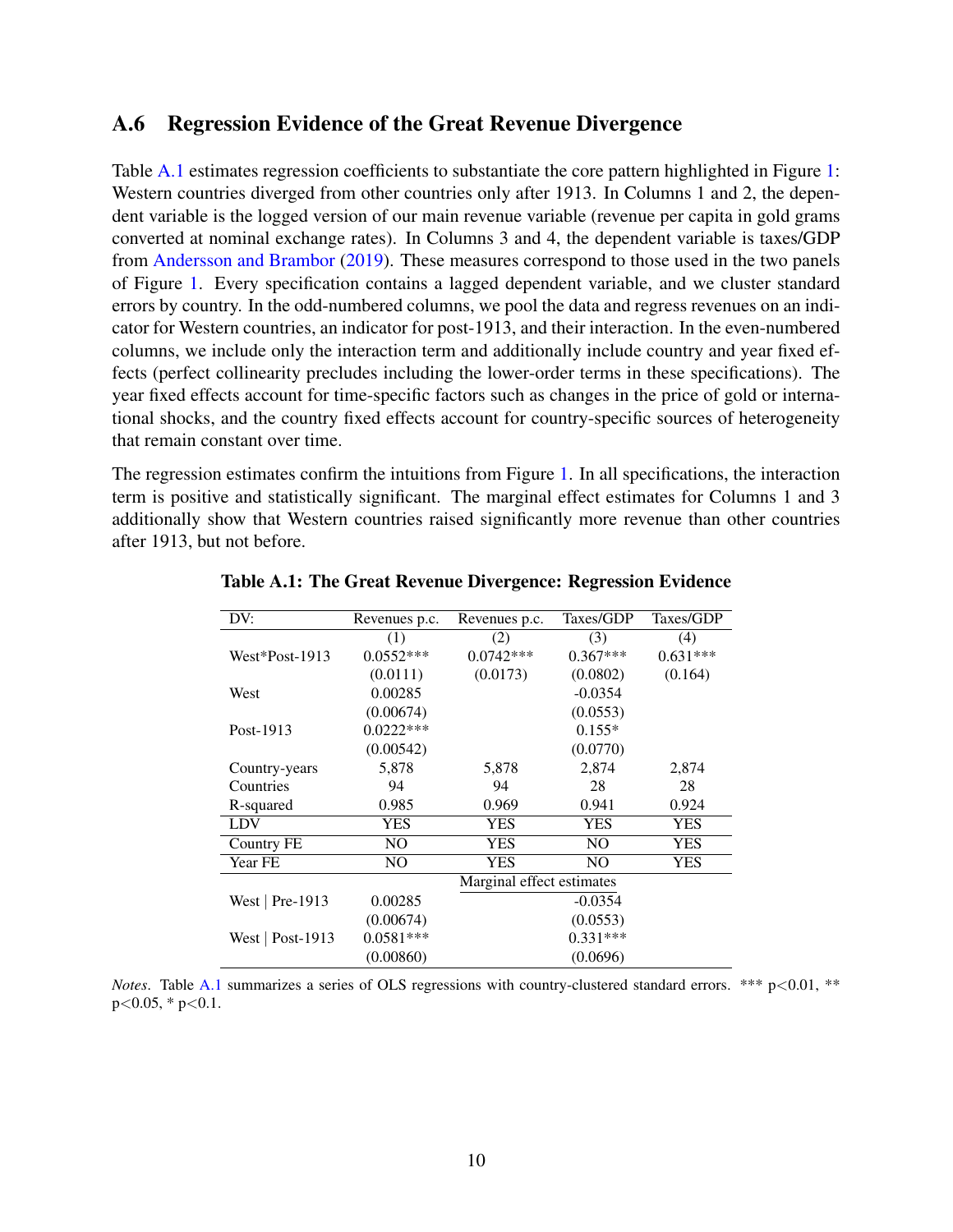## <span id="page-68-0"></span>A.7 Revenues in Major Non-Western Empires

In Panel D of Figure [5,](#page-39-0) we present revenue intake for select non-Western empires with available data in the nineteenth century. Here we address that sample in more detail and provide additional details about our estimates for Russia.

If we had data on more non-Western empires, we might observe a slightly larger gap between Western and other countries before World War I, but our core observation would remain qualitatively unchanged. The Ottoman empire and China collected less revenue than did Russia at the end of the eighteenth century [\(Karaman and Pamuk](#page-52-3) [2010,](#page-52-3) 623; [Rosenthal and Wong](#page-54-2) [2011,](#page-54-2) 175; [Hoff](#page-52-4)[man](#page-52-4) [2015,](#page-52-4) 51; [Dincecco](#page-52-5) [2017,](#page-52-5) 69), and scholars typically portray nineteenth-century reforms in these empires as considerably less successful than those in Japan (and, to a lesser extent, Russia). Karaman and Pamuk show that the gap between the Ottoman empire and the West remained large in the early twentieth century, as Britain collected over four times more revenue per capita. Income differentials are undoubtedly part of the story, although we lack the data to know definitively what percentage of this gap is explained by income. The first GDP point for Turkey is in 1950, when Britain's GDP per capita was roughly four times greater.

We present additional details on our estimates for Russia because, in the early twentieth century, our estimates differ somewhat from those in [Karaman and Pamuk](#page-52-3) [\(2010\)](#page-52-3). Table [A.2](#page-68-1) compares our revenue estimates using the five-decade averages presented in Karaman and Pamuk, plus an additional average for 1910–13 from our dataset. As the table shows, although our data are largely aligned in the nineteenth century, a discrepancy emerged in the twentieth century. For the decade 1900–09, our estimate is 64% higher, and we report a large increase over that figure by 1910– 13.

| <i>Decade</i> | Karaman and Pamuk Our data |         |
|---------------|----------------------------|---------|
| 1780-89       | 1.7                        | no data |
| 1820-29       | 2.5                        | 2.1     |
| 1850-59       | 3.6                        | 3.2     |
| 1880-89       | 6.5                        | 6.1     |
| 1900-09       | 7.5                        | 12.3    |
| $1910 - 13$   | no data                    | 174     |

Table A.2: Russian Revenue Data

<span id="page-68-1"></span>*Notes:* For both series, revenue amount is annual per capita revenue in gold grams, averaged over the time periods specified.

This discrepancy is unexpected because we both use [Mitchell](#page-53-6) [\(1998\)](#page-53-6) as the source data for revenues in the local currency as well as [McEvedy and Jones](#page-81-3) [\(1978\)](#page-81-3) for population data (until 1897, when the first census occurred and hence Mitchell's population data begins). Given the importance of Russia as a comparison point for non-Western empires, we make an exception to our general coding rule to not include data points before the first census (which occurred in 1897) and to not interpolate if there was more than twenty years in between censuses (the next one occurred under the Soviet Union in 1926). We believe this choice is justified in this case given Karaman and Pamuk's usage of the same population data.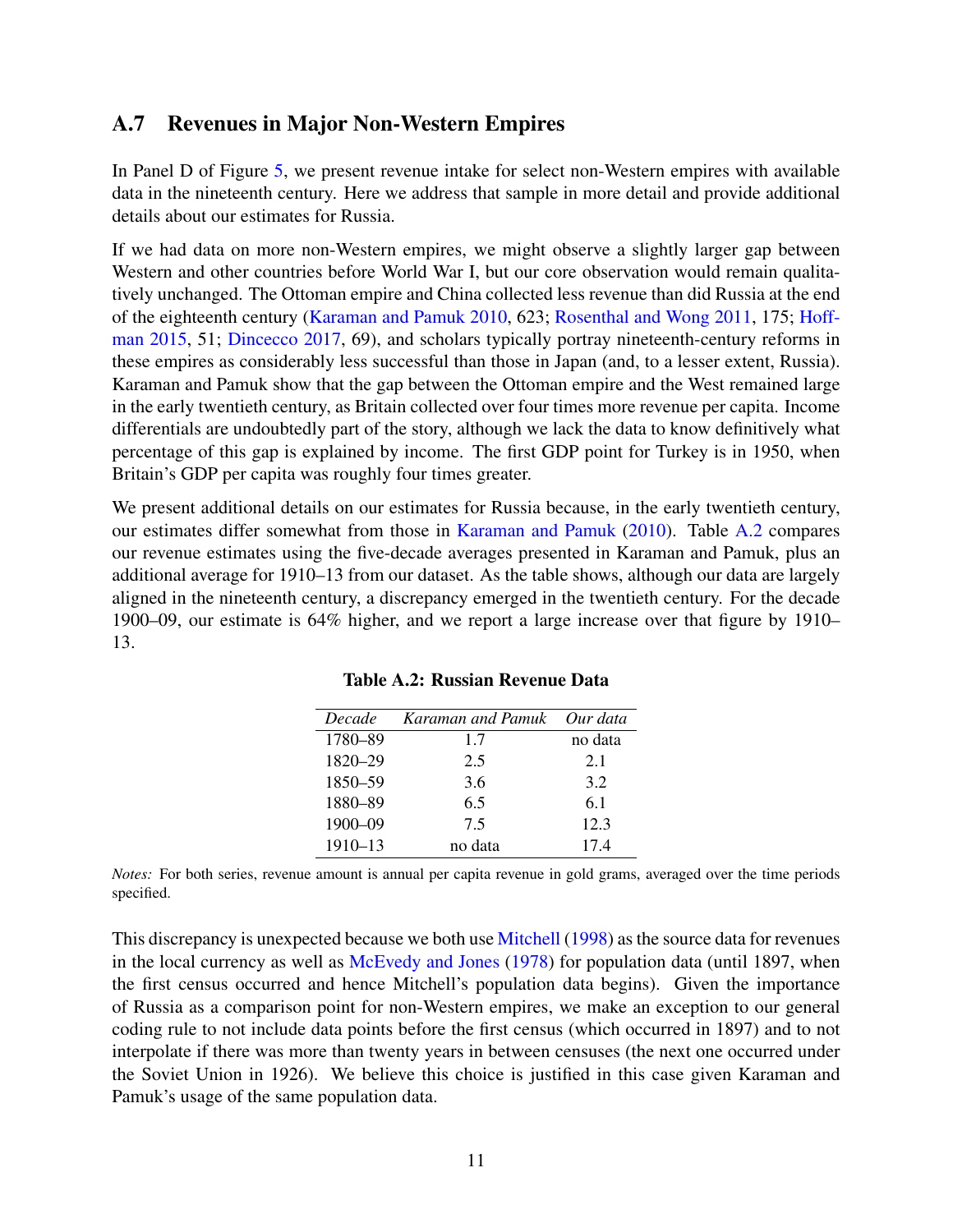Our revenue estimates differ from those in [Karaman and Pamuk](#page-52-3) [\(2010\)](#page-52-3) because of a technical consideration about currency conversion. We convert revenue amounts in the local currency into British pounds based on nominal exchange rates. That is, we measure how many pounds a country would receive if they exchanged all their annual revenue into pounds. In this case, the ruble was pegged to the franc, and thus we are in effect converting francs into pounds. We then use poundto-gold exchange rates to express revenue in gold grams, although this is purely for convenience of interpretation (given greater volatility in the pound than in gold). By contrast, as they explain in their appendix, Karaman and Pamuk convert Russia's revenues in rubles into its value in silver *based on the silver content of the ruble*, before then converting this amount into gold based on the silver-to-gold exchange rate. Thus, they evaluate revenue intake based on the intrinsic value of the local currency (as measured in silver), rather than on the amount at which the local currency could be exchanged for pounds. Although the ruble might well have been overvalued given its low underlying silver content, we view our estimation procedure as more faithfully estimating the international market value of a given amount of revenue intake. This, in turn, yields a higher estimate for per-capita government revenues in Russia in the early twentieth century compared to existing studies.

#### <span id="page-69-0"></span>A.8 Mobilization for Intra-European vs. Imperial Wars

One claim in the article is that fiscal demand tended to be low in Western countries in the nineteenth century. Yet if proxying fiscal demand by participation in wars (as we do in Appendix [B\)](#page-70-0), it is crucial to differentiate between type of war. Britain fought few years of intra-European wars, but many years of imperial wars (although not the only European power involved in imperial wars, Britain was the most frequent participant). Thus, it is crucial to assess whether different types of wars diverge in their costs and levels of mobilization. Among available data, [Onorato,](#page-53-12) [Scheve and Stasavage's](#page-53-12) [\(2014\)](#page-53-12)'s variable for the percentage of the population mobilized in the state military most directly captures mobilization for conflict. We use this as our dependent variable in Table [A.3,](#page-70-2) in which we analyze data for Britain. In the first column, we regress mobilization on participation in intra-European wars (data from [Onorato, Scheve and Stasavage](#page-53-12) [2014\)](#page-53-12). Examining a long time sample (1689–1913), there is a statistically significant positive correlation between participation in war and mobilization of troops. In the average war year, Britain mobilized 1.49% of its population, compared to 0.73% in non-war years. In the second column, we restrict the temporal sample to 1816–1913. Although the correlation is based on a much smaller number of years with intra-European wars, the coefficient remains statistically significant. By contrast, when we analyze imperial wars over the same time frame in Column 3 (extra-state wars from Correlates of War; [Sarkees and Wayman](#page-82-4) [2010\)](#page-82-4), the magnitude of the coefficient estimate shrinks dramatically and is no longer statistically significant ( $p=0.424$ ). On average, Britain mobilized 0.83% of its population in years of imperial wars compared to 0.76% of other years. In Column 4, we show that these conclusions are unchanged when including both intra-European wars and imperial wars as regressors.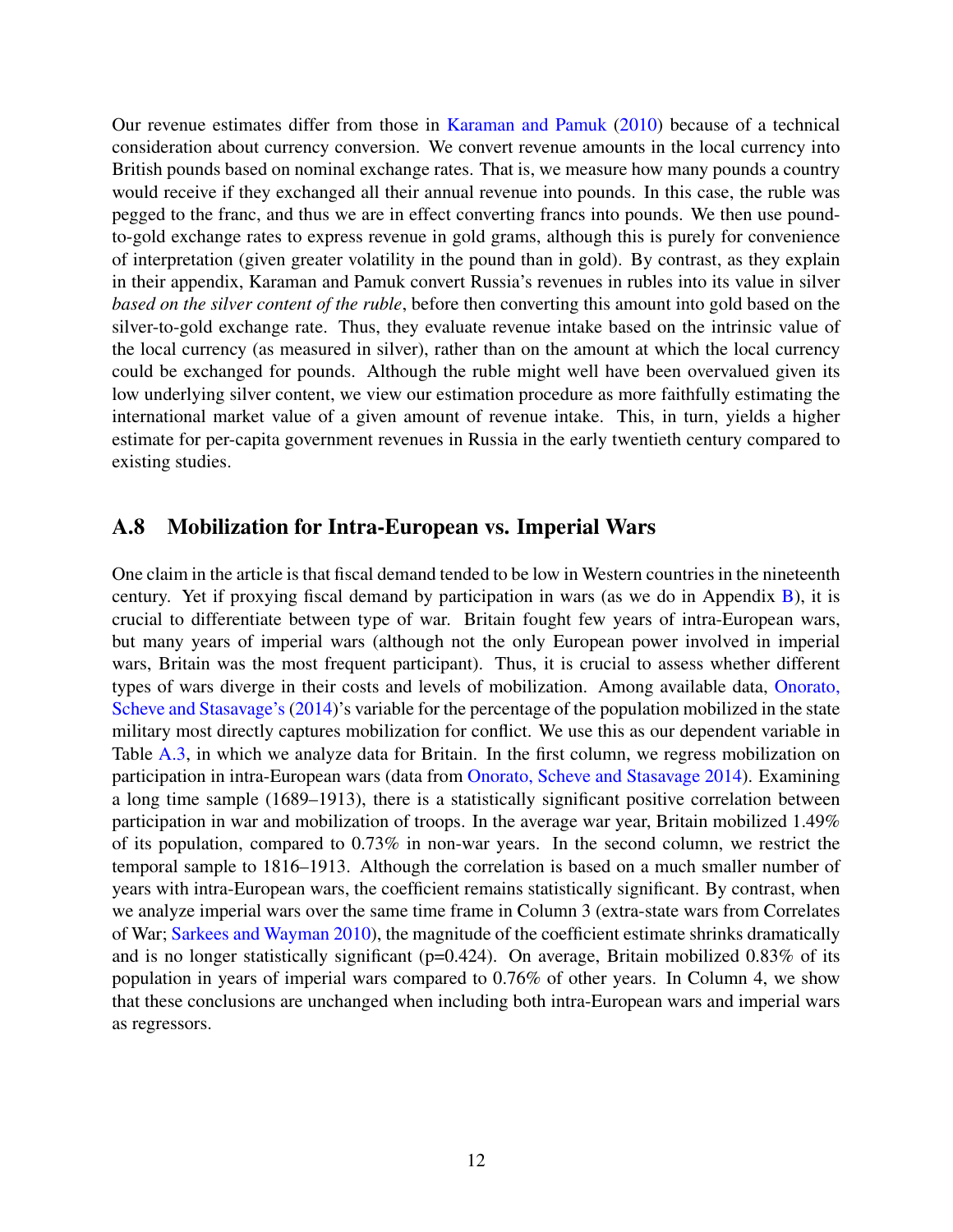<span id="page-70-2"></span>

|                     | DV: Fraction of population in state military |              |            |              |  |  |  |  |
|---------------------|----------------------------------------------|--------------|------------|--------------|--|--|--|--|
|                     | (1)                                          | (2)          | (3)        | (4)          |  |  |  |  |
| Intra-European war  | $0.00272***$                                 | $0.00127***$ |            | $0.00129***$ |  |  |  |  |
|                     | (0.000412)                                   | (0.000351)   |            | (0.000351)   |  |  |  |  |
| Imperial wars       |                                              |              | 0.000160   | 0.000197     |  |  |  |  |
|                     |                                              |              | (0.000199) | (0.000187)   |  |  |  |  |
| <b>Observations</b> | 209                                          | 98           | 98         | 98           |  |  |  |  |
| R-squared           | 0.825                                        | 0.778        | 0.749      | 0.781        |  |  |  |  |
| LDV?                | YES                                          | YES          | YES        | YES          |  |  |  |  |
| Years               | 1689–1913                                    | 1816–1913    | 1816–1913  | 1816–1913    |  |  |  |  |

Table A.3: Wars and Mobilization in the British Military

*Notes*. Table [A.3](#page-70-2) presents OLS regression estimates. \*\*\*  $p < 0.01$ , \*\*  $p < 0.05$ , \*  $p < 0.1$ .

# <span id="page-70-0"></span>B Regressions: Interacting Fiscal Demand and Supply

Our main theoretical implication about combining supply and demand yields a natural statistical test, for which we provide evidence here: the interaction of these variables should positively associate with revenue intake. This evidence complements the historical discussion in the article.

# <span id="page-70-1"></span>B.1 Data Setup

In Table [B.1,](#page-74-1) the revenues variable is our main measure, central government revenues per capita in gold grams converted at nominal exchange rates, although we log it for the regressions. The core sample includes 94 countries and consists of all country-years up to 1969 with available revenue data (including colonies with data), although missing data on covariates reduces the number of observations in some specifications.

We proxy fiscal demand with data from Correlates of War (Sarkees and Wayman, [2010\)](#page-82-4) on participation in a major international war (at least 1,000 battle deaths). For fiscal supply, we use [Brambor](#page-51-0) [et al.'s](#page-51-0) [\(2020\)](#page-51-0) data on the presence of a mandatory civil registration system for births, marriages, and deaths. Our main measure is the stock of years with such a system, although we also analyze an indicator for the presence of a civil registration system. We lag each measure by one year in the regressions, and we divide the stock variable by 100 (thus, effectively, the variable is hundreds of years with a registration system) to make the coefficient estimates more easily interpretable.

We also offer an important caveat about measurement. As highlighted in the qualitative discussion in the text, fiscal demand and fiscal supply are each multifaceted concepts that are difficult to operationalize with a single variable. For example, historically, participation in warfare has propelled fiscal demand, and it certainly played this role during the two world wars of the twentieth century. However, by this time, the scope of welfare provision by states (first in the West, and then elsewhere) had expanded such that *non*-participation in warfare does not necessarily indicate low demand. Similarly, the lack of permanent civil registration system is strongly indicative of low bureaucratic capacity, but a country that adopts one without other prerequisites (industrialization, a history of impartiality in bureaucratic recruitment) does not necessarily have high fiscal supply.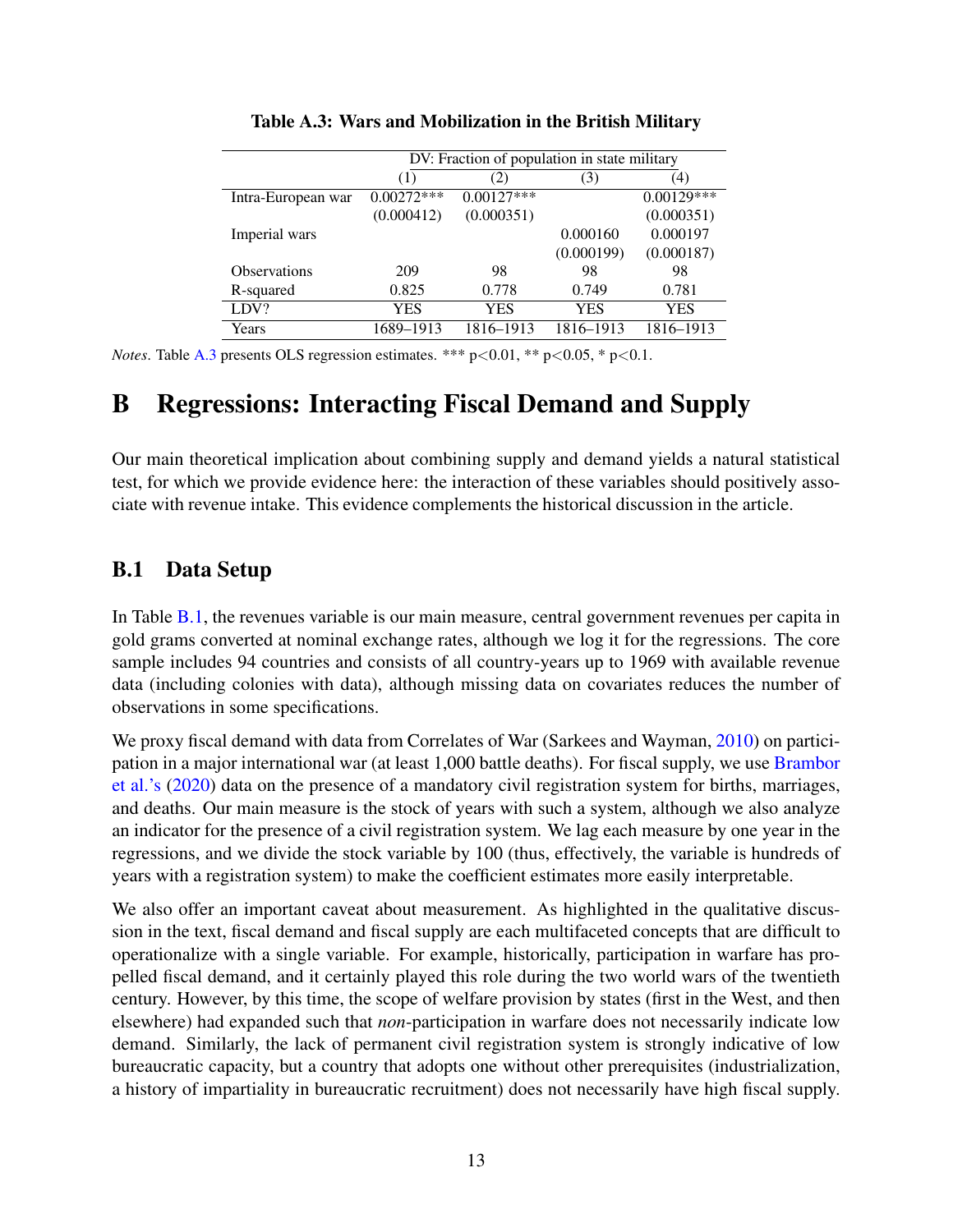Thus, our measures offer reasonable ways to operationalize fiscal demand and supply for a large-N sample, although these concepts are inherently difficult to measure.

We estimate models with two-way fixed effects to eliminate sources of heterogeneity that are constant across countries or time. Of course, decisions to participate in war and to develop a civil registration system are likely driven to some extent by country-specific factors that vary over time. However, even if so, it is not clear that this source of confounding would bias the interaction term in a positive direction. In the text we cited evidence from [Brambor et al.](#page-51-0) [\(2020,](#page-51-0) 202) that the development of civil registration systems was not, in general, driven by participation in war. It also seems unlikely that states can usually anticipate their war needs accurately and preventively ramp up fiscal capacity. For example, although World War I eventually yielded unprecedented revenue intake in Western countries, every participant was shocked by the scale of the war effort. These states waited several years after 1914 to impose high statutory rates on income taxes or introduce universal conscription (Scheve and Stasavage, [2016\)](#page-54-5). However, given these unavoidable caveats about causal inference and data limitations, we regard these statistical associations as a plausibility probe for our theory rather than as conclusive evidence for a causal effect.

The statistical model is:

$$
\ln(\text{Revenue/pop.})_{i,t} = \beta_{lag} \cdot \ln(\text{Revenue/pop.})_{i,t-1} + \beta_{war} \cdot \text{War}_{i,t-1} + \beta_{reg} \cdot \text{Stock of reg. system}_{i,t-1}
$$

$$
+ \beta_{inter} \cdot \text{War}_{i,t-1} \cdot \text{Stock of reg. system}_{i,t-1} + \beta_i + \beta_t + \epsilon_{i,t}. \tag{B.1}
$$

We index countries by i and years by t. The main parameter of interest is  $\beta_{inter}$ , the coefficient estimate for the interaction term. Standard errors are clustered by country. In addition to the country and year fixed effects, every model also contains a lagged dependent variable. In unreported tests, we assessed the dependent variable for non-stationarity by running a series of Fisher-type unit-root tests based on augmented Dickey-Fuller tests. We calculated residuals from auxiliary regressions that include the country and year fixed effects, and these tests reject at the 1% significance level the null hypothesis that all panels contain unit roots.

#### <span id="page-71-0"></span>B.2 Results

*Main results.* Table [B.1](#page-74-1) presents the main results. Column 1 contains the full sample of 5,878 country-years across 94 countries. This specification interacts war participation and the stock of years with a civil registration system, and the coefficient estimate is statistically significant. Column 2 adds covariates for logged population and whether the territory is independent, both lagged by one year, which minimally change the coefficient estimate. These covariates address two alternative explanations about country-specific time trends that may influence the coefficient estimates: demographic changes or comparing sovereign countries to colonized territories. Regarding the latter, in our baseline specification, we compare colonies with independent countries. This choice is appropriate because the ability to raise revenues matters, not where the revenues are spent. However, it is useful to show that such comparisons do not drive the results. Additionally, although colonized territories usually lacked a civil registration system, this is not imposed by definition in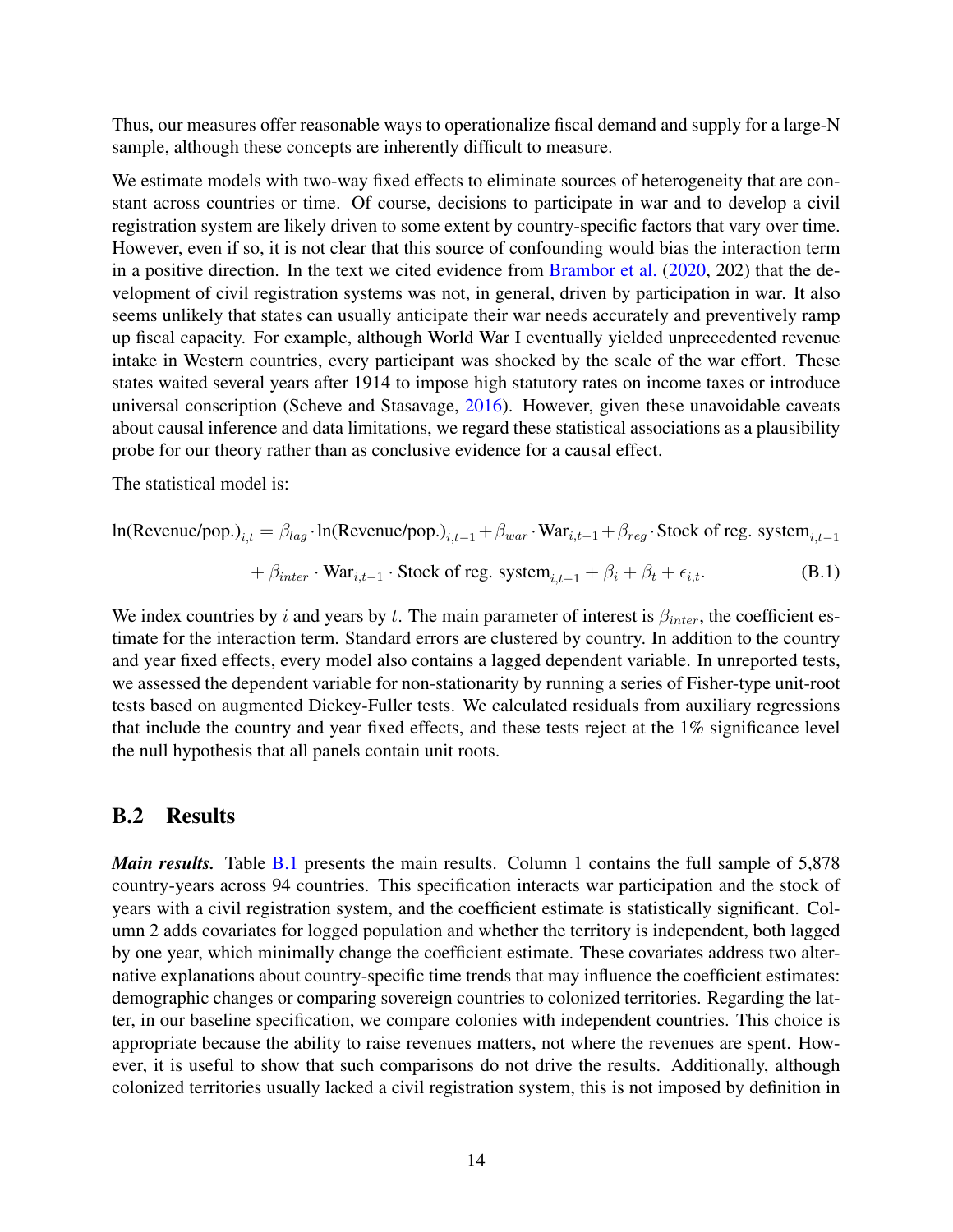[Brambor et al.'s](#page-51-0) [\(2020\)](#page-51-0) coding, as several colonized territories did indeed implement civil registration systems. This is consistent with our discussion in the article that European colonizers tended to not advance bureaucratic development. Below we elaborate upon measuring war participation for colonized territories.

In Columns 3 and 4, we consider an alternative version of the civil registration system variable. Our source data, [Brambor et al.](#page-51-0) [\(2020\)](#page-51-0), is missing for many countries in our sample. For the main version of the civil registration system variable, we code countries with missing data as never having a civil registration system. This is justified under the reasonable premise that countries for which [Brambor et al.](#page-51-0) [\(2020\)](#page-51-0) were unable to collect systematic information about their bureaucracy are unlikely to have a civil registration system. However, in Columns 3 and 4, we set the civil registration systems variable as missing for any countries not in [Brambor et al.'s](#page-51-0) [\(2020\)](#page-51-0) data. The sample decreases considerably to 3,176 country-years across 50 countries. Similar to the difference between Columns 1 and 2, Column 4 adds the two covariates to the specification from Column 3. The coefficient estimates for the interaction term are statistically significant in each specification, although slightly smaller in magnitude.

*Scatterplot of cross section.* Figure [B.1](#page-75-0) presents a scatterplot that corresponds with a cross-section of countries with revenue intake measured in 1969. The x-axis is cumulative years with participation in war between 1914 and 1969. We disaggregate countries by whether they had established an early registration system (specifically, before 1900; these countries are in black) or not (gray). We present separate regression lines for these two sets of countries. The line slopes steeply upward for countries with an early civil registration system, but is downward-sloping for other countries. Thus, the cross-sectional pattern recovers the positive interaction effect demonstrated in the panel regressions. Unsurprisingly, every country in the top right part of the scatterplot is Western European, Western offshoots, or Japan. An unreported regression specification shows that the coefficient for the interaction term is statistically significant. Note that the generally low participation of high-supply states in wars in the nineteenth century makes such a corresponding figure largely uninformative for this earlier period.

Figure [B.1](#page-75-0) highlights cases that support [Schenoni's](#page-54-0) [\(2021\)](#page-54-0) contention that the near absence of wars in South America in the twentieth century undermined fiscal-capacity building efforts in the region. As the figure shows, many of these countries developed civil registration systems early, but had relatively low revenue intake in 1969. Thus these cases differ in an important way from ones discussed in the article (such as India and Egypt) that had the opposite combination of high fiscal demand with low supply.

The scatterplot also highlights shortcomings of our demand measure, although in a direction that biases against finding a positive interactive effect. Several Western countries did not participate in World War I (or, for some cases, either world war). Yet there were clear spillover effects, as they experienced similar pressures as the participants given the threat of invasion and rising pressure for welfare spending. In Figure [B.2,](#page-75-1) we highlight the spikes in revenue during World War I for the neutral states in Western Europe.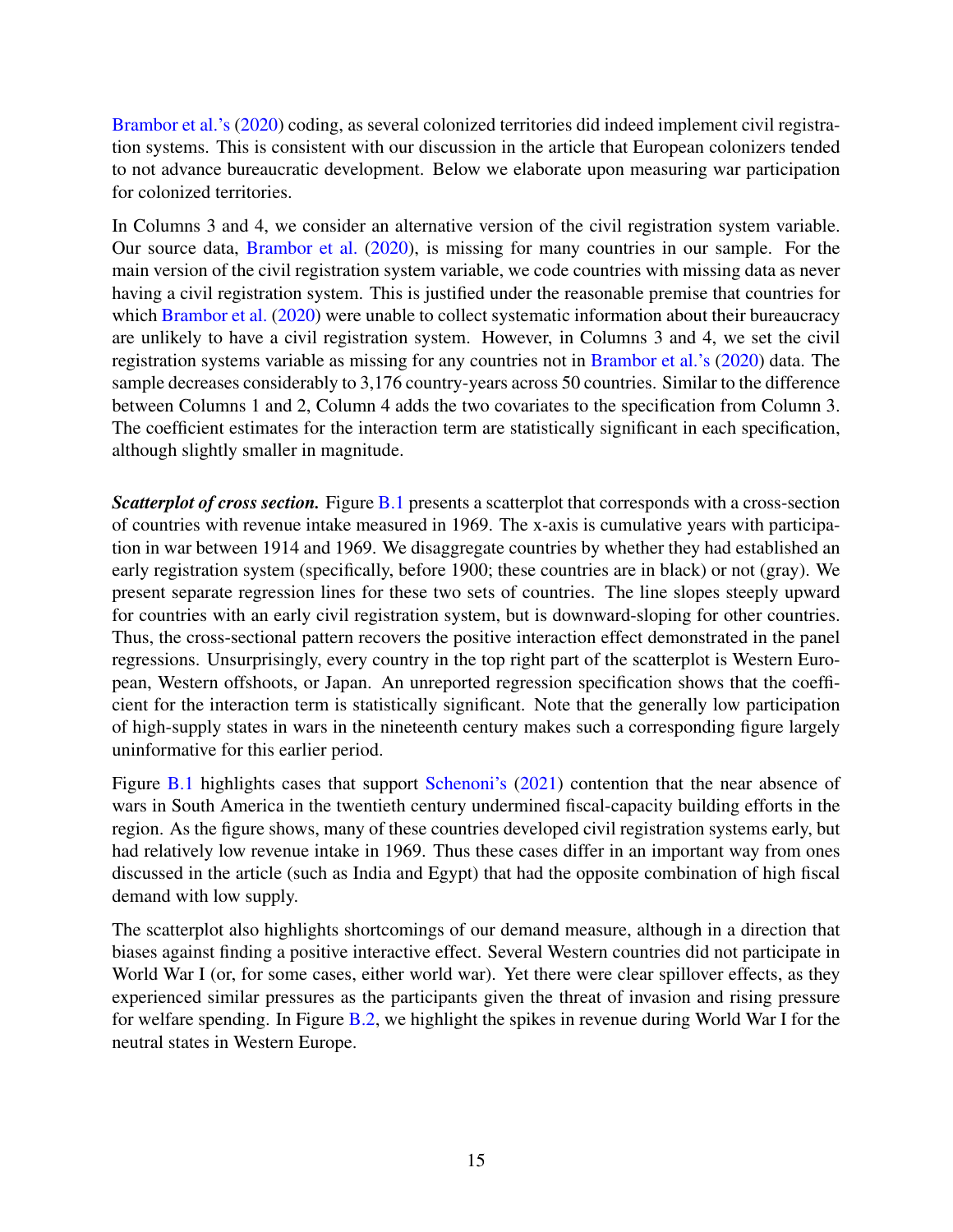*Robustness checks.* In the remaining tables, we consider several additional robustness checks. In Table [B.2,](#page-76-0) we consider two alternate measures (in each case, altering Columns 1 and 2 of Table [B.1](#page-74-0) with the following changes). In Columns 1 and 2 of Table [B.2,](#page-76-0) we replace the stock of civil registration system years with an indicator for the presence of a civil registration system in the previous year. In Columns 3 and 4, we measure war participation differently for colonies. In the main measure, for the world-war belligerents, we code all their colonies as participants. This is the most appropriate coding decision given our theoretical interest, as the colonies supplied troops to the metropolitan country and there was greater impetus on not draining the metropolitan treasury for colonial expenses. However, in Columns 3 and 4, we do not code the colonies as participants in the world wars.

Finally, in Table [B.3,](#page-77-0) we switch the dependent variable to taxes/GDP from [Andersson and Brambor](#page-50-0) [\(2019\)](#page-50-0); see Panel B of Figure [1.](#page-10-0) The overall number of countries and country-years drops precipitously, and the only non-Western countries are in South America (plus Mexico and Japan). Other than changing the dependent variable (and the lagged dependent variable), the models are identical to Columns 1 and 2 from Table [B.1,](#page-74-0) and the four columns from Table [B.2.](#page-76-0) The regressions are identical when using the alternative version of the registration system variable from Columns 3 and 4 of Table [B.1](#page-74-0) because no countries in this truncated sample are missing data on civil registration systems; hence we omit these duplicate specifications. In five of the six specifications, the interaction term is statistically significant (p=0.135 in Column 3). These findings, combined with the visual evidence from Panel B of Figure [1](#page-10-0) and the later timing of revenue divergence relative to income divergence (see Figure [2\)](#page-12-0), provide evidence against an alternative hypothesis that the great revenue divergence simply tracks changes in GDP over time.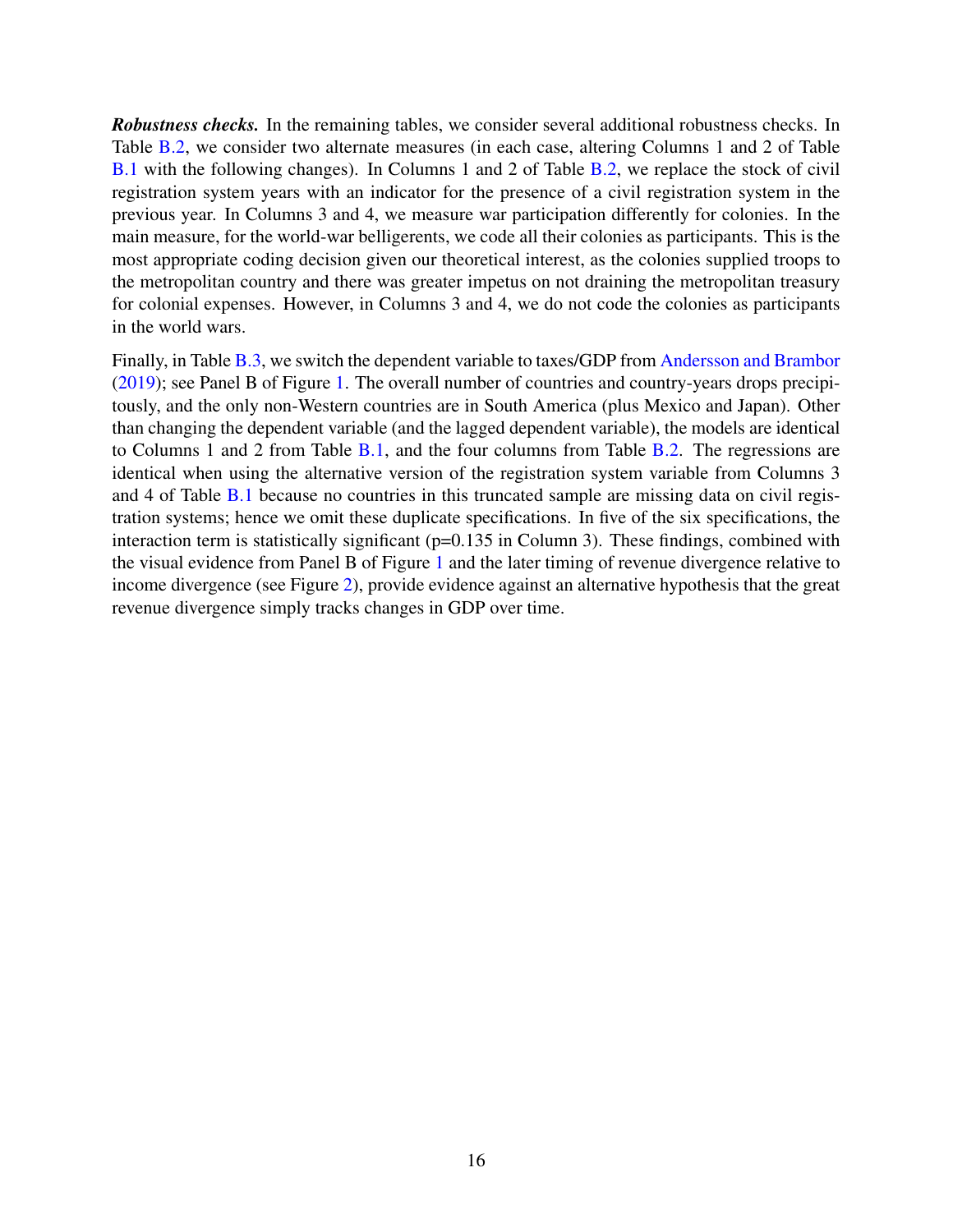# B.3 Tables and Figures

|                                 | DV: Log revenues p.c. |             |            |            |  |  |
|---------------------------------|-----------------------|-------------|------------|------------|--|--|
|                                 | (1)                   | (2)         | (3)        | (4)        |  |  |
| War*Stock of reg. system        | $0.0654***$           | $0.0676***$ |            |            |  |  |
|                                 | (0.0207)              | (0.0209)    |            |            |  |  |
| War*Stock of reg. system (alt.) |                       |             | $0.0427*$  | $0.0424*$  |  |  |
|                                 |                       |             | (0.0244)   | (0.0243)   |  |  |
| War                             | $-0.0110$             | $-0.0114$   | 0.0111     | 0.0119     |  |  |
|                                 | (0.0186)              | (0.0186)    | (0.0225)   | (0.0226)   |  |  |
| Stock of reg. system            | 0.0354                | 0.0289      |            |            |  |  |
|                                 | (0.0283)              | (0.0285)    |            |            |  |  |
| Stock of reg. system (alt.)     |                       |             | $0.182***$ | $0.236***$ |  |  |
|                                 |                       |             | (0.0250)   | (0.0387)   |  |  |
| Population                      |                       | $-0.0292**$ |            | $-0.0221$  |  |  |
|                                 |                       | (0.0124)    |            | (0.0184)   |  |  |
| Independent                     |                       | 0.000875    |            | $-0.0272$  |  |  |
|                                 |                       | (0.0199)    |            | (0.0227)   |  |  |
| Country-years                   | 5,878                 | 5,878       | 3,265      | 3,265      |  |  |
| Countries                       | 94                    | 94          | 50         | 50         |  |  |
| R-squared                       | 0.969                 | 0.969       | 0.972      | 0.972      |  |  |
| <b>LDV</b>                      | YES                   | <b>YES</b>  | <b>YES</b> | <b>YES</b> |  |  |
| Country FE                      | <b>YES</b>            | <b>YES</b>  | <b>YES</b> | <b>YES</b> |  |  |
| Year FE                         | YES                   | YES         | YES        | YES        |  |  |

#### <span id="page-74-0"></span>Table B.1: Interacting War Participation with Civil Registration Systems

*Notes*. Table [B.1](#page-74-0) presents OLS regression estimates with country-clustered standard errors in parentheses. \*\*\* p<0.01, \*\* p<0.05, \* p<0.1.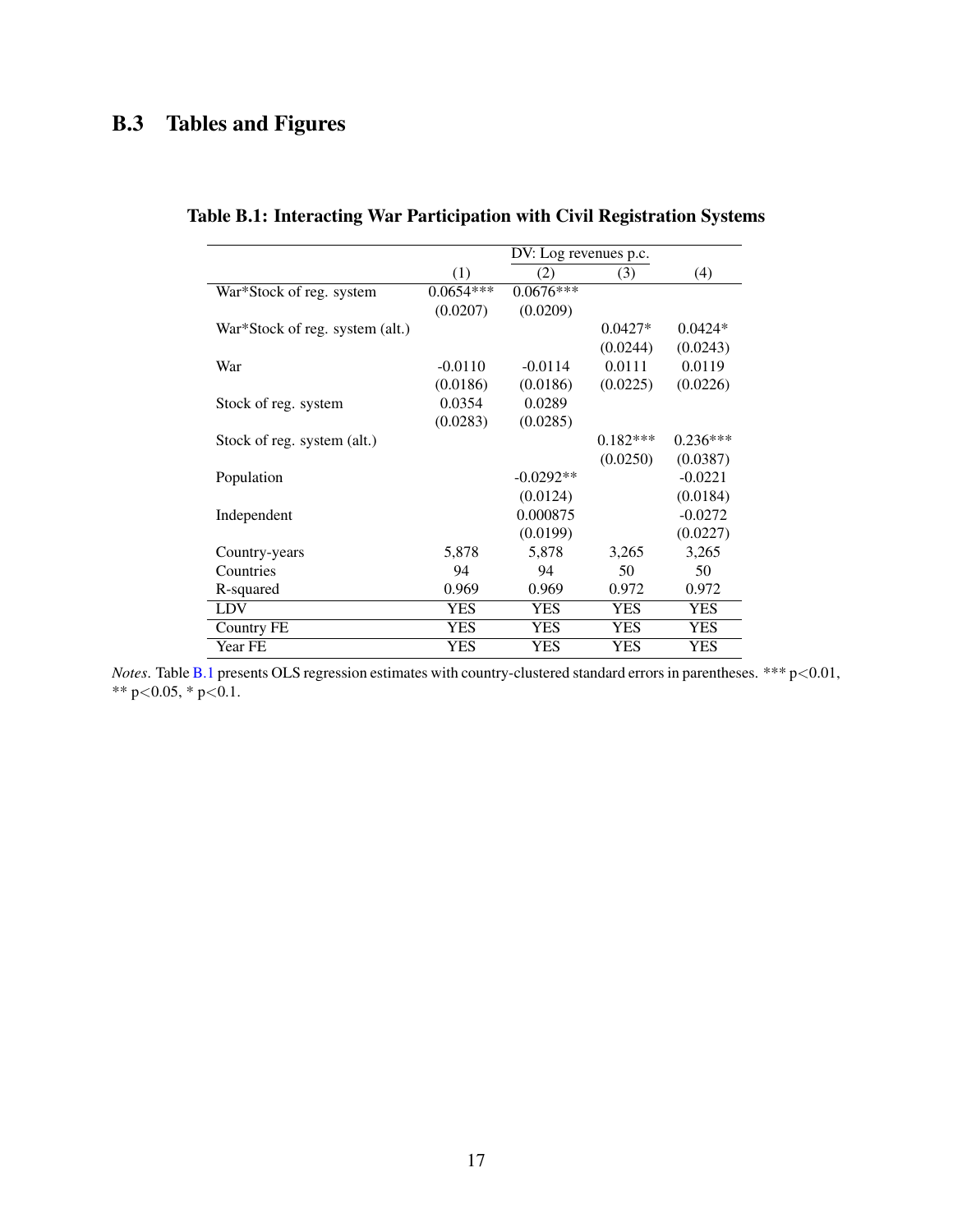<span id="page-75-0"></span>

Figure B.1: Cross-Section of Interactive Effect

Figure B.2: Revenue Trends in WWI Neutrals

<span id="page-75-1"></span>

*Notes*. The lines show estimated central government revenue per capita in gold grams, converted at nominal exchange rates.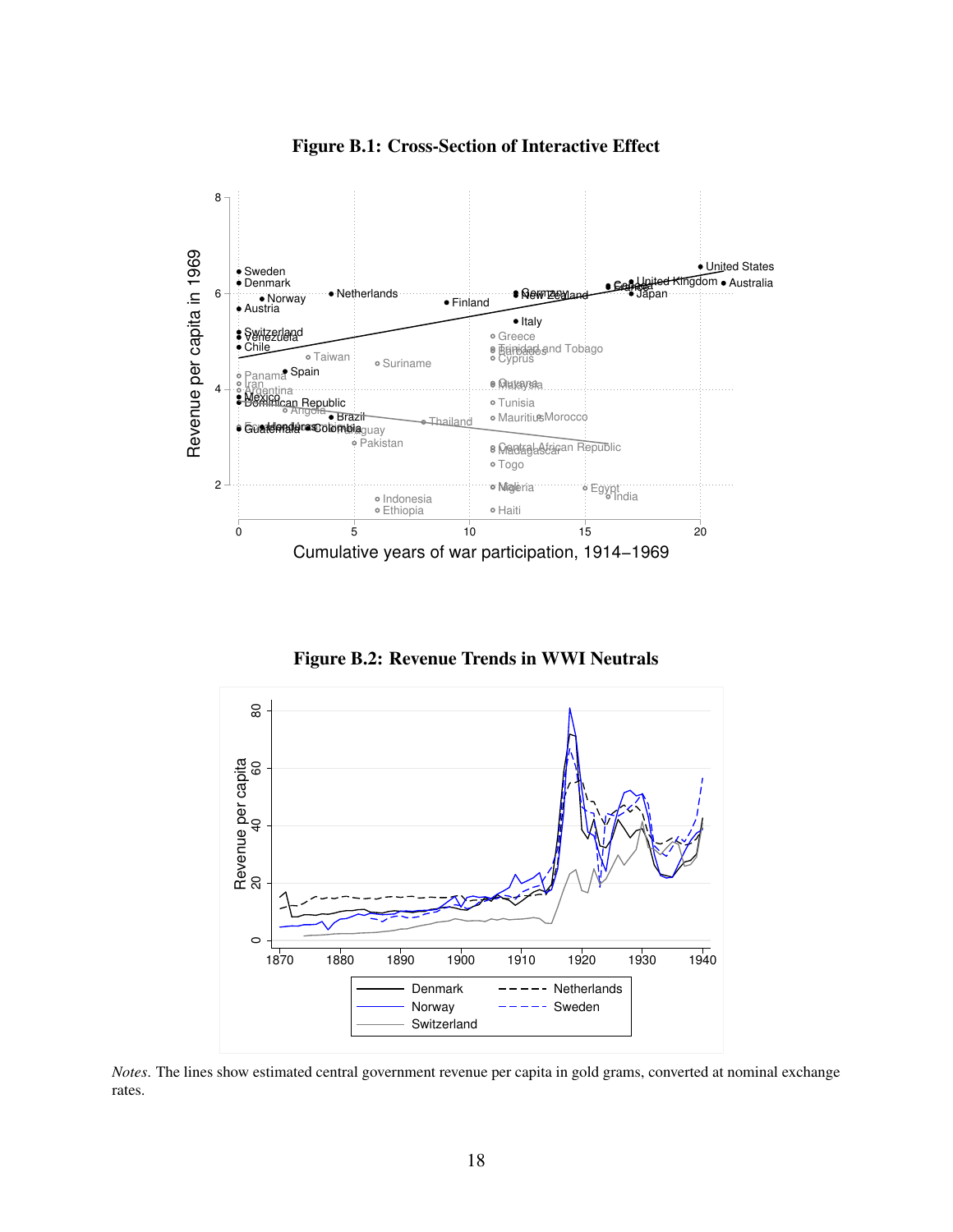<span id="page-76-0"></span>

|                                 | DV: Log revenues p.c. |              |            |             |  |  |
|---------------------------------|-----------------------|--------------|------------|-------------|--|--|
|                                 | (1)                   | (2)          | (3)        | (4)         |  |  |
| War*Reg. system indicator       | $0.0854***$           | $0.0880***$  |            |             |  |  |
|                                 | (0.0291)              | (0.0290)     |            |             |  |  |
| War (alt.)*Stock of reg. system |                       |              | $0.0502**$ | $0.0513**$  |  |  |
|                                 |                       |              | (0.0249)   | (0.0258)    |  |  |
| War                             | $-0.0292$             | $-0.0296$    |            |             |  |  |
|                                 | (0.0201)              | (0.0198)     |            |             |  |  |
| War (alt.)                      |                       |              | 0.0172     | 0.0181      |  |  |
|                                 |                       |              | (0.0240)   | (0.0250)    |  |  |
| Reg. system indicator           | $-0.0680***$          | $-0.0724***$ |            |             |  |  |
|                                 | (0.0140)              | (0.0145)     |            |             |  |  |
| Stock of reg. system            |                       |              | 0.0378     | 0.0316      |  |  |
|                                 |                       |              | (0.0287)   | (0.0289)    |  |  |
| Population                      |                       | $-0.0326**$  |            | $-0.0289**$ |  |  |
|                                 |                       | (0.0139)     |            | (0.0127)    |  |  |
| Independent                     |                       | 0.0112       |            | 0.000280    |  |  |
|                                 |                       | (0.0166)     |            | (0.0205)    |  |  |
| Country-years                   | 5,878                 | 5,878        | 5,878      | 5,878       |  |  |
| Countries                       | 94                    | 94           | 94         | 94          |  |  |
| R-squared                       | 0.969                 | 0.969        | 0.969      | 0.969       |  |  |
| LDV                             | <b>YES</b>            | <b>YES</b>   | <b>YES</b> | <b>YES</b>  |  |  |
| Country FE                      | <b>YES</b>            | <b>YES</b>   | <b>YES</b> | <b>YES</b>  |  |  |
| Year FE                         | <b>YES</b>            | <b>YES</b>   | <b>YES</b> | <b>YES</b>  |  |  |

#### Table B.2: Alternative Measures

*Notes*. Table [B.2](#page-76-0) presents OLS regression estimates with country-clustered standard errors in parentheses. \*\*\* p<0.01, \*\* p<0.05, \* p<0.1.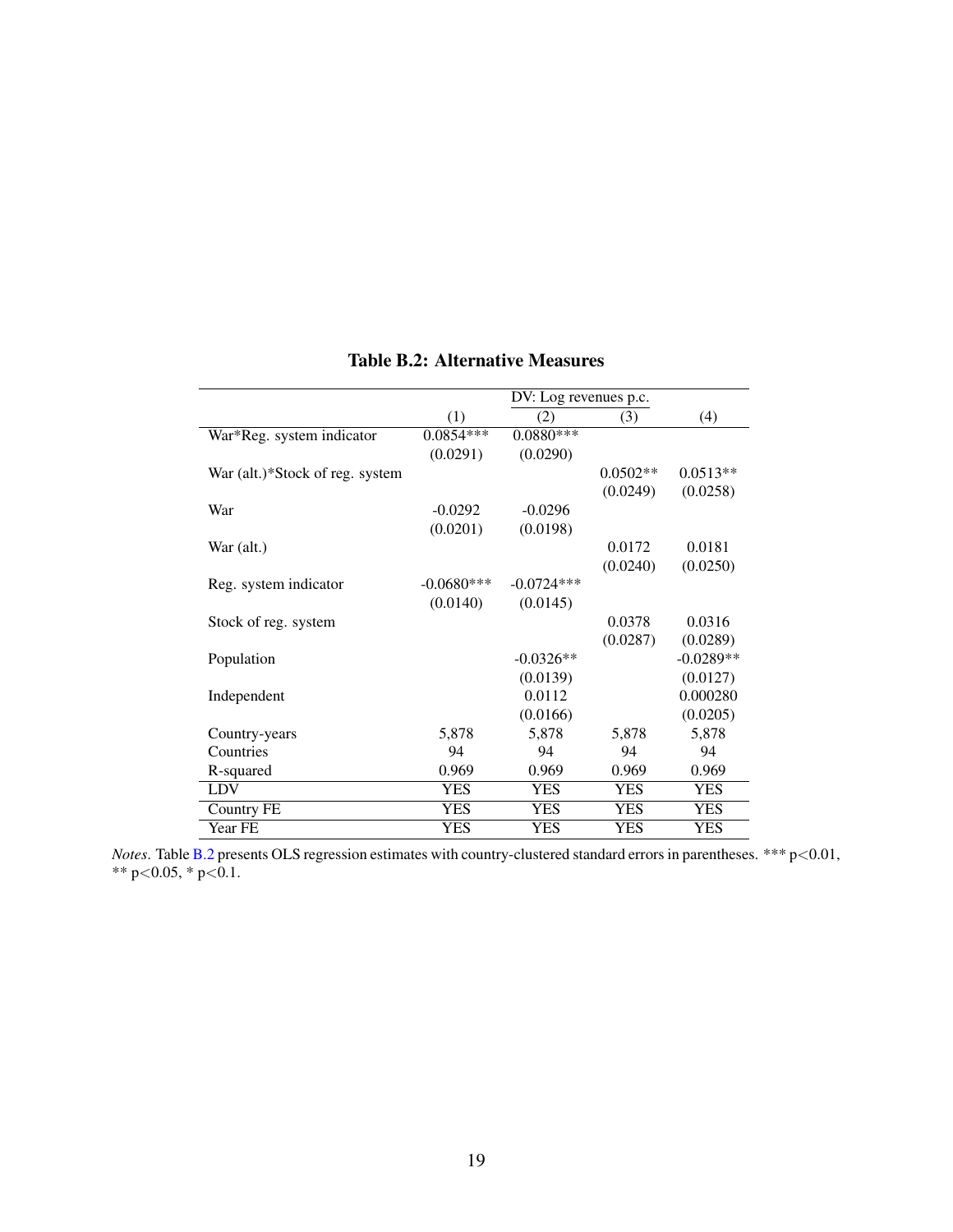<span id="page-77-0"></span>

|                                 | DV: Taxes/GDP |            |             |             |            |            |
|---------------------------------|---------------|------------|-------------|-------------|------------|------------|
|                                 | (1)           | (2)        | (3)         | (4)         | (5)        | (6)        |
| War*Stock of reg. system        | $0.429*$      | $0.494**$  |             |             |            |            |
|                                 | (0.216)       | (0.218)    |             |             |            |            |
| War*Reg. system indicator       |               |            | 0.336       | $0.426*$    |            |            |
|                                 |               |            | (0.218)     | (0.249)     |            |            |
| War (alt.)*Stock of reg. system |               |            |             |             | $0.437*$   | $0.498**$  |
|                                 |               |            |             |             | (0.221)    | (0.224)    |
| War                             | 0.111         | 0.0370     | 0.159       | 0.0782      |            |            |
|                                 | (0.181)       | (0.200)    | (0.114)     | (0.150)     |            |            |
| War (alt.)                      |               |            |             |             | 0.0994     | 0.0255     |
|                                 |               |            |             |             | (0.184)    | (0.203)    |
| Stock of reg. system            | $0.592***$    | 1.258***   |             |             | $0.605***$ | 1.255***   |
|                                 | (0.155)       | (0.305)    |             |             | (0.155)    | (0.308)    |
| Reg. system indicator           |               |            | $-0.451***$ | $-0.427***$ |            |            |
|                                 |               |            | (0.109)     | (0.126)     |            |            |
| Population                      |               | $-0.333*$  |             | $-0.266$    |            | $-0.324*$  |
|                                 |               | (0.167)    |             | (0.158)     |            | (0.168)    |
| Independent                     |               | $0.341**$  |             | $0.257*$    |            | $0.339**$  |
|                                 |               | (0.128)    |             | (0.135)     |            | (0.128)    |
| Country-years                   | 2,874         | 2,780      | 2,874       | 2,780       | 2,874      | 2,780      |
| Countries                       | 28            | 28         | 28          | 28          | 28         | 28         |
| R-squared                       | 0.924         | 0.924      | 0.924       | 0.924       | 0.924      | 0.924      |
| <b>LDV</b>                      | <b>YES</b>    | <b>YES</b> | <b>YES</b>  | <b>YES</b>  | <b>YES</b> | <b>YES</b> |
| <b>Country FE</b>               | <b>YES</b>    | <b>YES</b> | <b>YES</b>  | <b>YES</b>  | <b>YES</b> | <b>YES</b> |
| Year FE                         | <b>YES</b>    | <b>YES</b> | <b>YES</b>  | <b>YES</b>  | <b>YES</b> | <b>YES</b> |

### Table B.3: Taxes/GDP

*Notes*. Table [B.3](#page-77-0) presents OLS regression estimates with country-clustered standard errors in parentheses. \*\*\* p<0.01, \*\* p<0.05, \* p<0.1.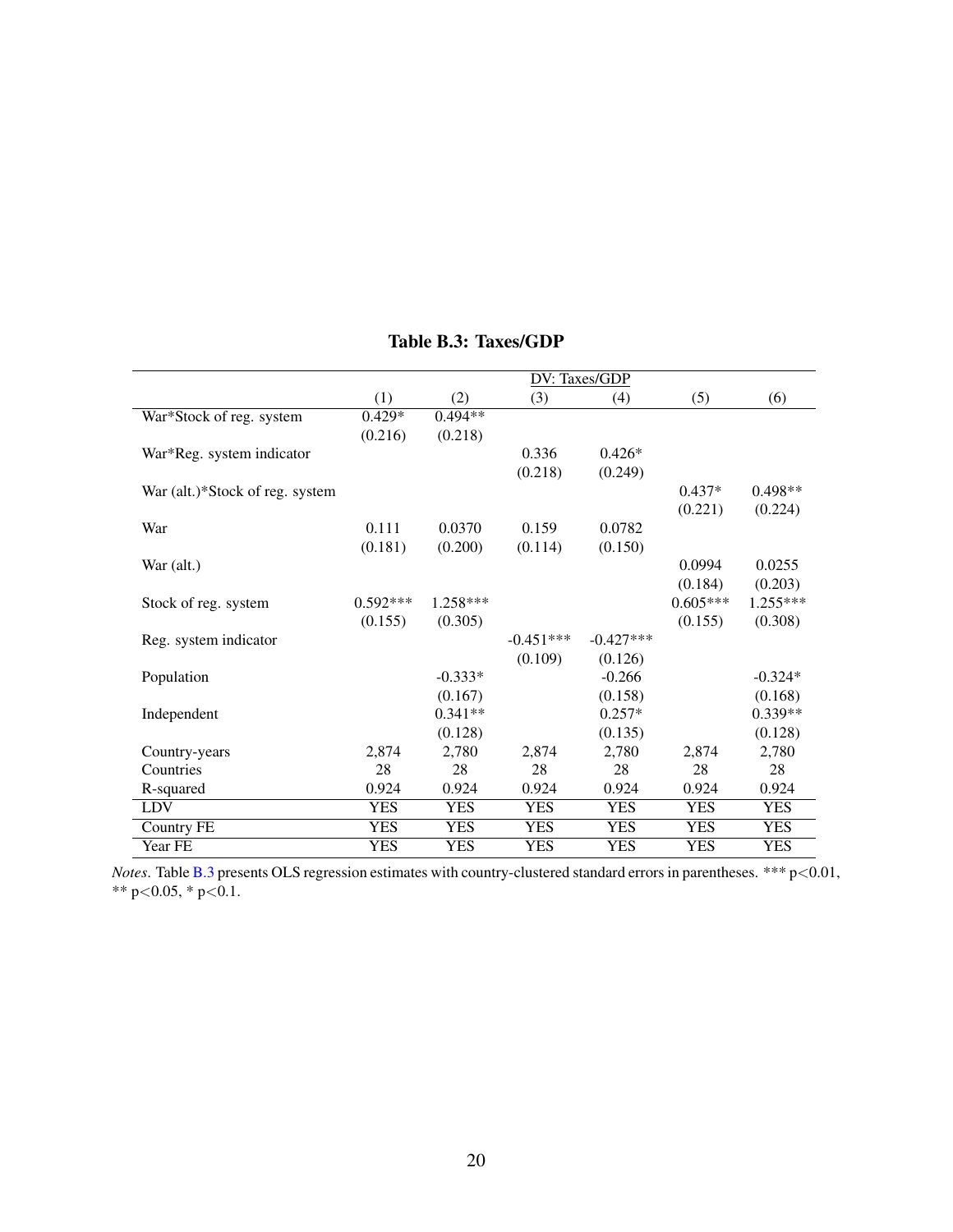### C Proofs for Formal Model

As a preliminary result, we prove that the revenue-maximizing tax rate is unique and strictly bounded between 0 and 1. This term is  $\hat{\tau} \equiv \arg \max_{\tau \in [0,1]}$  $\int_0^{1-\tau} \tau \cdot dH(e_i)$ . Taking the first-order condition yields the implicit characterization  $-\hat{\tau} \cdot h(1-\hat{\tau}) + \int_0^{1-\hat{\tau}} dH(e_i) = 0$ . Applying the intermediate value theorem demonstrates that at least one  $\hat{\tau} \in (0,1)$  exists satisfying Equation [1:](#page-26-0)

- For the lower bound at  $\tau = 0$ , we have  $\int_0^1 dH(e_i) = 1 > 0$ .
- For the upper bound at  $\tau = 1$ , we have  $-h(0) < 0$  because there is positive mass at  $e_i = 0$ .
- The expression is continuous in  $\tau$ .

Finally, to establish that  $\hat{\tau}$  is a unique maximizer, we demonstrate that the second-order condition is strictly negative:

$$
\tau \cdot h'(1-\tau) - h(1-\tau) - \int_0^{1-\tau} h(1-\tau) \cdot de_i < 0.
$$

The last two terms are strictly negative for all  $\tau \in [0, 1]$ , and the weak negativity of the first term follows from this and  $h' \leq 0$ .

*Proof of Lemma [1](#page-26-1)*. Applying the intermediate value theorem establishes that at least one  $\bar{l} \in (0, 1)$ exists satisfying  $R^{\text{leg}}(\overline{l}) = R^{\text{crony}}$ :

- For the lower bound, we need  $R^{\text{leg}}(0) < R^{\text{crony}}$ . This holds for  $N < \overline{N} \equiv Y \cdot \frac{\int_0^1 (1-e_i) \cdot dH(e_i)}{e_1 \hat{r}} \approx dH(e_i)}$  $\frac{1}{\int_0^{1-\hat{\tau}}\hat{\tau}\cdot dH(e_i)}$ . This threshold defines the upper bound for N expressed in the model setup. Note that the numerator of  $\overline{N}$  is strictly positive, and the strict positivity of its denominator follows from the result above that establishes  $\hat{\tau} \in (0, 1)$ .
- For the upper bound, we need  $R^{\text{leg}}(1) > R^{\text{crony}}$ . This follows directly from assuming  $Y < N$ .
- $R^{\text{leg}}(l_2)$  is continuous in  $l_2$ .

The unique threshold follows from establishing a strictly increasing relationship in  $l_2$ .

$$
\frac{d}{dt_2} \left[ R^{\text{leg}}(l_2) - R^{\text{crony}} \right] = N \cdot \left[ \int_0^1 (1 - e_i) \cdot dH(e_i) - \int_0^{1 - \hat{\tau}} \hat{\tau} \cdot dH(e_i) \right]
$$

$$
= N \cdot \left[ \int_0^{1 - \hat{\tau}} (1 - \hat{\tau} - e_i) \cdot dH(e_i) + \int_{1 - \hat{\tau}}^1 (1 - e_i) \cdot dH(e_i) \right].
$$

The bounds of the first integral in the last line assume  $e_i < 1 - \hat{\tau}$ , which makes the overall expression strictly positive.

In words, the last line states that the government raises more revenues from legible than illegible citizens. Among citizens with low-valued exit options ( $e_i < 1 - \hat{\tau}$ ) expressed in the first integral,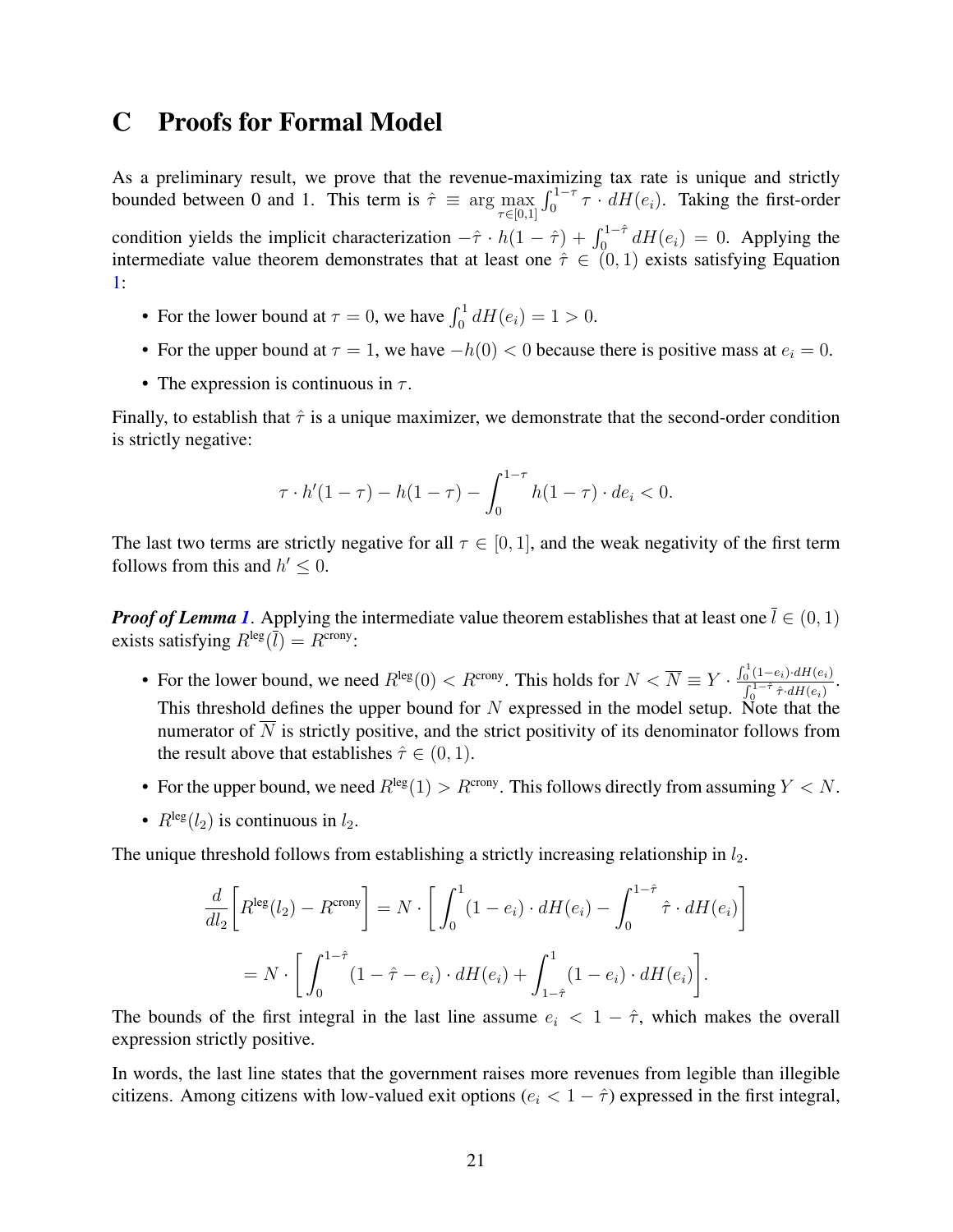the government can extract  $1-e_i$  from each legible citizen because of sufficient information to hold them down to their reservation value, compared to the lower flat rate  $\hat{\tau}$  for each illegible citizen. Among citizens with high-valued exit options ( $e_i > 1 - \hat{\tau}$ ) expressed in the second integral, the government still collects  $1 - e_i$  from each legible citizen, but nothing from illegible citizens. They exit rather than pay a tax that, relative to their exit option, is too high to induce compliance.  $\blacksquare$ 

Given assumptions stated in the setup and the preceding result, we have bounds

 $N \in \left(Y, Y \cdot \frac{\int_0^1 (1-e_i) \cdot dH(e_i)}{\int_0^1 - \hat{\tau} \cdot \hat{\tau} \cdot dH(\tau)}\right)$  $\int_0^{1-\hat{\tau}} \hat{\tau} \cdot dH(e_i)$  . To prove this set is non-empty for all parameter values, it suffices to demonstrate  $\int_0^{1-\hat{\tau}} \hat{\tau} \cdot dH(e_i) < \int_0^1 (1-e_i) \cdot dH(e_i)$ . This easily rearranges to a true statement:  $\int_0^{1-\hat{\tau}} (1-\hat{\tau}-e_i) \cdot dH(e_i) + \int_{1-\hat{\tau}}^1 (1-e_i) \cdot dH(e_i) > 0$ . The end of the preceding proof provides intuition for why this expression is strictly positive.

#### *Proof of Proposition [1](#page-27-0)*.

- There are two cases to consider in the *low fiscal demand* region. If  $R_2^{\text{dem}} < R^{\text{cus}}$ , then the government gains negative utility from levying any taxes in excess of its endowment  $R<sup>cus</sup>$ , and therefore chooses the low-effort tax system. If  $R_{\text{c}}^{\text{c}} < R_2^{\text{dem}} \leq R_{\text{c}}^{\text{c}} + F$ , then the government would (absent costs) choose to raise more revenue than  $R<sup>cus</sup>$ , but only slightly more:  $R_2^{\text{dem}} - R^{\text{cus}}$ . Yet the fixed cost F to pursuing either high-effort extraction strategy exceeds the extra revenues that the government wants to raise, that is,  $R_2^{\text{dem}} - R^{\text{cus}} < F$ . Consequently, the costs outweigh the benefits of high-effort extraction, and the government chooses the low-effort tax system.
- In the *intermediate fiscal demand* region, the government's desire for additional revenues implies that the benefit of a high-effort tax system exceeds the cost, that is,  $R_2^{\text{dem}} - R^{\text{cus}} >$ F. However, fiscal demand is not high enough for the government to desire maximum tax revenues, that is,  $R_2^{\text{dem}} < R^{\text{cus}} + R_2^{\text{max}}$ . Consequently, the government chooses whichever high-effort tax system enables higher maximum revenues (see Lemma [1\)](#page-26-1). It sets  $\{\tau_i\}_{i\in\mathcal{N}}$ to achieve total tax intake of  $R_2^{\text{dem}} - R^{\text{cus}},$  which yields less-than-maximum revenues of  $R_2 = R_2^{\text{dem}}$ .

This parameter range permits multiple equilibria for two reasons, although all equilibria are payoff equivalent. First, a continuum of choices of  $\{\tau_i\}_{i\in\mathcal{N}}$  yield the desired amount of revenues. Second, the government is indifferent between the two high-effort tax systems if two conditions are met:  $R_2^{\text{dem}}$  is above but close to  $R^{\text{cus}} + F$ , and  $R^{\text{leg}}(l_2) > F$ . In this case, either high-effort strategy enables the government to raise the desired amount of revenue. In such cases, we focus on the equilibrium in which the government chooses the high-effort strategy that, if used to its full potential, would yield more revenues.

Finally, note that assuming  $\overline{F} < R^{\text{crony}}$  implies that  $F < R_2^{\text{max}}$  for all  $l_2$ . This ensures that the set of parameter values for the intermediate fiscal demand region is non-empty.

• In the *high fiscal demand* region, the government chooses whichever high-effort tax struc-ture enables higher maximum revenues (see Lemma [1\)](#page-26-1), and then sets  $\{\tau_i\}_{i\in\mathcal{N}}$  to maximize revenues.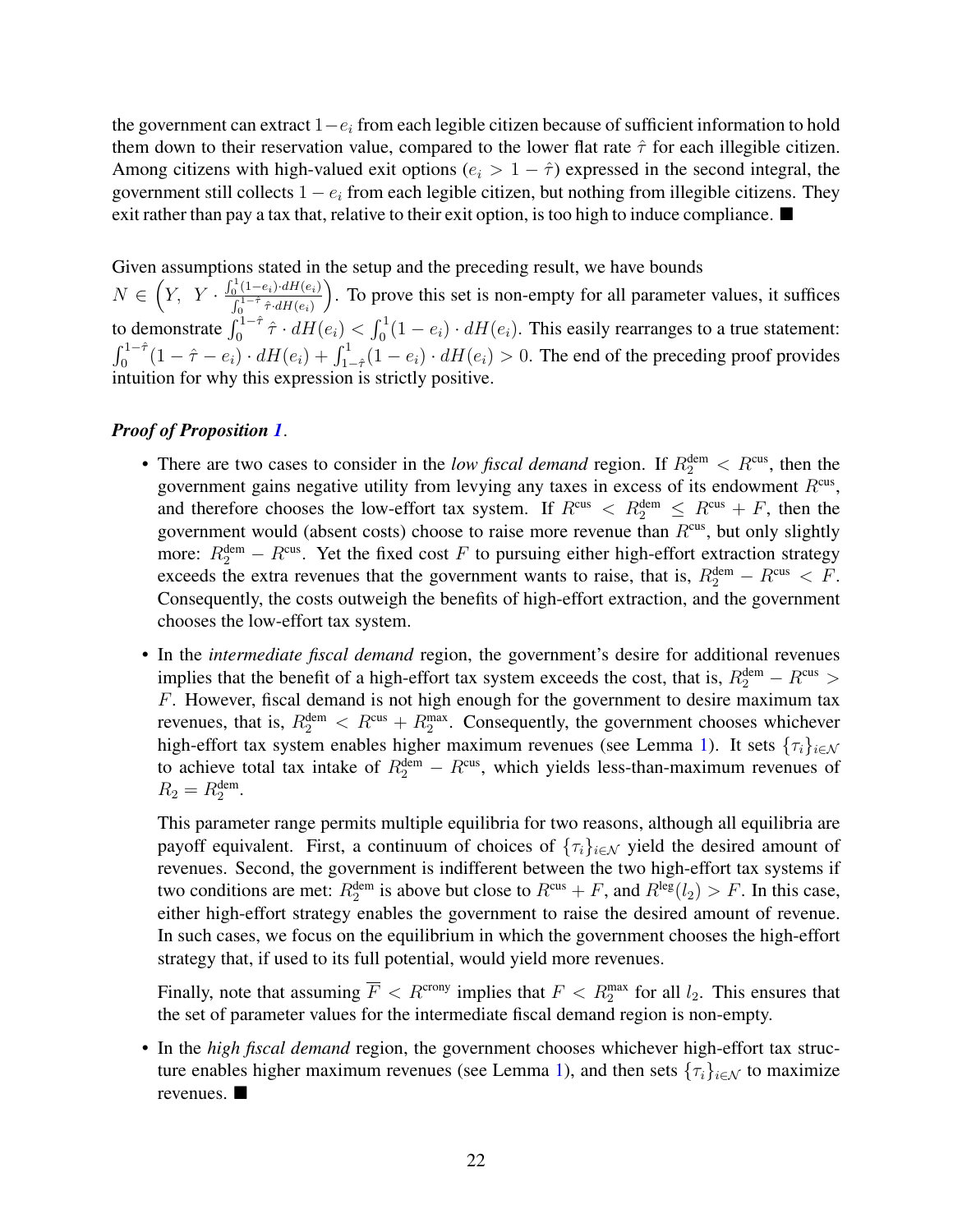Before proving Proposition [2,](#page-30-0) we place another restriction on the upper bound  $\overline{F}$  to ensure that  $\min\{\Delta \cdot \hat{l}, 1\}$  is interior, as previewed in footnote [74.](#page-30-1) This is true if  $R^{\text{leg}}(1) > R^{\text{crony}} + \frac{F}{n}$  $\frac{F}{p_{\text{high}}}$ . This solves to  $F < p_{\text{high}} \cdot (N - Y) \cdot \int_0^1 (1 - e_i) \cdot dH(e_i)$ . Thus, combining this with the upper bound for  $F$  stated in footnote [70,](#page-26-2) we require:

$$
\overline{F} = \min \Big\{ R^{\text{crony}}, \ \ p_{\text{high}} \cdot (N - Y) \cdot \int_0^1 (1 - e_i) \cdot dH(e_i) \Big\}.
$$

*Proof of Proposition [2](#page-30-0).* Need to show that  $\hat{l}$  satisfies the bounds stated in the proposition and is unique.

• To establish the lower bound, we first present the following string of equalities and inequalities:

$$
R^{\text{leg}}(\Delta \cdot \underline{l}) = R^{\text{leg}}(\overline{l}) = R^{\text{crony}} < R^{\text{crony}} + \frac{F}{p_{\text{high}}} = R^{\text{leg}}(\Delta \cdot \hat{l}).
$$

The first equality follows from  $\underline{l} \equiv \frac{l}{\Delta}$  $\frac{l}{\Delta}$ . The second equality follows from Lemma [1.](#page-26-1) The inequality follows from  $F > 0$  and  $p_{\text{high}} < 1$ . The third equality follows from Equation [7.](#page-30-2) We can remove the middle terms to state:

$$
R^{\text{leg}}(\Delta \cdot \underline{l}) < R^{\text{leg}}(\Delta \cdot \hat{l}).
$$

Because  $R^{\text{leg}}$  is a strictly increasing function, we have  $\Delta \cdot \underline{l} < \Delta \cdot \hat{l}$ , which simplifies to  $\underline{l} < \hat{l}$ .

- The upper bound follows immediately from the preceding proof for the lower bound and the fact that  $\hat{l}$  strictly increases in F (see the proof of Proposition [3\)](#page-31-0):  $\hat{l} < \overline{l}$  for low-enough F.
- For uniqueness, see the first part of the proof for Proposition [3.](#page-31-0)  $\blacksquare$

*Proof of Proposition [3](#page-31-0)*. Define  $G(l_1)\equiv R^{\deg}\big(\Delta\cdot l_1\big)-\Big(R^{\rm{crony}}+\frac{F}{p_{\rm{high}}}\Big).$  We first establish

$$
\frac{\partial G(l_1)}{\partial l_1} = N \cdot \Delta \cdot \left[ \int_0^{1-\hat{\tau}} (1-\hat{\tau}-e_i) \cdot dH(e_i) + \int_{1-\hat{\tau}}^1 (1-e_i) \cdot dH(e_i) \right] > 0.
$$

See the proof of Lemma [1](#page-26-1) for why this expression is positive.

Given this, applying the implicit function theorem to compute each derivative implies that the overall sign is opposite that from the constituent partial derivative.

$$
\frac{\partial G(\hat{l})}{\partial p_{\text{high}}} = \frac{F}{p_{\text{high}}^2} > 0.
$$

$$
\frac{\partial G(\hat{l})}{\partial \Delta} = N \cdot \hat{l} \cdot \left[ \int_0^{1-\hat{\tau}} (1-\hat{\tau}-e_i) \cdot dH(e_i) + \int_{1-\hat{\tau}}^1 (1-e_i) \cdot dH(e_i) \right] > 0.
$$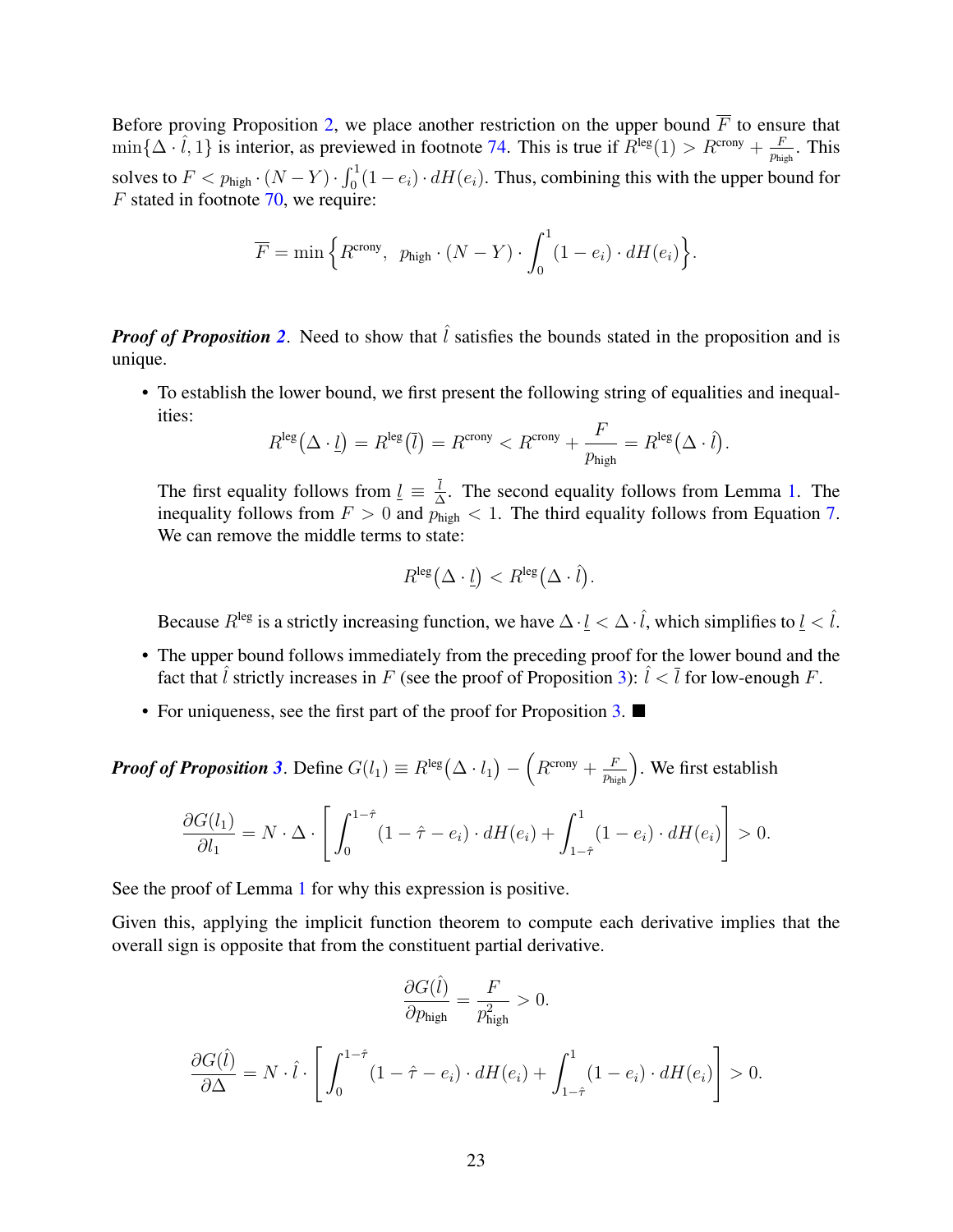$$
\frac{\partial G(\hat{l})}{\partial F} = -\frac{1}{p_{\text{high}}} < 0.
$$

 $\blacksquare$ 

## References

- Andersson, Per F. and Thomas Brambor. 2019. "Financing the State: Government Tax Revenue from 1800 to 2012. Version 2.0.". Lund: Lund University.
- Bampinas, Georgios and Theodore Panagiotidis. 2015. "Are Gold and Silver a Hedge Against Inflation? A Two Century Perspective." *International Review of Financial Analysis* 41:267–276.
- Beramendi, Pablo, Mark Dincecco and Melissa Rogers. 2019. "Intra-Elite Competition and Long-Run Fiscal Development." *Journal of Politics* 81(1):49–65.
- Bolt, Jutta, Robert Inklaar, Herman de Jong and Jan Luiten van Zanden. 2018. "Rebasing 'Maddison'." Maddison Project Working paper 10. Available at [https://www.rug.nl/ggdc/](https://www.rug.nl/ggdc/historicaldevelopment/maddison) [historicaldevelopment/maddison](https://www.rug.nl/ggdc/historicaldevelopment/maddison).
- Brambor, Thomas, Agustín Goenaga, Johannes Lindvall and Jan Teorell. 2020. "The Lay of the Land: Information Capacity and the Modern State." *Comparative Political Studies* 53(2):175– 213.
- Centeno, Miguel Angel. 2002. *Blood and Debt*. Penn State Press.
- Dincecco, Mark. 2017. *State Capacity and Economic Development*. Cambridge University Press.
- Hoffman, Philip T. 2015. *Why did Europe Conquer the World?* Princeton University Press.
- Karaman, K. Kivanç and Şevket Pamuk. 2010. "Ottoman State Finances in European Perspective, 1500–1914." *Journal of Economic History* 70(3):593–629.
- McEvedy, Colin and Richard Jones. 1978. *Atlas of World Population History*. Penguin Books.
- Menaldo, Victor. 2016. *The Institutions Curse: Natural Resources, Politics, and Development*. Cambridge University Press.
- Mitchell, Brian. 1998. *International Historical Statistics: Europe 1750-1993*. Springer.
- Morrison, Kevin M. 2014. *Nontaxation and Representation*. Cambridge University Press.
- Officer, Lawrence H. 2016. "Exchange Rates Between the United States Dollar and Forty-one Currencies." MeasuringWorth.
- Onorato, Massimiliano Gaetano, Kenneth Scheve and David Stasavage. 2014. "Technology and the Era of the Mass Army." *Journal of Economic History* 74(2):449–481.
- Queralt, Didac. 2019. "War, International Finance, and Fiscal Capacity in the Long Run." *International Organization* 73(4):713–753.
- Rosenthal, Jean-Laurent and Roy Bin Wong. 2011. *Before and Beyond Divergence*. Harvard University Press.